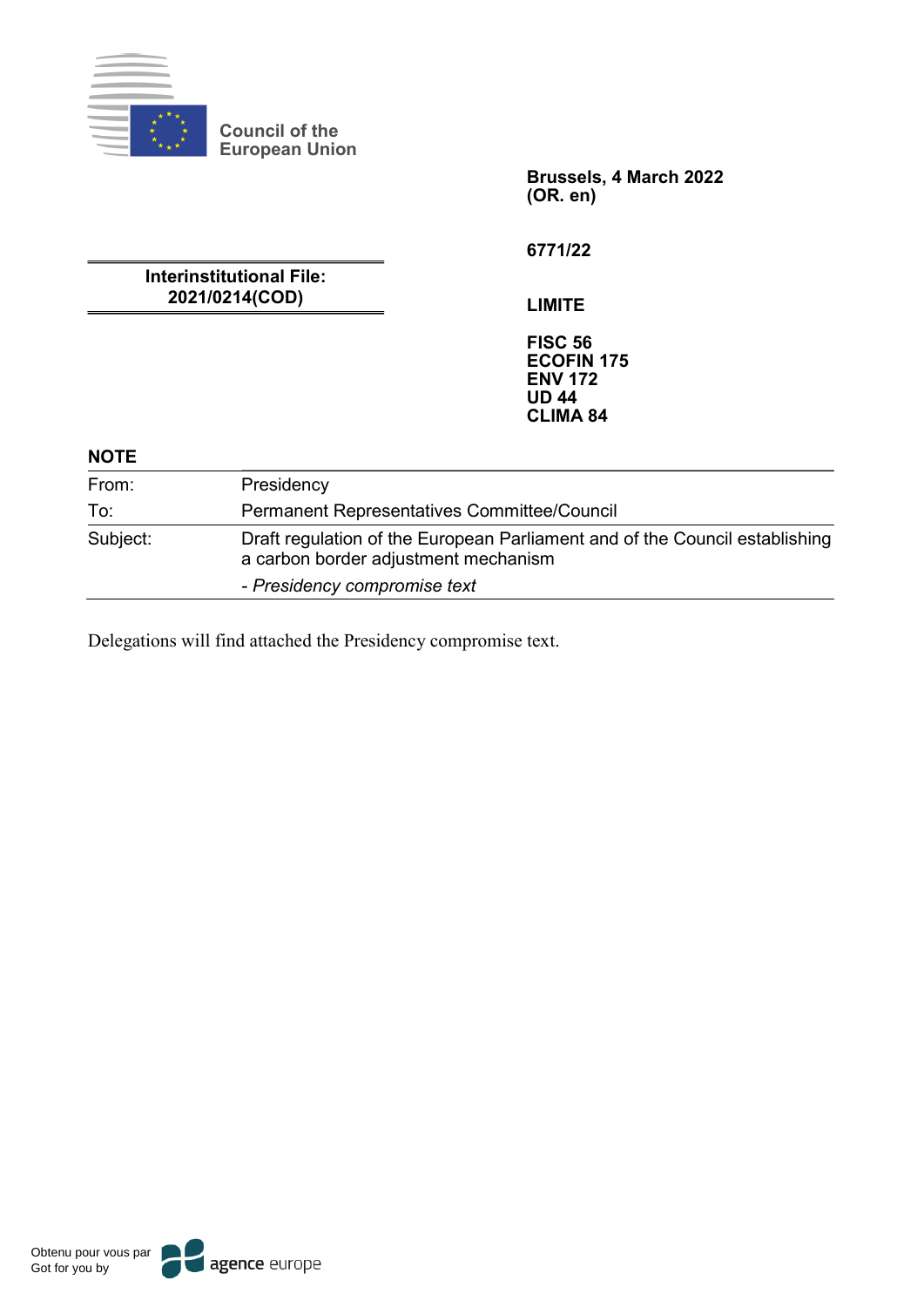# **DRAFT**

# **REGULATION OF THE EUROPEAN PARLIAMENT AND OF THE COUNCIL**

# **establishing a carbon border adjustment mechanism**

# **(Text with EEA relevance)**

# THE EUROPEAN PARLIAMENT AND THE COUNCIL OF THE EUROPEAN UNION,

Having regard to the Treaty on the Functioning of the European Union, and in particular Article 192(1) thereof,

Having regard to the proposal from the European Commission,

After transmission of the draft legislative act to the national parliaments,

Having regard to the opinion of the European Economic and Social Committee<sup>1</sup>,

Having regard to the opinion of the Committee of the Regions<sup>2</sup>,

Acting in accordance with the ordinary legislative procedure,

Whereas:



<sup>&</sup>lt;sup>1</sup> OJ C, p.. [OP please insert the number of the opinion] <sup>2</sup> OJ C, p.. [OP please insert the number of the opinion]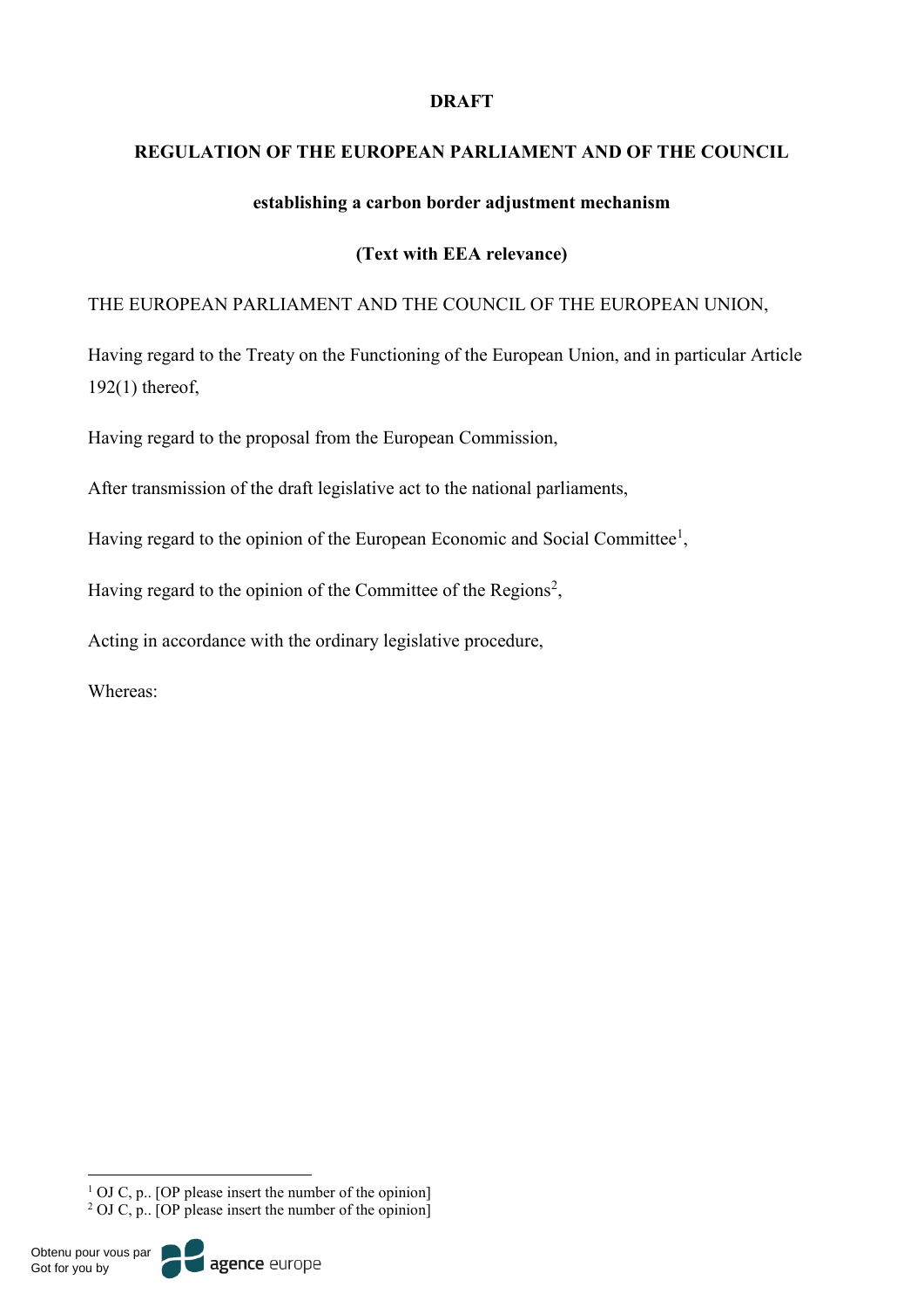- (1) The Commission has, in its communication on the European Green Deal**<sup>3</sup>**, set out a new growth strategy that aims to transform the Union into a fair and prosperous society, with a modern, resource-efficient and competitive economy, where there are no net emissions (emissions after deduction of removals) of greenhouse gases ('GHG emissions') in 2050 and where economic growth is decoupled from resource use. The European Green Deal also aims to protect, conserve and enhance the EU's natural capital, and protect the health and well-being of citizens from environment-related risks and impacts. At the same time, that transformation must be just and inclusive, leaving no one behind. The Commission also announced in its EU Action Plan: Towards Zero Pollution for Air, Water and Soil**<sup>4</sup>** the promotion of relevant instruments and incentives to better implement the polluter pays principle as set out in Article 191(2) of the Treaty on the Functioning of the European Union ('TFEU') and thus complete the phasing out of 'pollution for free' with a view to maximising synergies between decarbonisation and the zero pollution ambition.
- (2) The Paris Agreement**<sup>5</sup>**, adopted in December 2015 under the United Nations Framework Convention on Climate Change ('UNFCCC') entered into force in November 2016. The Parties to the Paris Agreement, in its Article 2, have agreed to hold the increase in the global average temperature well below 2°C above pre-industrial levels and to pursue efforts to limit the temperature increase to 1.5°C above pre-industrial levels.

 <sup>3</sup> Communication from the Commission of 11 December 2019 on the European Green Deal (COM(2019) 640 final).

<sup>4</sup> Communication from the Commission of 12 May 2021 on Pathway to a Healthy Planet for All (COM(2021) 400). <sup>5</sup> OJ L 282, 19.10.2016, p.4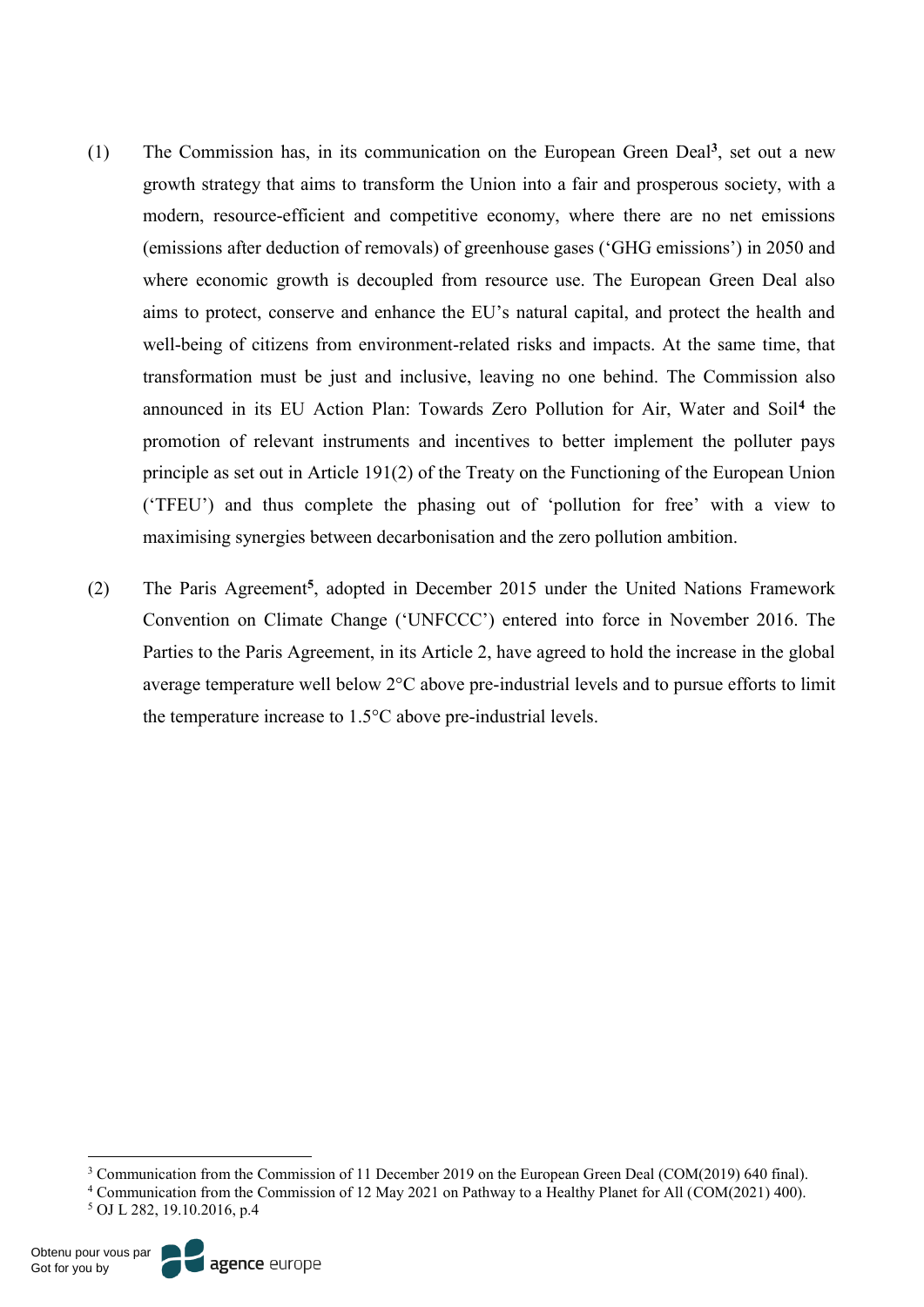- (3) Tackling climate and other environmental-related challenges and reaching the objectives of the Paris Agreement are at the core of the European Green Deal. The value of the European Green Deal has only grown in light of the very severe effects of the COVID-19 pandemic on the health and economic well-being of the Union's citizens.
- (4) The Union is committed to reducing its economy-wide GHG emissions by at least 55 per cent by 2030 below 1990 levels, as set out in the submission to the UNFCCC on behalf of the European Union and its Member States on the update of the nationally determined contribution of the European Union and its Member States**<sup>6</sup>**.
- (5) Regulation (EU) 2021/1119 of the European Parliament and of the Council**<sup>7</sup>** has enshrined in legislation the target of economy-wide climate neutrality by 2050. That Regulation also establishes a binding Union reduction commitment of GHG emissions of at least 55 per cent below 1990 levels by 2030.

 <sup>6</sup> [Council](https://myintracomm-collab.ec.europa.eu/dg/TAXUD/unitc2/CBAM/Council) of the European Union ST/14222/1/20/REV1.

<sup>7</sup> Regulation (EU) 2021/1119 of the European Parliament and of the Council of 30 June 2021 establishing the framework for achieving climate neutrality and amending Regulation (EU) 2018/1999 ('European Climate Law') (OJ L 243, 9.7.2021, p. 1).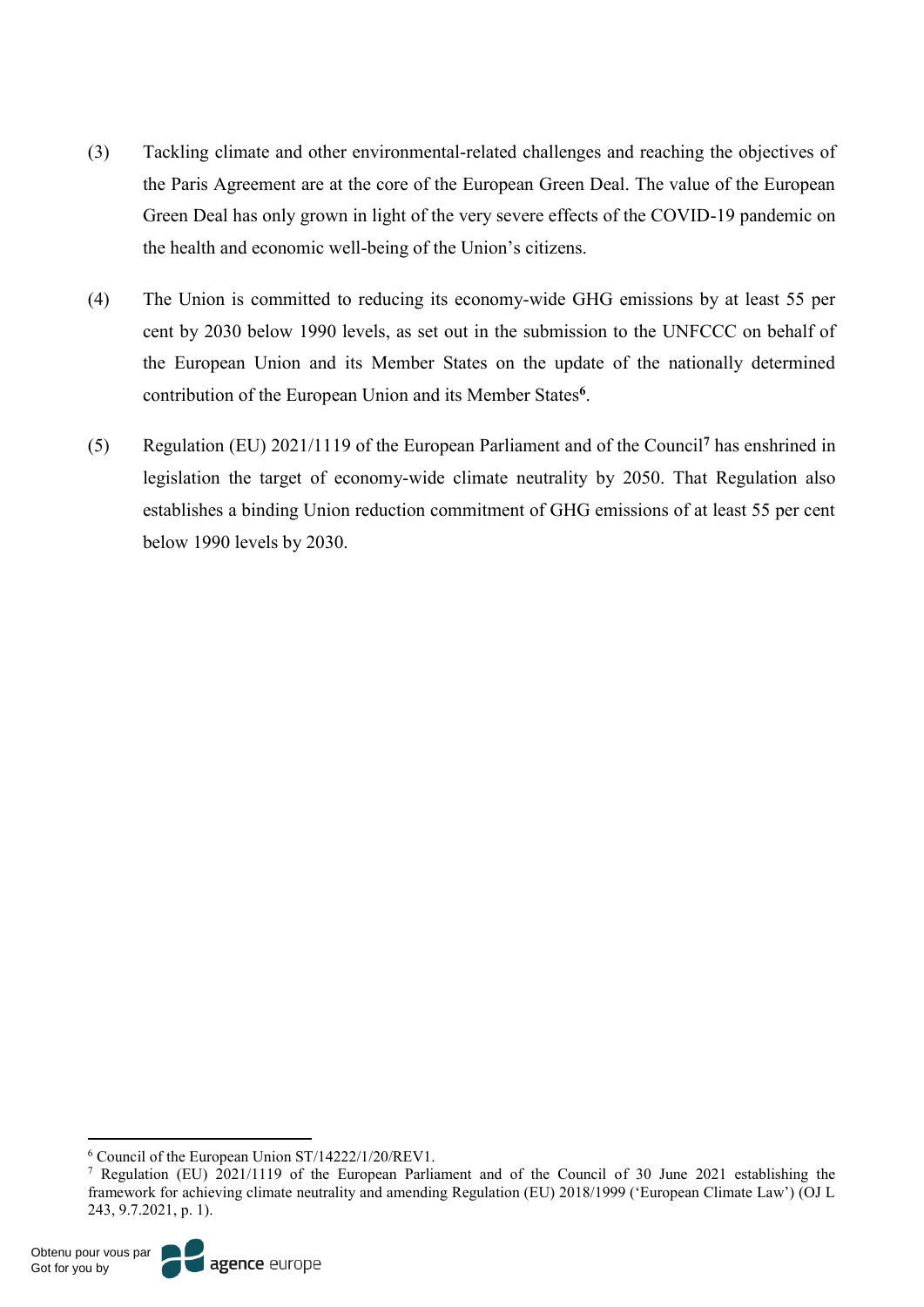(6) The Special Report of the Intergovernmental Panel on Climate Change (IPCC) on the impacts of global temperature increases of 1.5°C above pre-industrial levels and related global GHG emission pathways**<sup>8</sup>** provides a strong scientific basis for tackling climate change and illustrates the need to step up climate action. That report confirms that in order to reduce the likelihood of extreme weather events, GHG emissions need to be urgently reduced, and that climate change needs to be limited to a global temperature increase of 1.5 $^{\circ}$ C. The Contribution of Working Group I to the Sixth Assessment Report of the IPCC<sup>9</sup> recalls that climate change is already affecting every region on Earth and projects that in the coming decades climate changes will increase in all regions. This report stresses that unless there are immediate, rapid and large-scale reductions in GHG emissions, limiting warming close to 1.5°C or even 2°C will be beyond reach.

 <sup>8</sup> IPCC, 2018: Global Warming of 1.5°C. An IPCC Special Report on the impacts of global warming of 1.5°C above pre-industrial levels and related global greenhouse gas emission pathways, in the context of strengthening the global response to the threat of climate change, sustainable development, and efforts to eradicate poverty [Masson-Delmotte, V., P. Zhai, H.-O. Pörtner, D. Roberts, J. Skea, P.R. Shukla, A. Pirani, W. Moufouma-Okia, C. Péan, R. Pidcock, S. Connors, J.B.R. Matthews, Y. Chen, X. Zhou, M.I. Gomis, E. Lonnoy, T. Maycock, M. Tignor, and T. Waterfield (eds.)].

<sup>9</sup> IPCC, 2021: Climate Change 2021: The Physical Science Basis. Contribution of Working Group I to the Sixth Assessment Report of the Intergovernmental Panel on Climate Change [Masson-Delmotte, V., P. Zhai, A. Pirani, S. L. Connors, C. Péan, S. Berger, N. Caud, Y. Chen, L. Goldfarb, M. I. Gomis, M. Huang, K. Leitzell, E. Lonnoy, J.B.R. Matthews, T. K. Maycock, T. Waterfield, O. Yelekçi, R. Yu and B. Zhou (eds.)]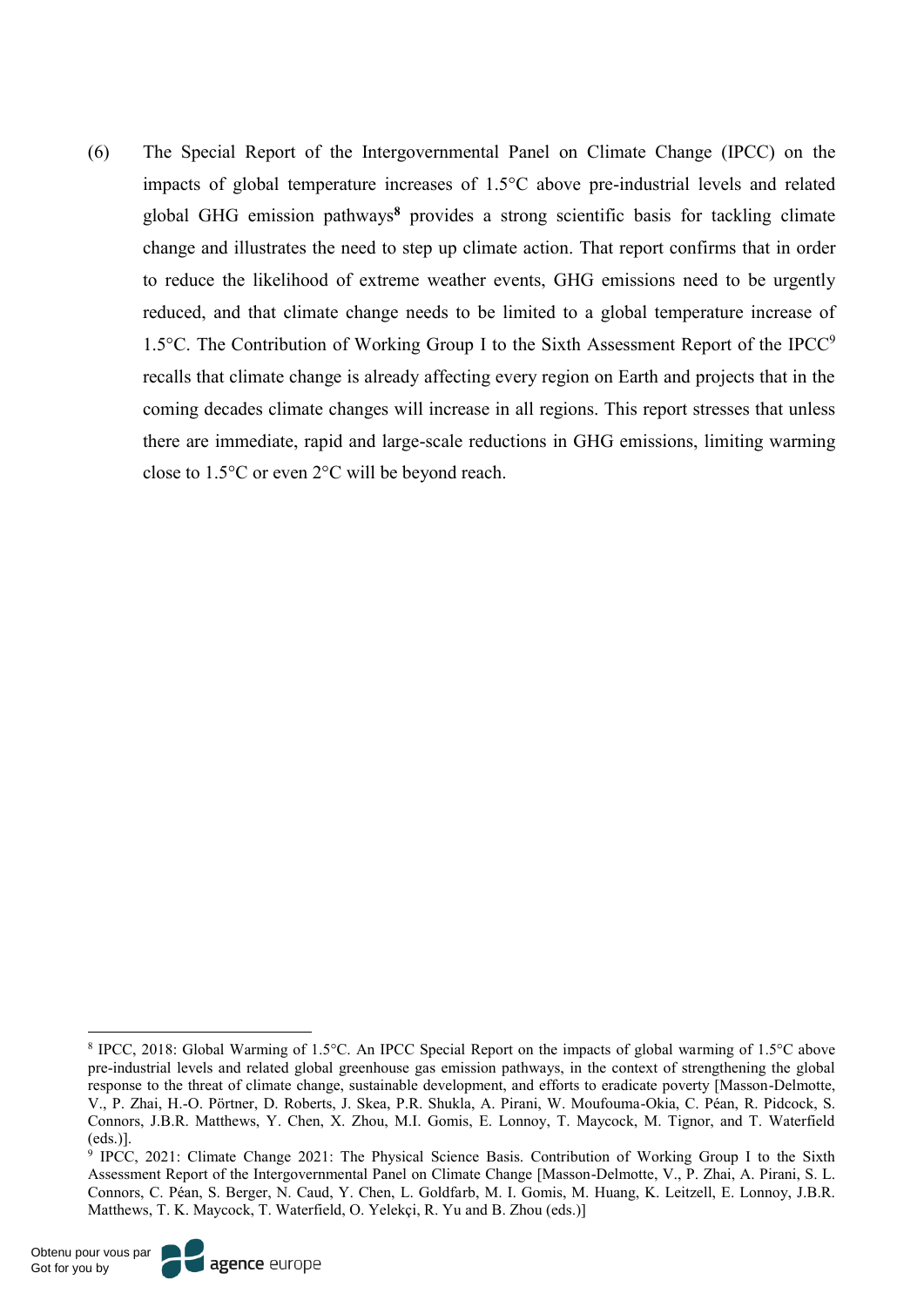- (7) The Union has been pursuing an ambitious policy on climate action and has put in place a regulatory framework to achieve its 2030 GHG emissions reduction target. The legislation implementing that target consists, inter alia, of Directive 2003/87/EC of the European Parliament and of the Council , which establishes a system for GHG emission allowance trading within the Union ('EU ETS') and delivers harmonised pricing of GHG emissions at Union level for energy-intensive sectors and subsectors, Regulation (EU) 2018/842 of the European Parliament and of the Council**<sup>10</sup>**, which introduces national targets for reduction of GHG emissions by 2030, and Regulation (EU) 2018/841 of the European Parliament and of the Council**<sup>11</sup>**, which requires Member States to compensate GHG emissions from land use with removals of emissions from the atmosphere.
- (8) As long as a significant number of the Union's international partners have policy approaches that do not result in the same level of climate ambition, there is a risk of carbon leakage. Carbon leakage occurs if, for reasons of costs related to climate policies, businesses in certain industry sectors or subsectors were to transfer production to other countries or imports from those countries would replace equivalent but less GHG emissions intensive products. That could lead to an increase in their total emissions globally, thus jeopardising the reduction of GHG emissions that is urgently needed if the world is to keep the global average temperature to well below 2°C above pre-industrial levels and pursue efforts to limit the temperature increase to 1.5°C above pre- industrial levels.

<sup>&</sup>lt;sup>10</sup> Regulation (EU) 2018/842 of the European Parliament and of the Council of 30 May 2018 on binding annual greenhouse gas emission reductions by Member States from 2021 to 2030 contributing to climate action to meet commitments under the Paris Agreement and amending Regulation (EU) No 525/2013 (OJ L 156, 19.6.2018, p. 26). <sup>11</sup> Regulation (EU) 2018/841 of the European Parliament and of the Council of 30 May 2018 on the inclusion of

greenhouse gas emissions and removals from land use, land use change and forestry in the 2030 climate and energy framework, and amending Regulation (EU) No 525/2013 and Decision No 529/2013/EU (OJ L 156, 19.6.2018, p. 1).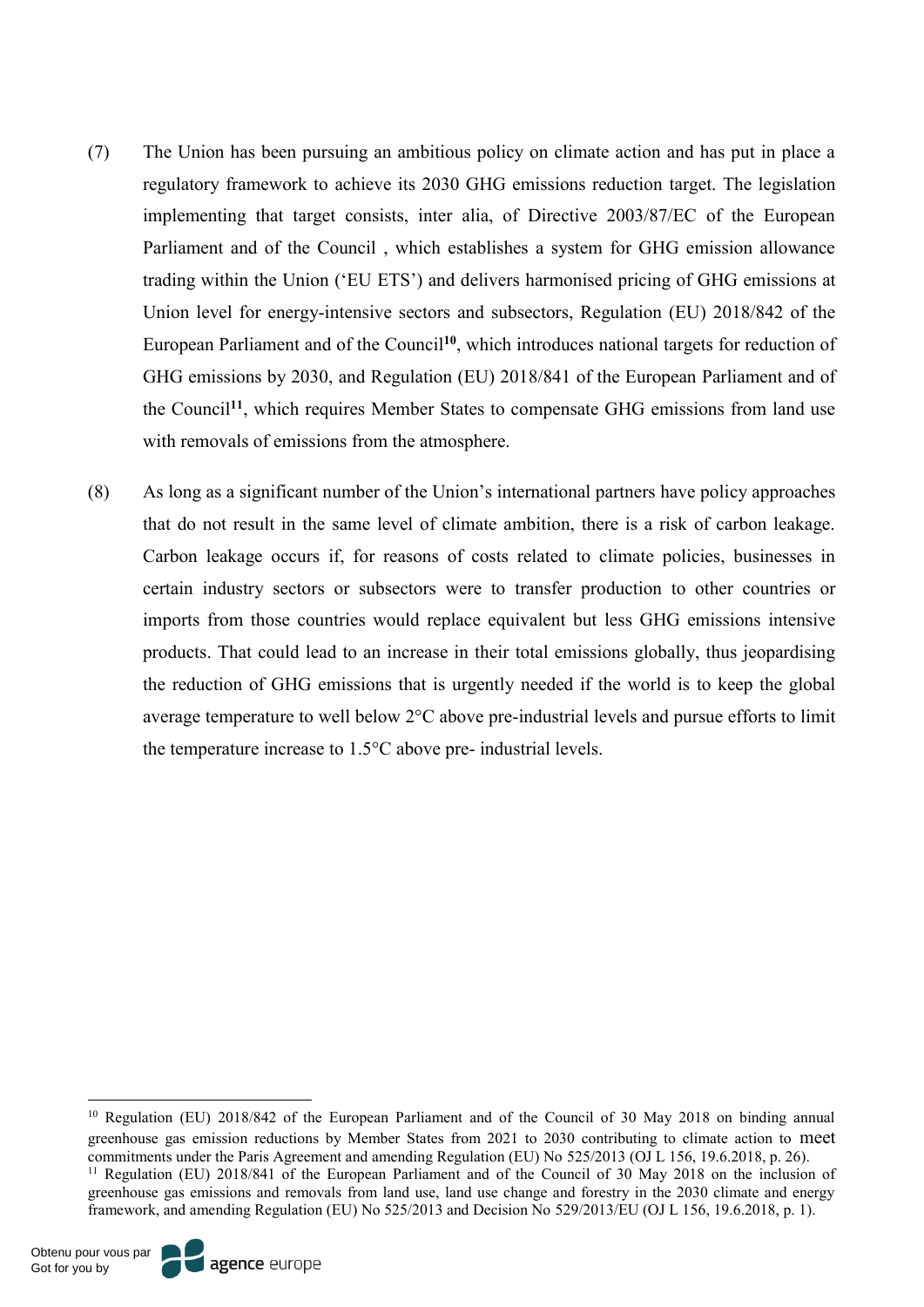- (9) The initiative for a carbon border adjustment mechanism ('CBAM') is a part of the 'Fit for 55 Package'. That mechanism is to serve as an essential element of the EU toolbox to meet the objective of a climate-neutral Union by 2050 in line with the Paris Agreement by addressing risks of carbon leakage resulting from the increased Union climate ambition.
- (10) Existing mechanisms to address the risk of carbon leakage in sectors or sub-sectors at risk of carbon leakage are the transitional free allocation of EU ETS allowances and financial measures to compensate for indirect emission costs incurred from GHG emission costs passed on in electricity prices respectively laid down in Articles 10a(6) and 10b of Directive 2003/87/EC. However, free allocation under the EU ETS weakens the price signal that the system provides for the installations receiving it compared to full auctioning and thus affects the incentives for investment into further abatement of emissions.
- (11) The CBAM seeks to replace these existing mechanisms by addressing the risk of carbon leakage in a different way, namely by ensuring equivalent carbon pricing for imports and domestic products. To ensure a gradual transition from the current system of free allowances to the CBAM, the CBAM should be progressively phased in while free allowances in sectors covered by the CBAM are phased out. The combined and transitional application of EU ETS allowances allocated free of charge and of the CBAM should in no case result in more favourable treatment for Union goods compared to goods imported into the customs territory of the Union.

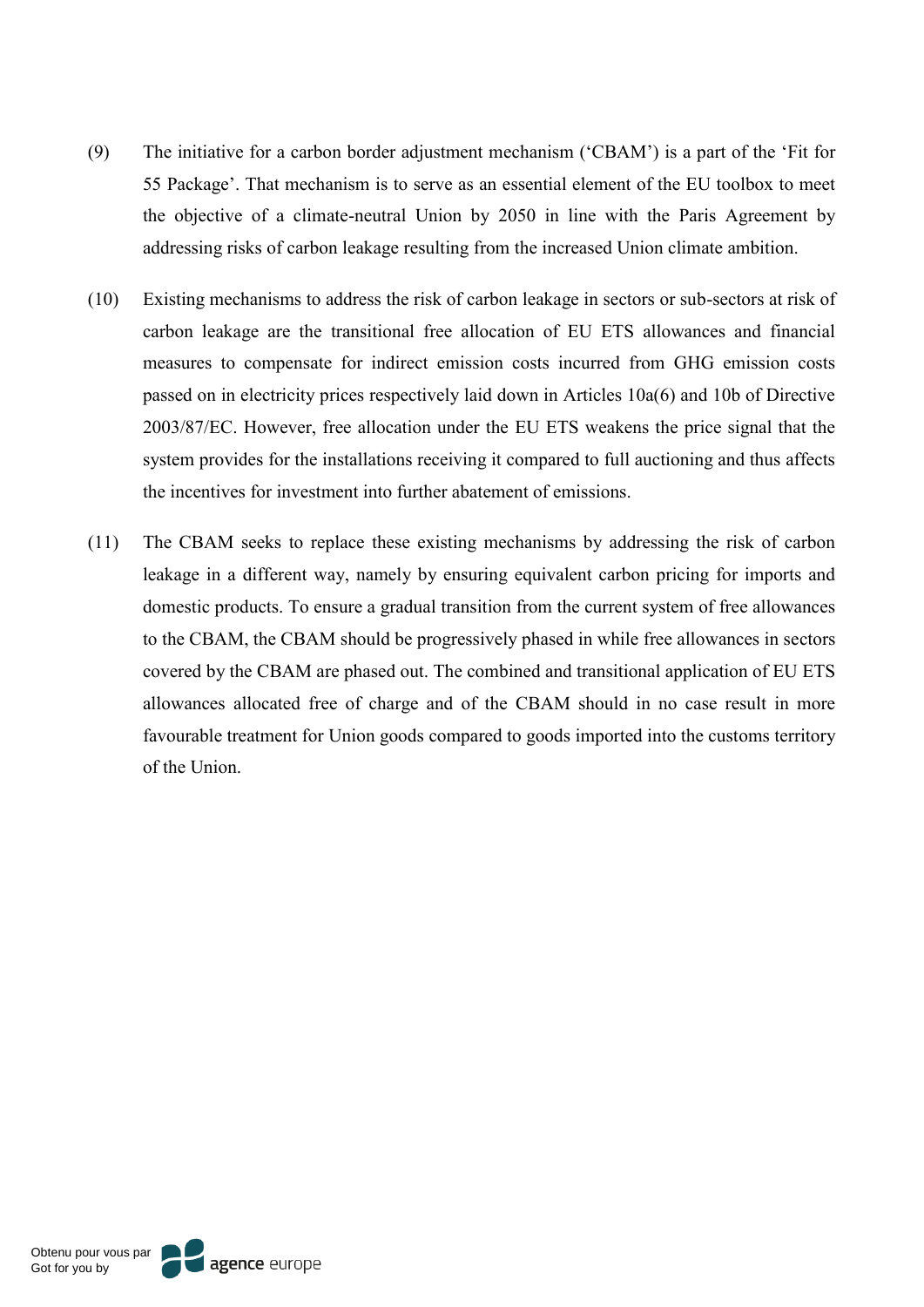- (12) While the objective of the CBAM is to prevent the risk of carbon leakage, this Regulation would also encourage the use of more GHG emissions-efficient technologies by producers from third countries, so that less emissions are generated.
- (13) As an instrument to prevent carbon leakage and reduce GHG emissions the CBAM should ensure that imported products are subject to a regulatory system that applies carbon costs equivalent to the ones that otherwise would have been borne under the EU ETS. The CBAM is a climate measure which should prevent the risk of carbon leakage and support the Union's increased ambition on climate mitigation, while ensuring WTO compatibility.
- (14) This Regulation should apply to goods imported into the customs territory of the Union from third countries, except where their production has already been subject to the EU ETS, whereby it applies to third countries or territories, or to a carbon pricing system fully linked with the EU ETS
- (15) In order to exclude from the CBAM third countries or territories fully integrated into, or linked, to the EU ETS in the event of future agreements, the power to adopt acts in accordance with Article 290 of TFEU should be delegated to the Commission in respect of amending the list of countries in Annex II. Conversely, those third countries or territories should be excluded from the list in Annex II and be subject to CBAM whereby they do not effectively charge the ETS price on goods exported to the Union.

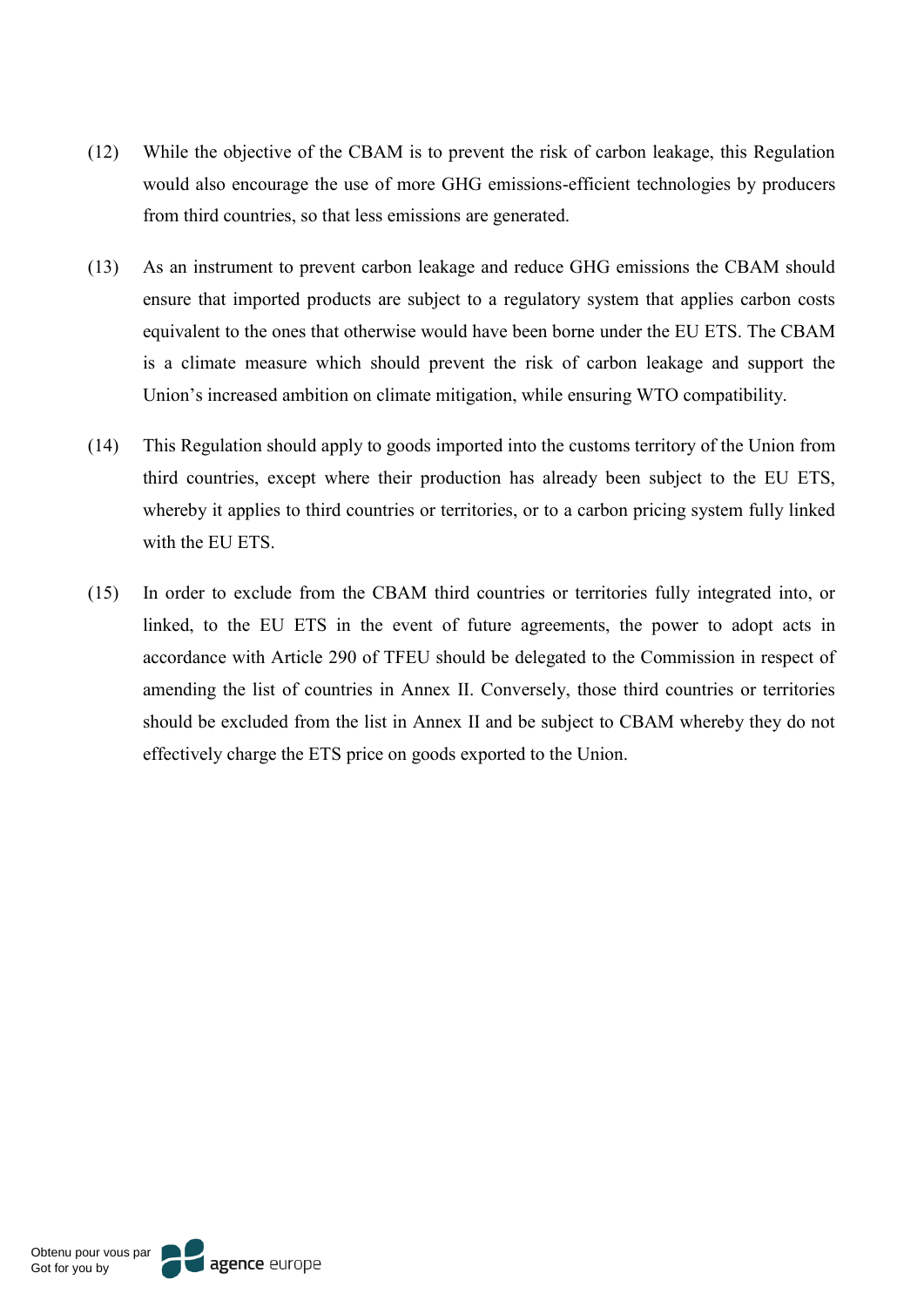- (16) With a view to preventing the risk of carbon leakage in offshore installations, this Regulation should apply to the goods, or processed products from those goods as resulting from the inward processing procedure, that are brought to an artificial island, a fixed or floating installation, or any other structure on the continental shelf or in the exclusive economic zone of a Member State that are adjacent to the customs territory of the Union. Implementing powers should be conferred on the Commission to lay down detailed conditions for the application of the CBAM to such goods in those cases.
- (17) The GHG emissions to be regulated by the CBAM should correspond to those GHG emissions covered by Annex I to the EU ETS in Directive 2003/87/EC, namely carbon dioxide ('CO2') as well as, where relevant, nitrous oxide ('N2O') and perfluorocarbons ('PFCs'). The CBAM should initially apply to direct emissions of those GHG from the production of goods up to the time of import into the customs territory of the Union, and after the end of a transition period and upon further assessment, as well to indirect emissions, mirroring the scope of the EU ETS.
- (18) The EU ETS and the CBAM have a common objective of pricing GHG emissions embedded in the same sectors and goods through the use of specific allowances or certificates. Both systems have a regulatory nature and are justified by the need to curb GHG emissions, in line with the binding environmental objective set out in Union law<sup>12</sup> to reduce the Union's net GHG emissions by at least 55 per cent below 1990 levels by 2030 and to reach economy-wide climate neutrality by 2050.

 <sup>12</sup> Regulation (EU) 2021/1119 of the European Parliament and of the Council of 30 June 2021 establishing the framework for achieving climate neutrality and amending Regulation (EU) 2018/1999 ('European Climate Law') (OJ L 243, 9.7.2021, p. 1).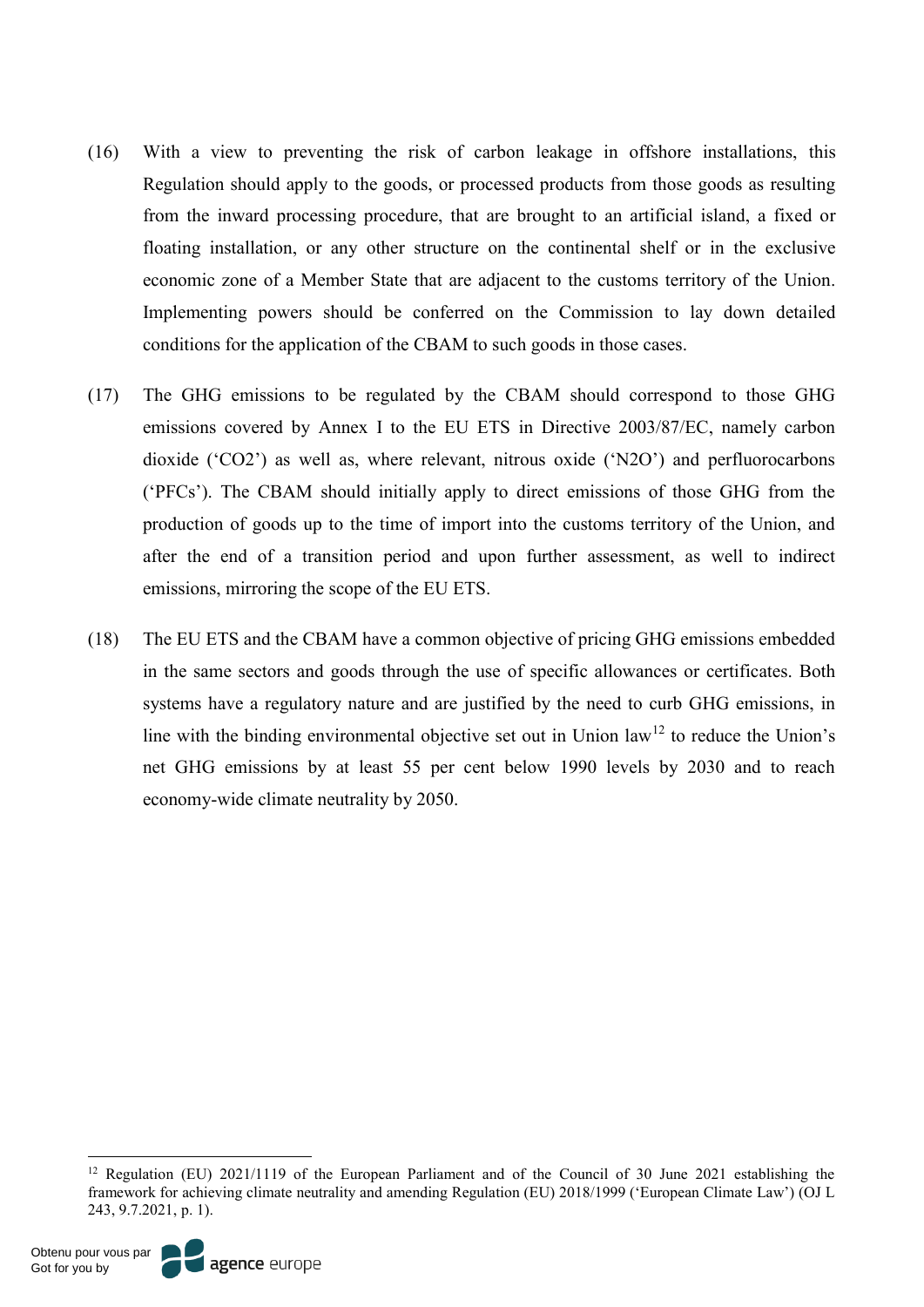- (19) However, while the EU ETS sets an absolute cap on the GHG emissions from the activities under its scope and allows tradability of allowances (so called 'cap and trade system'), the CBAM should not establish quantitative limits to import, so as to ensure that trade flows are not restricted. Moreover, while the EU ETS applies to installations based in the Union, the CBAM should be applied to certain goods imported into the customs territory of the Union.
- (20) The CBAM system has some specific features compared with the EU ETS, including on the calculation of the price of CBAM certificates, on the possibilities to trade certificates and on their validity over time. These are due to the need to preserve the effectiveness of the CBAM as a measure preventing carbon leakage over time and to ensure that the management of the system is not excessively burdensome in terms of obligations imposed on the operators and of resources for the administration, while at the same time preserving an equivalent level of flexibility available to operators under the EU ETS.
- (21) In order to preserve its effectiveness as a measure preventing carbon leakage, the CBAM needs to reflect closely the EU ETS price. While on the EU ETS market the price of allowances released into the market is determined through auctions, the price of CBAM certificates should reasonably reflect the price of such auctions through averages calculated on a weekly basis. Such weekly average prices reflect closely the price fluctuations of the EU ETS and allow a reasonable margin for importers to take advantage of the price changes of the EU ETS while at the same ensuring that the system remains manageable for the administrative authorities.

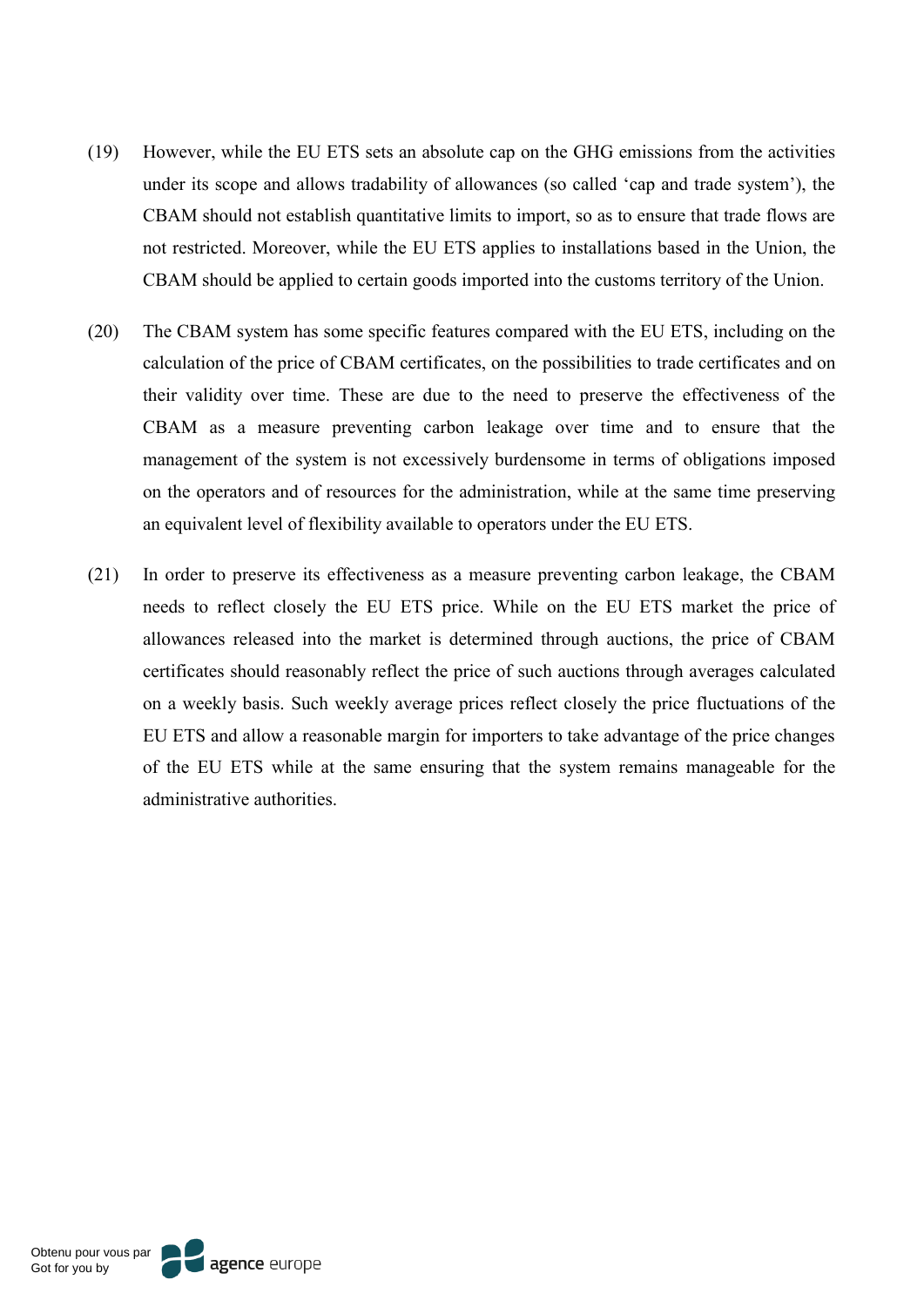- (22) Under the EU ETS, the total number of allowances issued (the 'cap') determines the supply of emission allowances and provides certainty about the maximum emissions of GHG. The carbon price is determined by the balance of this supply against the demand of the market. Scarcity is necessary for there to be a price incentive. As it is not intended to impose a cap on the number of CBAM certificates available to importers, if importers had the possibility to carry forward and trade CBAM certificates, this could result in situations where the price for CBAM certificates would no longer reflect the evolution of the price in the EU ETS. That would weaken the incentive for decarbonisation between domestic and imported goods, favouring carbon leakage and impairing the overarching climate objective of the CBAM. It could also result in different prices for operators of different countries. Therefore, the limits to the possibilities to trade CBAM certificates and to carry them forward is justified by the need to avoid undermining the effectiveness and climate objective of the CBAM and to ensure even handed treatment to operators from different countries. However, in order to preserve the possibility for importers to optimise their costs, this Regulation should foresee a system where authorities can re-purchase a certain amount of excess certificates from the importers. Such amount is set at a level which allows a reasonable margin for importers to leverage their costs over the period of validity of the certificates whilst preserving the overall price transmission effect, ensuring that the environmental objective of the measure is preserved.
- (23) Given that the CBAM applies to imports of goods into the customs territory of the Union rather than to installations, certain adaptations and simplifications would also need to apply in the CBAM regime. One of those simplifications should consist in a declarative system where importers should report the total verified GHG emissions embedded in goods imported in a given calendar year. A different timing compared to the compliance cycle of the EU ETS should also be applied to avoid any potential bottleneck resulting from obligations for accredited verifiers under this Regulation and the EU ETS.

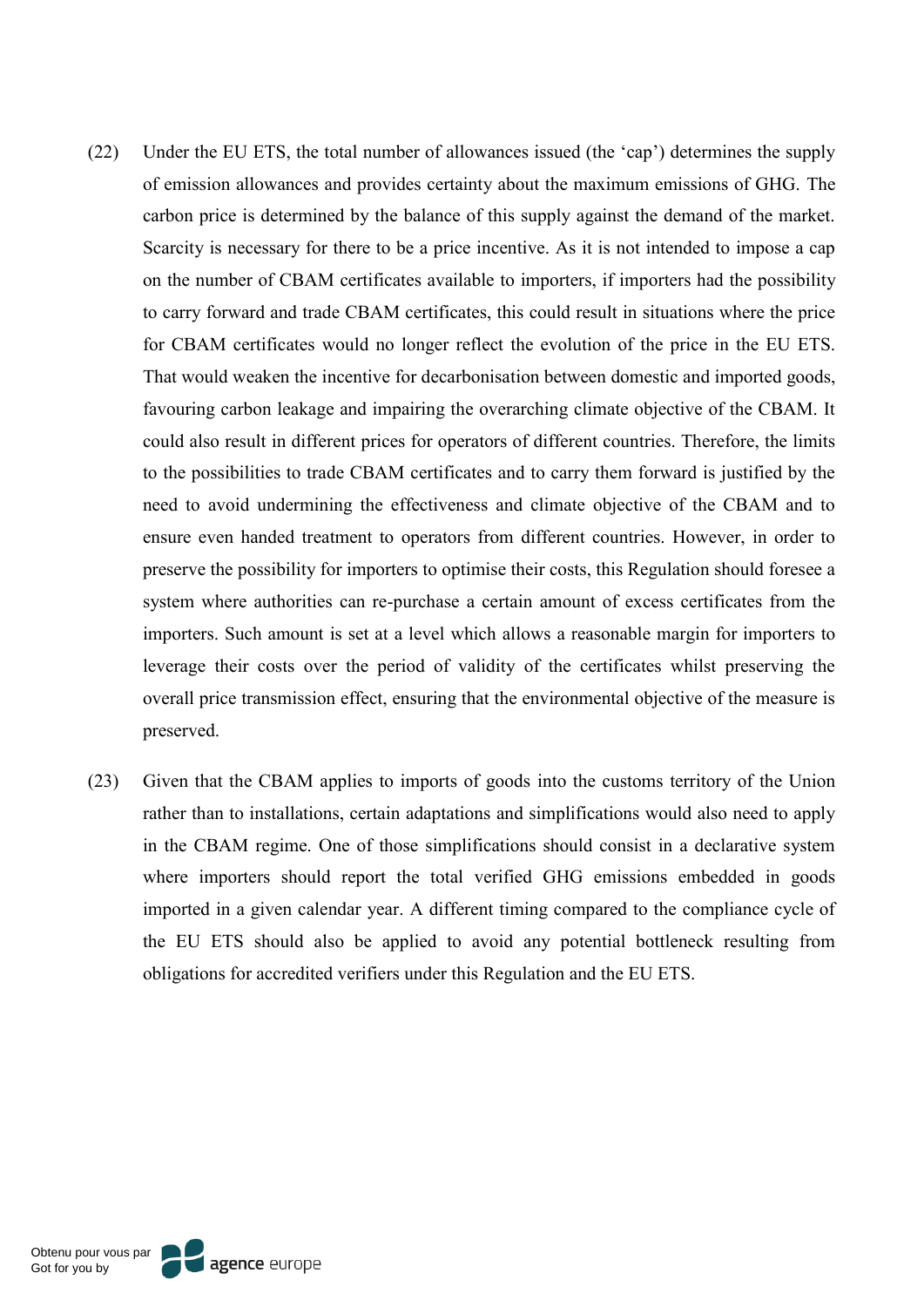- (24) In terms of penalties, Member States should apply penalties to infringements of this Regulation and ensure that they are implemented. The amount of those penalties should be identical to penalties currently applied within the Union in case of infringement of EU ETS according to Article 16(3) and (4) of Directive 2003/87/EC. However, where the goods are introduced into the Union by a person other than an authorised CBAM declarant without complying with the obligation of this Regulation, the amount of those penalties should be higher in order to be effective and dissuasive. The application of penalties under this Regulation is without prejudice to application of penalties that may be imposed under Union or national law for the infringement of other relevant obligations, in particular as regards custom rules.
- (25) While the EU ETS applies to certain production processes and activities, the CBAM should target the corresponding imports of goods. That requires clearly identifying imported goods by way of their classification in the Combined nomenclature**<sup>13</sup>** ('CN') and linking them to embedded GHG emissions.
- (26) The product coverage of the CBAM should reflect the activities covered by the EU ETS as that scheme is based on quantitative and qualitative criteria linked to the environmental objective of Directive 2003/87/EC and is the most comprehensive GHG emissions regulatory system in the Union.

<sup>&</sup>lt;sup>13</sup> Council Regulation (EEC) No 2658/87 of 23 July 1987 on the tariff and statistical nomenclature and on the Common Customs Tariff (OJ L 256, 7.9.1987, p. 1).

agence europe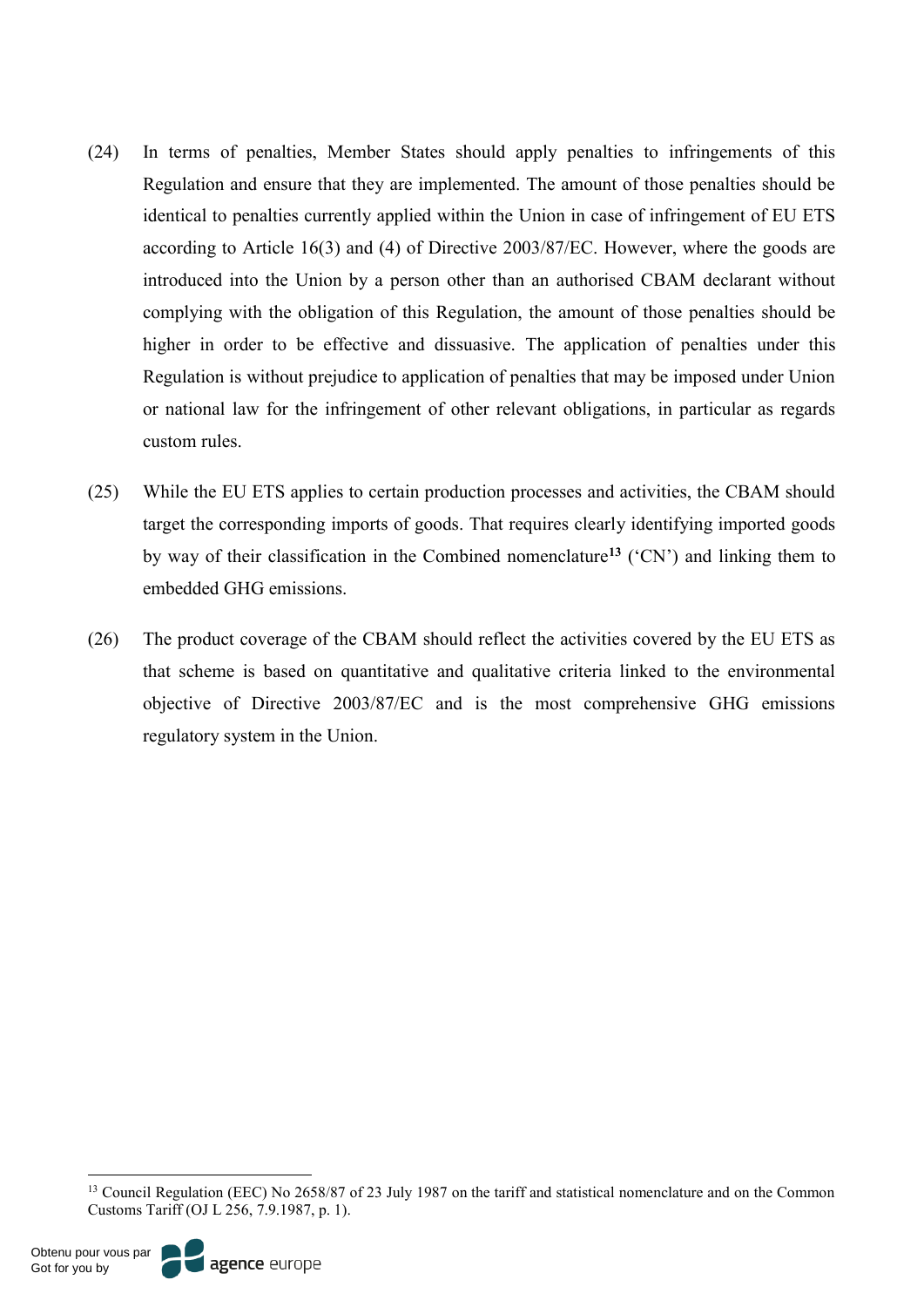- (27) Setting a product scope for the CBAM reflecting the activities covered by the EU ETS would also contribute to ensuring that imported products are granted a treatment that is not less favourable than that accorded to like products of domestic origin.
- (28) Whilst the ultimate objective of the CBAM is a broad product coverage, it would be prudent to start with a selected number of sectors with relatively homogeneous products where there is a risk of carbon leakage. Union sectors deemed at risk of carbon leakage are listed in Commission Delegated Decision 2019/708**<sup>14</sup>**.
- (29) The goods under this Regulation should be selected after a careful analysis of their relevance in terms of cumulated GHG emissions and risk of carbon leakage in the corresponding EU ETS sectors while limiting complexity and administrative burden. In particular, the actual selection should take into account basic materials and basic products covered by the EU ETS with the objective of ensuring that emissions embedded in emission-intensive products imported into the Union are subject to a carbon price that is equivalent to that applied to EU products, and to mitigate risks of carbon leakage. Other relevant criteria to narrow the selection should be: firstly, relevance of sectors in terms of emissions, namely whether the sector is one of the largest aggregate emitters of GHG emissions; secondly, sector's exposure to significant risk of carbon leakage, as defined pursuant to Directive 2003/87/EC; thirdly, the need to balance broad coverage in terms of GHG emissions while limiting complexity and administrative effort.



<sup>&</sup>lt;sup>14</sup> Commission Delegated Decision (EU) 2019/708 of 15 February 2019 supplementing Directive 2003/87/EC of the European Parliament and of the Council concerning the determination of sectors and subsectors deemed at risk of carbon leakage for the period 2021 to 2030 (OJ L 120, 8.5.2019, p. 2).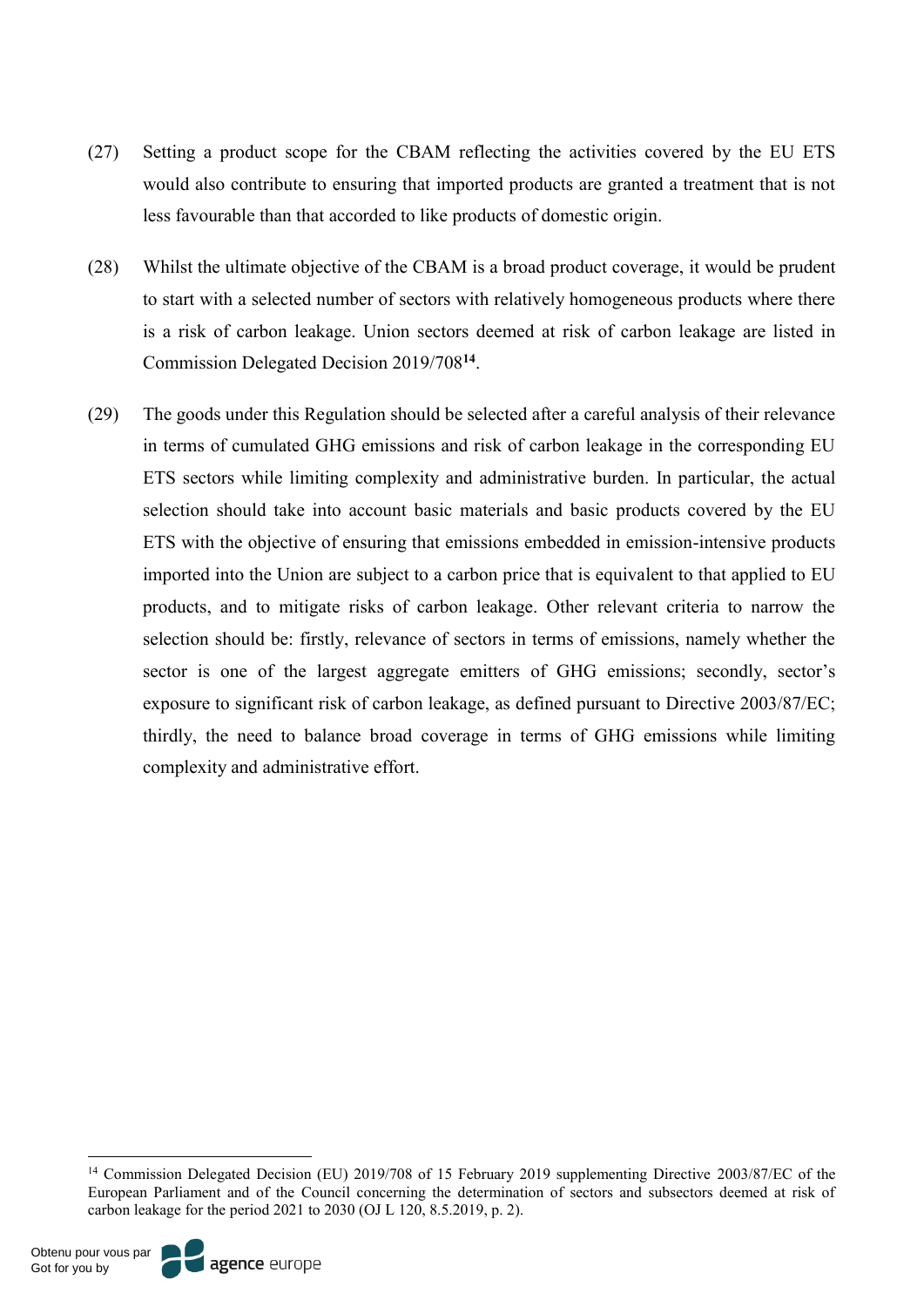- (30) The use of the first criterion allows listing the following industrial sector in terms of cumulated emissions: iron and steel, refineries, cement, organic basic chemicals, and fertilisers.
- (31) However, certain sectors listed in Commission Delegated Decision (EU) 2019/708 should not at this stage be addressed in this Regulation, due to their particular characteristics.
- (32) In particular, organic chemicals are not included in the scope of this Regulation due to technical limitations that currently do not allow to clearly define the embedded emissions of imported goods. For these goods the applicable benchmark under the EU ETS is a basic parameter, which does not allow for an unambiguous allocation of emissions embedded in individual imported goods. A more targeted allocation to organic chemicals will require more data and analysis.
- (33) Similar technical constraints apply to refinery products, for which it is not possible to unambiguously assign GHG emissions to individual output products. At the same time, the relevant benchmark in the EU ETS does not directly relate to specific products, such as gasoline, diesel or kerosene, but to all refinery output.
- (34) However, aluminium products should be included in the CBAM as they are highly exposed to carbon leakage. Moreover, in several industrial applications they are in direct competition with steel products because of characteristics closely resembling those of steel products. Inclusion of aluminium is also relevant as the scope of the CBAM could be extended to cover also indirect emissions at the end of the transitional phase.

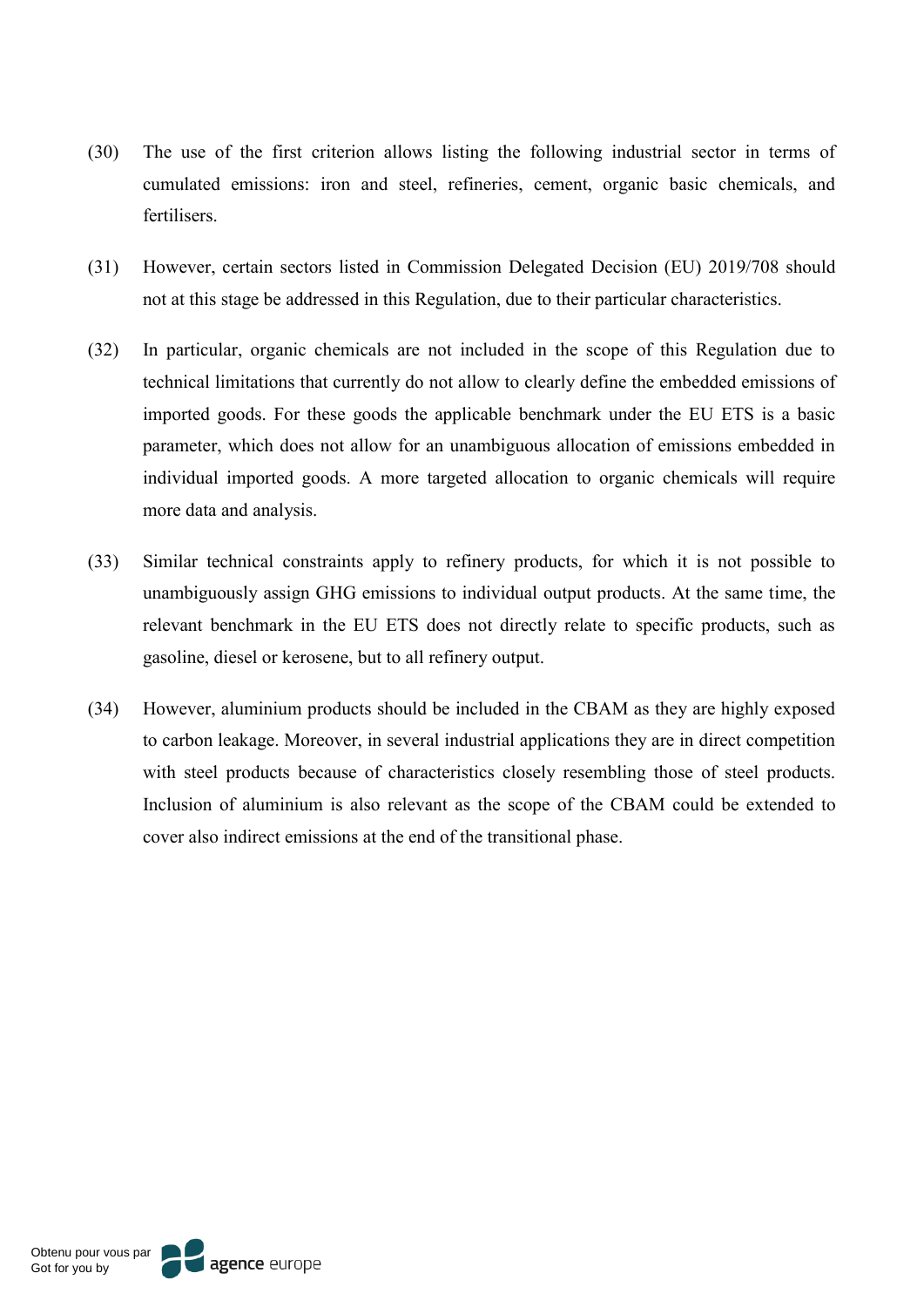- (35) Similarly, products such as tubes and pipe fittings, or structures, should be included in the scope of the CBAM despite their low level of emissions occurring during their production process, as their exclusion would increase the likelihood of circumventing the enclosure of steel products in the CBAM by modifying the pattern of trade towards downstream products.
- (36) Conversely, this Regulation should not apply to certain products whose production does not entail meaningful emissions like ferrous scrap (under CN code 7204), ferro-alloys (CN code 7202) and certain fertilisers (under CN code 3105 60 00).
- (37) Import of electricity should be included in the scope of this Regulation, as this sector is responsible for 30 per cent of the total GHG emissions in the Union. The enhanced Union climate ambition would increase the gap in carbon costs between electricity production in the Union and abroad. That increase combined with the progress in connecting the Union electricity grid to that of its neighbours would increase the risk of carbon leakage due to increased imports of electricity, a significant part of which is produced by coal-fired power plants.
- (37a) In order to avoid excessive burden as regards competent national administrations and importers, it is appropriate to provide a minimum threshold under which the obligations under this Regulation should not apply. This de minimis provision, however, is without prejudice to a continued application of the provisions under Union or national law that are necessary to ensure compliance with the obligations under this Regulation as well as, in particular, with the customs rules, including prevention of fraud.

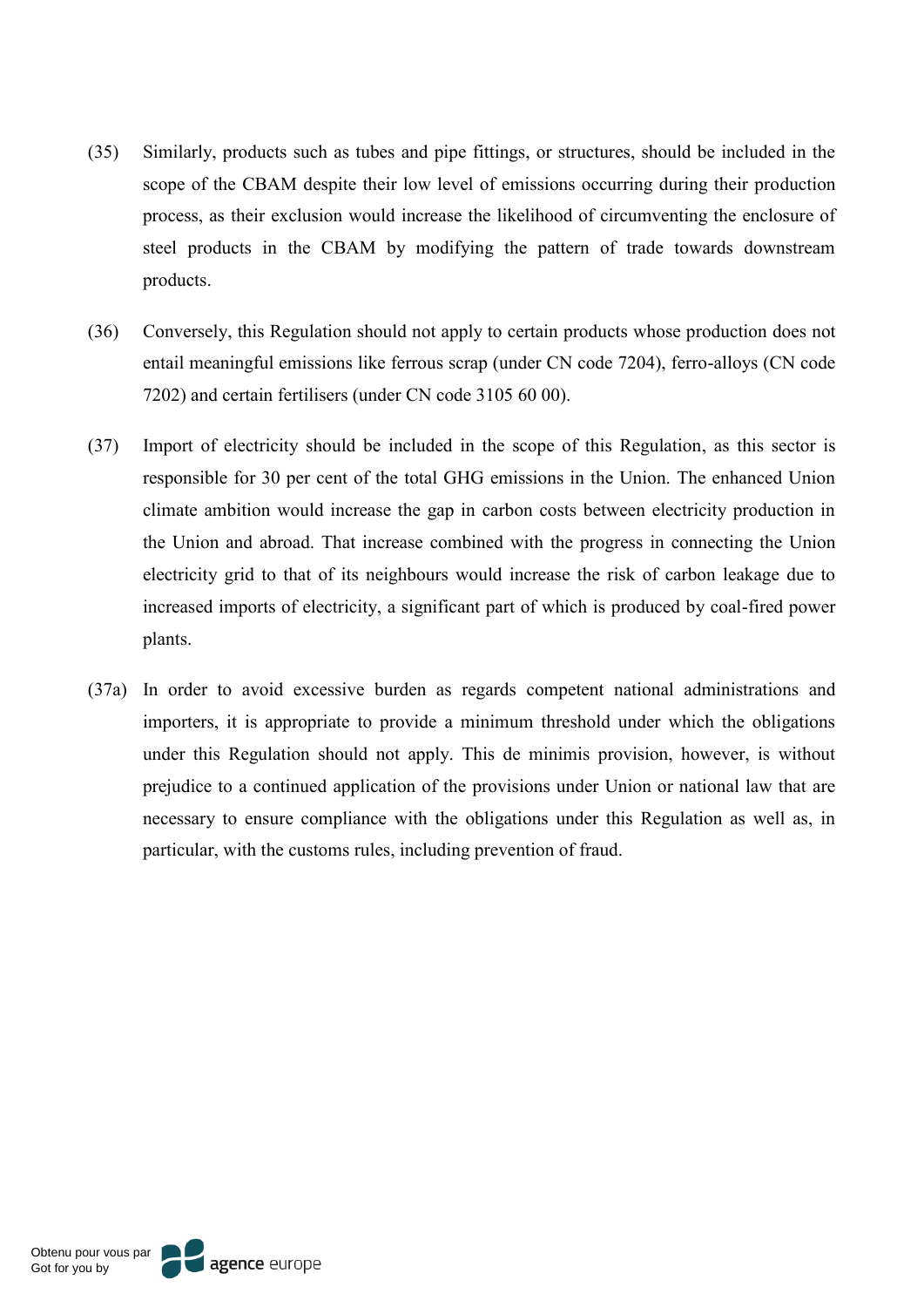- (38) As importers of goods covered by this Regulation should not have to fulfil their CBAM obligations under this Regulation at the time of importation, specific administrative measures should be applied to ensure that the obligations are fulfilled at a later stage. Therefore, importers should only be entitled to import CBAM goods after they have been granted an authorisation by competent authorities responsible for the application of this Regulation.
- (38a) The customs authorities should not allow the importation of goods by any other person than an authorised CBAM declarant. In accordance with Article 46 and 48 of Regulation (EU) No 952/2013, the customs authorities may carry out checks on the goods, including with respect to the identification of the authorised CBAM declarant, the eight-digit CN code, the quantity and the country of origin of the imported goods, the date of declaration and the customs procedure. The Commission should include the risks relating to CBAM in the design of the common risk criteria and standards pursuant to Article 50 of Regulation (EU) No 952/2013.
- (38b) During a transitional period, the customs authorities should inform customs declarants of the need to report information, so as to contribute to the gathering of information as well as to the awareness on the need to request the status of authorised declarant when applicable. Such information by the customs authorities should be communicated in an appropriate manner to ensure that customs declarants are made aware of such need.
- (39) The CBAM should be based on a declarative system where an authorised CBAM declarant, who may represent more than one importer, submits annually a declaration of the embedded emissions in the goods imported to the customs territory of the Union and surrenders a number of CBAM certificates corresponding to those declared emissions.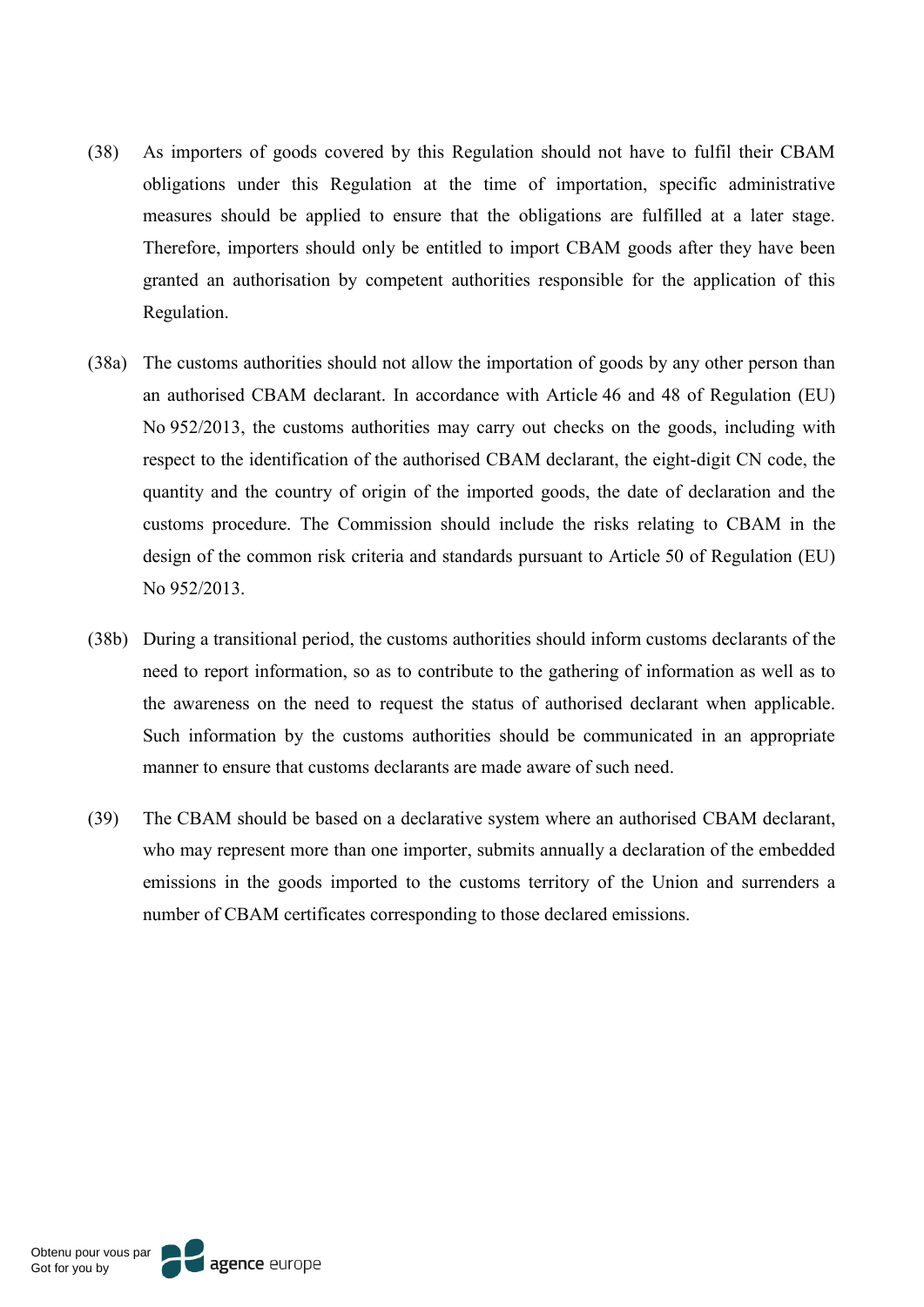- (40) An authorised CBAM declarant should be allowed to claim a reduction in the number of CBAM certificates to be surrendered corresponding to the carbon price already effectively paid for those emissions in other jurisdictions.
- (41) The embedded declared emissions should be verified by a person accredited by a national accreditation body appointed in accordance with Article 4(1) of Regulation No 765/2008 of the European Parliament and of the Council**<sup>15</sup>** or pursuant to Commission Implementing Regulation (EU) 2018/2067**<sup>16</sup>**.
- (42) The system should allow operators of production installations in third countries to register in a central database and to make their verified embedded GHG emissions from production of goods available to authorised CBAM declarants. An operator should be able to choose not to have its name, address and contact details in the central database made accessible to the public.
- (43) CBAM certificates differ from EU ETS allowances for which daily auctioning is an essential feature. The need to set a clear price for CBAM certificates makes a daily publication excessively burdensome and confusing for operators, as daily prices risk becoming obsolete upon publication. Thus, the publication of CBAM prices on a weekly basis would accurately reflect the pricing trend of EU ETS allowances released into the market and pursue the same climate objective. The calculation of the price of CBAM certificates should therefore be set on the basis of a longer timeframe (on a weekly basis) than in the timeframe established by the EU ETS (on a daily basis). The Commission should be tasked to calculate and publish that average price.

 <sup>15</sup> Regulation (EC) No 765/2008 of the European Parliament and of the Council of 9 July 2008 setting out the requirements for accreditation and market surveillance relating to the marketing of products and repealing Regulation (EEC) No 339/93 (OJ L 218, 13.8.2008, p. 30).

<sup>&</sup>lt;sup>16</sup> Commission Implementing Regulation (EU) 2018/2067 of 19 December 2018 on the verification of data and on the accreditation of verifiers pursuant to Directive 2003/87/EC of the European Parliament and of the Council (OJ L 334, 31.12.2018, p. 94).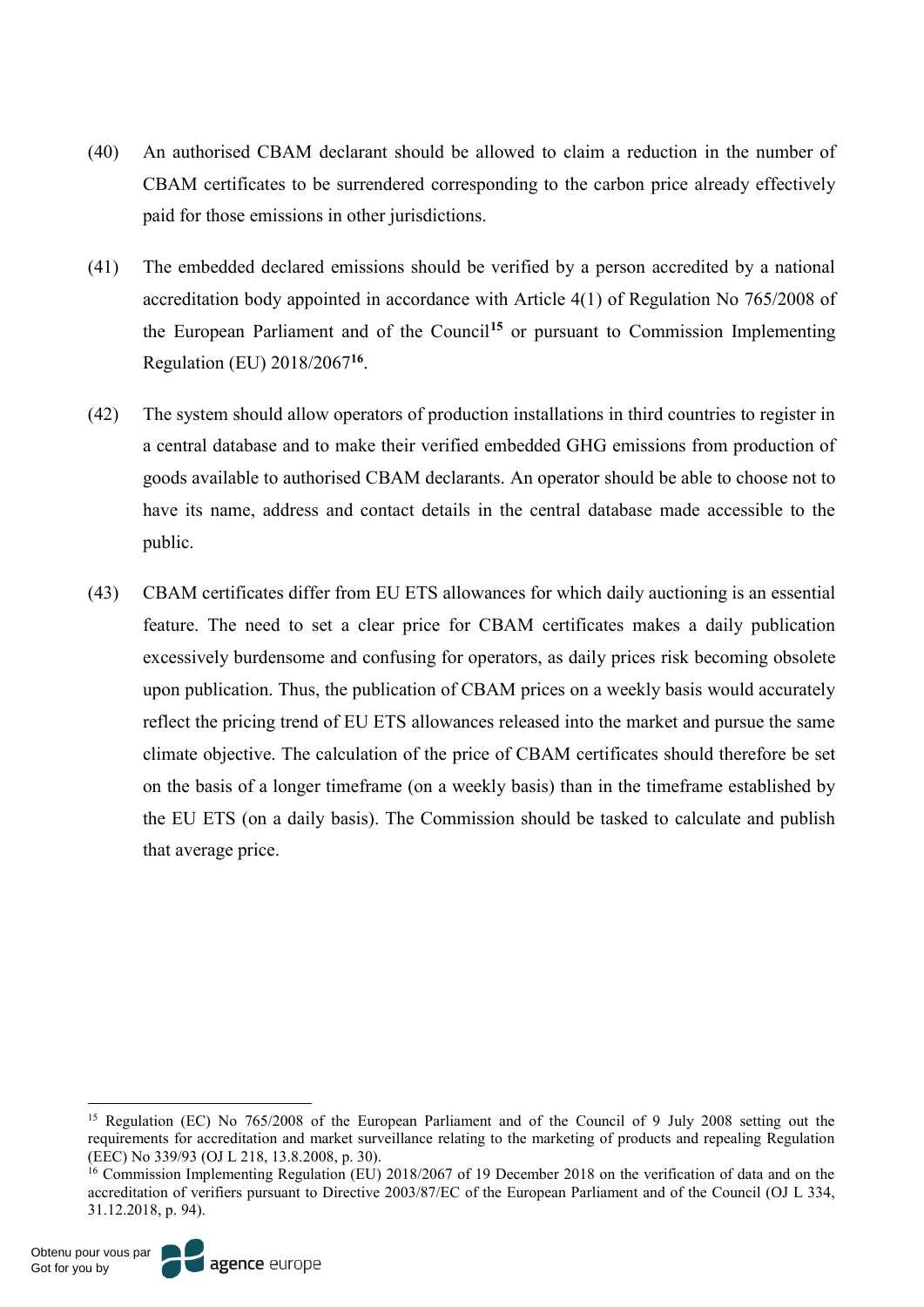- (44) In order to give the authorised CBAM declarants flexibility in complying with their CBAM obligations and allow them to benefit from fluctuations in the price of EU ETS allowances, the CBAM certificates should be valid for a period of two years from the date of purchase. The authorised CBAM declarant should be allowed to re-sell a portion of the certificates bought in excess. The authorised CBAM declarant should build up during the year the amount of certificates required at the time of surrendering, with thresholds set at the end of each quarter.
- (45) The physical characteristics of electricity as a product, in particular the impossibility to follow the actual flow of electrons, justifies a slightly different design for the CBAM. Default values should be used as a standard approach and it should be possible for authorised CBAM declarants to claim the calculation of their CBAM obligations based on actual emissions. Electricity trade is different from trade in other goods, notably because it is traded via interconnected electricity grids, using power exchanges and specific forms of trading. Market coupling is a densely regulated form of electricity trade which allows to aggregate bids and offers across the Union.
- (46) To avoid risks of circumvention and improve the traceability of actual  $CO<sub>2</sub>$  emissions from import of electricity and its use in goods, the calculation of actual emissions should only be permitted through a number of strict conditions. In particular, it should be necessary to demonstrate a firm nomination of the allocated interconnection capacity and that there is a direct contractual relation between the purchaser and the producer of the renewable electricity, or between the purchaser and the producer of electricity having lower than default value emissions.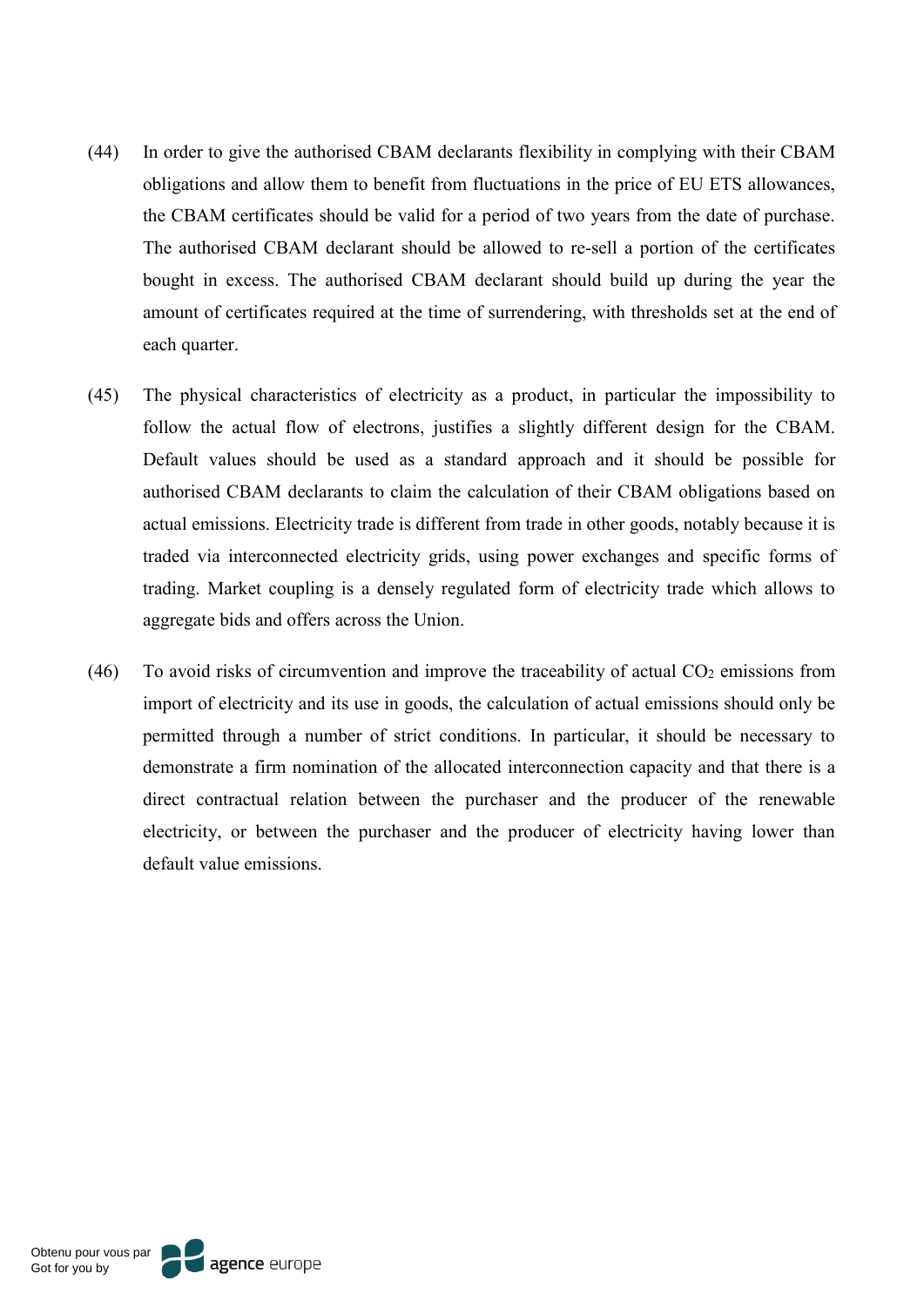- (47) Contracting Parties to the Treaty establishing the Energy Community**<sup>17</sup>** or Parties to Association Agreements including Deep and Comprehensive Free Trade Areas are committed to decarbonisation processes that should eventually result in the adoption of carbon pricing mechanisms similar or equivalent to the EU ETS or in their participation in the EU ETS.
- (48) Integration of third countries into the Union electricity market is an important drive for those countries to accelerate their transition to energy systems with high shares of renewable energies. Market coupling for electricity, as set out in Commission Regulation (EU) 2015/1222**<sup>18</sup>**, enables third countries to better integrate electricity from renewable energies into the electricity market, to exchange such electricity in an efficient manner within a wider area, balancing supply and demand with the larger Union market, and reduce the carbon intensity of their electricity generation. Integration of third countries into the Union electricity market also contributes to the security of electricity supplies in those countries and in the neighbouring Member States.



<sup>&</sup>lt;sup>17</sup> Council Decision 2006/500/EC of 29 May 2006 on the conclusion by the European Community of the Energy Community Treaty (OJ L 198, 20.7.2006, p. 15).

<sup>&</sup>lt;sup>18</sup> Commission Regulation (EU) 2015/1222 of 24 July 2015 establishing a guideline on capacity allocation and congestion management (OJ L 197, 25.7.2015, p. 24).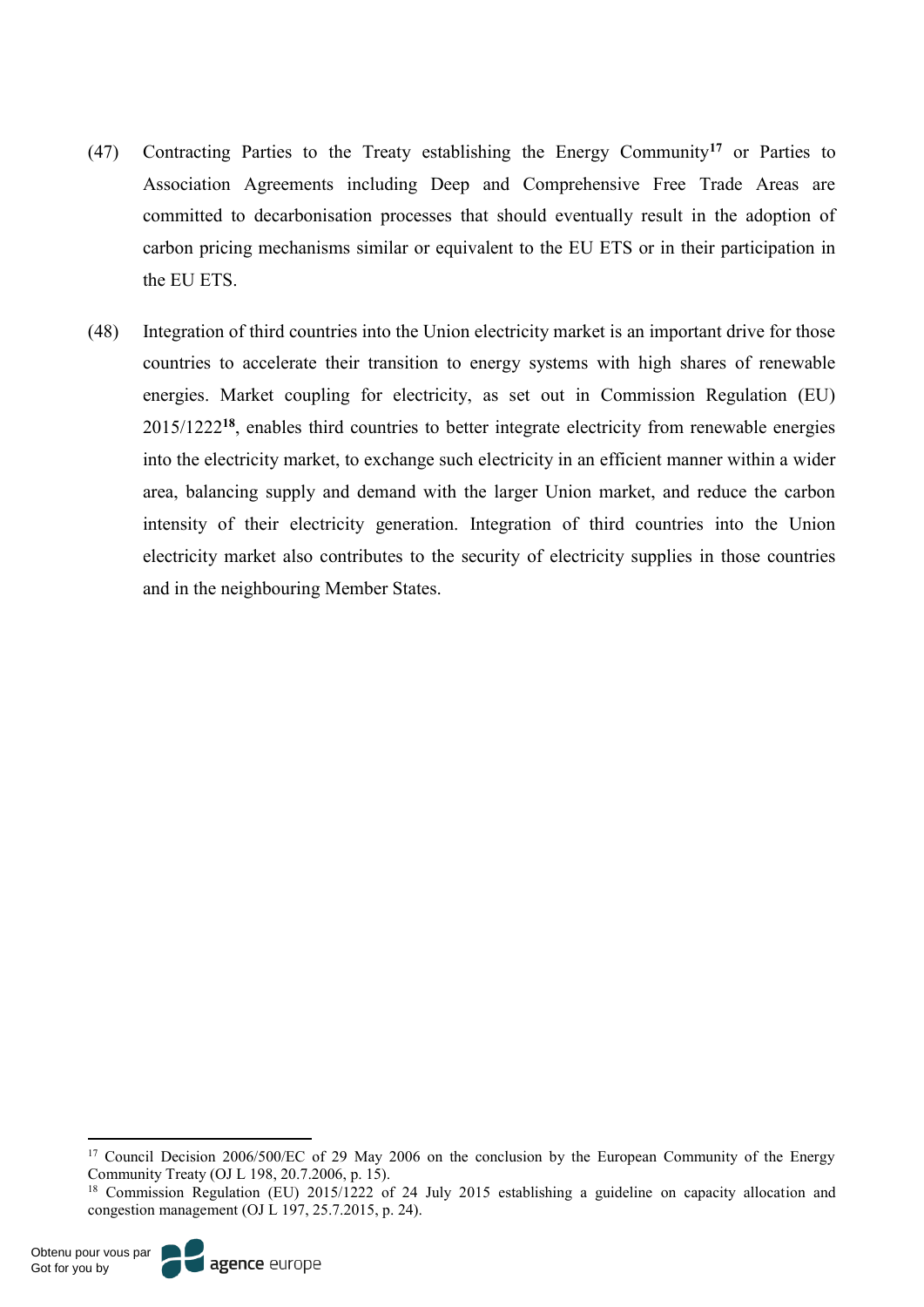- (49) Once third countries will be closely integrated into the Union electricity market via market coupling, technical solutions should be found to ensure the application of the CBAM to electricity exported from such countries into the customs territory of the Union. If technical solutions cannot be found, third countries that are market coupled should benefit from a time limited exemption from the CBAM until at the latest 2030 with regard solely to the export of electricity, provided that certain conditions are satisfied. However, those third countries should develop a roadmap and commit to implement a carbon pricing mechanism providing for an equivalent price as the EU ETS, and should commit to achieving carbon neutrality by 2050 as well as to align with Union legislation in the areas of environment, climate, competition and energy. That exemption should be withdrawn at any time if there are reasons to believe that the country in question does not fulfil its commitments or it has not adopted by 2030 an ETS equivalent to the EU ETS.
- (50) A transitional period should apply during the period 2023 until 2025. A CBAM without financial adjustment should apply, with the objective to facilitate a smooth roll out of the mechanism hence reducing the risk of disruptive impacts on trade. Importers should have to report on a quarterly basis the embedded emissions in goods imported during that quarter of a calendar year, detailing direct and indirect emissions as well as any carbon price effectively paid abroad.
- (51) To facilitate and ensure a proper functioning of the CBAM, the Commission should provide support to the competent authorities responsible for the application of certain tasks of this Regulation in carrying out their obligations.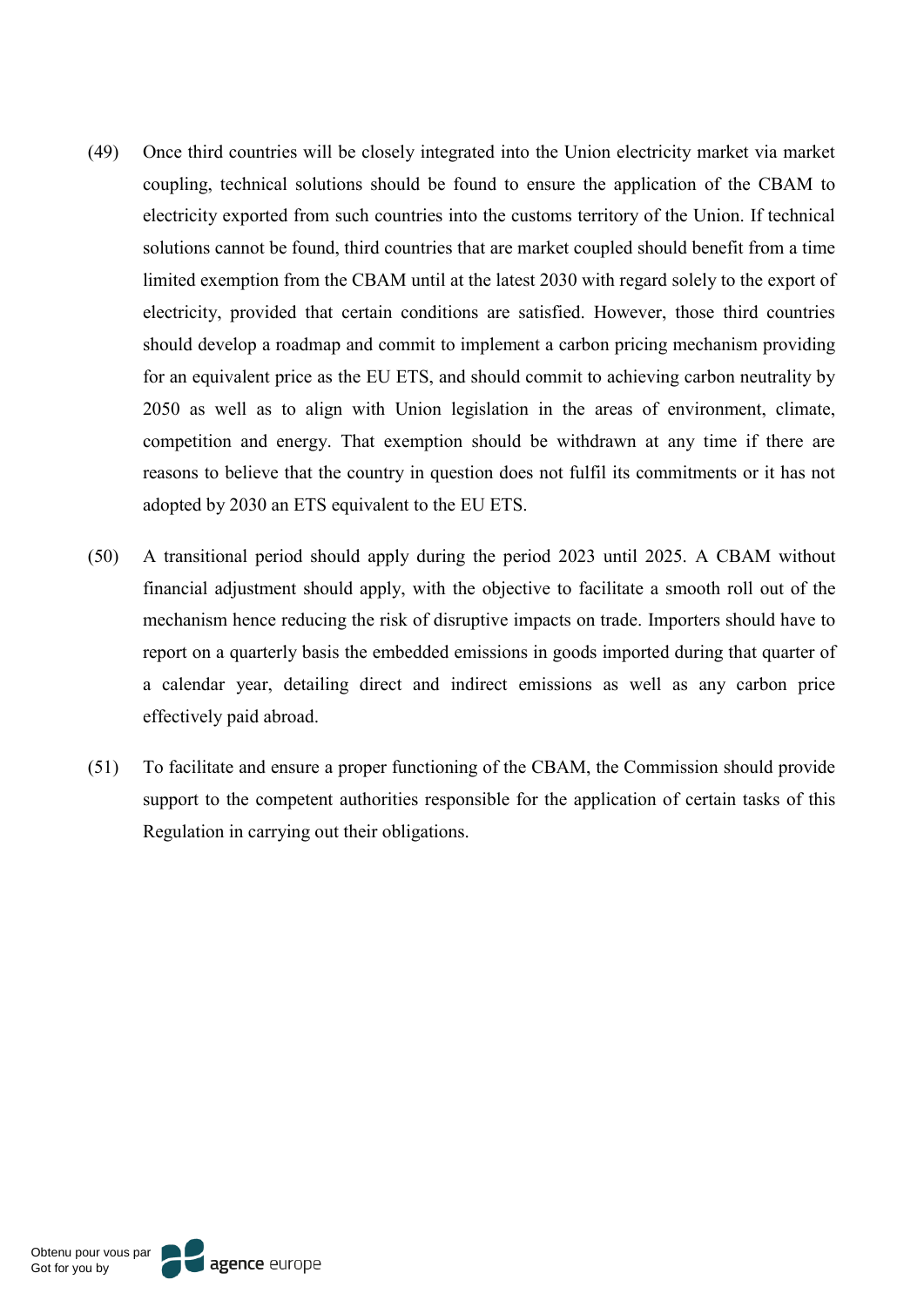- (51a) Practices of circumvention of this Regulation should be monitored and addressed, including where economic operators could slightly modify their goods without altering their essential characteristics, or artificially split shipments, in order to avoid the obligations of this Regulation. Situations where goods would be sent to a country or region prior to their importation to the EU market, with the aim of avoiding the obligations of this Regulation, or where countries would export their less GHG emissions intensive products to the Union and keep more GHG emissions intensive products for other markets should also be kept under review.
- (52) The Commission should evaluate the application of this Regulation before 1 January 2026 and report to the European Parliament and the Council. The Commission should, as part of that evaluation, collect the information necessary with a view to the extension of the scope of this Regulation to indirect emissions as soon as possible, as well as to other goods and services that may be at risk of carbon leakage. The Commission should also contain an assessment of the impact of the mechanism on carbon leakage, including in relation to exports. With regard to indirect emissions, the evaluation should take into account the exposure of EU producers to carbon costs passed on in electricity prices.
- (52a) The Commission should also present a report to the European Parliament and the Council on the application of this Regulation before 1 January 2029, and every two years thereafter. These reports should contain an assessment of the impacts of the mechanism.
- (53) In light of the above, a dialogue with third countries should continue and there should be space for cooperation and solutions that could inform the specific choices that will be made on the details of the design of the measure during the implementation, in particular during the transitional period.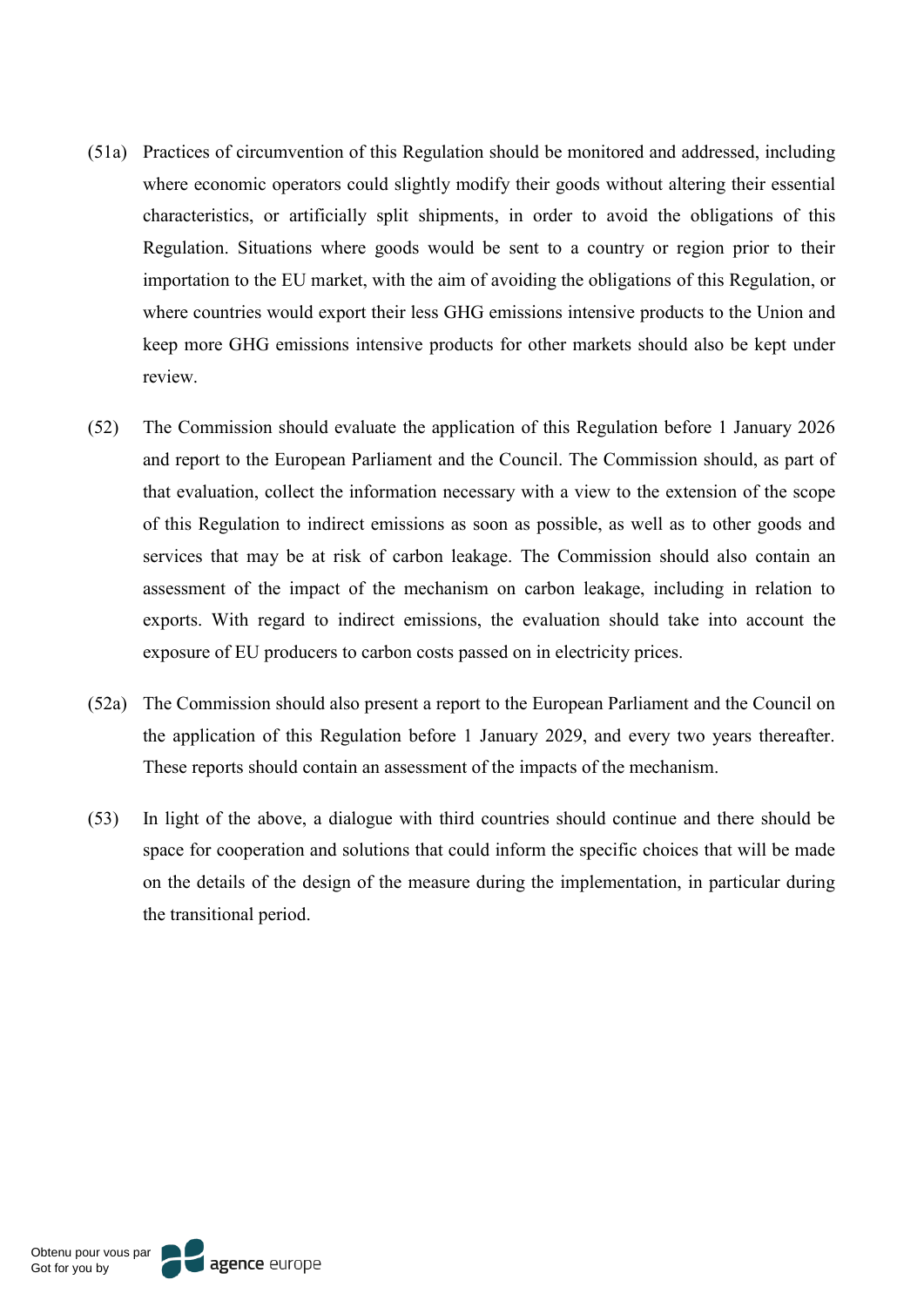- (54) The Commission should strive to engage in an even handed manner and in line with the international obligations of the EU, with the third countries whose trade to the EU is affected by this Regulation, to explore possibilities for dialogue and cooperation with regard to the implementation of specific elements of the Mechanism set out this Regulation and related implementing acts. It should also explore possibilities for concluding agreements to take into account their carbon pricing mechanism. The EU should provide technical assistance to developing countries and Least Developed Countries for these purposes.
- (55) As the CBAM aims to encourage cleaner production processes, the EU is committed to work with and support low and middle-income countries towards the de-carbonisation of their manufacturing industries as part of the external dimension of the Green deal and in line with its international obligations under the Paris Agreement. The Union should support these countries, especially Least Developed Countries (LDCs) according to WTO/World Bank criteria, with the necessary technical assistance in order to contribute to ensuring their adaptation to the new obligations established by this Regulation.
- (56) The provisions of this Regulation are without prejudice to Regulation (EU) 2016/679 of the European Parliament and of the Council**<sup>19</sup>** and 2018/1725 of the European Parliament and of the Council**<sup>20</sup>**.

<sup>&</sup>lt;sup>19</sup> Regulation (EU) 2016/679 of the European Parliament and of the Council of 27 April 2016 on the protection of natural persons with regard to the processing of personal data and on the free movement of such data, and repealing Directive 95/46/EC (General Data Protection Regulation) (OJ L 119, 4.5.2016, p. 1).

<sup>&</sup>lt;sup>20</sup> Regulation (EU) 2018/1725 of the European Parliament and of the Council of 23 October 2018 on the protection of natural persons with regard to the processing of personal data by the Union institutions, bodies, offices and agencies and on the free movement of such data, and repealing Regulation (EC) No 45/2001 and Decision No 1247/2002/EC (OJ L 295, 21.11.2018, p. 39).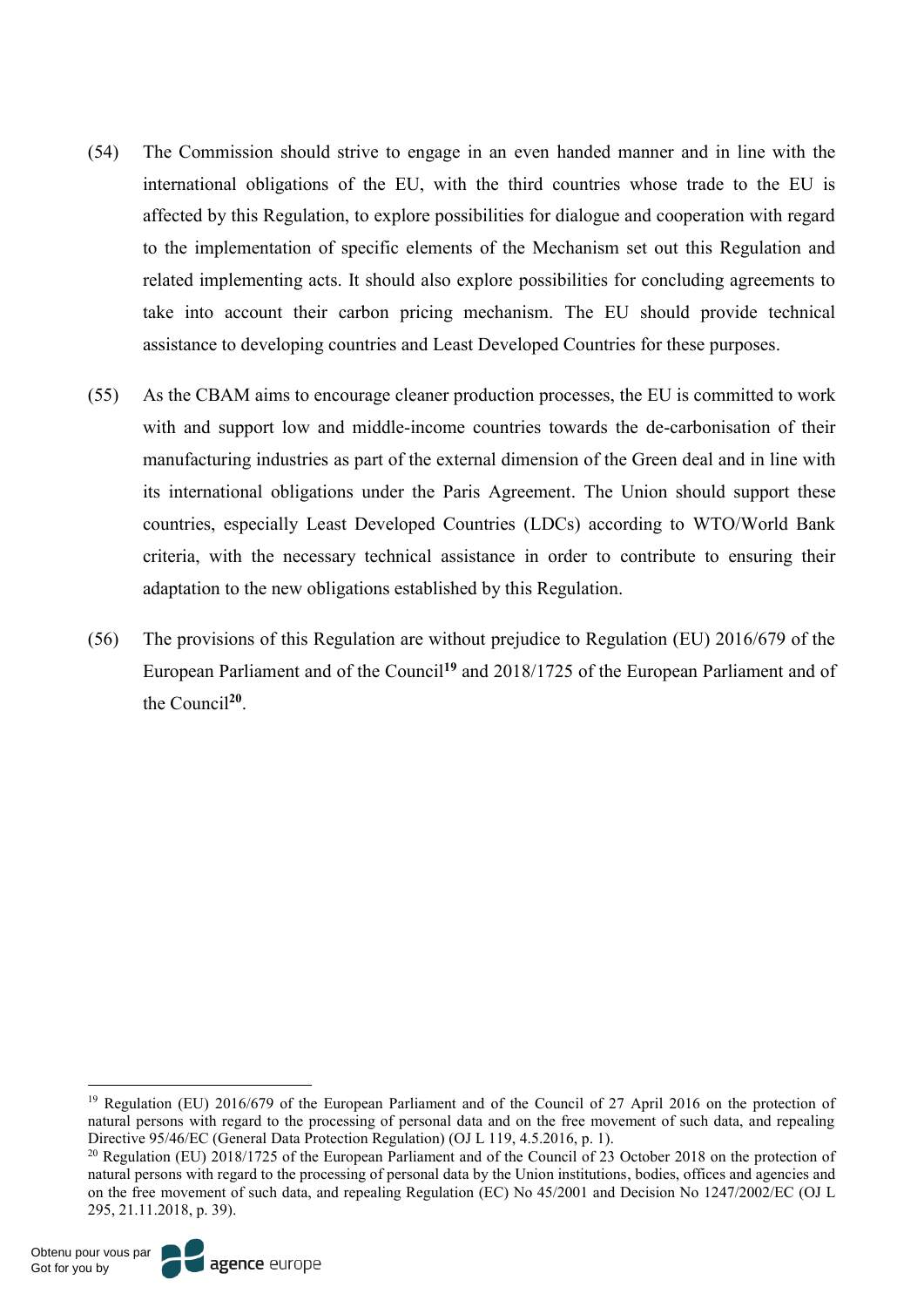- (58) In order to remedy circumvention of the provisions of this Regulation, the power to adopt acts in accordance with Article 290 of TFEU should be delegated to the Commission in respect of supplementing the list of goods in Annex I.
- (59) It is of particular importance that the Commission carry out appropriate consultations during its preparatory work, including at expert level, and that those consultations be conducted in accordance with the principles laid down in the Interinstitutional Agreement on Better Law-Making of 13 April 2016**<sup>21</sup>**. In particular, to ensure equal participation in the preparation of delegated acts, the European Parliament and the Council receive all documents at the same time as Member States' experts, and their experts systematically have access to meetings of Commission expert groups dealing with the preparation of delegated acts.
- (60) In order to ensure uniform conditions for the implementation of this Regulation, implementing powers should be conferred on the Commission. Those powers should be exercised in accordance with Regulation (EU) No 182/2011 of the European Parliament and of the Council**<sup>22</sup>**.
- (61) The financial interests of the Union should be protected through proportionate measures throughout the expenditure cycle, including the prevention, detection and investigation of irregularities, the recovery of funds lost, wrongly paid or incorrectly used and, where appropriate, administrative and financial penalties.



<sup>&</sup>lt;sup>21</sup> Interinstitutional Agreement between the European Parliament, the Council of the European Union and the European Commission on Better Law-Making (OJ L 123, 12.5.2016, p. 1).

<sup>&</sup>lt;sup>22</sup> Regulation (EU) No 182/2011 of the European Parliament and of the Council of 16 February 2011 laying down the rules and general principles concerning mechanisms for control by the Member States of the Commission's exercise of implementing powers (OJ L 55, 28.2.2011, p. 13).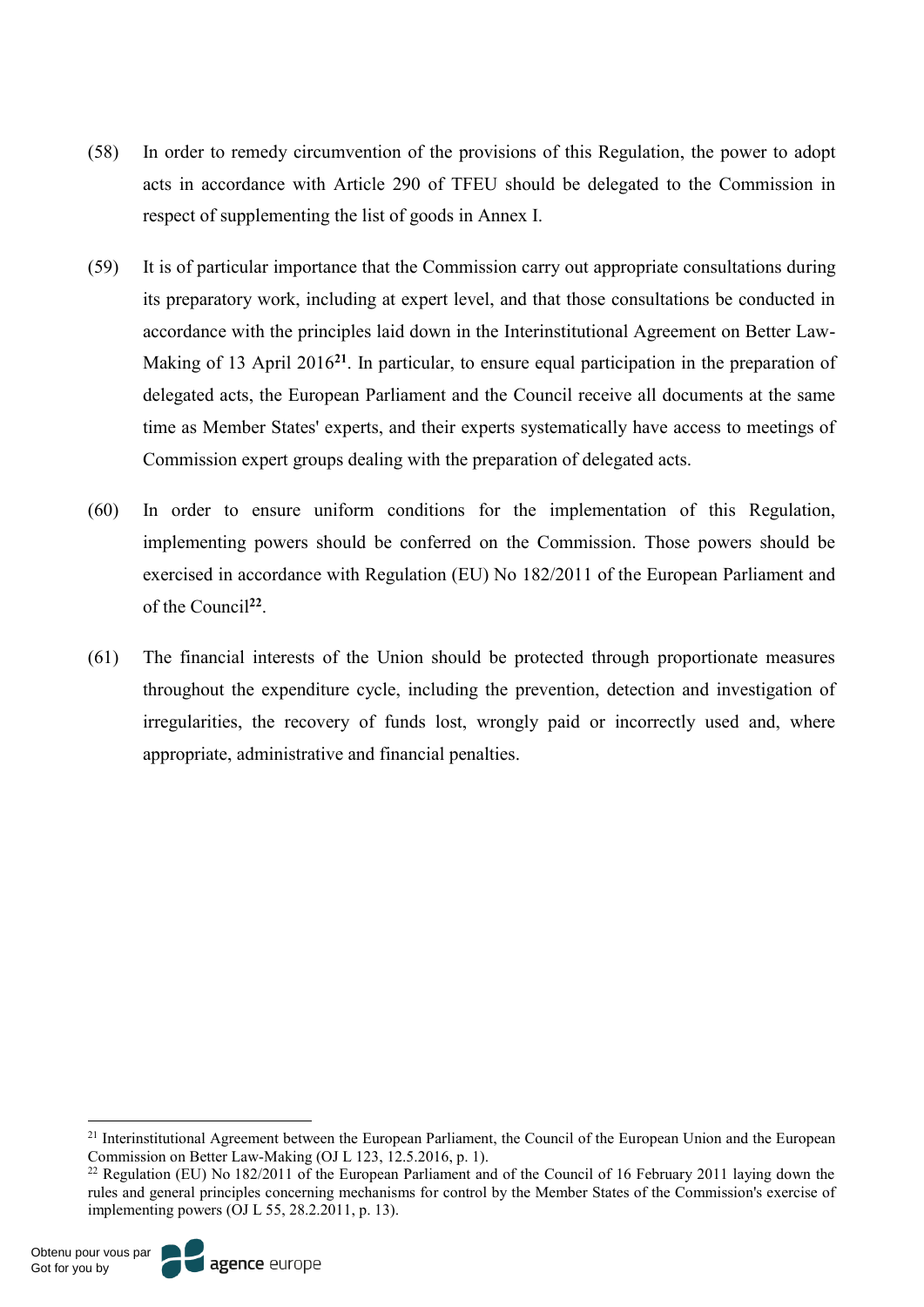# **Chapter I Subject matter, scope and definitions**

# *Article 1*

# *Subject matter*

- 1. This Regulation establishes a carbon border adjustment mechanism (the 'CBAM') for addressing greenhouse gas emissions embedded in the goods listed in Annex I, upon their importation into the customs territory of the Union, in order to prevent the risk of carbon leakage.
- 2. The CBAM complements the system for greenhouse gas emission allowance trading within the Union established by Directive 2003/87/EC by applying an equivalent set of rules to imports into the customs territory of the Union of goods referred to in Article 2 of this Regulation.
- 3. The mechanism will progressively become an alternative to the mechanisms established under Directive 2003/87/EC to prevent the risk of carbon leakage, notably the allocation of allowances free of charge in accordance with Article 10a of that Directive.

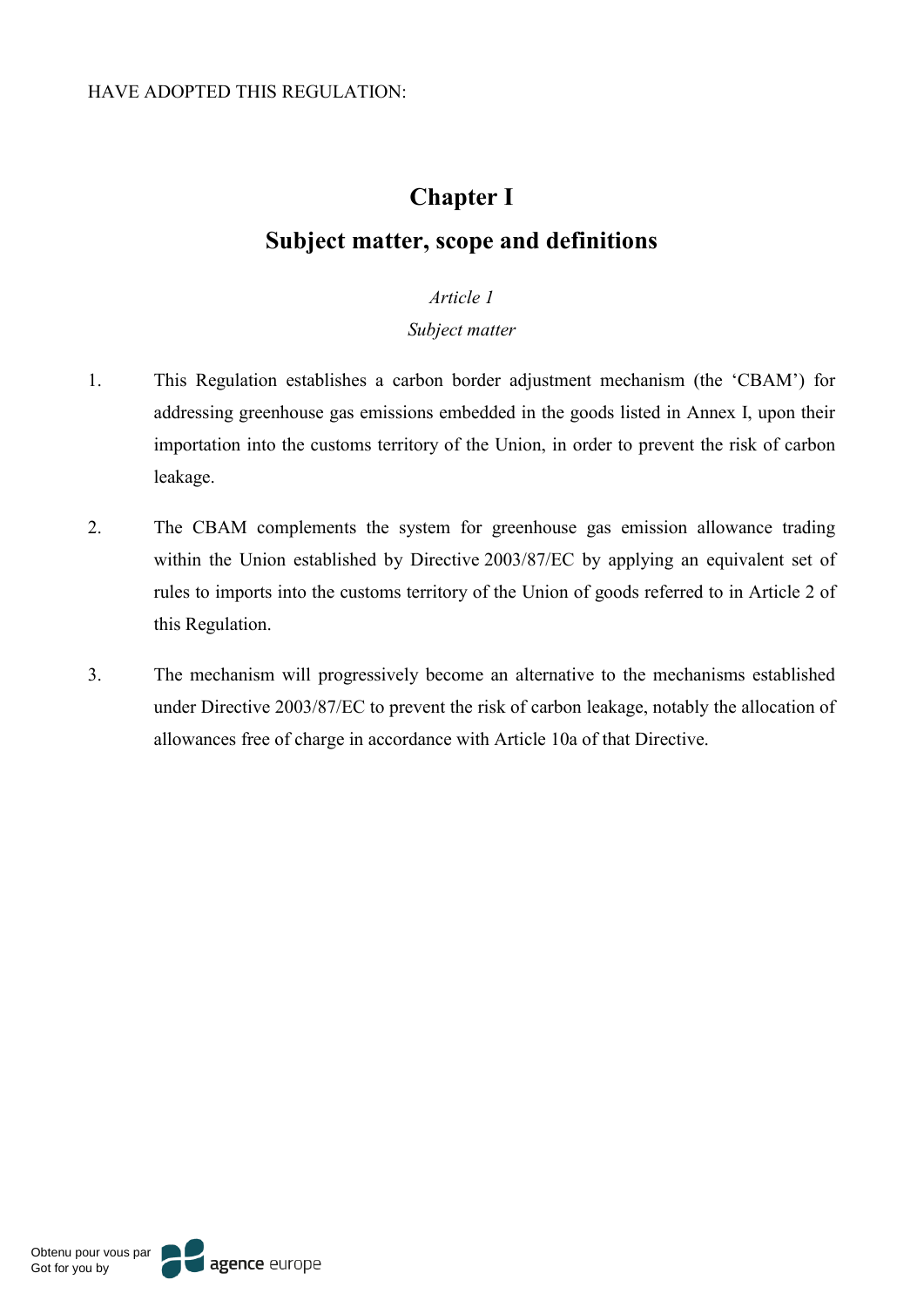#### *Article 2*

#### *Scope*

- 1. This Regulation applies to goods listed in Annex I originating in a third country, where those goods, or processed products from those goods as resulting from the inward processing procedure referred to in Article 256 of Regulation (EU) No 952/2013 of the European Parliament and of the Council<sup>23</sup>, are imported into the customs territory of the Union.
- 2. This Regulation also applies to goods listed in Annex I originating in a third country, where those goods, or processed products from those goods as resulting from the inward processing procedure referred to in Article 256 of Regulation (EU) No 952/2013 of the European Parliament and of the Council, are brought to an artificial island, a fixed or floating installation, or any other structure on the continental shelf or in the exclusive economic zone of a Member State that are adjacent to the customs territory of the Union. The Commission shall adopt implementing acts laying down detailed conditions for the application of the CBAM to such goods, in particular as regards notions equivalent to those of importation into the customs territory of the Union and of release into free circulation, as regards the procedures relating to the submission of the CBAM declaration in respect of such goods and the controls to be carried out by customs authorities. Those implementing acts shall be adopted in accordance with the examination procedure referred to in Article 29(2).



 <sup>23</sup> Regulation (EU) No 952/2013 of the European Parliament and of the Council of 9 October 2013 laying down the Union Customs Code (OJ L 269, 10.10.2013, p. 1).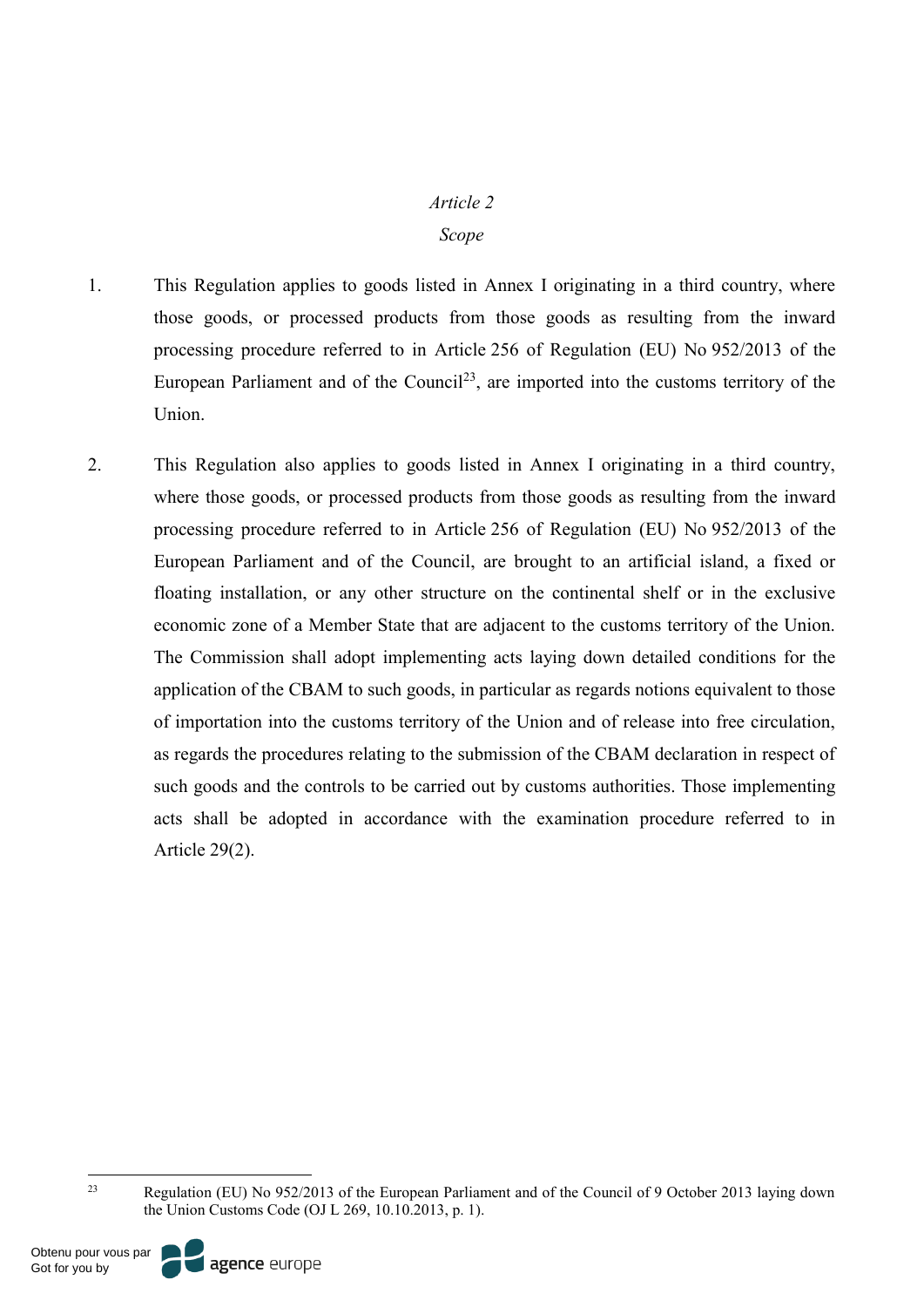- 2a. By way of derogation from paragraphs 1 and 2, this Regulation shall not apply to goods listed in Annex I and imported into the customs territory of the Union the intrinsic value of which does not exceed a total of EUR 150 per consignment.
- 3. By way of derogation from paragraphs 1 and 2, this Regulation shall not apply to goods originating in countries and territories listed in Annex II, Section A.
- 4. Imported goods shall be considered as originating in third countries in accordance with non-preferential rules of origin as defined in Article 59 of Regulation (EU) No 952/2013.
- 5. Countries and territories shall be listed in Annex II, Section A, subject to the cumulative fulfilment of the following conditions:
	- (a) the EU ETS established pursuant to Directive 2003/87/EC applies to that country or territory or an agreement has been concluded between that third country or territory and the Union fully linking the EU ETS and the emission trading system of that third country or territory;
	- (b) the carbon price paid in the country in which the goods originate is effectively charged on the emissions embedded in those goods without any rebate beyond those also applied in the EU ETS.
- 6. (deleted)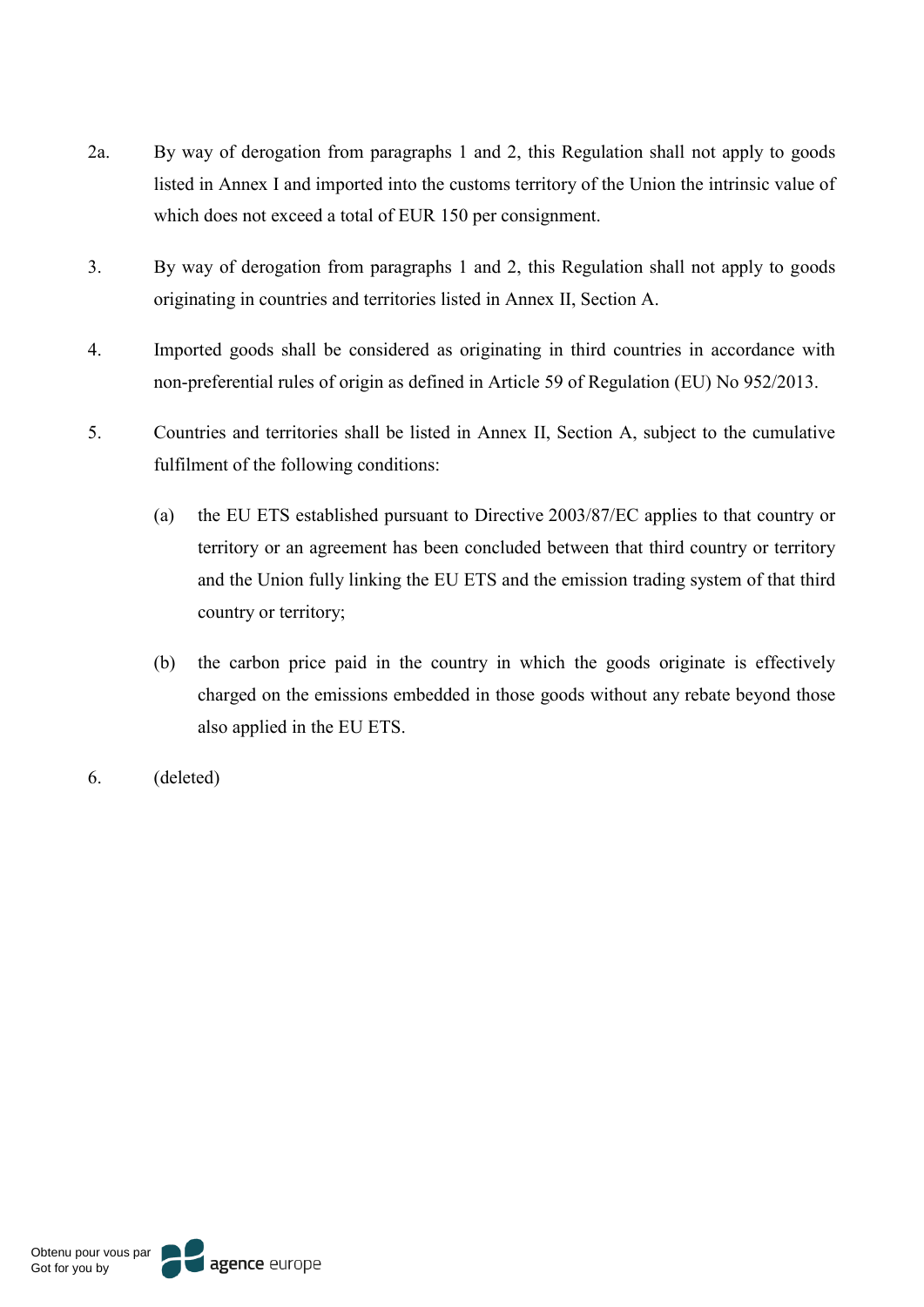- 7. If a third country or territory has an electricity market which is integrated with the Union internal market for electricity through market coupling, and there is no technical solution for the application of the CBAM to the importation of electricity into the Union, from that third country or territory, such importation of electricity from the country or territory shall be exempt from the application of the CBAM, provided all of the following conditions are assessed by the Commission as being satisfied in accordance with paragraph 8:
	- (a) the third country or territory has concluded an agreement with the Union, setting out an obligation to apply the Union law in the field of electricity, including the legislation on the development of renewable energy sources, as well as other rules in the field of energy, environment and competition;
	- (b) the domestic legislation in that third country or territory implements the main provisions of the Union electricity market legislation, including on the development of renewable energy sources and the coupling of electricity markets;
	- (c) the third country or territory has submitted a roadmap to the Commission, containing a timetable for the adoption of measures to implement the conditions set out in points  $(d)$  and  $(e)$ ;
	- (d) the third country or territory has committed to climate neutrality by 2050 and has accordingly formally formulated and communicated, where applicable, to the United Nations Framework Convention on Climate Change a mid-century, long-term low greenhouse gas emissions development strategy aligned with that objective, and has implemented that obligation in its domestic legislation;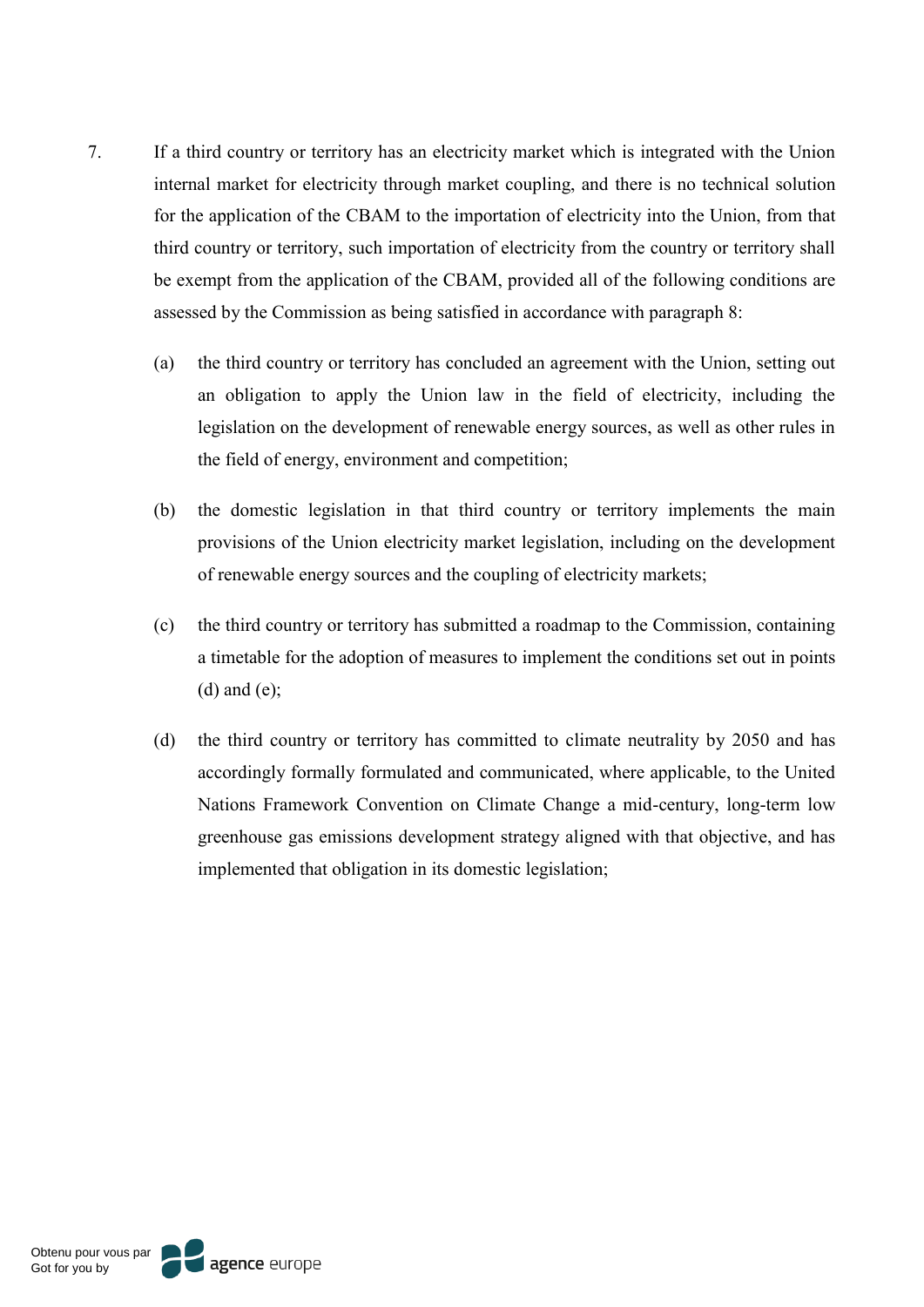- (e) the third country or territory has, when implementing the roadmap pursuant to point (c), demonstrated substantial progress towards the alignment of domestic legislation with Union law in the field of climate action on the basis of that roadmap, including towards carbon pricing at an equivalent level as the Union at least insofar as the generation of electricity is concerned. The implementation of an emissions trading system for electricity, with a price equivalent to the EU ETS, shall be finalised by 1 January 2030;
- (f) the third country or territory has put in place an effective system to prevent indirect import of electricity in the Union from other third countries not meeting the requirements set out in points (a) to (e).
- 8. A third country or territory satisfying the conditions set out in paragraph 7, points (a) to (f), shall be listed in Annex II, Section B, and shall submit two reports on the fulfilment of the conditions pursuant to paragraph 7, points (a) to (f), one before 1 July 2025 and another before 1 July 2029. By 31 December 2025 and by 31 December 2029, the Commission shall assess, notably on the basis of the roadmap pursuant to paragraph 7, point (c), and the reports received from the third country or territory, whether that third country or territory continues to respect the conditions set out in paragraph 7.
- 9. A third country or territory listed in Annex II, Section B, shall be removed from that list:
	- (a) if the Commission has reasons to consider that the country or territory has not shown sufficient progress to comply with one of the requirements listed in paragraph 7, points (a) to (f), or if the country or territory has taken action incompatible with the objectives set out in the Union climate and environmental legislation;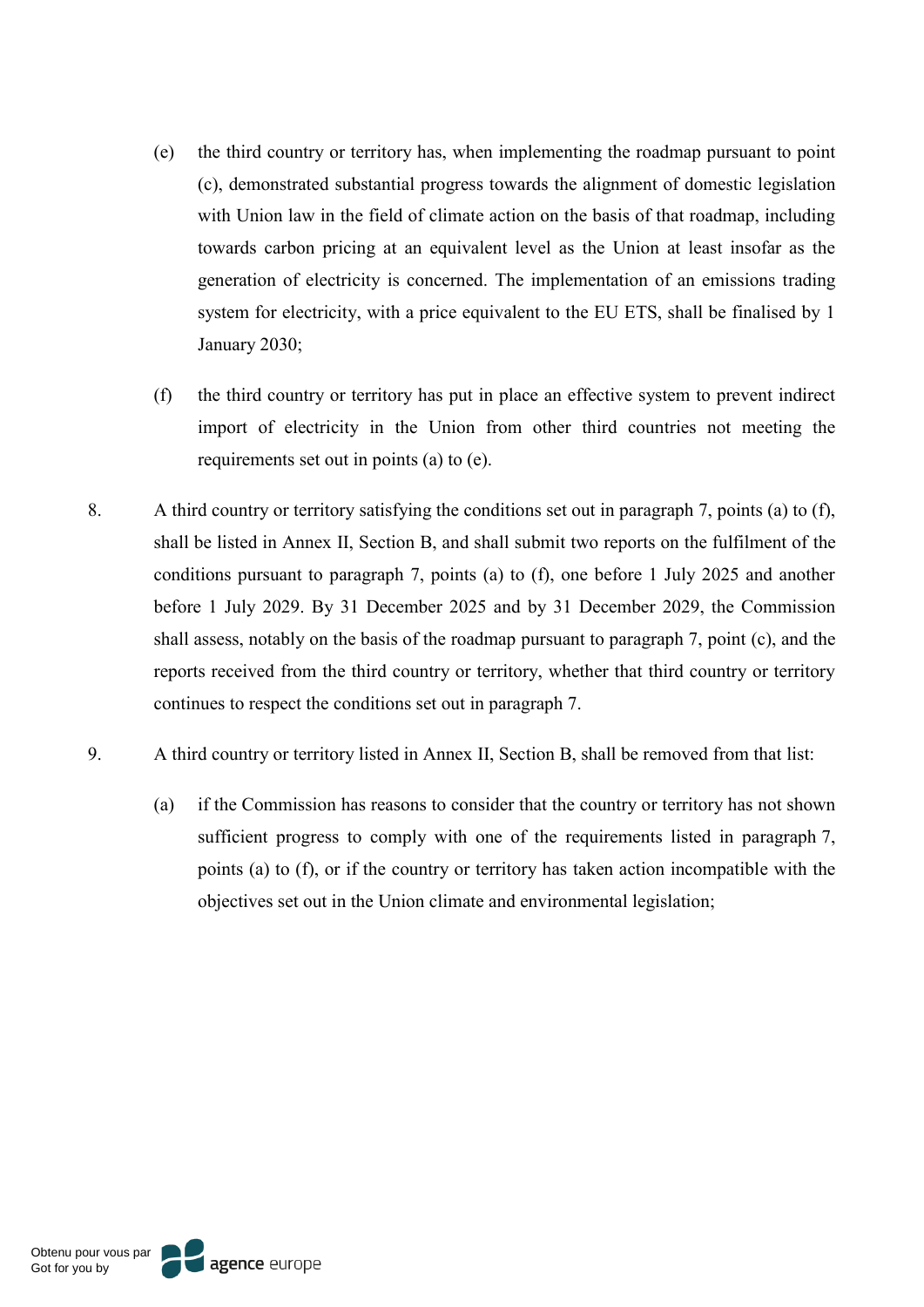- (b) if the third country or territory has taken steps contrary to its decarbonisation objectives, such as providing public support for the establishment of new generation capacity that emits more than 550 grammes of  $CO<sub>2</sub>$  of fossil fuel origin per kilowatthour of electricity.
- 10. The Commission is empowered to adopt delegated acts in accordance with Article 28 to supplement this Regulation by setting out requirements and procedures for countries or territories that are deleted from the list in Annex II, Section B, to ensure the application of this Regulation to their territories with regard to electricity. If in such cases market coupling remains incompatible with the application of this Regulation, the Commission may decide to exclude the third countries or territories from Union market coupling and require explicit capacity allocation at the border between the Union and the third country, so that the CBAM can apply.
- 11. The Commission is empowered to adopt delegated acts in accordance with Article 28 to amend the lists of third countries or territories set out in Annex II, Sections A or B, by either adding or removing a third country or territory, depending on whether the conditions set out in paragraphs 5, 7 or 9 are fulfilled in respect of that third country or territory.
- 12. The Union may conclude agreements with third countries with a view to take account of carbon pricing mechanisms in such countries in the application of Article 9.

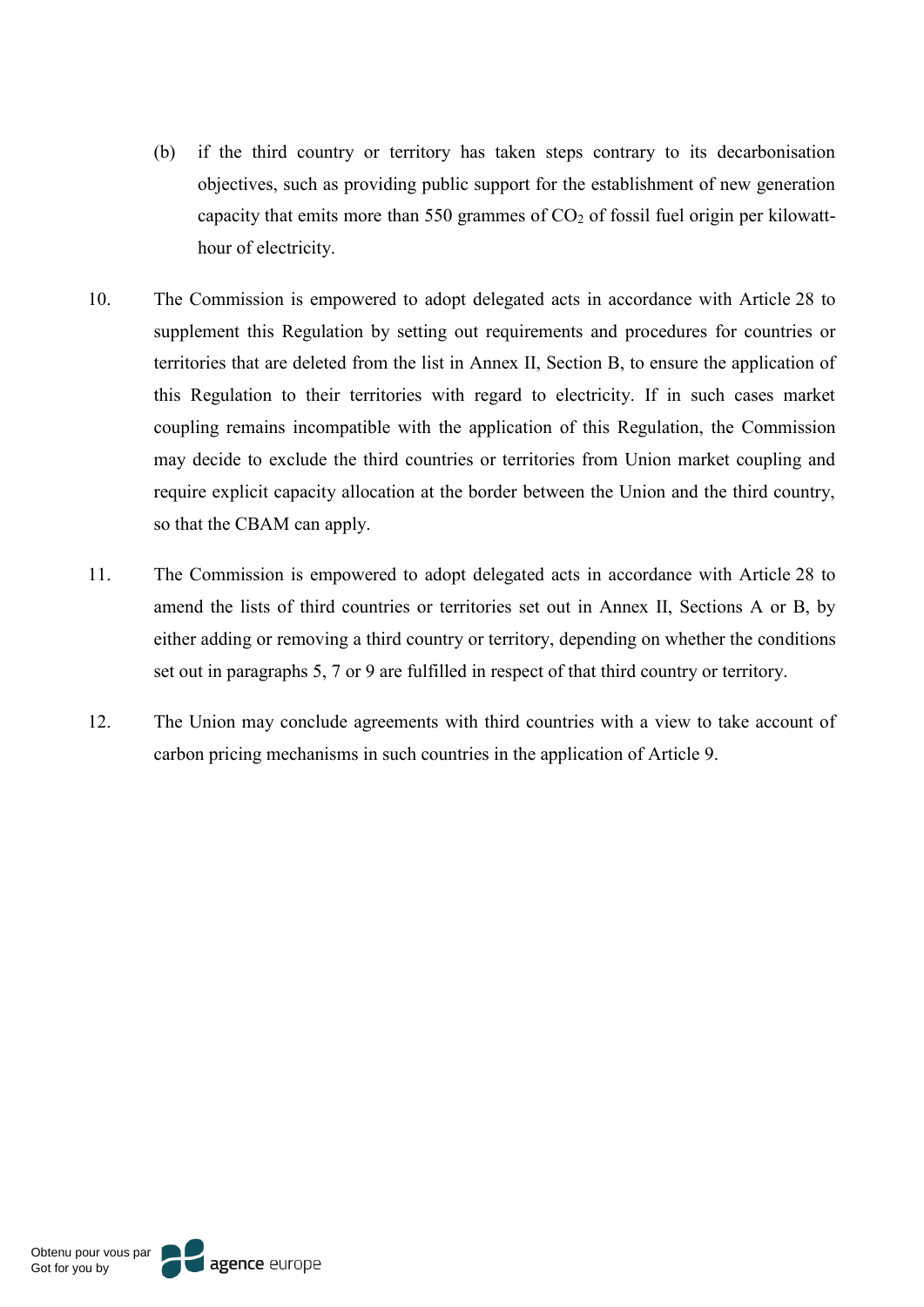#### *Article 3*

#### *Definitions*

For the purposes of this Regulation, the following definitions apply:

- (1) 'goods' mean goods listed in Annex 1;
- (2) 'greenhouse gases' mean greenhouse gases as specified in Annex I in relation to each of the goods listed in that Annex;
- (3) 'emissions' mean the release of greenhouse gases into the atmosphere from the production of goods;
- (4) 'importation' means the release for free circulation provided for in Article 201 of Regulation (EU) No 952/2013;
- (5) 'EU ETS' means the system for greenhouse gas emissions allowance trading within the Union in respect of activities listed in Annex I to Directive 2003/87/EC other than aviation activities;
- (5a) 'customs territory' is the territory as defined in Article 4 of Regulation (EU) 952/2013;
- (6) 'third country' means a country or territory outside the customs territory of the Union;
- (7) 'continental shelf' means the continental shelf as defined in the United Nations Convention on the Law of the Sea;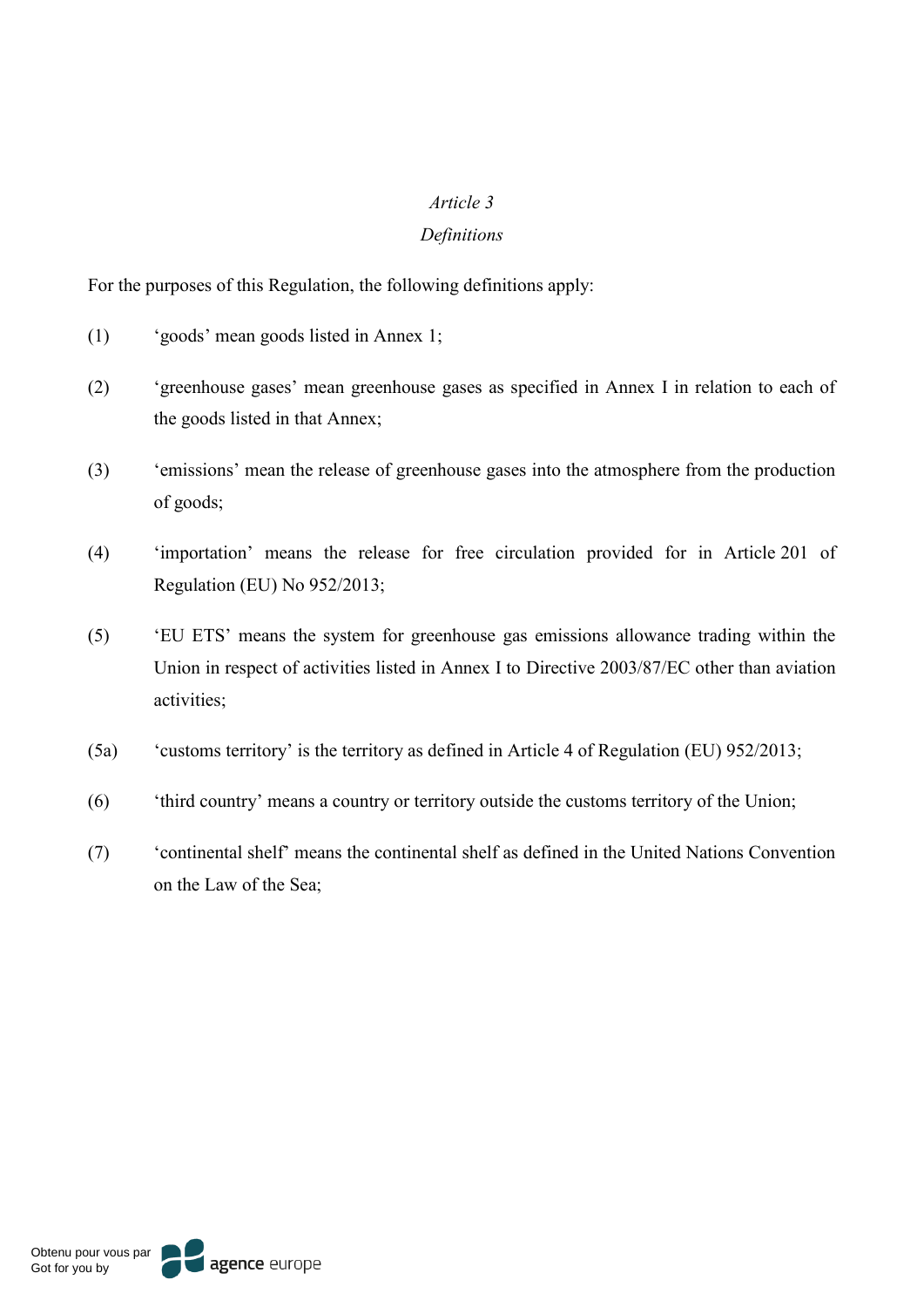- (8) 'exclusive economic zone' means the exclusive economic zone as defined in the United Nations Convention on the Law of the Sea and which has been declared as exclusive economic zone by a Member State pursuant to that convention;
- (9) 'market coupling' means allocation of transmission capacity via an Union system which simultaneously matches orders and allocates cross-zonal capacities as set out in Commission Regulation (EU) 2015/1222;
- (10) 'explicit capacity allocation' means the allocation of cross-border transmission capacity separate from the trade of electricity;
- (11) 'competent authority' means the authority, designated by each Member State in accordance with Article 11 of this Regulation;
- (12) 'customs authorities' mean the customs administrations of Member States as defined in Article 5(1) of Regulation (EU) No 952/2013;
- (13) 'importer' means either the person lodging a customs declaration for release for free circulation of goods in its own name and on its own behalf or, where the customs declaration is lodged by an indirect customs representative in accordance with Article 18 of Regulation (EU) No 952/2013, the person on whose behalf such a declaration is lodged;

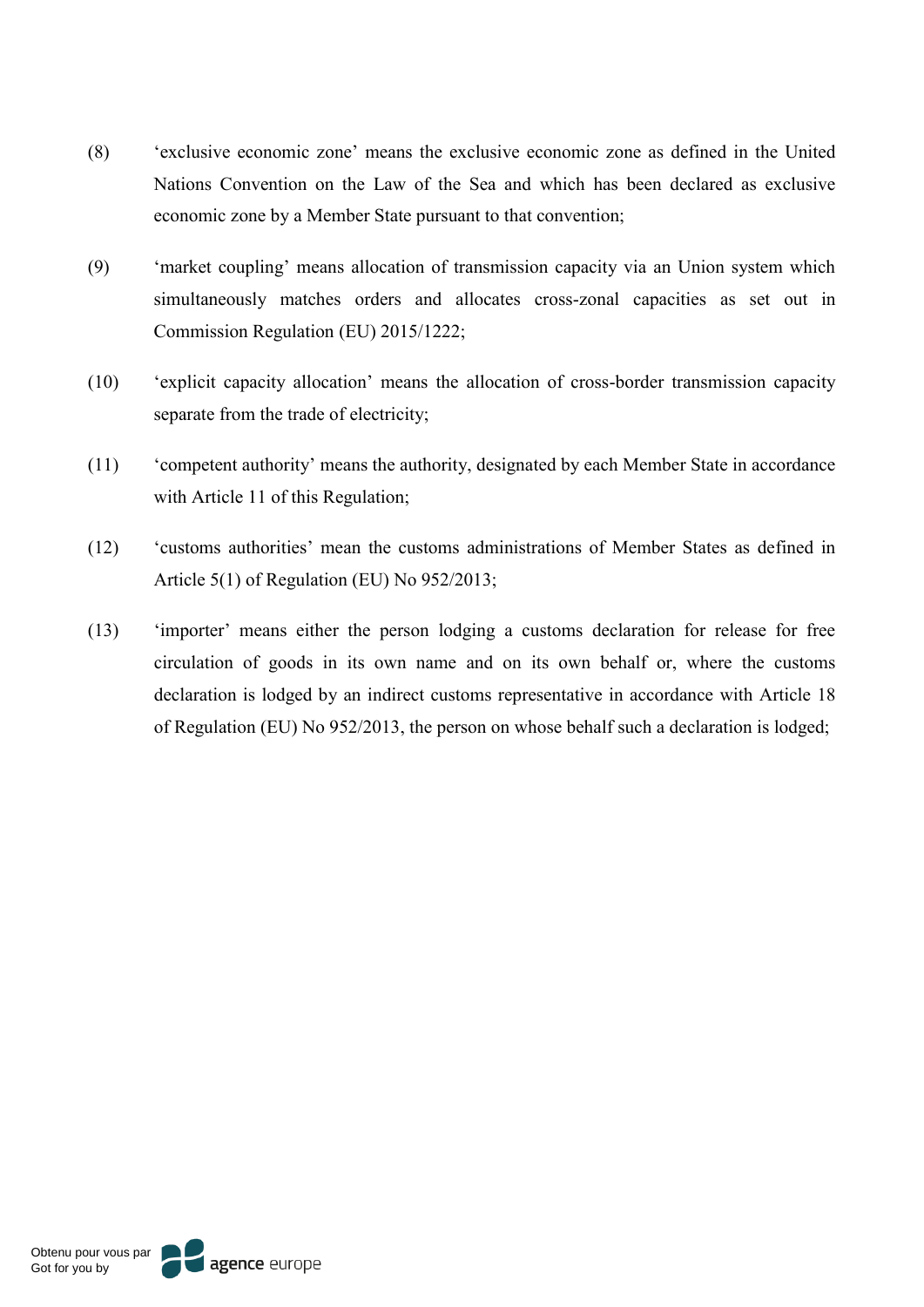- (13a) 'customs declarant' means the declarant as defined in Article 5(15) of Regulation (EU) No 952/2013 lodging a customs declaration for release for free circulation of goods in its own name or the person in whose name such a declaration is lodged;
- (13b) 'authorised CBAM declarant' is a person authorised by the competent authority in accordance with Article 17;
- (14) 'person' means a natural person, a legal person and any association of persons which is not a legal person but which is recognised under Union or national law as having the capacity to perform legal acts;
- (14a) 'person established in a Member State' means:
	- (a) in the case of a natural person, any person who has his or her residence in the Member State;
	- (b) in the case of a legal person or an association of persons, any person having its registered office, central headquarters or a permanent business establishment in the Member State;
- (14b) 'Economic Operators Registration and Identification number' (EORI) number shall be the number as assigned by the customs authority during the registration for customs purposes in accordance with Article 9 of Regulation (EU) No 952/2013;
- (15) 'direct emissions' mean emissions from the production processes of goods, including emissions from heating and cooling used for the production process regardless of the location of the production of the heating and cooling, and including electricity produced within the boundaries of the installation producing the goods;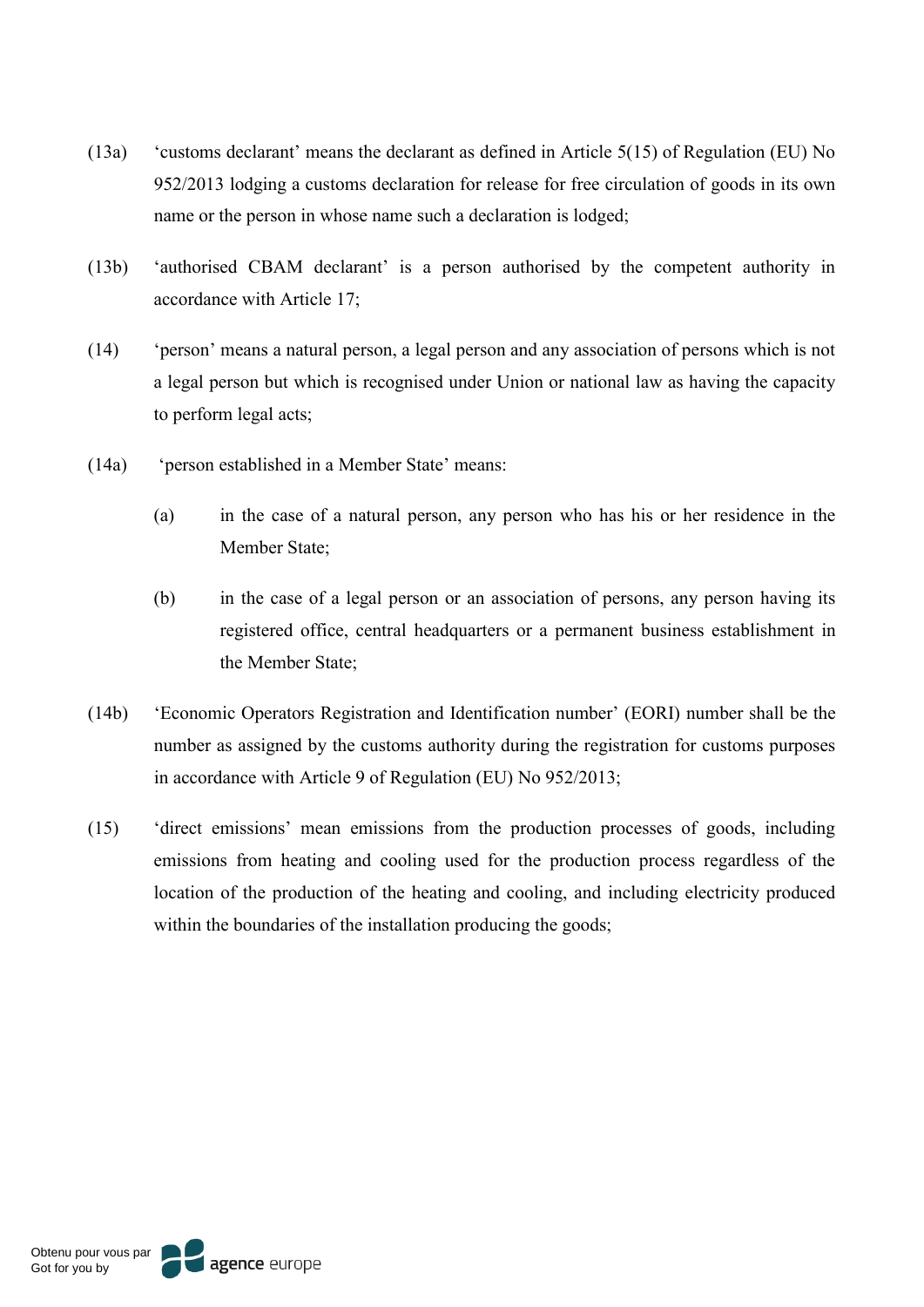- (16) 'embedded emissions' mean direct emissions released during the production of goods, calculated pursuant to the methods set out in Annex III;
- (17) 'tonne of  $CO<sub>2</sub>e$ ' means one metric tonne of carbon dioxide (' $CO<sub>2</sub>$ '), or an amount of any other greenhouse gas listed in Annex I with an equivalent global warming potential;
- (18) 'CBAM certificate' means a certificate in electronic format corresponding to one tonne of embedded emissions in goods;
- (19) 'surrender' means offsetting of CBAM certificates against the declared embedded emissions in imported goods;
- (20) 'production processes' mean the chemical and physical processes carried out to produce goods in an installation;
- (21) 'default value' means a value that is calculated or drawn from secondary data representing embedded emissions in goods;
- (22) 'actual emissions' mean the emissions calculated based on primary data from the production processes of goods;
- (23) 'carbon price' means the monetary amount paid in a third country in the form of a tax or emission allowances under a greenhouse gas emissions trading system, calculated on greenhouse gases covered by such a measure and released during the production of goods;

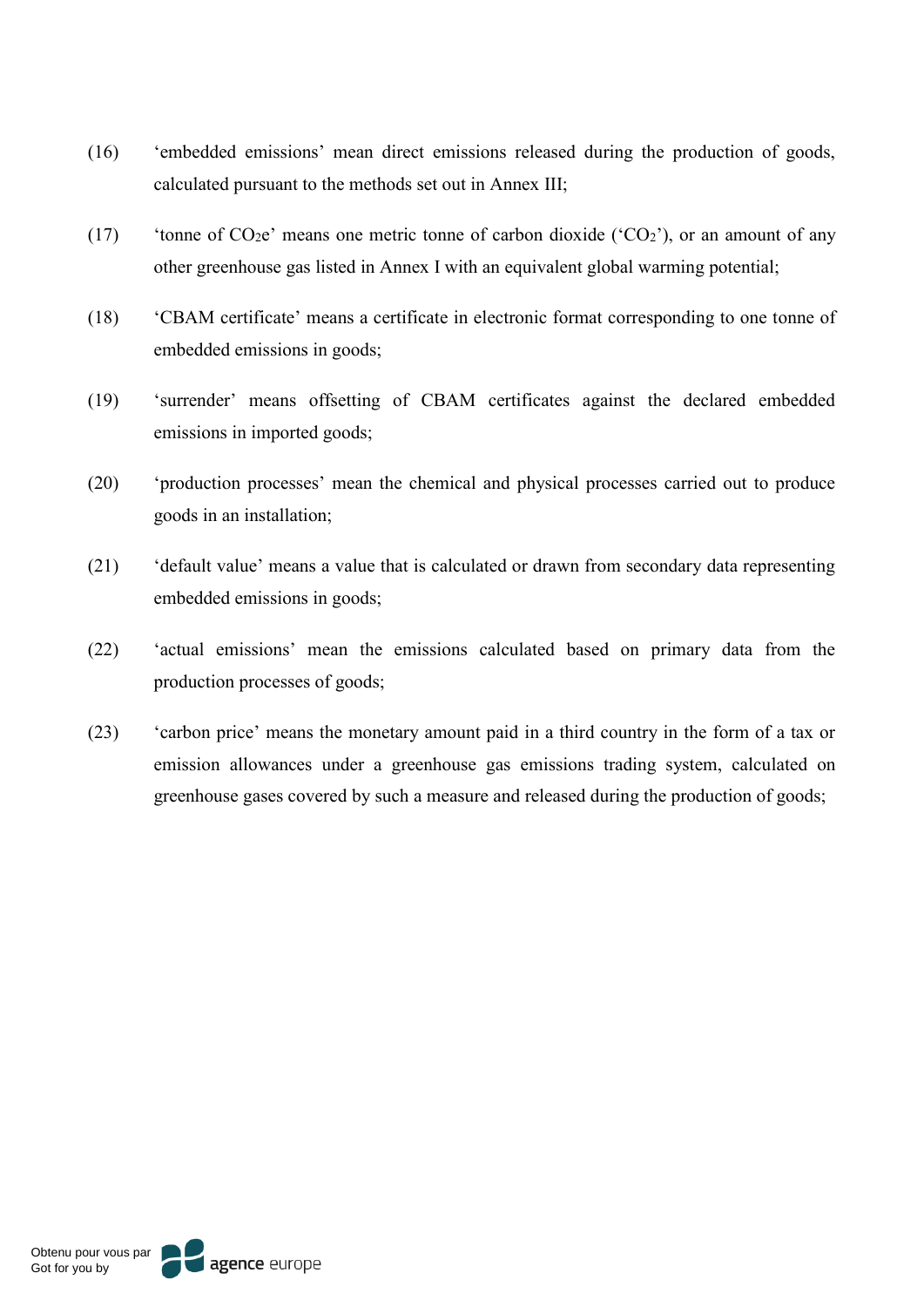- (24) 'installation' means a stationary technical unit where a production process is carried out;
- (25) 'operator' means any person who operates or controls an installation in a third country;
- (26) 'national accreditation body' means a national accreditation body as appointed by each Member State in accordance with Article 4(1) of Regulation (EC) No 765/2008;
- (27) 'EU ETS allowance' means an allowance referred to in Article 3(a) of Directive 2003/87/EC in respect of activities listed in Annex I of that Directive other than aviation activities;
- (28) 'indirect emissions' mean emissions from the production of electricity which is consumed during the production processes of goods, excluding electricity produced within the boundaries of the installation producing the goods.

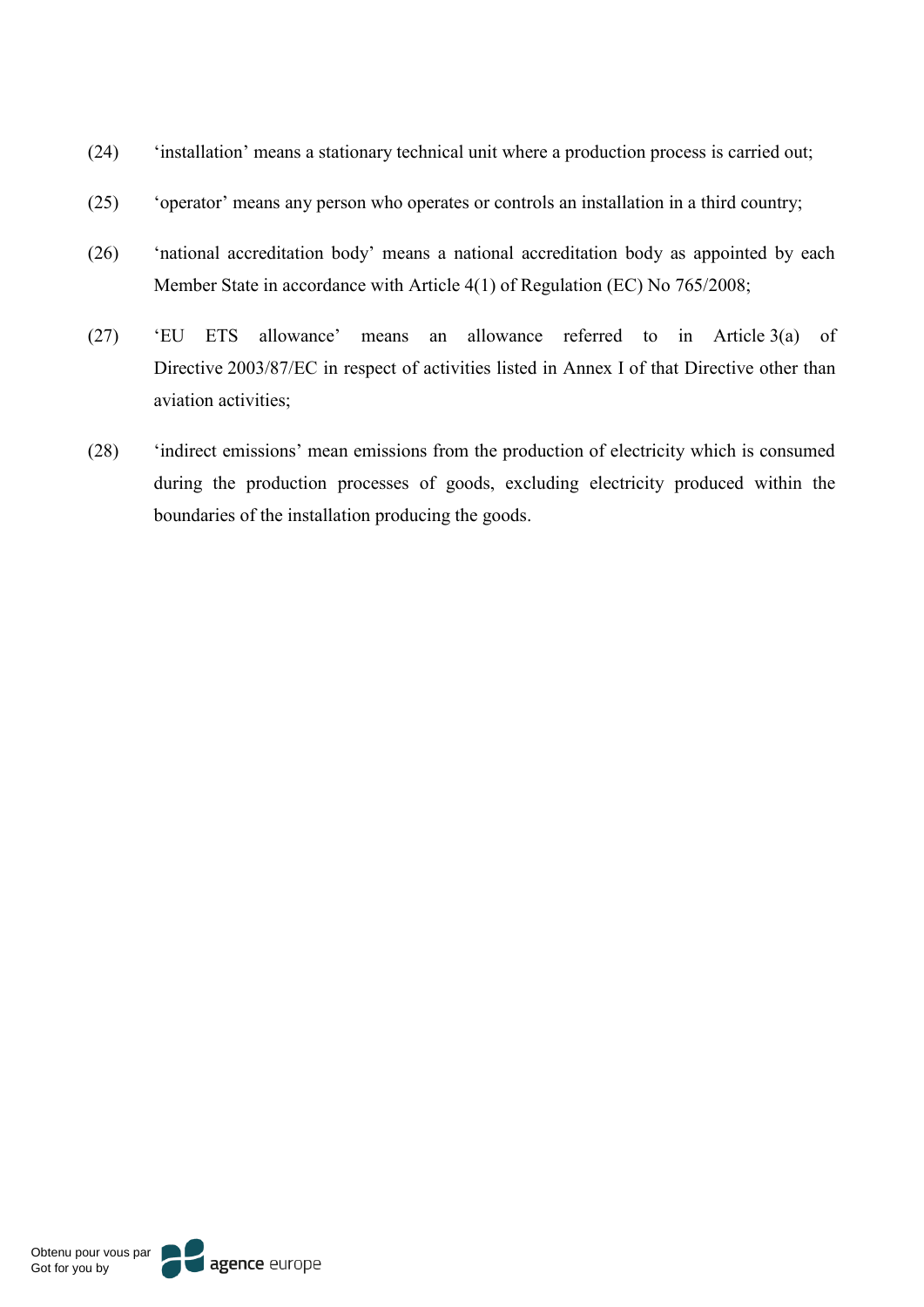# **Chapter II**

# **Obligations and rights of authorised CBAM declarants**

## *Article 4*

# *Importation of goods*

Goods shall only be imported into the customs territory of the Union by an authorised CBAM declarant.

#### *Article 5*

#### *Application for an authorisation*

- 1. Any importer established in a Member State shall, prior to importing goods in the customs territory of the Union, apply for the status of authorised CBAM declarant. Where such importer is using indirect representation in accordance with Article 18 of Regulation (EU) No 952/2013 and where the indirect customs representative agrees to act as an authorised CBAM declarant, the application shall be submitted by such indirect customs representative.
- 1a. Where the importer is not established in a Member State, the application referred to in paragraph 1 shall be submitted by the indirect customs representative.
- 1b. Such application shall be submitted through the central registry established in accordance with Article 14.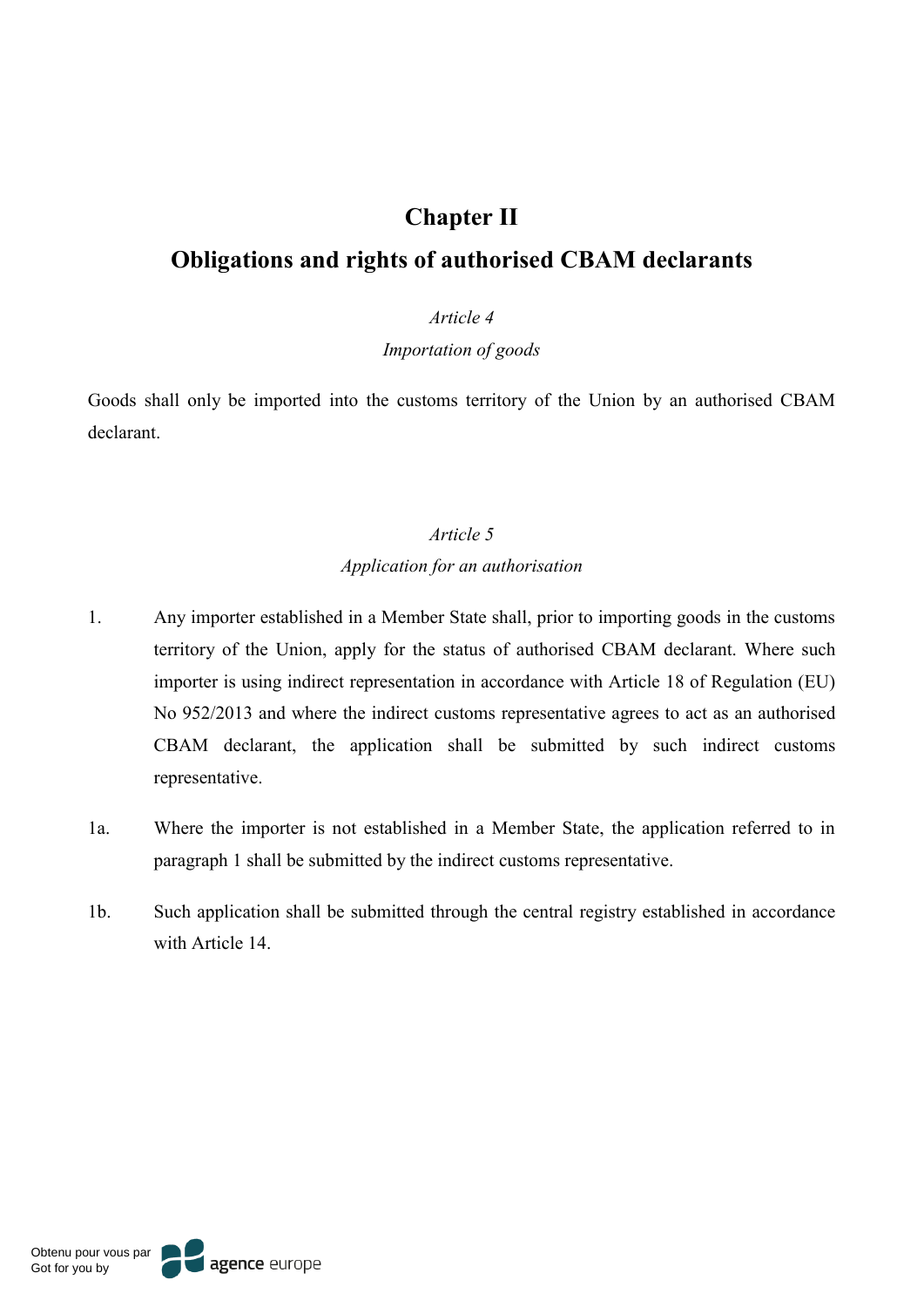- 2. By way of derogation from paragraph 1, where transmission capacity for the import of electricity is allocated via explicit capacity allocation, the person to which capacity has been allocated for import and which nominates this capacity for import shall, for the purposes of this Regulation, be regarded as an authorised CBAM declarant in the Member State where the person declares the import of electricity. Imports are to be measured per border for time periods not longer than one hour and no deduction of export or transit in the same hour is possible.
- 3. The application for an authorisation shall include the following information about the applicant:
	- (a) name, addresses and contact information;
	- (b) EORI number;
	- (c) main economic activity carried out in the Union;
	- (d) certification by the tax authority in the Member State where the applicant is established that the applicant is not subject to an outstanding recovery order for national tax debts;
	- (e) declaration on honour that the applicant was not involved in any serious infringements or repeated infringements of either customs legislation, taxation rules or market abuse rules during the five years preceding the year of the application, including that it has no record of serious criminal offences relating to its economic activity;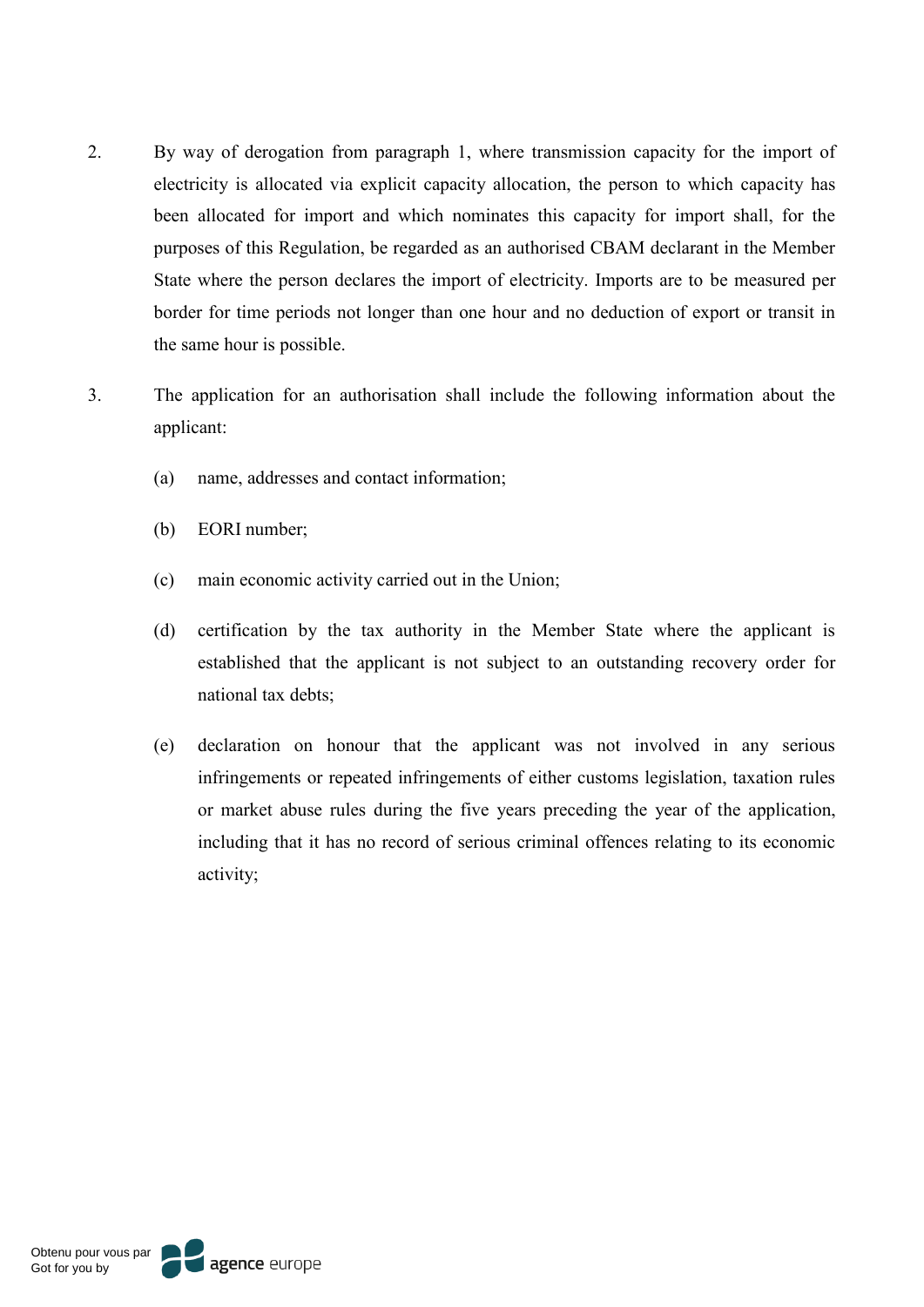- (f) information necessary to demonstrate the applicant's financial and operational capacity to fulfil its obligations under this Regulation and, if decided by the competent authority on the basis of a risk assessment, supporting documents confirming that information, such as the profit and loss account and the balance sheet for up to the three last financial years for which the accounts were closed;
- (g) estimated monetary value and volume of imports of goods into the customs territory of the Union by type of goods, for the calendar year during which the application is submitted, and for the following calendar year;
- (h) names and contact information of the persons on behalf of whom the applicant is acting, if applicable.
- 4. The applicant may at any time withdraw its application.
- 5. The authorised CBAM declarant shall inform the competent authority without delay of any changes to the information provided under paragraph 3 of this Article that has occurred after the decision granting the status of authorised CBAM declarant has been adopted pursuant to Article 17 and that may influence that decision or the content of the authorisation granted thereunder.

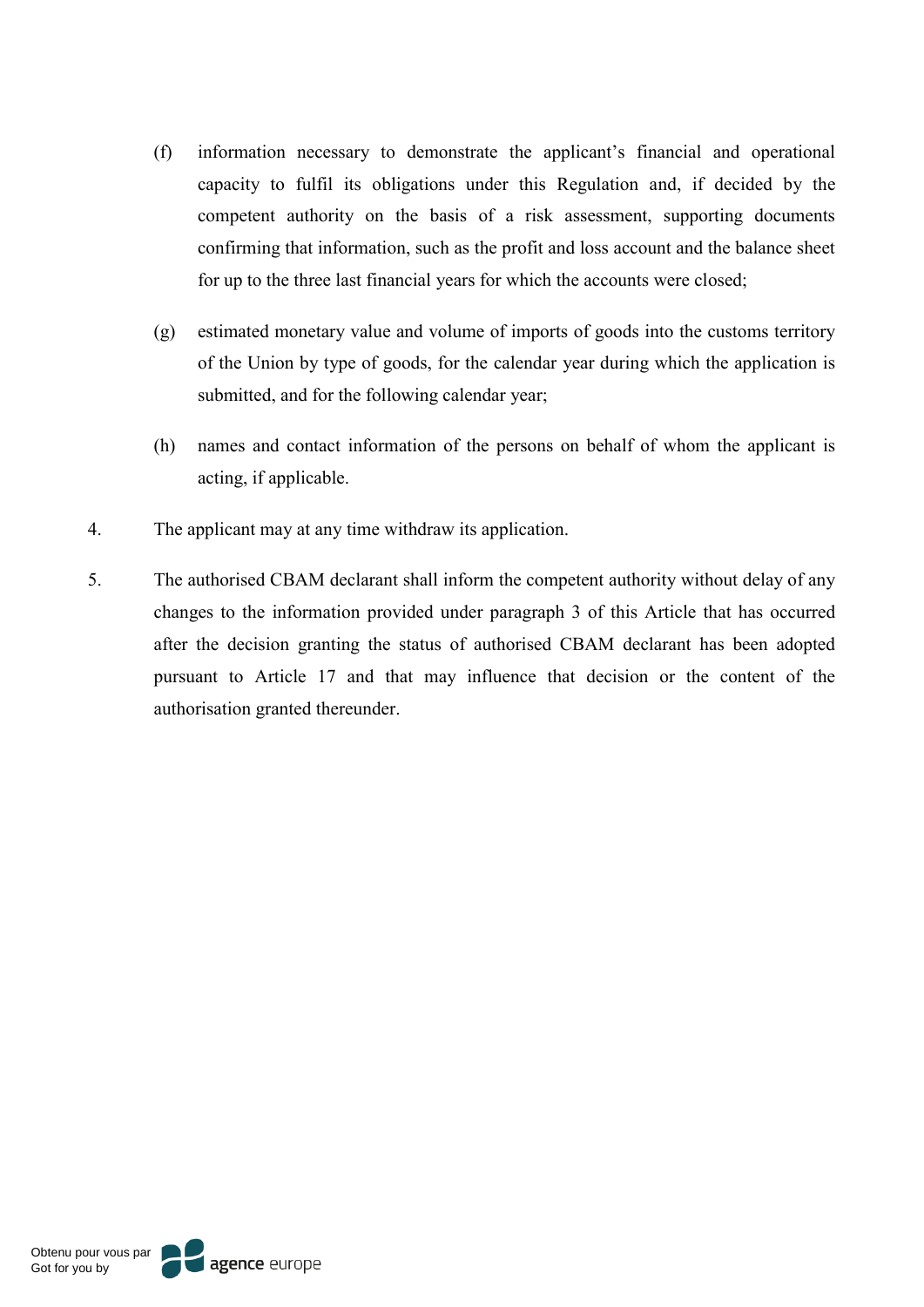6. The Commission is empowered to adopt implementing acts concerning the standard format of the application and the procedures to submit applications through the central registry, the procedure to be followed by the competent authority and the deadlines to comply with when processing applications for authorisation in accordance with paragraph 1, and the rules for identification by the competent authority of the authorised CBAM declarants for the importation of electricity. Those implementing acts shall be adopted in accordance with the examination procedure referred to in Article 29(2).

## *Article 6*

### *CBAM declaration*

- 1. By 31 May of each year, each authorised CBAM declarant shall submit to the competent authority a CBAM declaration, for the preceding calendar year. Such CBAM declaration shall be submitted through the central registry established in accordance with Article 14.
- 2. The CBAM declaration shall contain the following:
	- (a) the total quantity of each type of goods imported during the preceding calendar year, expressed in megawatt- hours for electricity and in tonnes for other goods;
	- (b) the total embedded emissions in those goods, expressed in tonnes of  $CO<sub>2</sub>e$  emissions per megawatt-hour of electricity or, for other goods, in tonnes of  $CO<sub>2</sub>e$  emissions per tonne of each type of goods, calculated in accordance with Article 7 and verified in accordance with Article 8;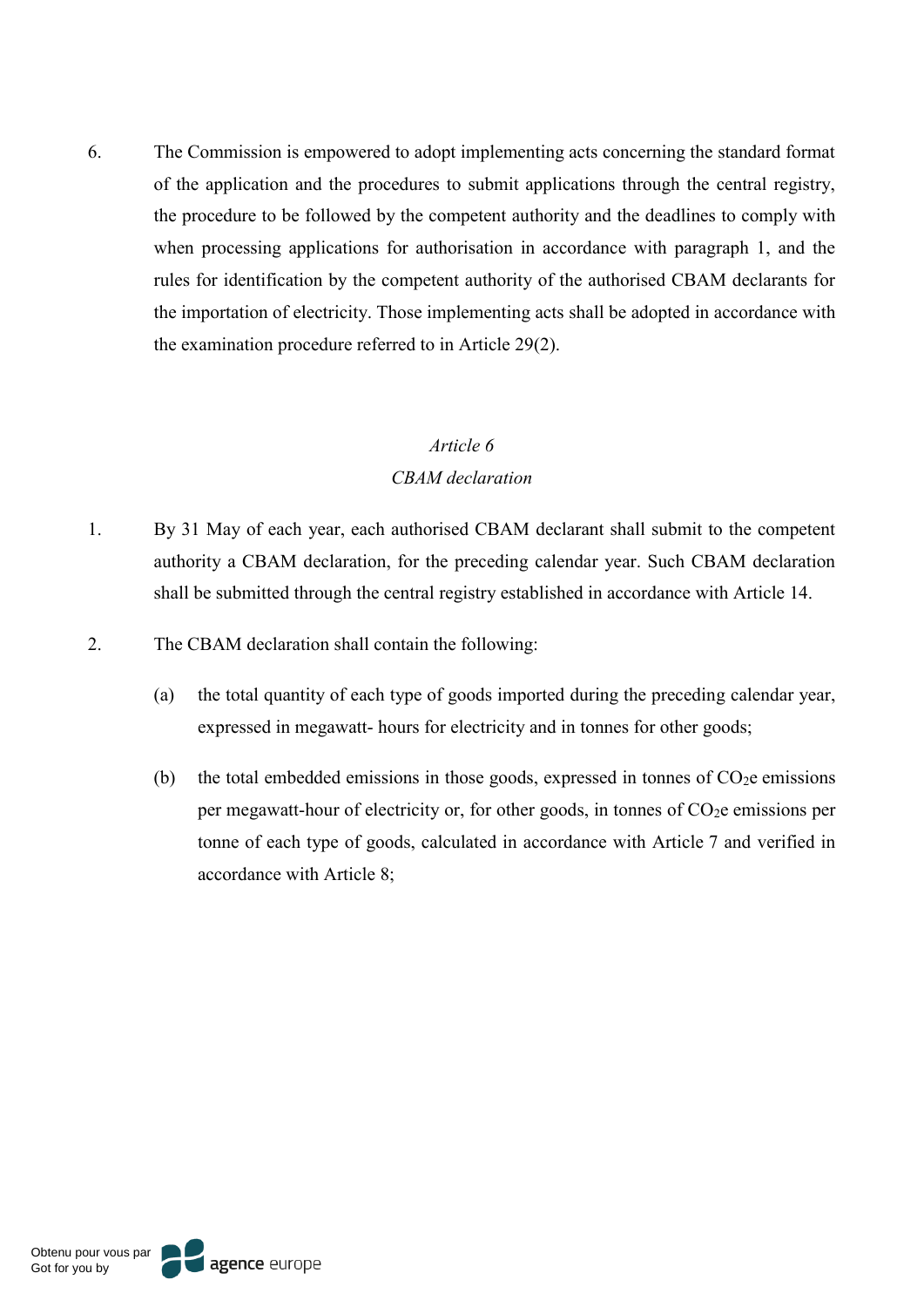- (c) the total number of CBAM certificates to be surrendered, corresponding to the total embedded emissions referred to in paragraph 2, point (b) after the reduction due on the account of the carbon price paid in a country of origin in accordance with Article 9 and the adjustment necessary to reflect the extent to which EU ETS allowances are allocated free of charge in accordance with Article 31.
- 3. Where processed products resulting from the inward processing procedure as referred to in Article 256 of Regulation (EU) No 952/2013 are imported, the authorised CBAM declarant shall report in the CBAM declaration the emissions embedded in the goods that were placed under the inward processing procedure and resulted in the imported processed products, even if the processed products are not listed in Annex I to this Regulation. This provision shall also apply where the processed products resulting from the inward processing procedure are returned goods as referred to in Article 205 of Regulation (EU) No 952/2013.
- 4. Where the imported goods listed in Annex I are processed products resulting from the outward processing procedure as referred to in Article 259 of Regulation (EU) No 952/2013, the authorised CBAM declarant shall report in the CBAM declaration only the emissions of the processing operation undertaken outside the customs territory of the Union.
- 5. Where the imported goods are returned goods as referred to in Article 203 of Regulation (EU) No 952/2013, the authorised CBAM declarant shall report separately, in the CBAM declaration, 'zero' for the total embedded emissions corresponding to those goods.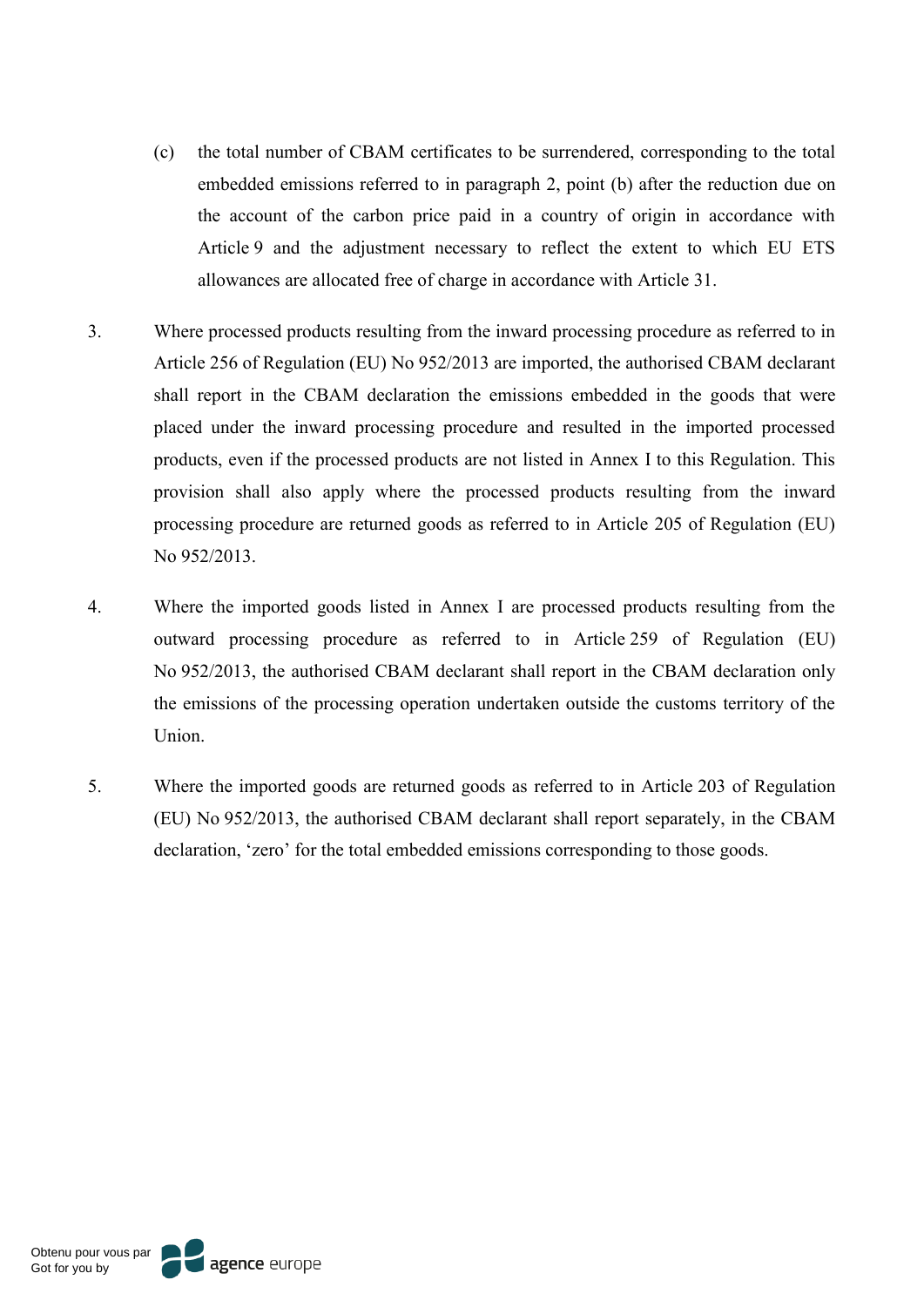6. The Commission is empowered to adopt implementing acts concerning the standard format, including detailed information per installation and country of origin and type of goods to be reported supporting the totals referred to in paragraph 2, in particular as regards embedded emissions and carbon price paid, and the procedure for submitting the CBAM declaration through the central registry, and the arrangements for surrendering the CBAM certificates mentioned in paragraph 2, point (c), in compliance with Article 22(1), in particular as regards the process and the selection by the authorised CBAM declarant of certificates to be surrendered. Those implementing acts shall be adopted in accordance with the examination procedure referred to in Article 29(2).

## *Article 7 Calculation of embedded emissions*

- 1. Embedded emissions in goods shall be calculated pursuant to the methods set out in Annex III.
- 2. Embedded emissions in goods other than electricity shall be determined based on the actual emissions in accordance with the methods set out in Annex III, points 2 and 3. When actual emissions cannot be adequately determined, the embedded emissions shall be determined by reference to default values in accordance with the methods set out in Annex III, point 4.1.
- 3. Embedded emissions in imported electricity shall be determined by reference to default values in accordance with the method set out in Annex III, point 4.2, unless the authorised CBAM declarant justifies that the criteria to determine the embedded emissions based on the actual emissions listed in Annex III, point 5 are met.

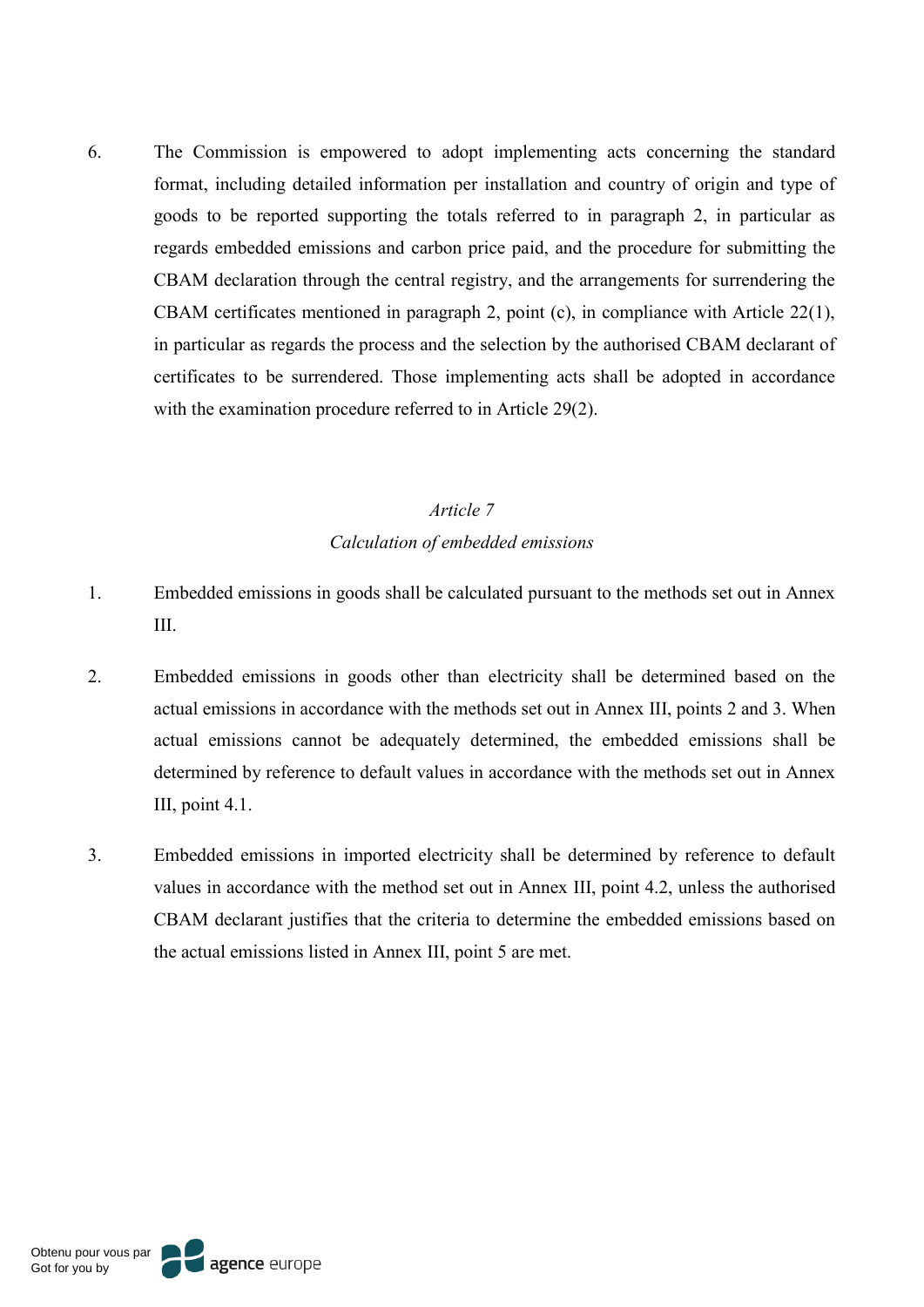- 4. The authorised CBAM declarant shall keep records of the information required to calculate the embedded emissions in accordance with the requirements laid down in Annex IV. Those records shall be sufficiently detailed to enable verifiers accredited pursuant to Article 18 to verify the embedded emissions in accordance with Article 8 and Annex V and to enable the competent authority to review the CBAM declaration in accordance with Article 19(1).
- 5. The authorised CBAM declarant shall keep those records of information referred to in paragraph 4, including the report of the verifier, until the end of the fourth year after the year in which the CBAM declaration has been or should have been submitted.
- 6. The Commission is empowered to adopt implementing acts concerning detailed rules regarding the elements of the calculation methods set out in Annex III, including determining system boundaries of production processes, emission factors, installationspecific values of actual emissions and default values and their respective application to individual goods as well as laying down methods to ensure the reliability of data on the basis of which the default values shall be determined, including the level of detail and the verification of data, and including further specification of goods that are to be considered as "simple goods" and "complex goods" for the purpose of Article III, point 1. Where objectively justified, those acts shall provide that default values can be adapted to particular areas, regions or countries to take into account specific objective factors that affect emissions, such as prevailing energy sources or industrial processes. Those implementing acts shall build upon existing legislation for the verification of emissions and activity data for installations covered by Directive 2003/87/EC, in particular Commission Implementing Regulation (EU) 2018/2067.

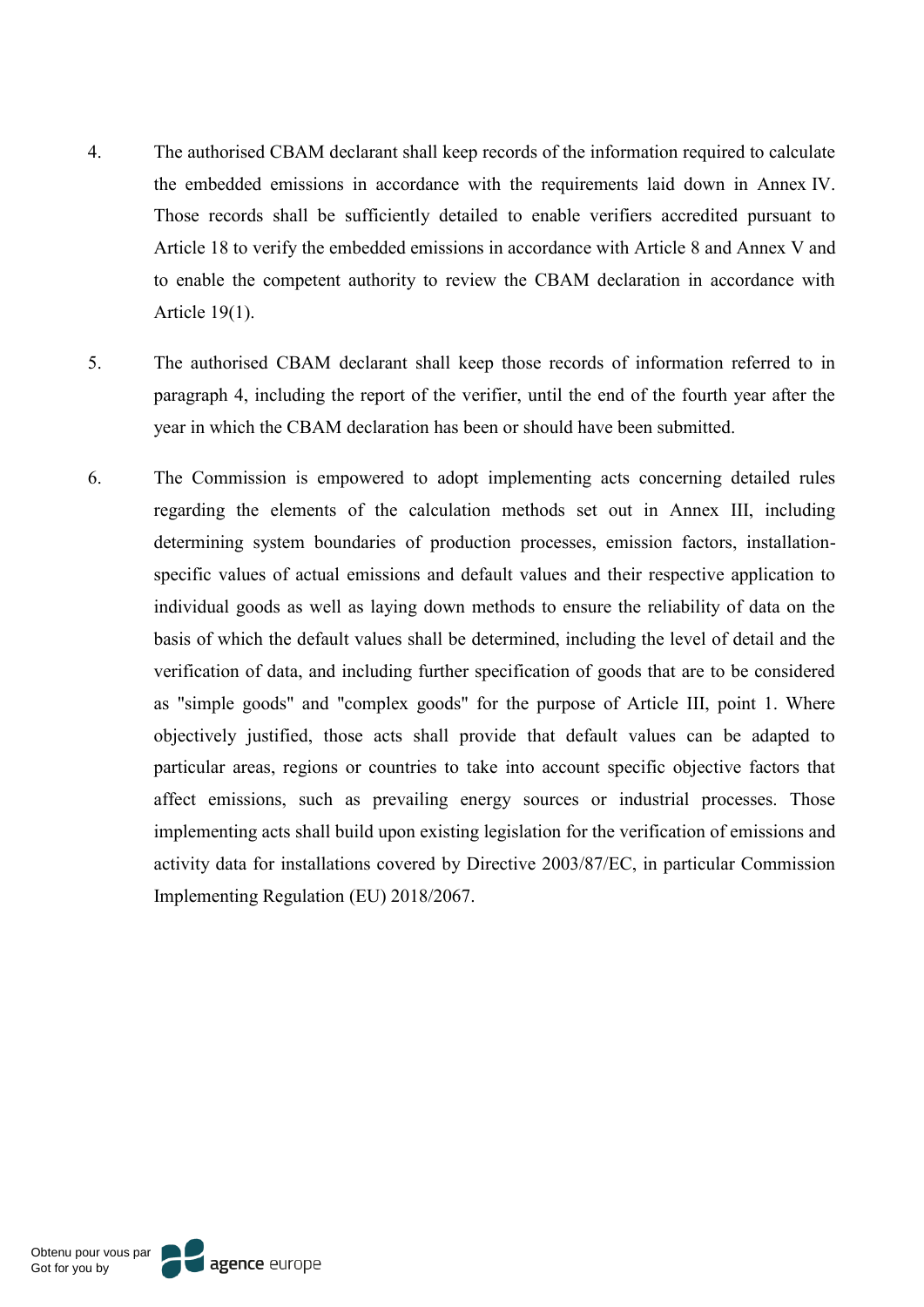7. The implementing acts referred to in paragraph 6 of this Article shall be adopted in accordance with the examination procedure referred to in Article 29(2).

## *Article 8 Verification of embedded emissions*

- 1. The authorised CBAM declarant shall ensure that the total embedded emissions declared in the CBAM declaration submitted pursuant to Article 6 are verified by a verifier accredited pursuant to Article 18, based on the verification principles set out in Annex V.
- 2. For embedded emissions in goods produced in registered installations in a third country in accordance with Article 10, the authorised CBAM declarant may choose to use verified information disclosed to it in accordance with Article 10(7) to fulfil the obligation referred to in paragraph 1.
- 3. The Commission is empowered to adopt implementing acts concerning the principles of verification referred to in paragraph 1 as regards the possibility to waive the obligation for the verifier to visit the installation where relevant goods are produced, the definition of thresholds for deciding whether misstatements or non-conformities are material, and concerning the supporting documentation needed for the verification report, including its format. In so doing, the Commission shall seek coherence with the procedures set out in Commission Implementing Regulation (EU) No. 2018/2067. Those implementing acts shall be adopted in accordance with the examination procedure referred to in Article 29(2).

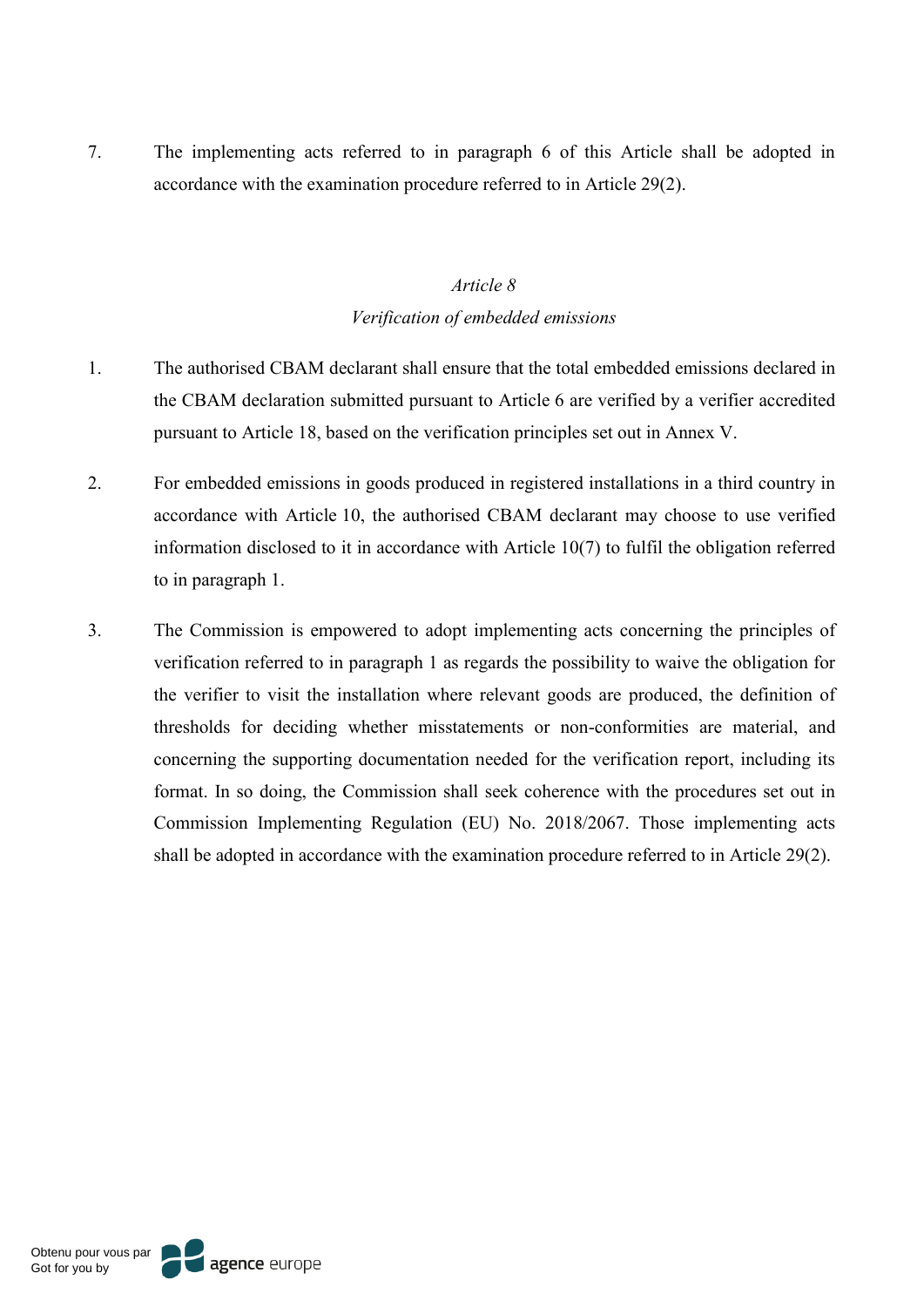#### *Article 9*

#### *Carbon price paid in a country of origin*

- 1. An authorised CBAM declarant may claim in its CBAM declaration a reduction in the number of CBAM certificates to be surrendered in order for the carbon price paid in the country of origin for the declared embedded emissions to be taken into account. The carbon price may only be taken into account to the extent it has been effectively paid, taking into account any rebate or any other form of compensation available in the country of origin that would have resulted in a reduction of that carbon price.
- 2. The authorised CBAM declarant shall keep records of the documentation required to demonstrate that the declared embedded emissions were subject to a carbon price in the country of origin of the goods that has been effectively paid as referred to in paragraph 1. The authorised CBAM declarant shall in particular keep evidence related to available rebates or any other form of compensation, in particular references to the relevant legislation of that country. This documentation shall be certified by a person independent from the authorised CBAM declarant and independent from the authorities of the country of origin. The authorised CBAM declarant shall also keep evidence of the actual payment of the carbon price.
- 3. The authorised CBAM declarant shall keep the records referred to in paragraph 2 until the end of the fourth year after the year during which the CBAM declaration has been or should have been submitted.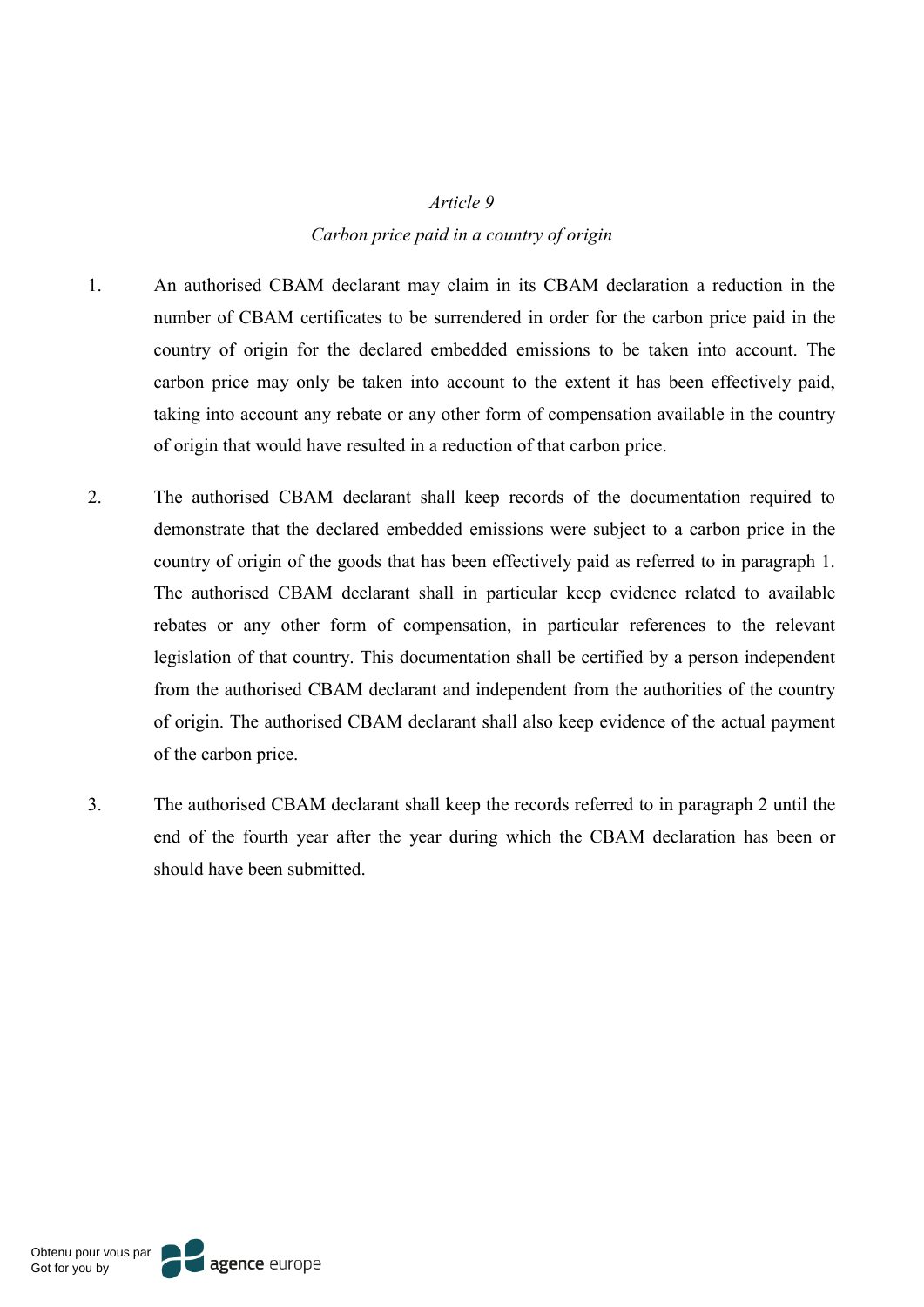4. The Commission is empowered to adopt implementing acts concerning detailed rules regarding the conversion of the yearly average carbon price effectively paid in accordance with paragraph 1 into a corresponding reduction of the number of CBAM certificates to be surrendered, including the conversion of the carbon price effectively paid in foreign currency into euro at the yearly average exchange rate, the evidence required of the actual payment of the carbon price, examples of relevant rebates or other forms of compensation referred to in paragraph 1, and the qualifications of the independent person referred to in paragraph 2 and conditions to ascertain independence. Those implementing acts shall be adopted in accordance with the examination procedure referred to in Article 29(2).

# *Article 10 Registration of operators and installations in third countries*

- 1. The Commission shall, upon request by an operator of an installation located in a third country, register the information on that operator and on its installation in a central database as referred to in Article 14a.
- 2. The request for registration referred to in paragraph 1 shall include the following information to be included in the central database upon registration:
	- (a) the name, address and contact details of the operator;
	- (b) the location of each installation including the complete address and geographical coordinates expressed in longitude and latitude including 6 decimals;
	- (c) the main economic activity of the installation;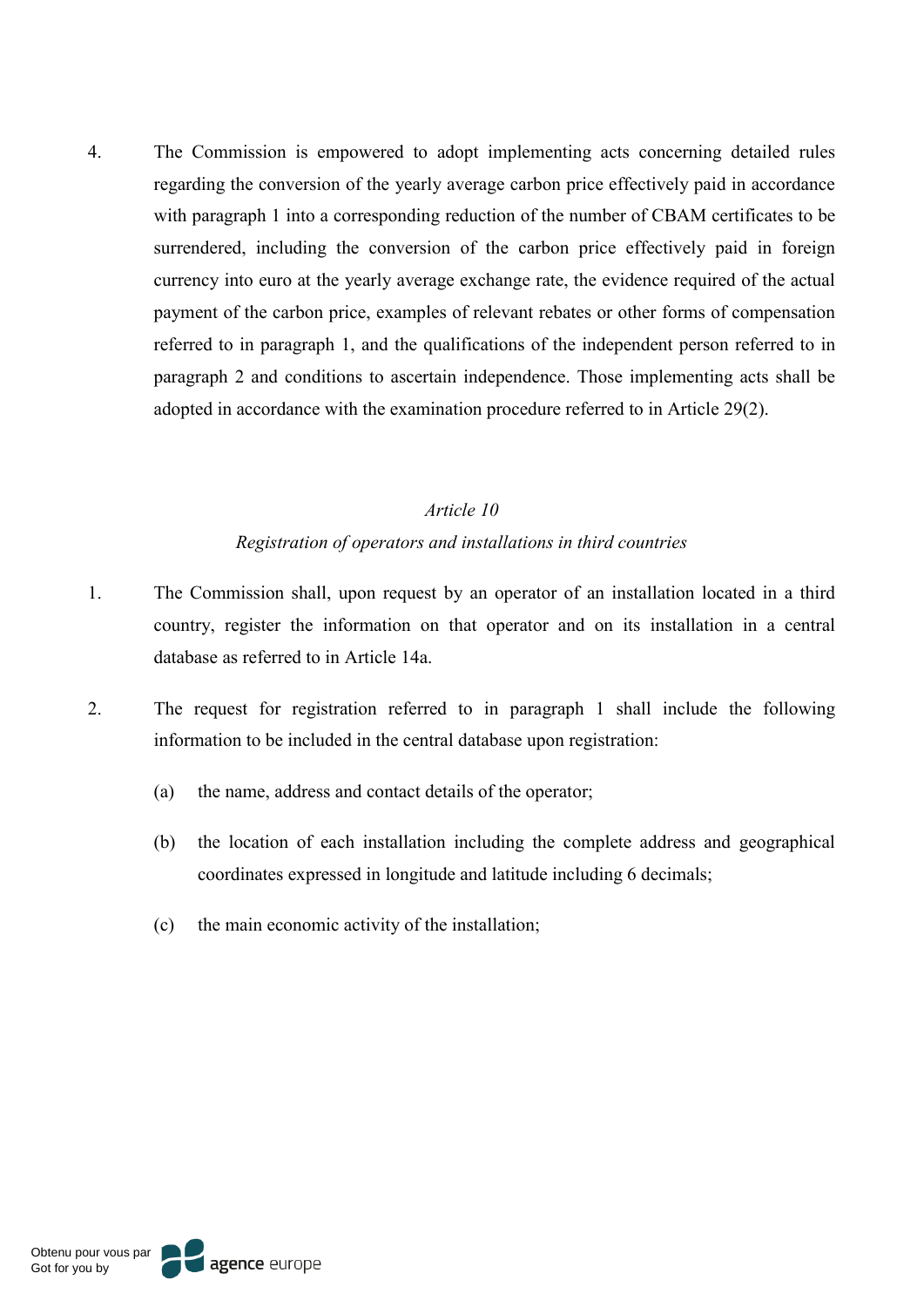- 3. The Commission shall notify the operator of the registration in the central database. The registration shall be valid for a period of five years from the date of its notification to the operator of the installation.
- 4. The operator shall inform the Commission without delay of any changes in the information referred to in paragraph 2 arising after the registration and the Commission shall update the relevant information.
- 5. The operator shall:
	- (a) determine the embedded emissions calculated in accordance with the methods set out in Annex III, by type of goods produced at the installation referred to in paragraph 1;
	- (b) ensure that the embedded emissions referred to in point (a) are verified in accordance with the verification principles set out in Annex V by a verifier accredited pursuant to Article 18;
	- (c) keep a copy of the verification report as well as records of the information required to calculate the embedded emissions in goods in accordance with the requirements laid down in Annex IV for a period of four years after the verification has been performed.
- 6. The records referred to in paragraph 5, point (c), shall be sufficiently detailed to enable the verification of the embedded emissions in accordance with Article 8 and Annex V, and to enable any competent authority to review, in accordance with Article 19(1), the CBAM declaration made by an authorised CBAM declarant to whom the relevant information was disclosed in accordance with paragraph 7.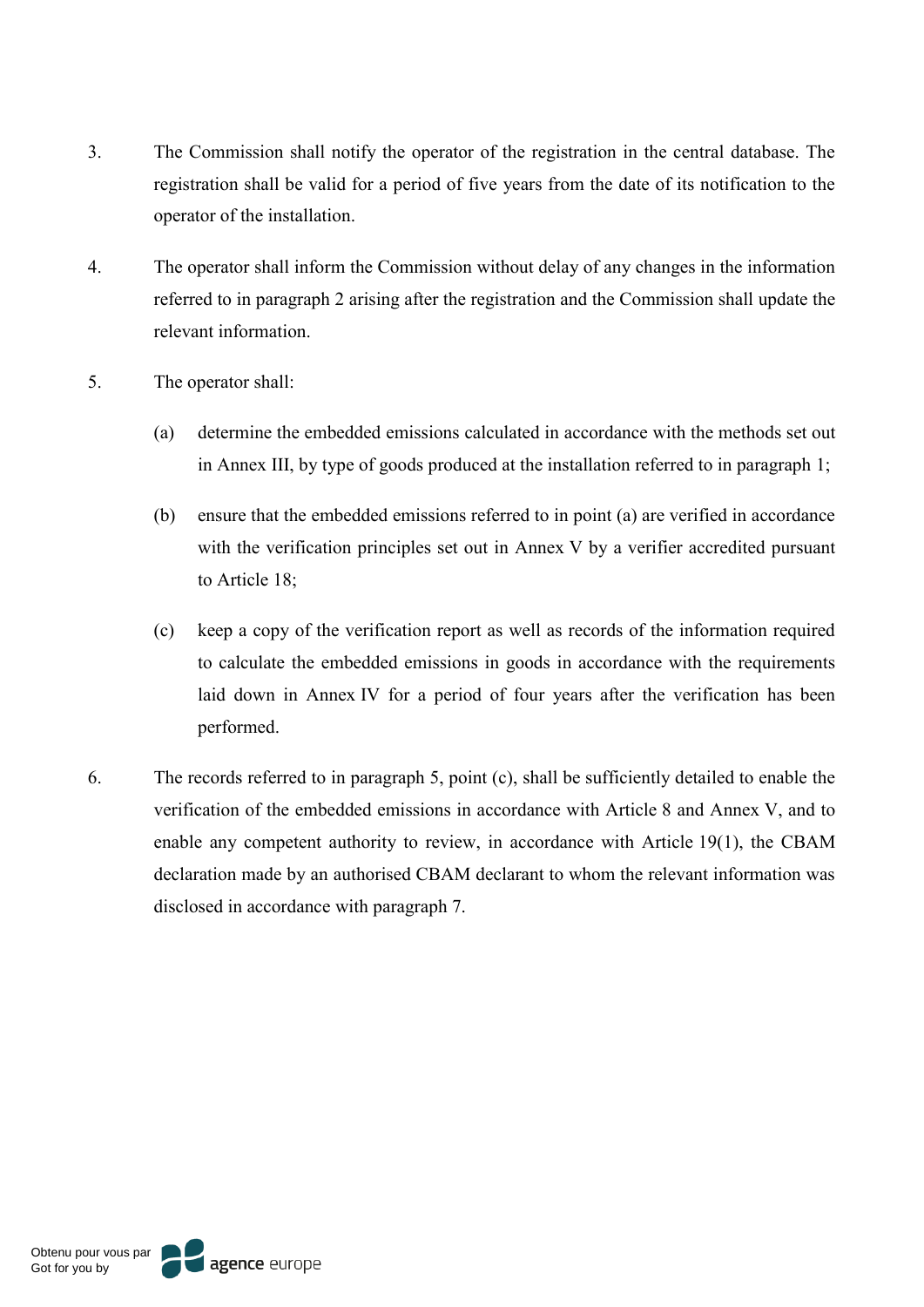- 7. An operator may disclose the information on the verification of embedded emissions referred to in paragraph 5 to an authorised CBAM declarant. The authorised CBAM declarant shall be entitled to avail itself of that disclosed information to fulfil the obligation referred to in Article 8.
- 8. The operator may, at any time, ask to be deregistered from the database. The Commission shall, upon such request, and after notifying the national competent authorities, deregister the information on that operator and on its installation from the central database, provided such information is not necessary for the review of CBAM declarations submitted. The Commission may, after having given the operator the possibility to be heard and having consulted with relevant national competent authorities, also deregister the information if it finds the information is no longer being accurate. The Commission shall inform the competent authorities of Member States of such deregistrations.

# **Chapter III Competent authorities**

### *Article 11 Competent authorities*

1. Each Member State shall designate the competent authority to carry out the obligations under this Regulation and inform the Commission thereof.

The Commission shall make available to the Member States a list of all competent authorities and publish that information in the *Official Journal of the European Union*.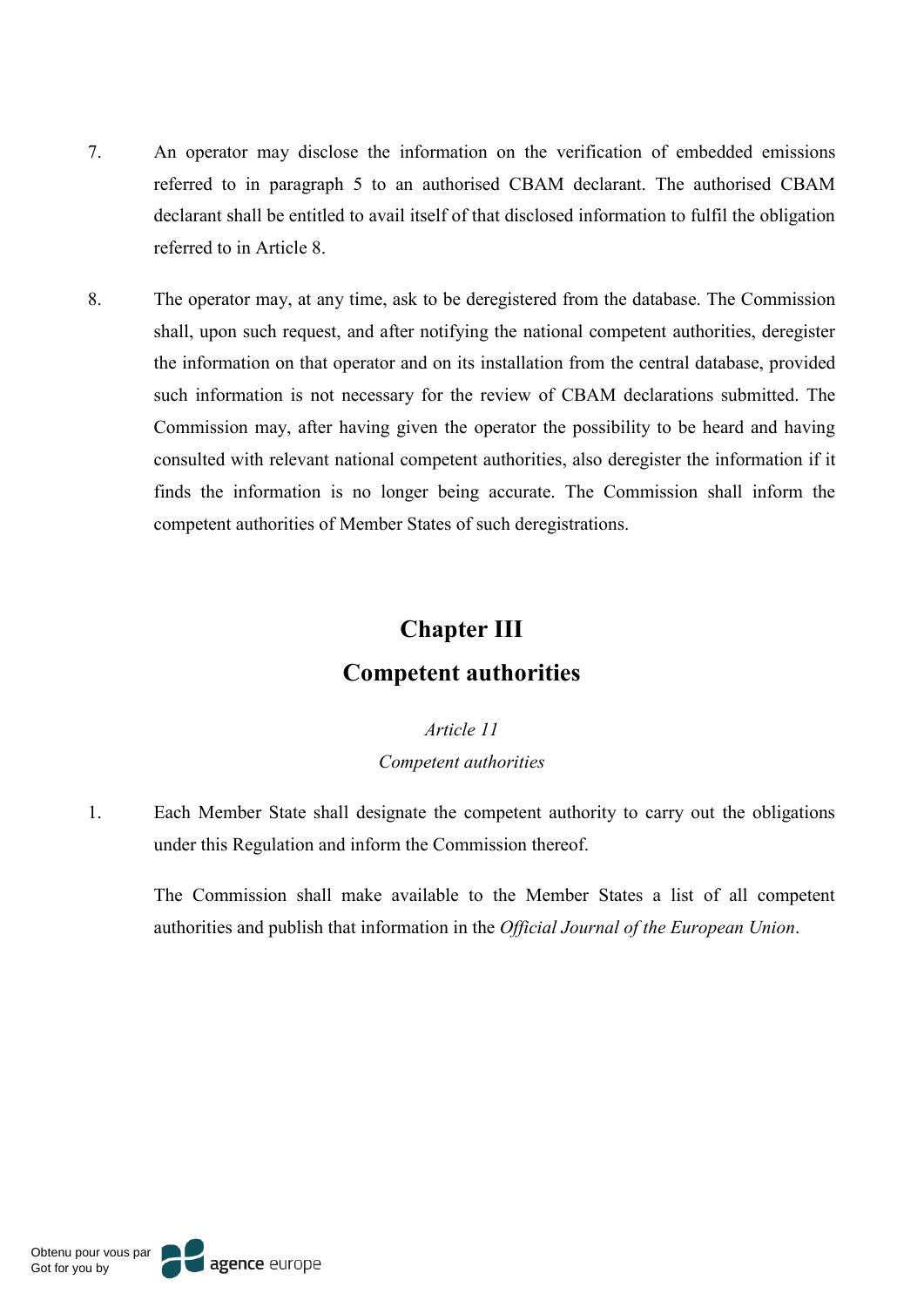2. Competent authorities shall exchange any information that is essential or relevant to the exercise of their functions and duties under this Regulation.

#### *Article 12*

#### *Commission*

In addition to the tasks that the Commission exercises under other provisions of this Regulation, the Commission shall assist the competent authorities in carrying out their obligations under this Regulation, and coordinate their activities by supporting the exchange of and issuing guidelines on the best practices in this domain, and by promoting an adequate exchange of information and cooperation between competent authorities, and between competent authorities and the Commission.

### *Article 13*

### *Professional secrecy and disclosure of information*

1. All information acquired by the competent authority or the Commission in the course of performing their duties which is by its nature confidential or which is provided on a confidential basis shall be covered by the obligation of professional secrecy. Such information shall not be disclosed by the competent authority or the Commission without the express permission of the person or authority that provided it or by virtue of provisions laid down by Union or national law.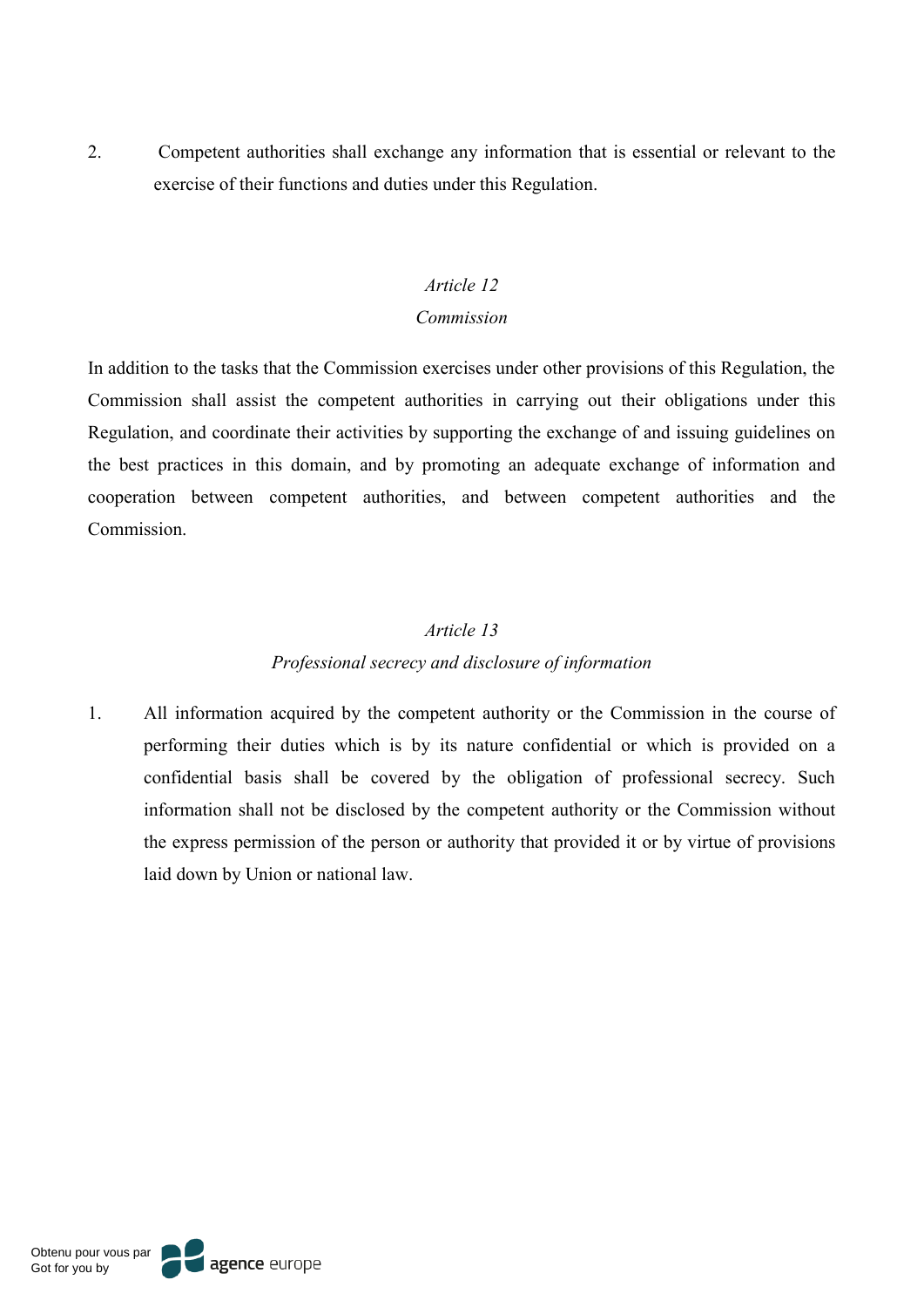2. Competent authorities and the Commission may, however, share such information with competent authorities of other Member States, customs authorities, authorities in charge of administrative or criminal sanctions, the Commission and the European Public Prosecutors Office, for the purposes of ensuring compliance of persons with their obligations under this Regulation and the application of customs legislation. Such shared information shall itself be covered by professional secrecy and may not be disclosed to any other person or authority except by virtue of provisions laid down by Union or national law.

## *Article 14 Central registry*

- 1. The Commission shall establish a central registry of authorised CBAM declarants in the form of a standardised electronic database containing the data regarding the CBAM certificates of those authorised CBAM declarants. The Commission shall make the information in that registry available automatically and in real time to customs authorities and competent authorities from Member States.
- 2. The registry referred to in paragraph 1 shall contain accounts with information about each authorised CBAM declarant, in particular:
	- (a) the name and contact details of the authorised CBAM declarant;
	- (b) the EORI number of the authorised CBAM declarant;
	- (c) the CBAM account number;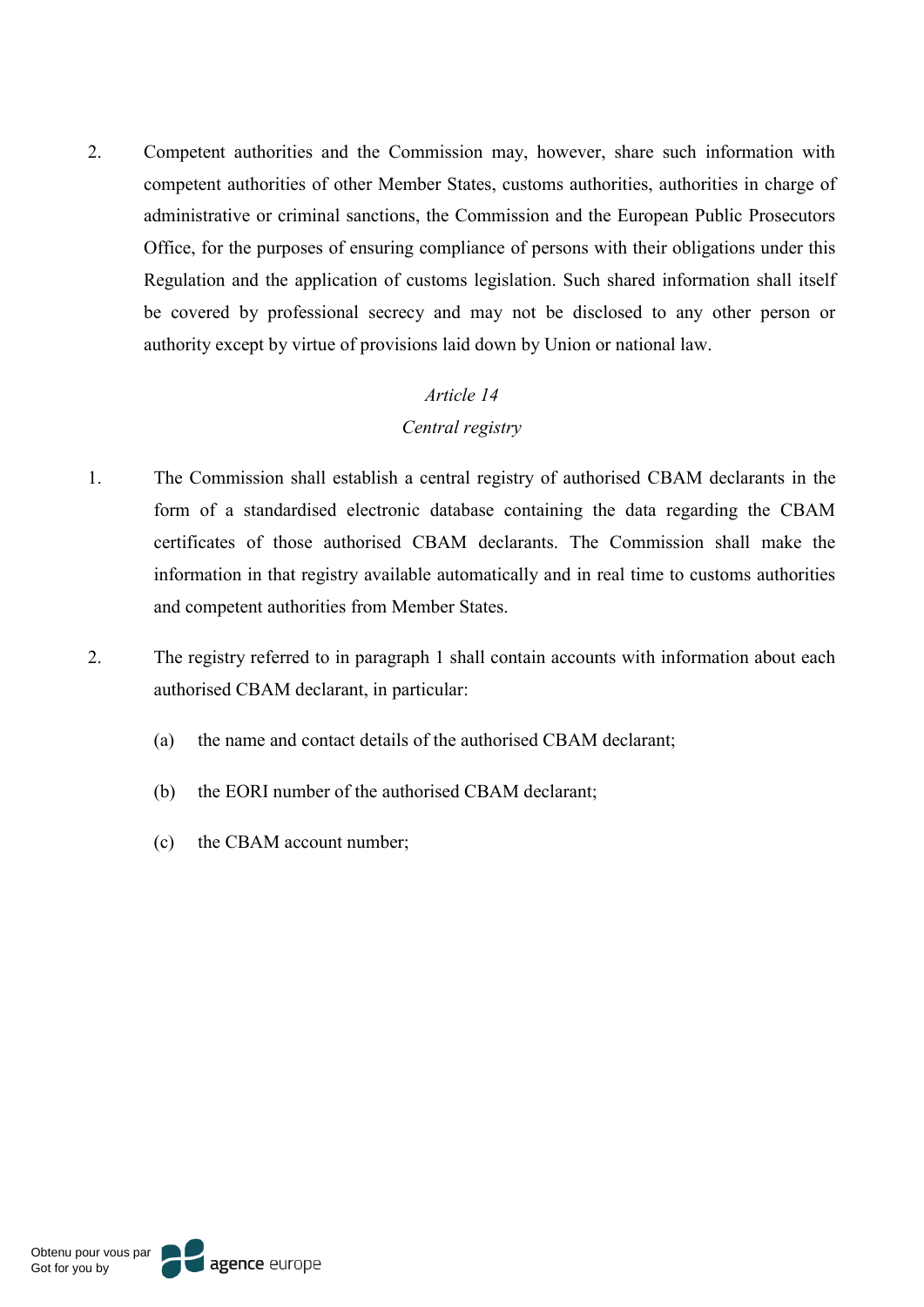- (d) the number, the price of sale, the date of purchase, the date of surrender, or the date of re-purchase, or that of the cancellation of CBAM certificates for each authorised CBAM declarant.
- 3. The information in the registry referred to in paragraph 2 shall be confidential.

### *Article 14a*

#### *Central database of operators and installations located in third countries*

The Commission shall establish a central database accessible to the public containing the names, addresses and contact details of the operators and the location of installations in third countries in accordance with Article 10(2). An operator may choose not to have its name, address and contact details made accessible to the public.

## *Article 15 Independent transaction log*

- 1. The Commission shall maintain an independent transaction log recording the purchase of CBAM certificates, their holding, surrender, re-purchase and cancellation.
- 2. The Commission shall carry out risk-based controls on transactions recorded in the independent transaction log to ensure that there are no irregularities in the purchase, holding, surrender, re-purchase and cancellation of CBAM certificates.
- 3. If irregularities are identified as a result of the controls carried out under paragraph 2, the Commission shall inform the competent authorities of the Member State or Member States concerned for further investigation in order to correct the identified irregularities.

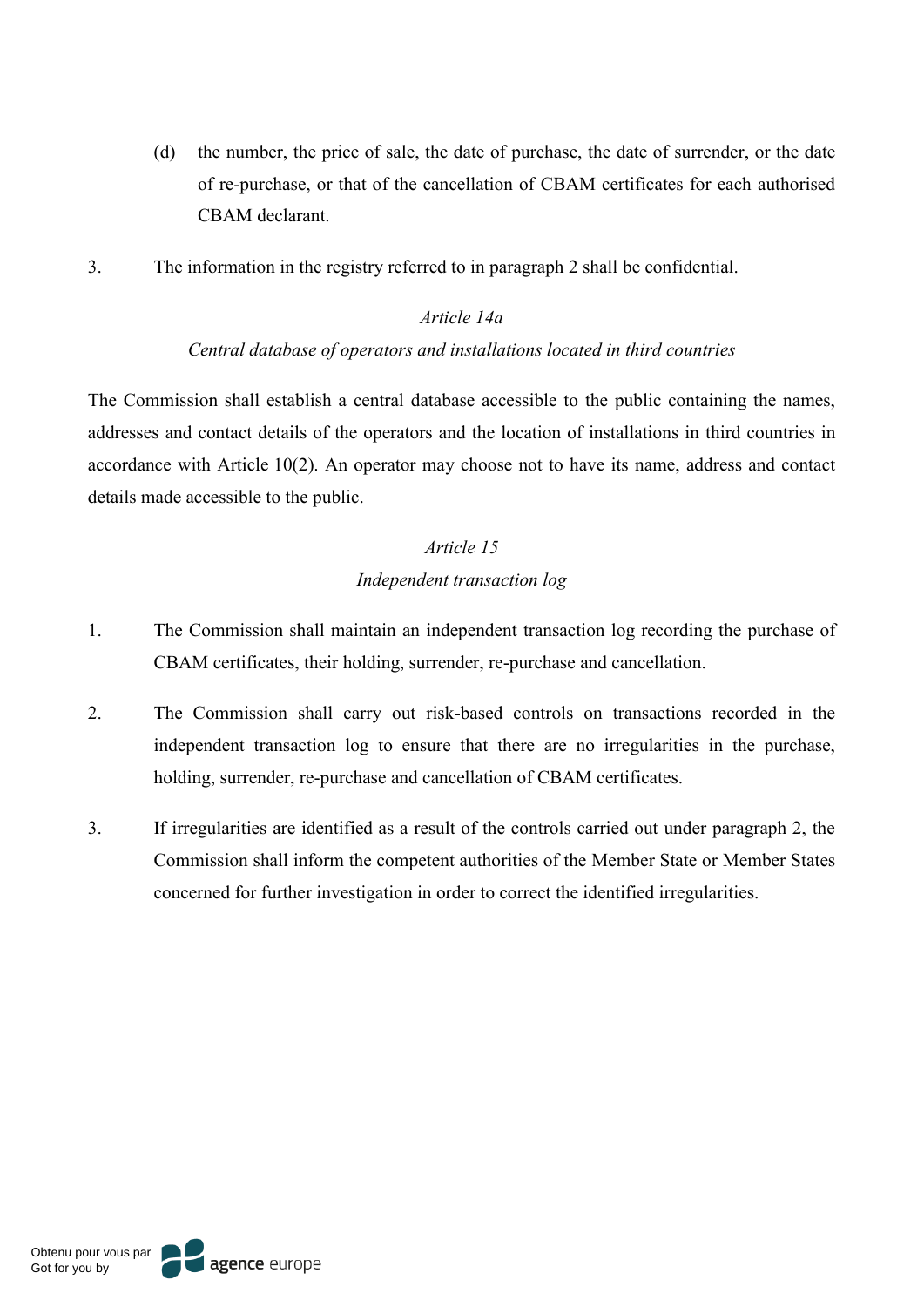### *Article 16*

#### *Accounts in the central registry*

- 1. The Commission shall assign to each authorised CBAM declarant a unique CBAM account number.
- 2. Each authorised CBAM declarant shall be granted access to its account in the central registry.
- 3. The Commission shall set up the account as soon as the authorisation referred to in Article 17(1) is granted and notify the authorised CBAM declarant thereof.
- 4. If the authorised CBAM declarant has ceased its economic activity or its authorisation has been revoked, the Commission shall close the account of that authorised CBAM declarant, provided that the authorised CBAM declarant has complied with all its obligations under this Regulation.

### *Article 17*

### *Authorisation*

0. Where an application for the status of authorised CBAM declarant is submitted in accordance with Article 5(1), the competent authority in the Member State where the applicant is established shall grant the status of authorised CBAM declarant where the criteria set out in paragraph 1 are complied with. The status of authorised CBAM declarant shall be recognised in all Member States.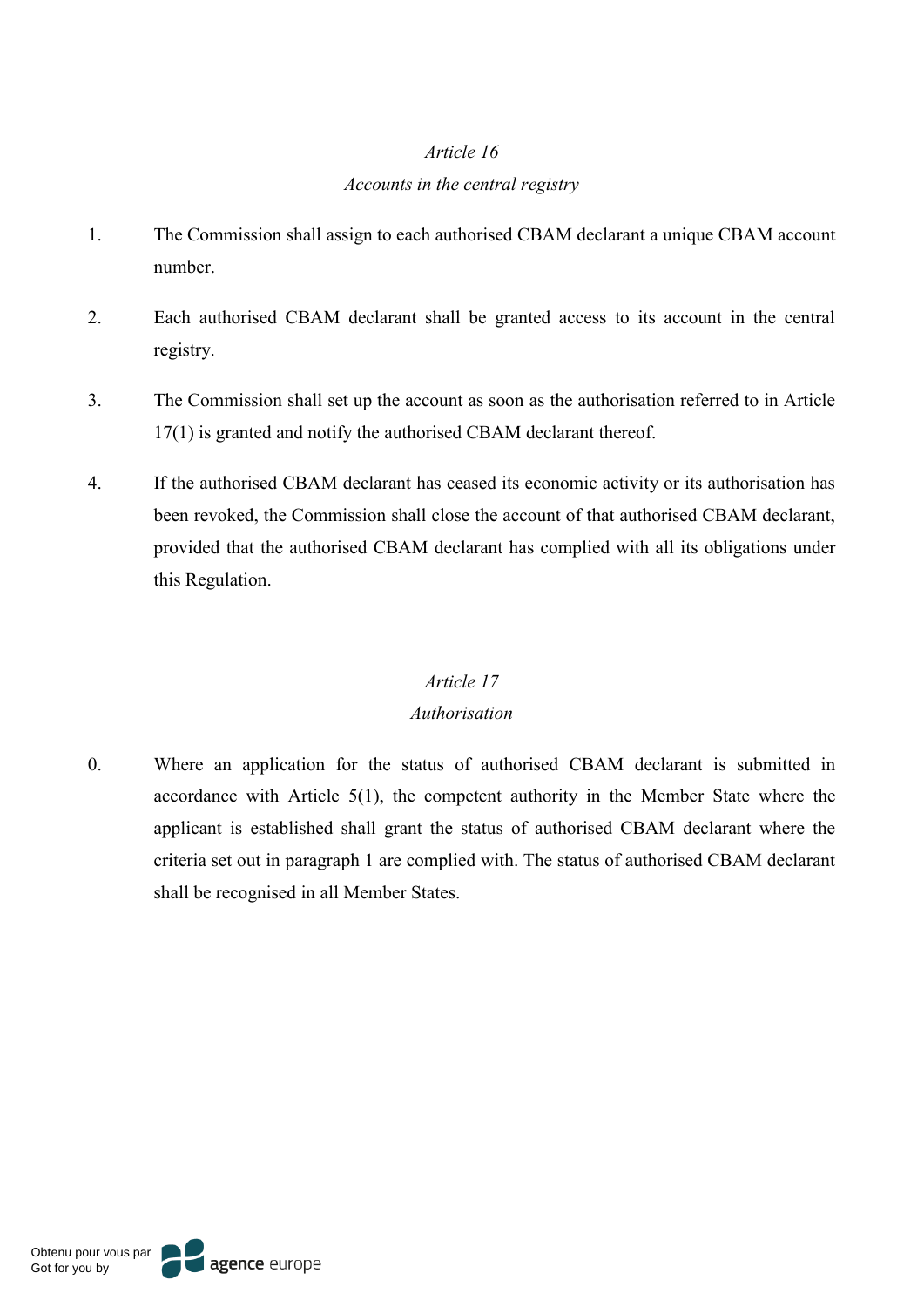- 1. The criteria for granting the status of authorised CBAM declarant shall be the following:
	- (a) the applicant has not been involved in a serious infringement or repeated infringements of customs legislation, taxation rules, market abuse rules or CBAM rules, in particular it has no record of serious criminal offences relating to its economic activity during the five years preceding the application;
	- (b) the applicant demonstrates its financial and operational capacity to fulfil its obligations under this Regulation.
	- (c) the applicant is established in a Member State; and
	- (d) the applicant has been assigned an EORI number in accordance with Article 9 of Regulation (EU) No 952/2013.
- 2. Where the competent authority finds that the conditions listed in paragraph 1 are not fulfilled, or where the applicant has failed to provide information listed in Article 5(3), the granting of the status of authorised CBAM declarant shall be refused. Such decision shall provide the reasons for the refusal and include information on the possibility to appeal.
- 3. (deleted)
- 4. A decision of the competent authority granting the status of authorised CBAM declarant shall be registered in the central registry and shall contain the following information:
	- (a) the name and the address of the authorised CBAM declarant;
	- (b) the EORI number of the authorised CBAM declarant;
	- (c) the CBAM account number assigned to it in accordance with Article 16(1).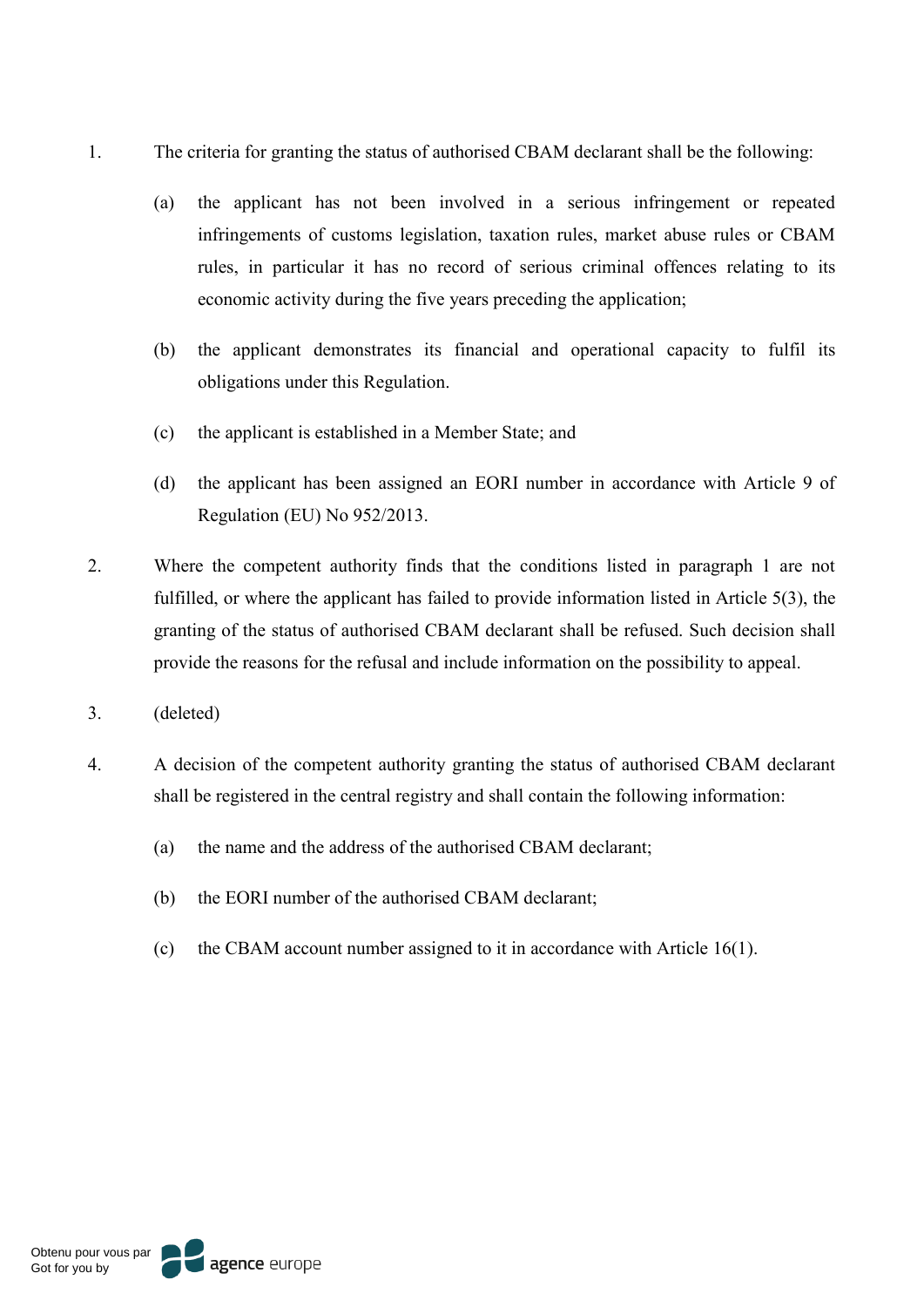- 5. (deleted)
- 6. For the purpose of complying with the criteria set out in paragraph 1(b), the competent authority shall require the provision of a guarantee, if the applicant was not established throughout the two financial years preceding the year when the application in accordance with Article 5(1) was submitted. The competent authority shall fix the amount of such guarantee at the amount calculated as the value of the CBAM certificates that the authorised CBAM declarant would have to surrender in accordance with Article 22 in respect of the imports of goods reported in accordance with Article  $5(3)(g)$ . The guarantee shall be provided as a bank guarantee, payable at first demand, by a financial institution operating in the Union or as another form of guarantee which provides equivalent assurance.
- 7. Where the competent authority establishes that the guarantee provided does not ensure, or is no longer sufficient to ensure the CBAM obligations of the authorised CBAM declarant, it shall require the authorised CBAM declarant to either provide an additional guarantee or replace the initial guarantee with a new guarantee, according to the authorised CBAM declarant's choice.
- 8. The competent authority shall release the guarantee immediately after 31 May of the second year in which the authorised CBAM declarant has surrendered CBAM certificates in accordance with Article 22.

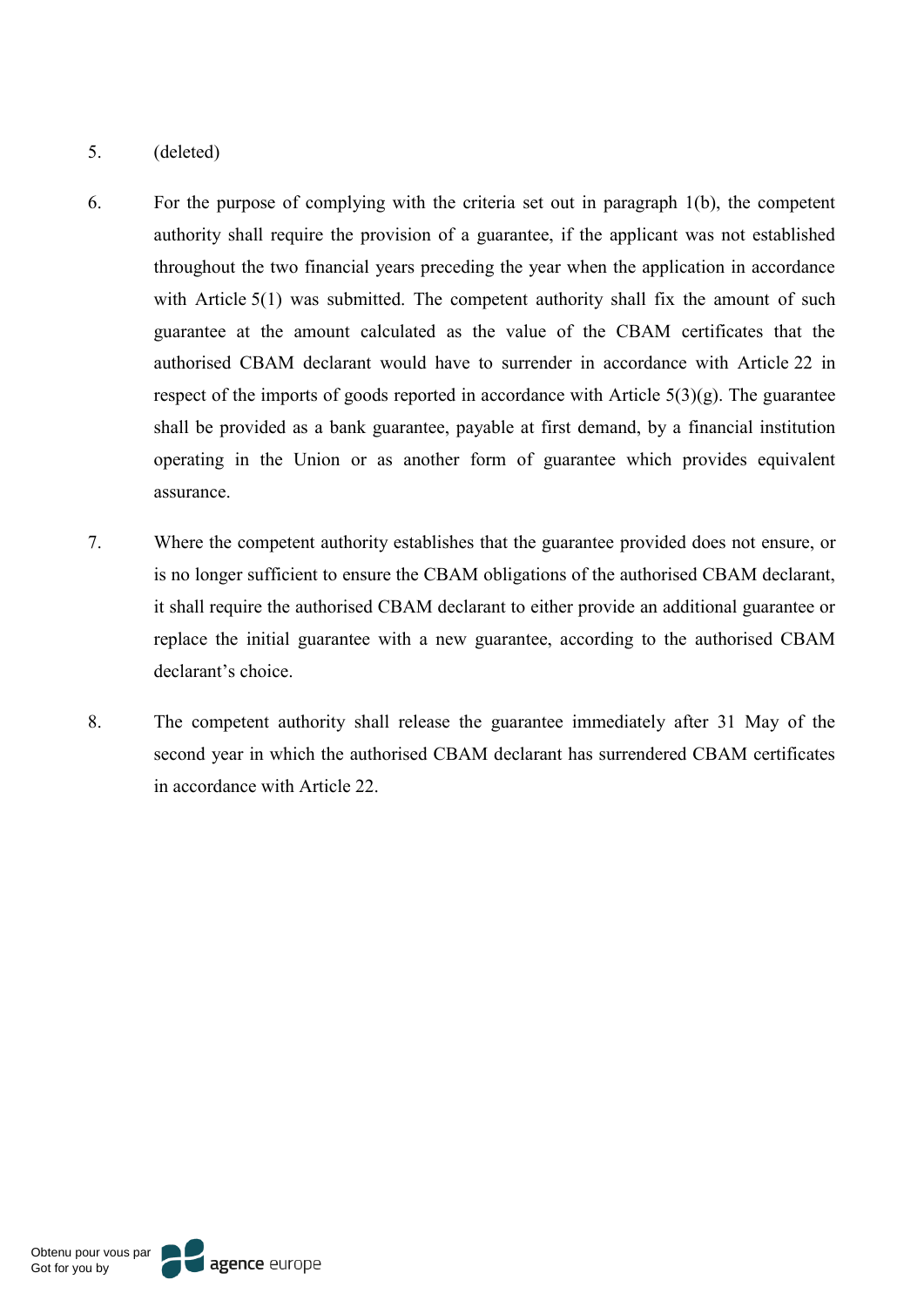- 9. The competent authority shall revoke the status of authorised CBAM declarant where the authorised CBAM declarant so requests. The competent authority shall also revoke the status of authorised CBAM declarant where the authorised CBAM declarant no longer meets the criteria set out in paragraphs 1 or 7 of this Article, or has been involved in a serious or repeated infringement of the obligation to surrender CBAM certificates referred to in Article 22(1) or of the obligation to ensure a sufficient number of CBAM certificates on its account in the central registry at the end of each quarter referred to in Article 22(2). Before revoking the status of authorised CBAM declarant, the competent authority shall give the authorised CBAM declarant the possibility to be heard. Any decision of revocation shall contain the justification as well as information about the right to appeal.
- 10. The competent authority shall register in the central registry information on the applicants whose application for the granting of the status of authorised CBAM declarant has been refused in accordance with paragraph 2 of this Article, and the persons whose status of authorised CBAM declarants has been revoked in accordance with paragraph 9 of this Article.
- 11. The Commission shall adopt, by means of implementing acts, the detailed provisions for the application of the criteria referred to in paragraph 1, including the criterion of not having been involved in a serious infringement or repeated infringements under paragraph 1(a), and for the application of the guarantee referred to in paragraphs 6 to 8; for the application of the criteria of a serious or repeated infringement referred to in paragraph 9; and for the consequences of the revocation of the status of authorised CBAM declarant. Those implementing acts shall be adopted in accordance with the examination procedure referred to in Article 29(2).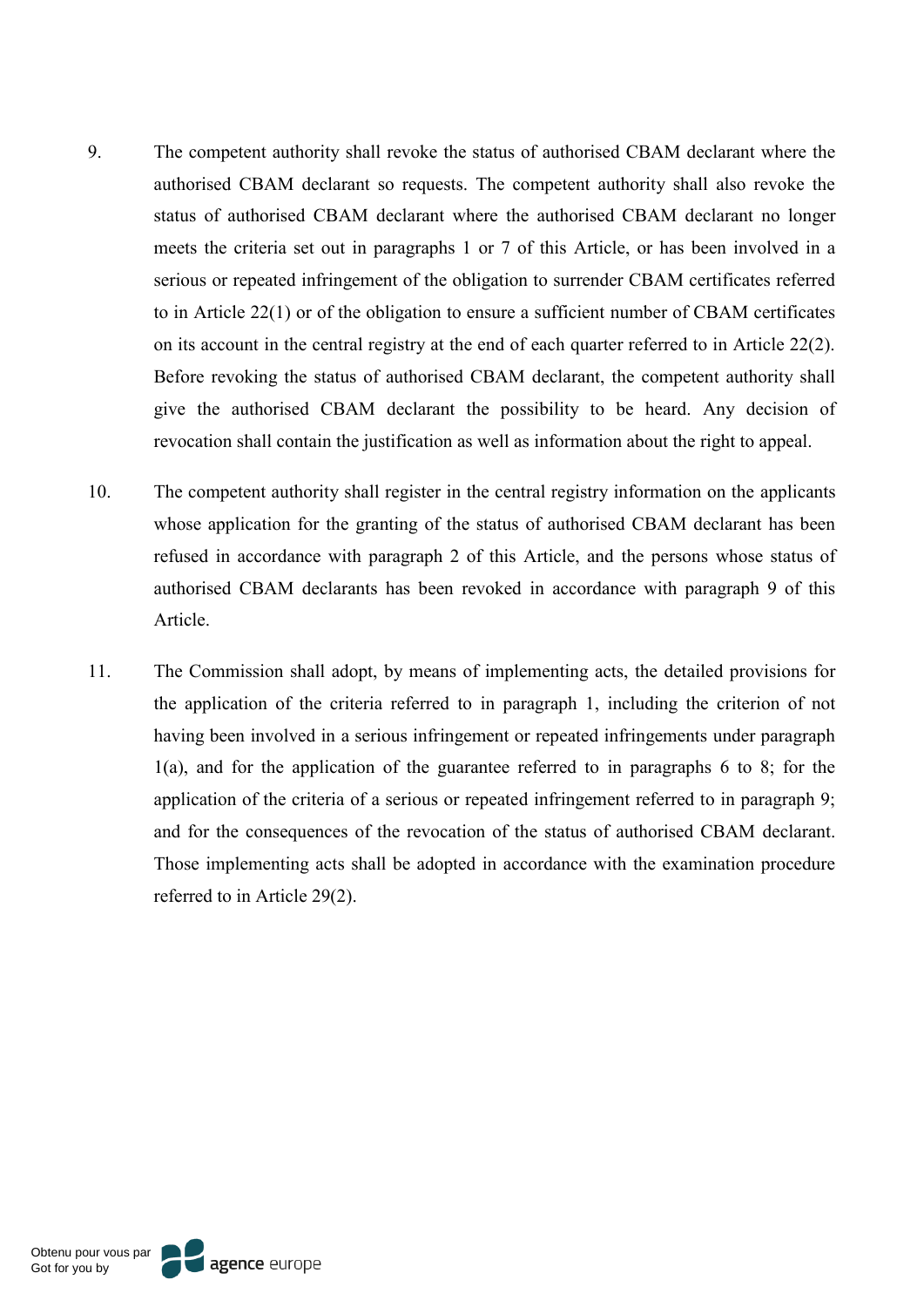#### *Article 18*

#### *Accreditation of verifiers*

- 1. Any person accredited in accordance with Commission Implementing Regulation (EU) 2018/2067 shall be regarded as an accredited verifier under this Regulation.
- 2. In addition to paragraph 1, a national accreditation body may on request accredit a person established in the Union as a verifier under this Regulation where it considers, on the basis of the documentation submitted, that such person has a capacity to apply the verification principles referred to in Annex V to perform the obligations of control of the embedded emissions established in Articles 8 and 10.
- 3. The Commission is empowered to adopt delegated acts in accordance with Article 28 in order to supplement this Regulation by specifying conditions for the granting of the accreditation referred to in paragraph 2, for the control and oversight of accredited verifiers, for the withdrawal of accreditation and for mutual recognition and peer evaluation of the accreditation bodies.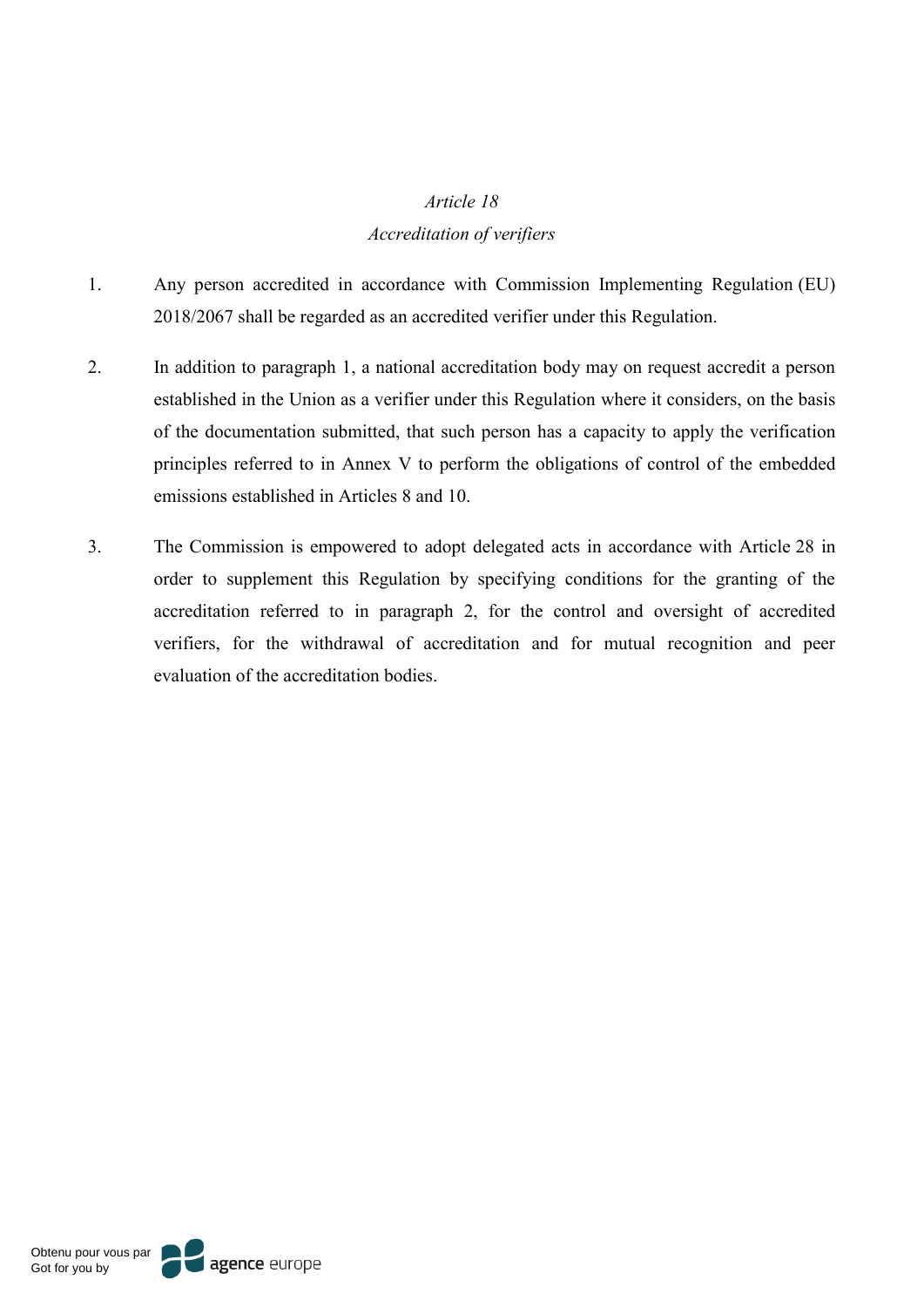# *Article 19 Review of CBAM declarations*

- 1. The competent authority of the Member State where the authorised CBAM declarant is established may review a CBAM declaration within the period ending with the fourth year after the year in which the declaration should have been submitted. The review may consist in verifying the information provided in the CBAM declaration on the basis of the information communicated by the customs authorities in accordance with Article 25(2) and any other relevant evidence, and on the basis of any audit deemed necessary, including at the premises of the authorised CBAM declarant.
- 1a. Without prejudice to paragraph 1, the Commission shall periodically set out specific risk factors and attention points for competent authorities, based on an analysis of risks in relation to the CBAM implementation at the EU level, taking into account information contained in the central registry, data communicated by customs authorities, and other relevant information sources, including the controls and checks referred to in Articles 15(2) and 25(3). The Commission shall also facilitate the exchange of information with competent authorities about fraudulent activities and the application of penalties to authorised CBAM declarants.
- 2. Where an authorised CBAM declarant fails to submit a CBAM declaration in accordance with Article 6, the Commission shall assess the CBAM obligations of that authorised CBAM declarant on the basis of the information at its disposal, and calculate the total number of CBAM certificates due, at the latest by 31 December of the year following that when the CBAM declaration should have been submitted. The Commission shall communicate this information to the Member State where the authorised CBAM declarant is established.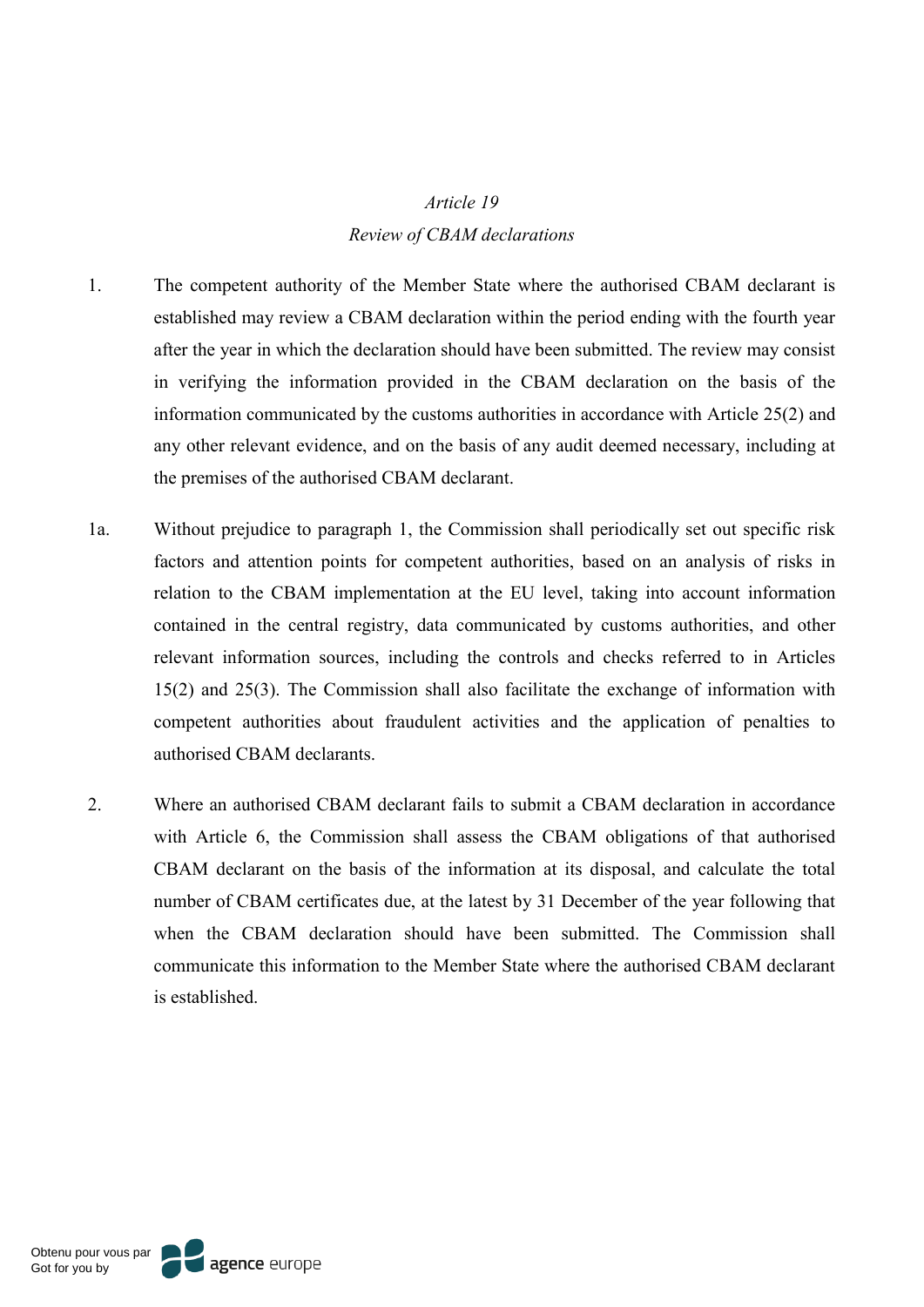3. Where the competent authority has established that the declared number of CBAM certificates to be surrendered is incorrect, or that no CBAM declaration has been submitted in accordance with Article 6, it shall determine the number of CBAM certificates due by the authorised CBAM declarant. The competent authority shall notify the authorised CBAM declarant of the number determined and request that the authorised CBAM declarant surrenders the additional CBAM certificates within one month. Such decision shall contain the justification as well as information about the right to appeal.

#### 4. (deleted)

5. Where the competent authority has established that the number of CBAM certificates surrendered is in excess of the number due, the competent authority shall, without delay, inform the Commission. The CBAM certificates surrendered in excess shall be repurchased in accordance with the procedures provided for in Article 23.

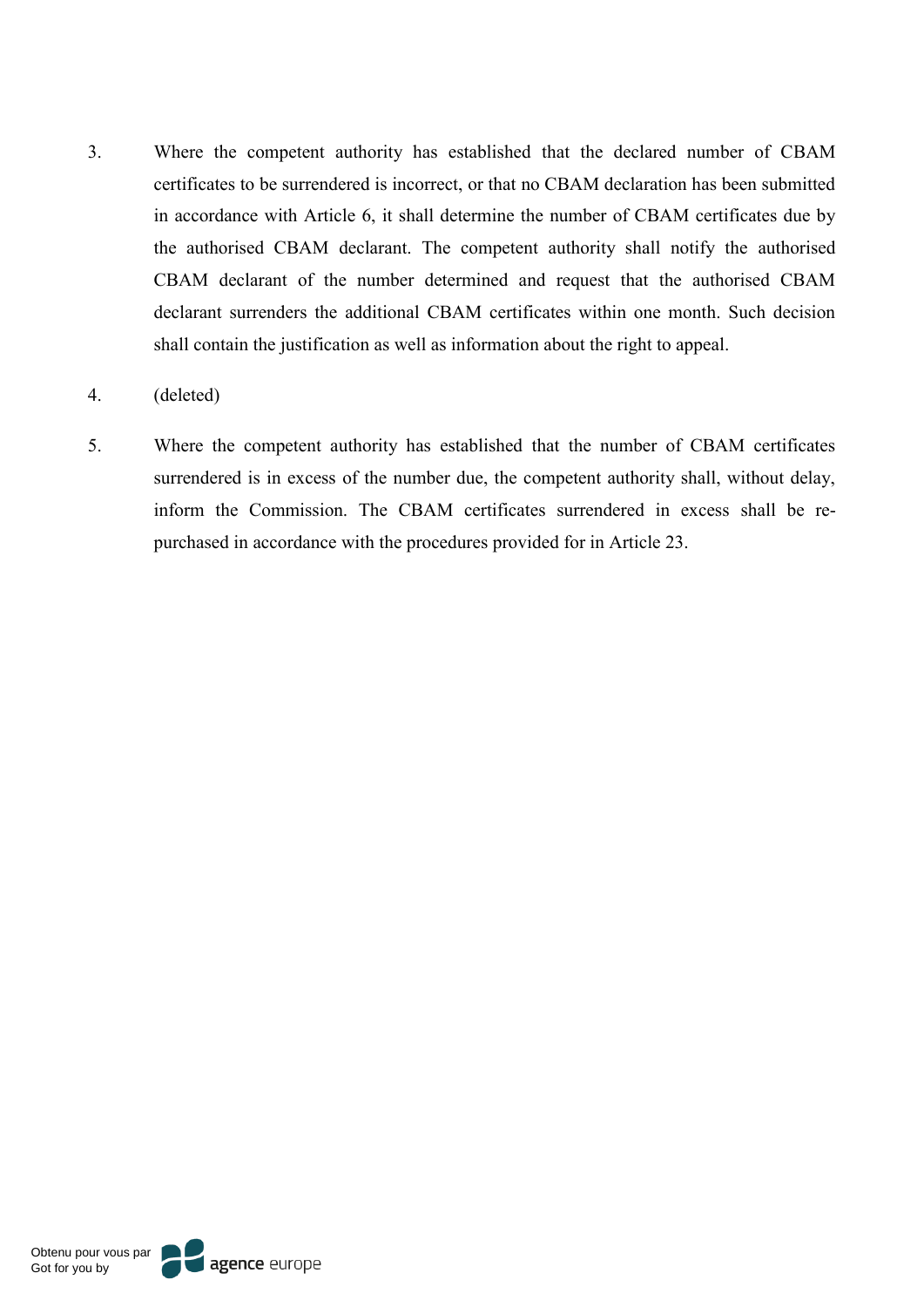# **Chapter IV CBAM certificates**

#### *Article 20*

*Sale of CBAM certificates*

- 0. Member States shall sell CBAM certificates to authorised CBAM declarants established in their Member State. For that purpose, CBAM certificates shall be sold on a central common platform that shall be established by the Commission following a joint procurement procedure between the Commission and the Member States, and that shall be managed by the Commission. The Commission shall adopt delegated acts in accordance with Article 28 to further define the timing, administration and other aspects of the sale and re-purchase of CBAM certificates, seeking coherence with the procedures of Commission Regulation (EU) No. 1031/2010.
- 1. CBAM certificates shall be sold to authorised CBAM declarants at the price calculated in accordance with Article 21.
- 2. The Commission shall ensure that each CBAM certificate is assigned a unique identification number upon its creation and shall register the unique unit identification number and the price and date of sale of the certificate in the central registry in the account of the authorised CBAM declarant purchasing it.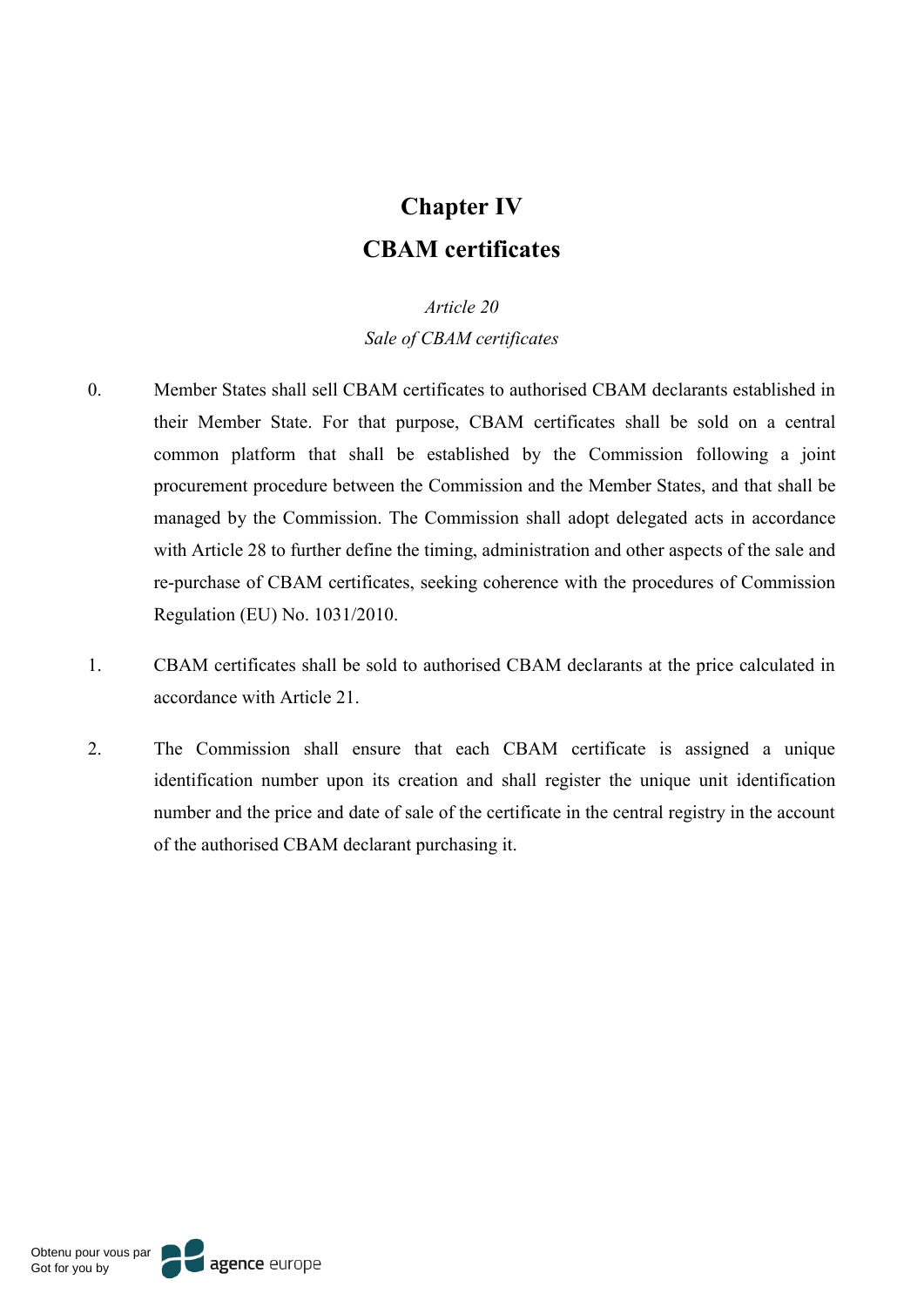# *Article 21 Price of CBAM certificates*

- 1. The Commission shall calculate the price of CBAM certificates as the average of the closing prices of EU ETS allowances on the common auction platform in accordance with the procedures laid down in Commission Regulation (EU) No  $1031/2010^{24}$  for each calendar week. For those calendar weeks in which there are no auctions scheduled on the common auction platform, the price of CBAM certificates shall be the average of the closing prices of EU ETS allowances of the last week in which auctions on the common auction platform took place.
- 2. That average price shall be published by the Commission on the first working day of the following calendar week and shall be applied from the following working day to the first working day of the following calendar week.
- 3. The Commission is empowered to adopt implementing acts to further define the methodology to calculate the average price of CBAM certificates and practical arrangements for the publication of the price. Those implementing acts shall be adopted in accordance with the examination procedure referred to in Article 29(2).

Obtenu pour vous par Got for you by



<sup>&</sup>lt;sup>24</sup> Commission Regulation (EU) No 1031/2010 of 12 November 2010 on the timing, administration and other aspects of auctioning of greenhouse gas emission allowances pursuant to Directive 2003/87/EC (OJ L 302, 18.11.2010, p. 1).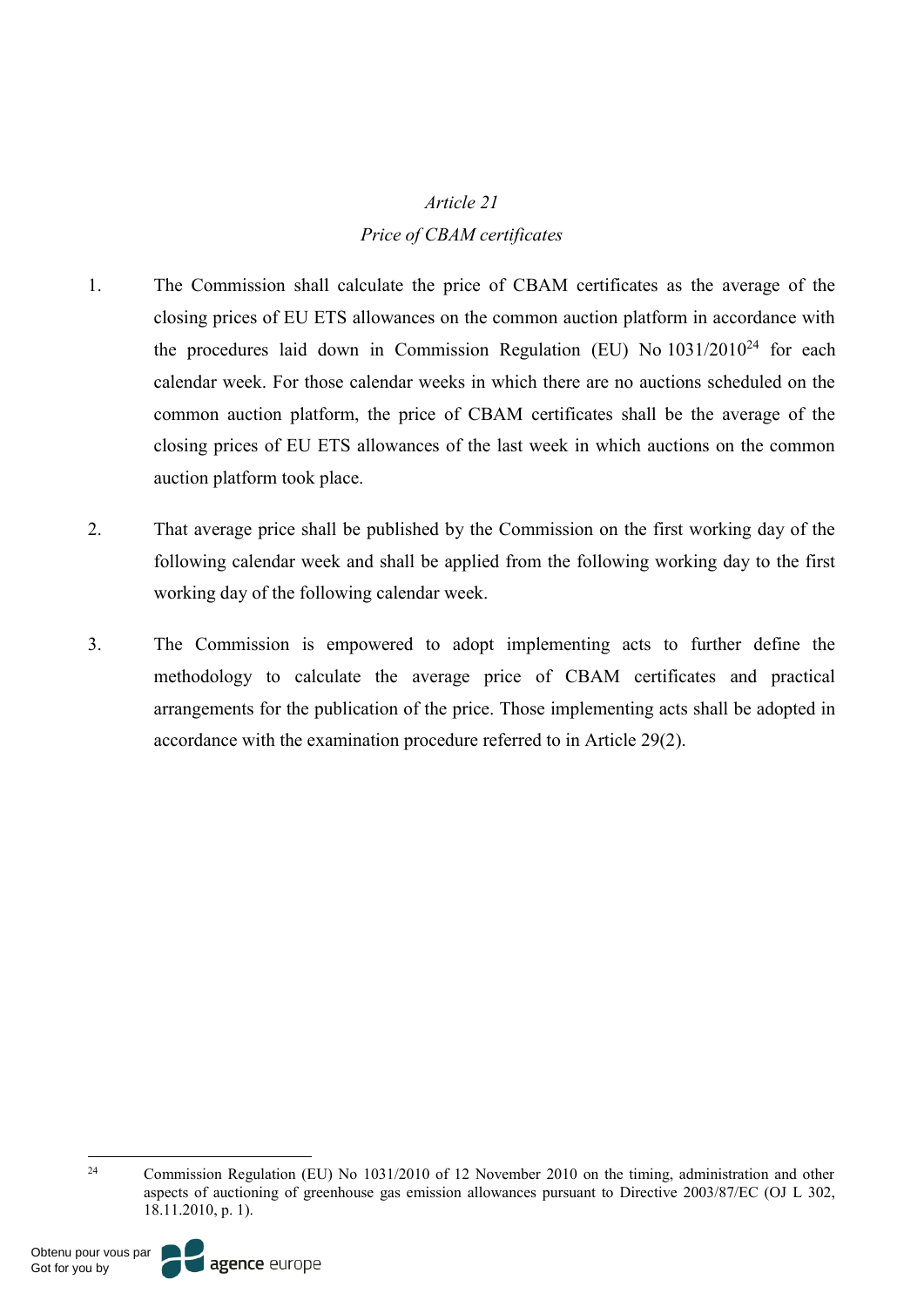#### *Article 22*

#### *Surrender of CBAM certificates*

- 1. By 31 May of each year, the authorised CBAM declarant shall surrender to the Commission a number of CBAM certificates that corresponds to the embedded emissions declared in accordance with Article 6(2), point (c), and verified in accordance with Article 8 for the calendar year preceding the surrender. For that purpose, the authorised CBAM declarant shall ensure that the required number of CBAM certificates is available on its account in the central registry. The Commission shall cancel those CBAM certificates.
- 2. The authorised CBAM declarant shall ensure that the number of CBAM certificates on its account in the central registry at the end of each quarter corresponds to at least 80 per cent of the embedded emissions, determined by reference to default values in accordance with the methods set out in Annex III, in all goods it has imported since the beginning of the calendar year.
- 3. Where the Commission finds that the number of CBAM certificates in the account of an authorised CBAM declarant is not in compliance with the obligations pursuant to paragraph 2, it shall notify, through the central registry, the authorised CBAM declarant of the need to ensure a sufficient number of CBAM certificates in its account within one month. The Commission shall also inform the competent authority of the Member State where the authorised CBAM declarant is established.
- 4. (deleted)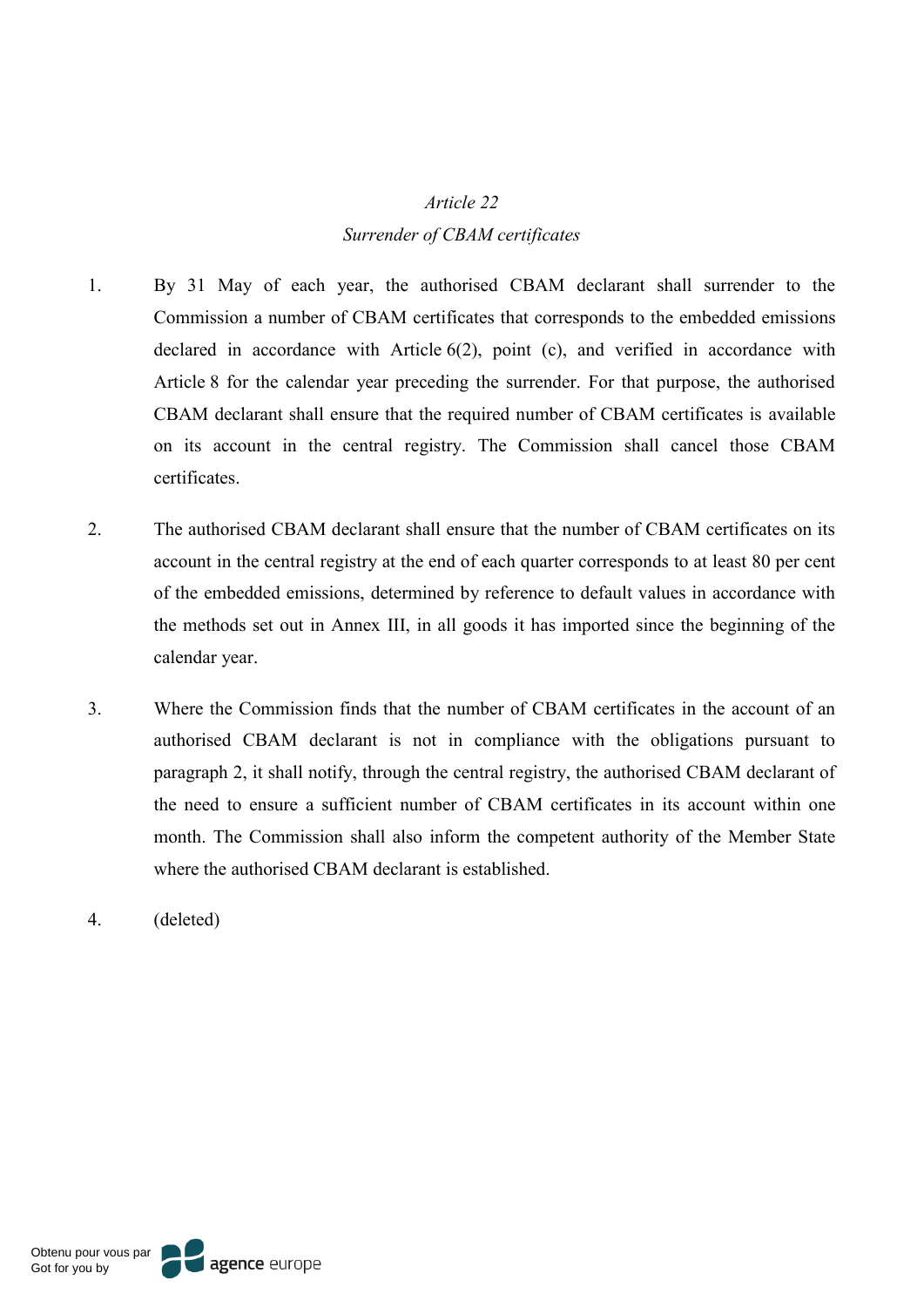#### *Article 23*

#### *Re-purchase of CBAM certificates*

- 1. On request by an authorised CBAM declarant, excess CBAM certificates remaining on the account of the declarant in the central registry after the certificates have been surrendered in accordance with Article 22 shall be re-purchased by the Member State where the authorised CBAM declarant is established. For that purpose, the Commission shall purchase such certificates through the common central platform referred to in Article 20 on behalf of the Member State where the authorised CBAM declarant is established. The repurchase request shall be submitted by 30 June of each year during which CBAM certificates were surrendered.
- 2. The number of certificates subject to re-purchase as referred to in paragraph 1 shall be limited to one third of the total number of CBAM certificates purchased by the authorised CBAM declarant during the previous calendar year.
- 3. The re-purchase price for each CBAM certificate shall be the price paid by the authorised CBAM declarant for that certificate at the time of purchase.

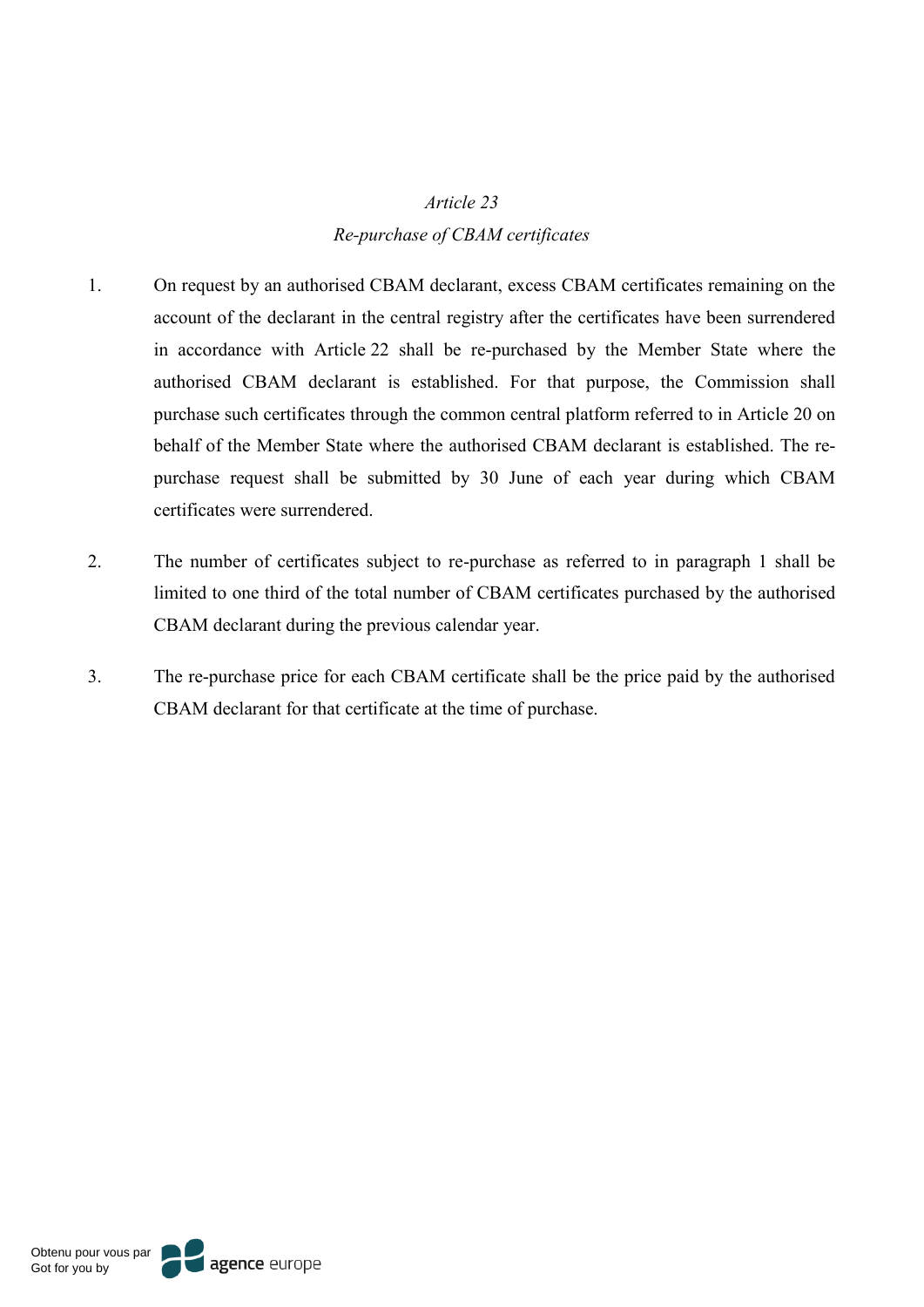# *Article 24 Cancellation of CBAM certificates*

By 30 June of each year, the Commission shall cancel any CBAM certificates that were purchased during the year before the previous calendar year and that remained in the account of an authorised CBAM declarant in the central registry. Those CBAM certificates shall be canceled without any compensation.

# **Chapter V**

# **Customs authorities**

*Article 25 Rules applicable to the importation of goods*

- 1. The customs authorities shall not allow the importation of goods by any other person than an authorised CBAM declarant.
- 2. The customs authorities shall periodically and automatically, by means of the surveillance mechanism established pursuant to Article 56(5) of Regulation (EU) No 952/2013, communicate to the Commission information on the goods declared for importation, which shall include the EORI number and the CBAM account number of the authorised CBAM declarant, the eight-digit CN code of the goods, the quantity, the country of origin, the date of declaration and the customs procedure.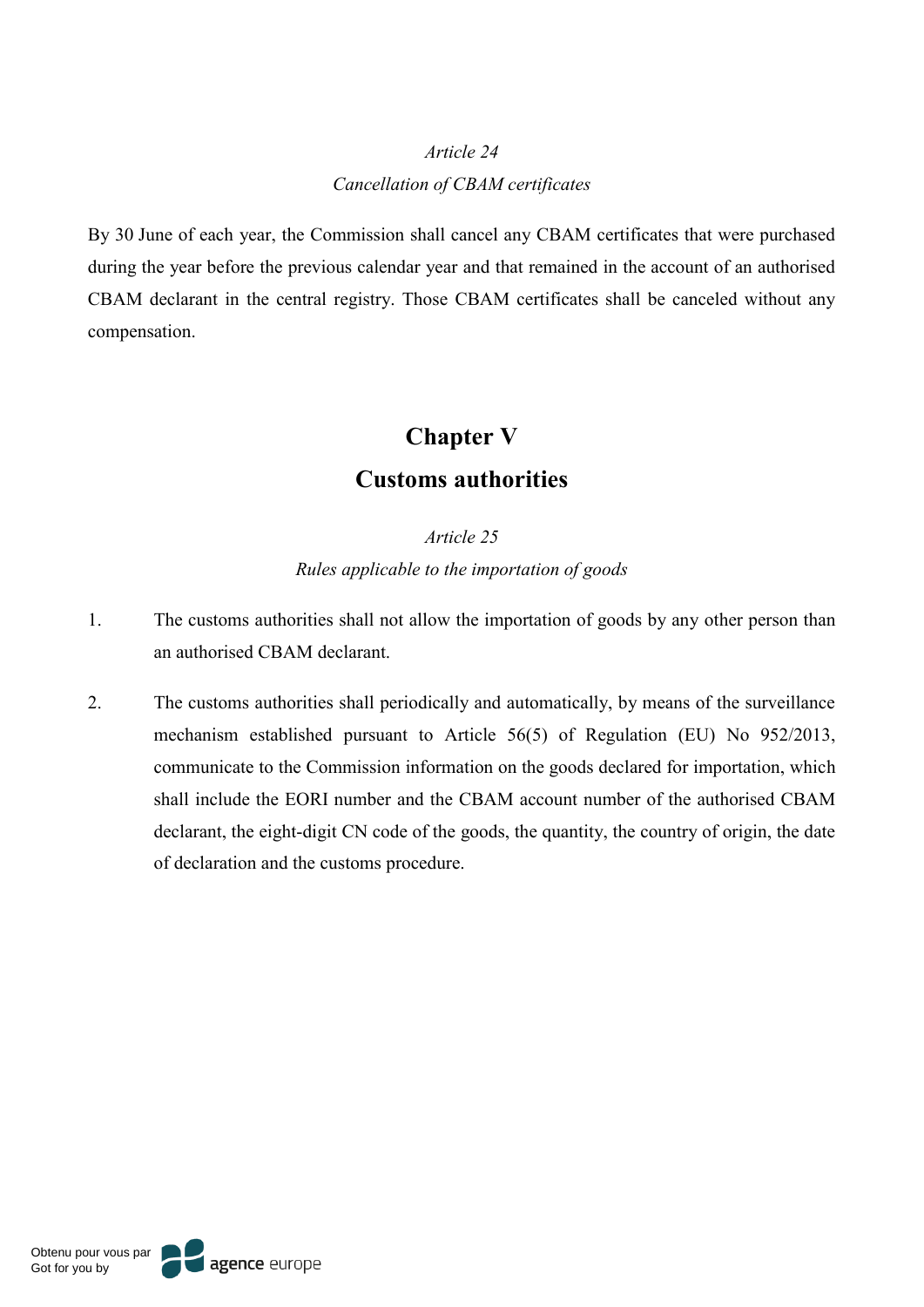- 2a. The Commission shall communicate the information referred to in paragraph 2 to the competent authority of the Member State where the authorised CBAM declarant is established.
- 3. (deleted)
- 4. The customs authorities may communicate, in accordance with Article 12(1) of Regulation (EU) No 952/2013, confidential information acquired by the customs authorities in the course of performing their duties, or provided to the customs authorities on a confidential basis, to the competent authority of the Member State that has granted the status of the authorised CBAM declarant.
- 5. The Commission is empowered to adopt implementing acts defining the information, the timing and the means for communicating the information pursuant to paragraph 2 of this Article. Those implementing acts shall be adopted in accordance with the examination procedure referred to in Article 29(2).

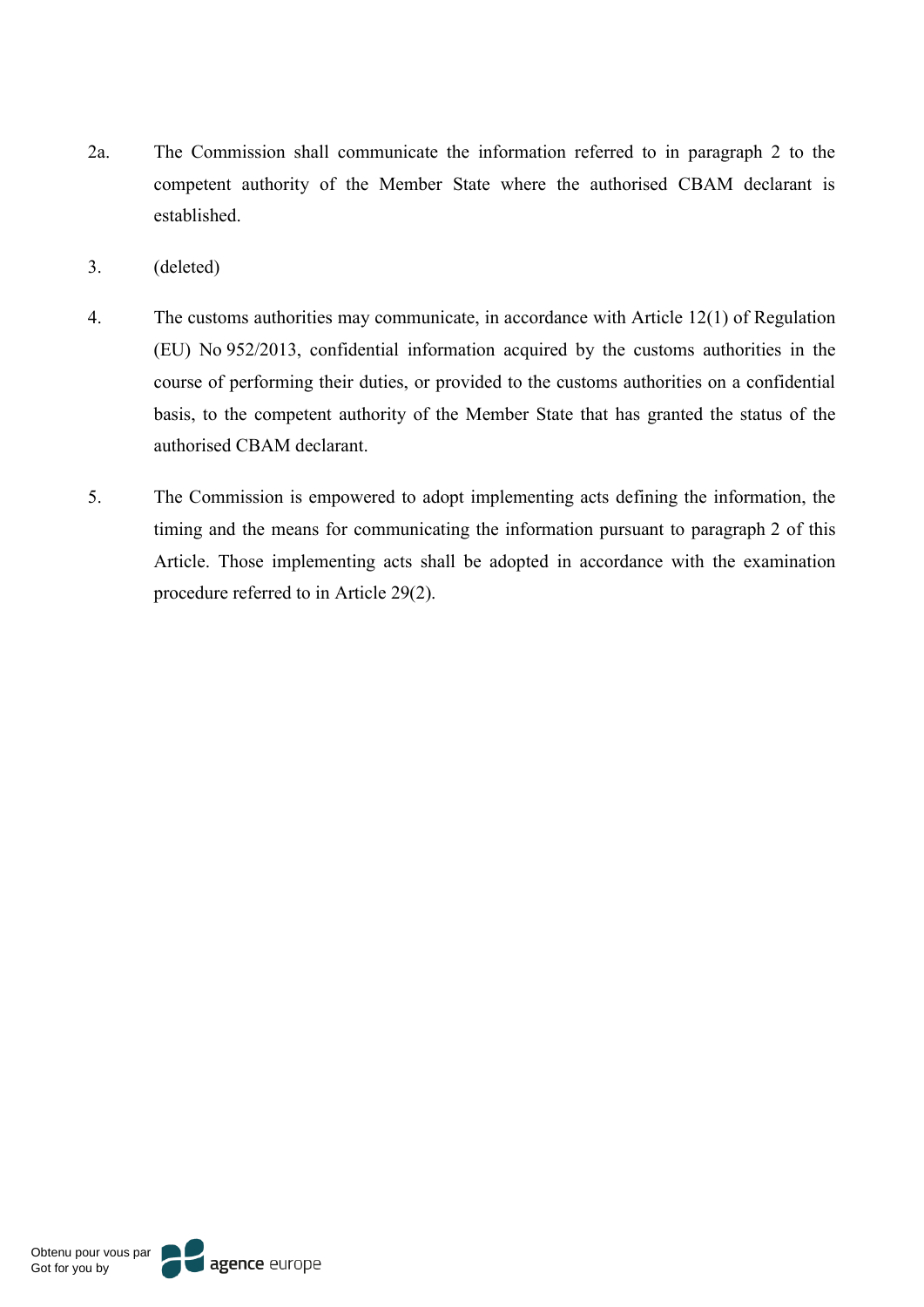# **Chapter VI Enforcement**

### *Article 26 Penalties*

- 1. An authorised CBAM declarant who fails to surrender, by 31 May of each year, a number of CBAM certificates corresponding to the emissions embedded in goods imported during the preceding year shall be held liable for the payment of a penalty. Such penalty shall be identical to the excess emissions penalty set out in Article 16(3) of Directive 2003/87/EC and increased pursuant to Article 16(4) of that Directive, applicable in the year of importation of the goods, and shall apply for each CBAM certificate that the authorised CBAM declarant has not surrendered.
- 2. Where a person other than an authorised CBAM declarant introduces goods into the customs territory of the Union without complying with the obligations of this Regulation, that person shall be held liable for the payment of a penalty. Such penalty shall, depending on the duration, gravity and scope of such non-compliance, amount to three to five times the penalty referred to in paragraph 1, applicable in the year of introduction of the goods, for each CBAM certificate that the person has not surrendered.
- 3. Payment of the penalty shall not release the authorised CBAM declarant from the obligation to surrender the outstanding number of CBAM certificates determined in accordance with Article 19(3).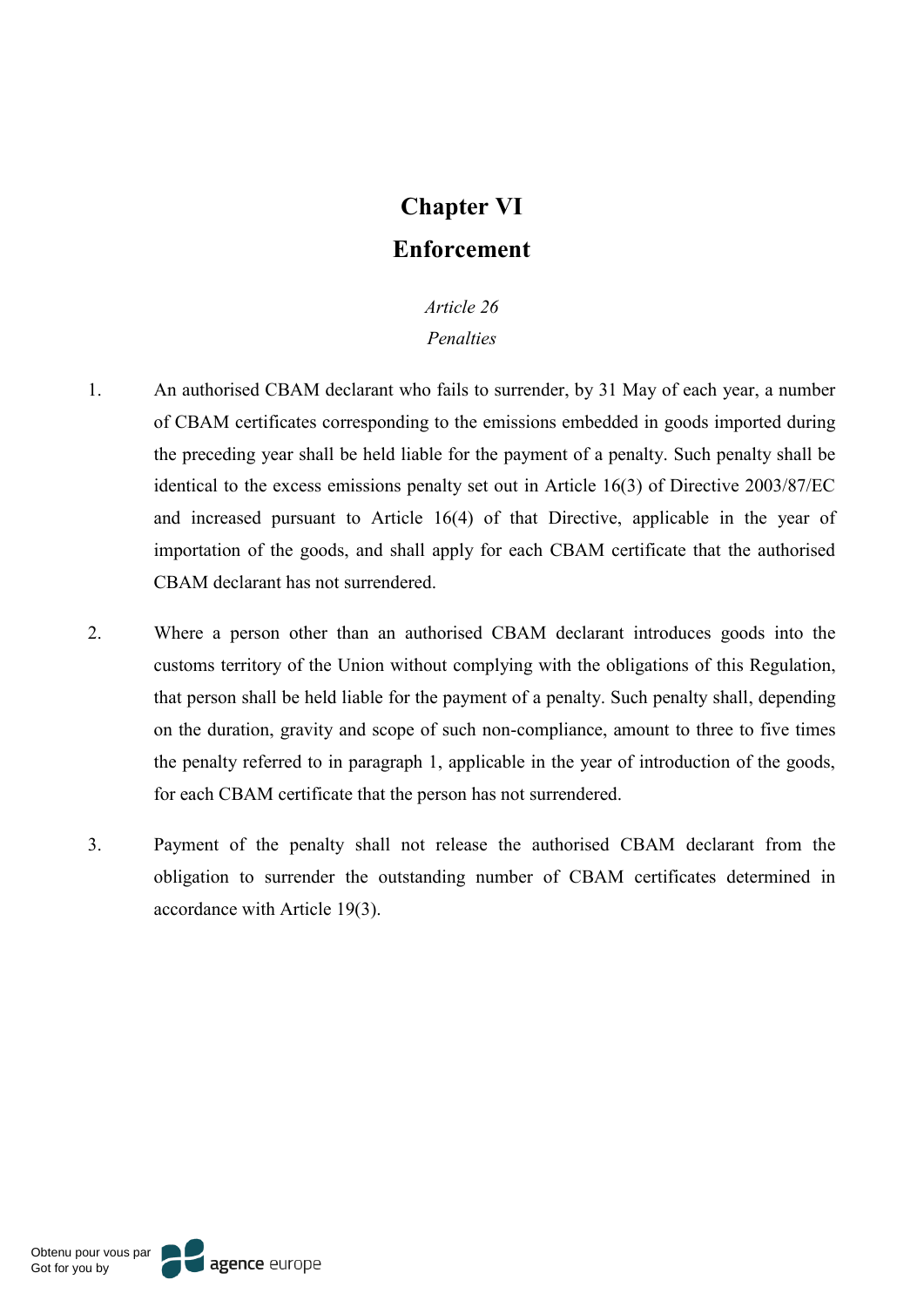- 4. If the competent authority determines, including on the basis of the reviews of CBAM declarations referred to in Article 19, that an authorised CBAM declarant has failed to comply with the obligation to surrender CBAM certificates as specified in paragraph 1, or that a person has introduced goods into the customs territory of the Union without surrendering CBAM certificates pursuant to this Regulation as specified in paragraph 2, the competent authority shall impose the penalty pursuant to paragraph 1 or 2, as applicable. To that end, the competent authority shall notify the authorised CBAM declarant or, where paragraph 2 applies, the person:
	- (a) that the competent authority has concluded that the authorised CBAM declarant or the person failed to comply with the obligation to surrender CBAM certificates for a given year;
	- (b) of the reasons for its conclusion;
	- (c) of the amount of the penalty imposed on the authorised CBAM declarant or on the person;
	- (d) of the date from which the penalty is due;
	- e) of the action that the authorised CBAM declarant or the person referred to in paragraph 2 is to take to pay the penalty; and
	- (f) of the right of the authorised CBAM declarant or of the person to appeal under national rules.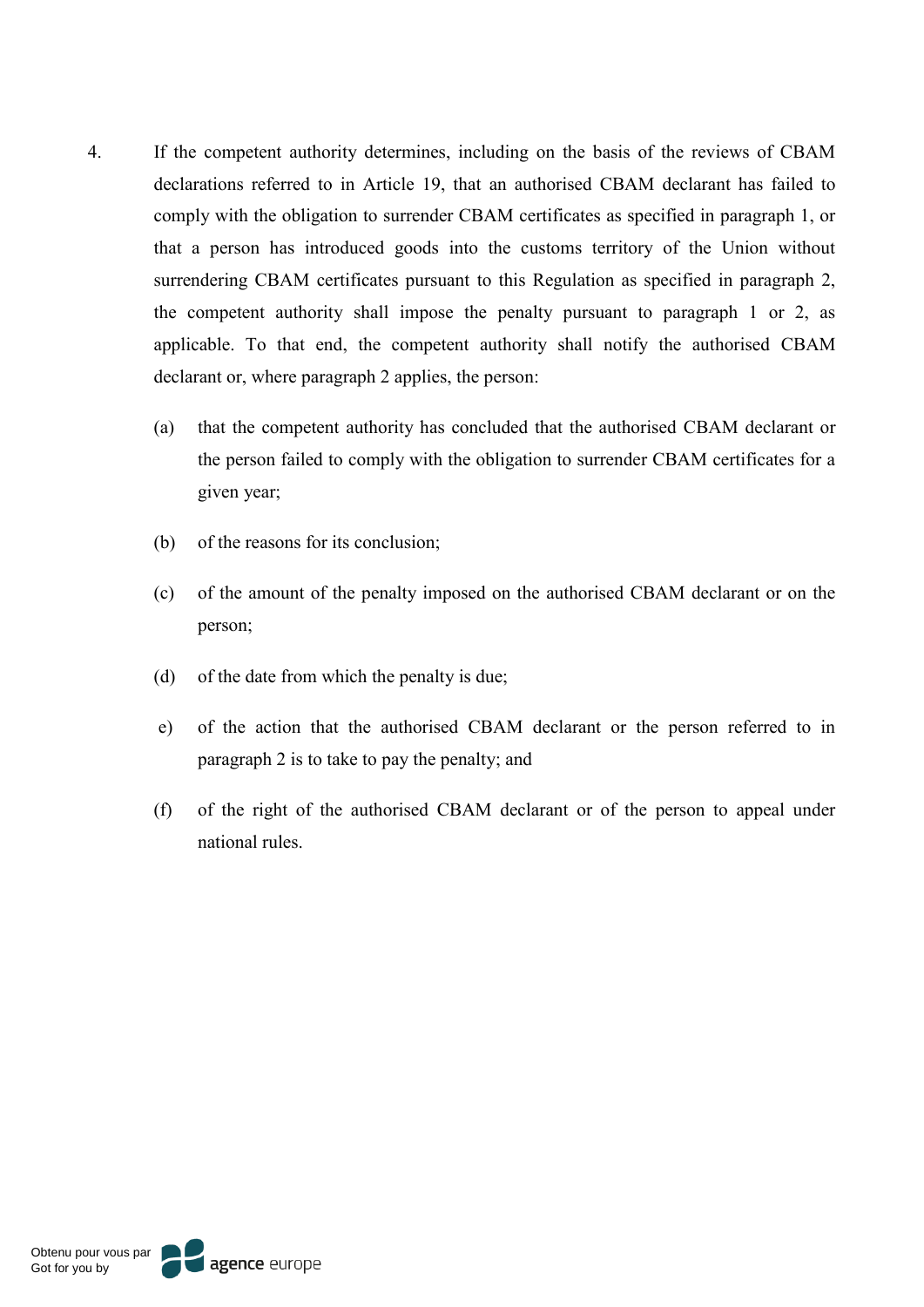5. Where the penalty has not been paid within the prescribed period, the competent authority shall secure payment of that amount by all means available to them under the law of the Member State concerned.

### *Article 27*

### *Circumvention*

- 1. The Commission shall take action in accordance with this Article, based on relevant and objective data, to address practices of circumvention of this Regulation.
- 2. Circumvention shall be defined as a change in the pattern of trade in relation to imported goods, which stems from a practice, process or work for which there is insufficient due cause or economic justification other than avoiding an obligation under this Regulation. Such practice, process or work includes:

(a) slightly modifying the goods concerned to make them fall under CN codes which are not listed in Annex I, provided that the modification does not alter their essential characteristics;

(b) artificially splitting shipments into consignments the intrinsic value of which does not exceed a total of EUR 150 in order to avoid the obligations of this Regulation.

3. The Commission shall continually monitor any significant change in the pattern of trade of goods and slightly modified products at Union level.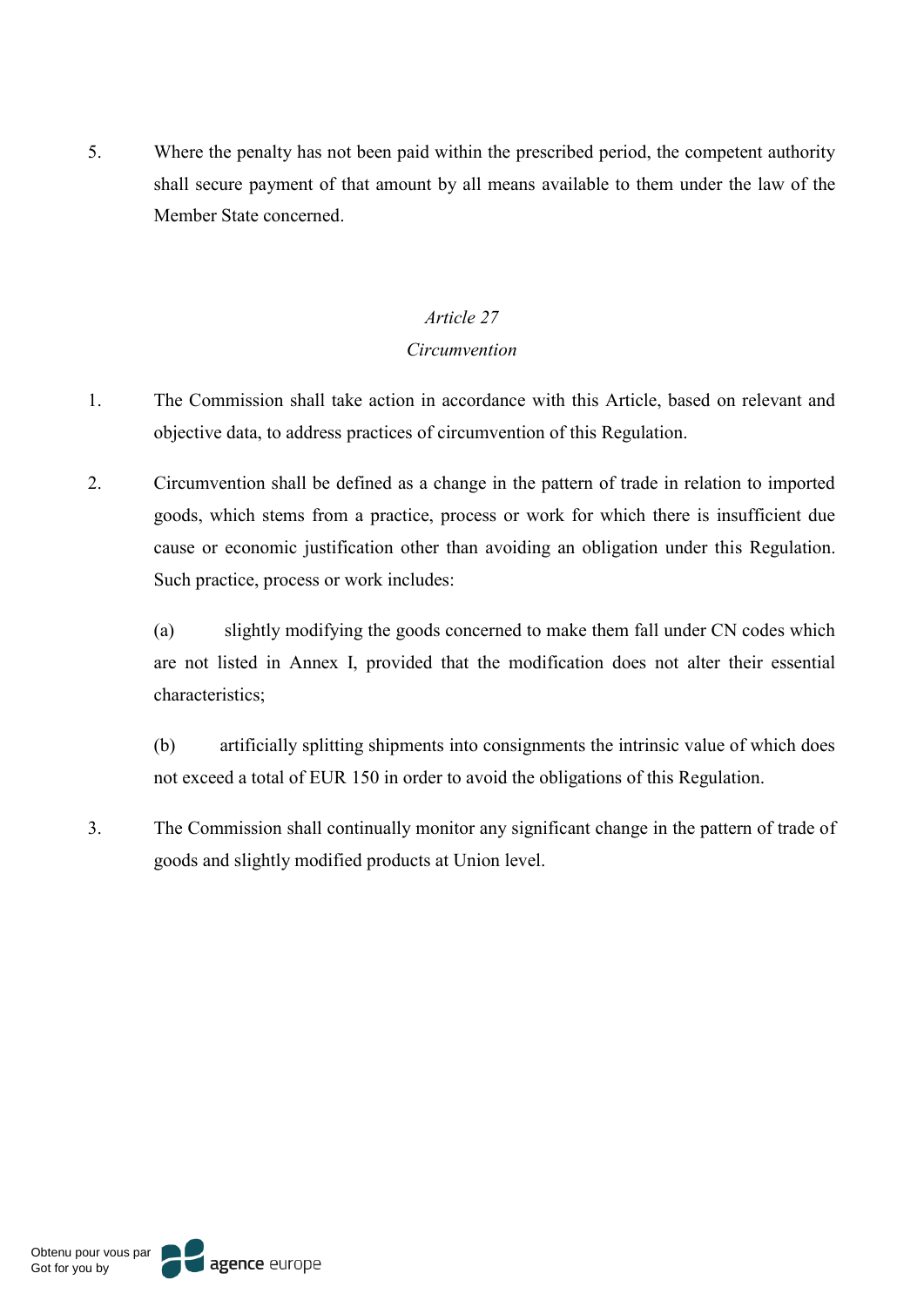- 4. A Member State or any party affected or benefitted by circumvention as described in paragraph 2 may notify the Commission of the situation, in particular if it is confronted, over a two-month period compared with the same period in the preceding year with a significant decrease in the volume of imported goods listed in Annex I and an increase of volume of imports of slightly modified products, which are not listed in Annex I. That notification shall state the reasons on which it is based and should include, where possible, relevant data and statistics regarding the goods and products referred to in paragraph 2.
- 5. Where the Commission, taking into account the relevant data, reports and statistics, including when provided by the customs authorities of Member States, has sufficient reasons to believe that the circumstances referred to in paragraph 2(a) are occurring in one or more Member States according to an established pattern, it is empowered to adopt delegated acts in accordance with Article 28 to amend Annex I by adding the relevant slightly modified products referred to in paragraph 2(a) for anti-circumvention purposes.

# **Chapter VII**

# **Exercise of delegation and committee procedure**

*Article 28 Exercise of the delegation*

1. The power to adopt delegated acts is conferred on the Commission subject to the conditions laid down in this Article.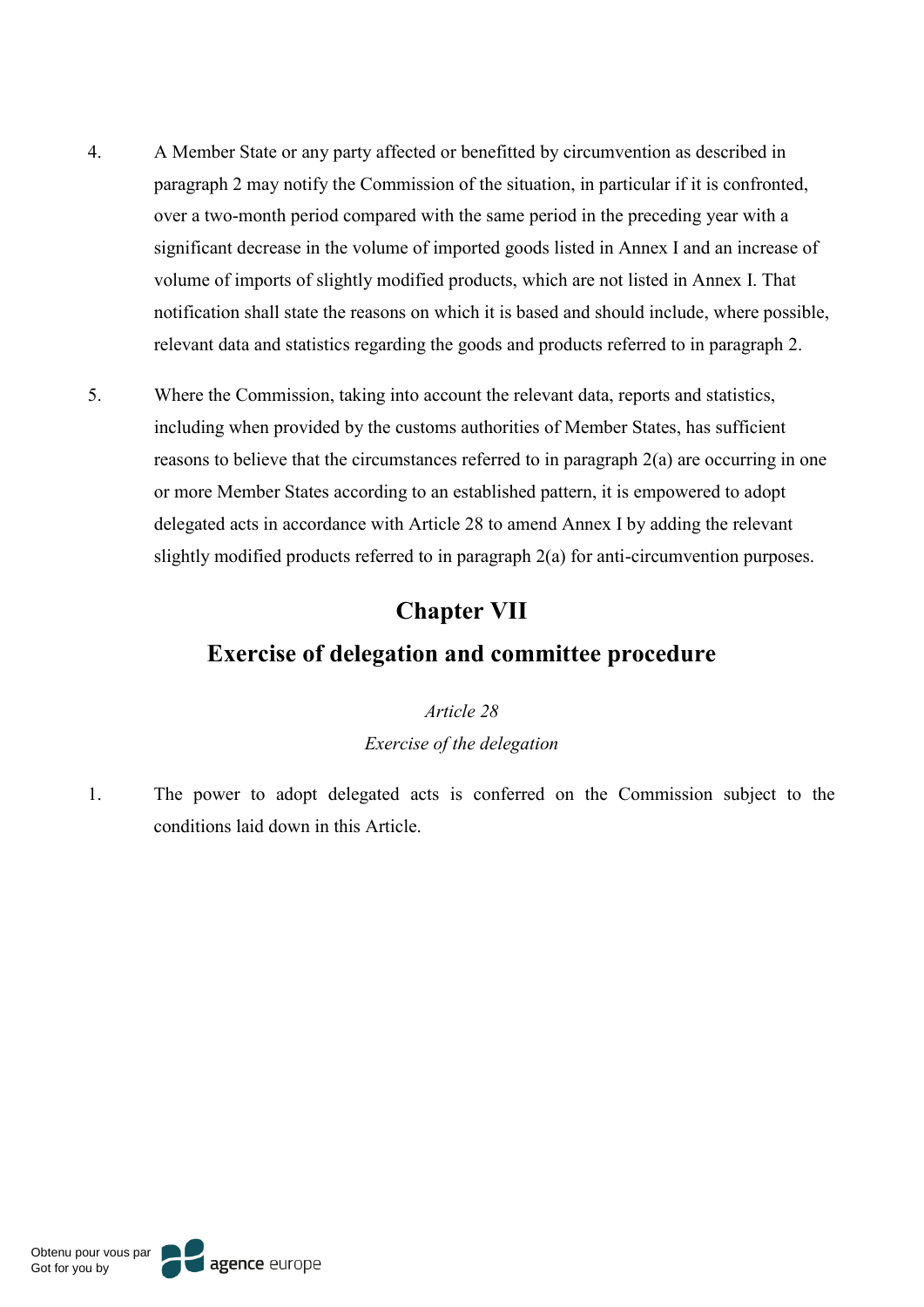- 2. The power to adopt delegated acts referred to in Articles 2(10), 2(11), 18(3), 20(0) and 27(5) shall be conferred on the Commission for a period of five years from 1 January 2025. The Commission shall draw up a report in respect of the delegation of power not later than nine months before the end of the five year period. The delegation of power shall be tacitly extended for further periods of identical duration, unless the European Parliament or the Council opposes such extension not later than three months before the end of each such period.
- 3. The delegation of power referred to in Articles 2(10), 2(11), 18(3), 20(0) and 27(5) may be revoked at any time by the European Parliament or by the Council.
- 4. A decision to revoke shall put an end to the delegation of the power specified in that decision. It shall take effect the day following the publication of the decision in the *Official Journal of the European Union* or at a later date specified therein. It shall not affect the validity of any delegated act already in force.
- 5. Before adopting a delegated act, the Commission shall consult experts designated by each Member State in accordance with the principles laid down in the Inter-institutional Agreement on Better Law-Making of 13 April 2016.
- 6. As soon as it adopts a delegated act, the Commission shall notify it simultaneously to the European Parliament and to the Council.

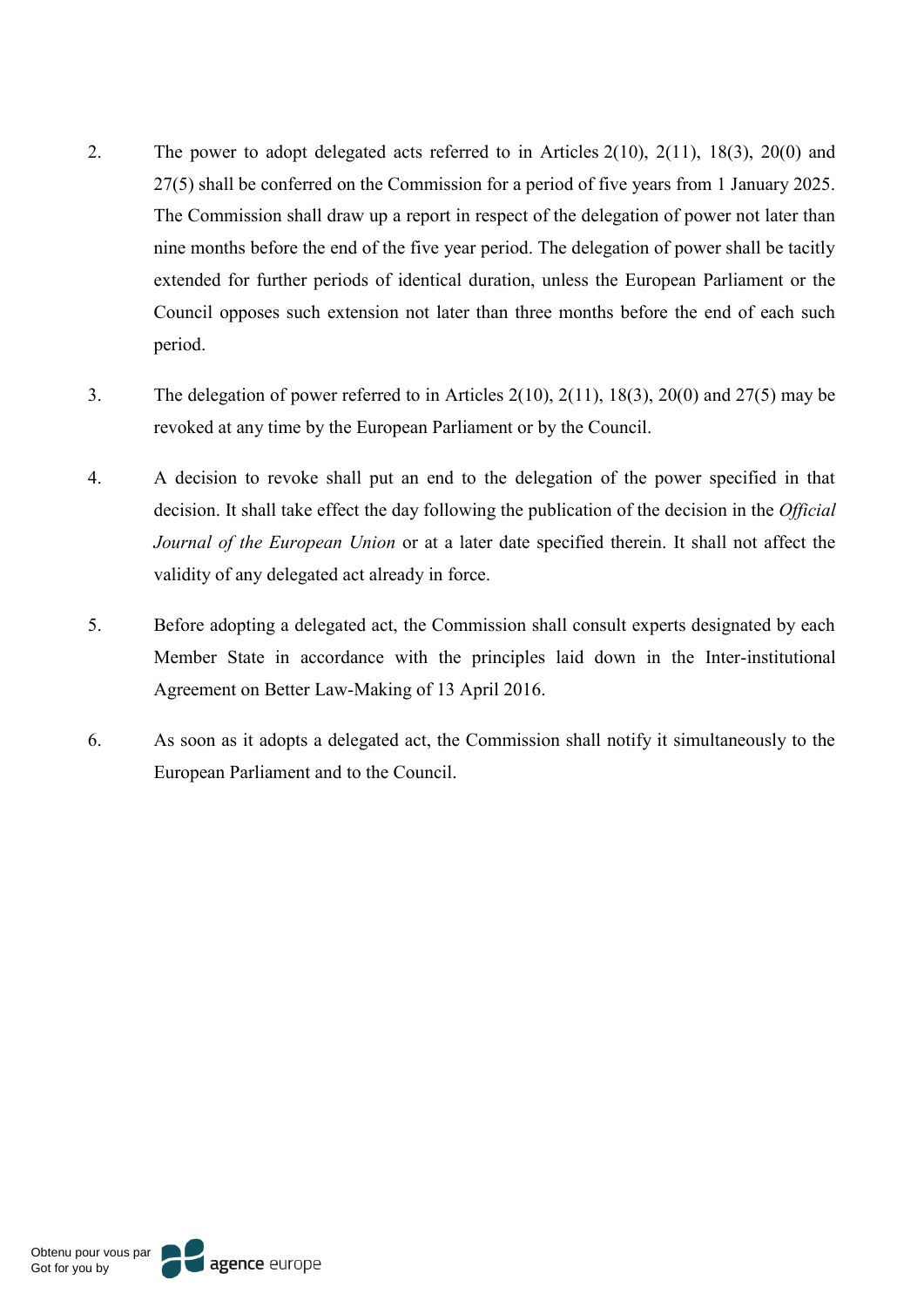7. A delegated act adopted pursuant to Articles 2(10), 2(11), 18(3), 20(0) and 27(5) shall enter into force only if no objection has been expressed either by the European Parliament or by the Council within a period of two months of notification of that act to the European Parliament and to the Council or if, before the expiry of that period, the European Parliament and the Council have both informed the Commission that they will not object. That period shall be extended by two months at the initiative of the European Parliament or of the Council.

#### *Article 29*

### *Exercise of implementing powers by the Commission*

- 1. The Commission shall be assisted by the CBAM Committee. That committee shall be a committee within the meaning of Regulation (EU) No 182/2011.
- 2. Where reference is made to this paragraph, Article 5 of Regulation (EU) No 182/2011 shall apply.

# **Chapter VIII Reporting and review**

### *Article 30*

*Review and reporting by the Commission* 

1. The Commission shall collect the information necessary with a view to the extension of the scope of this Regulation, to indirect emissions as soon as possible, and to goods further down the value chain, and goods other than those listed in Annex I.

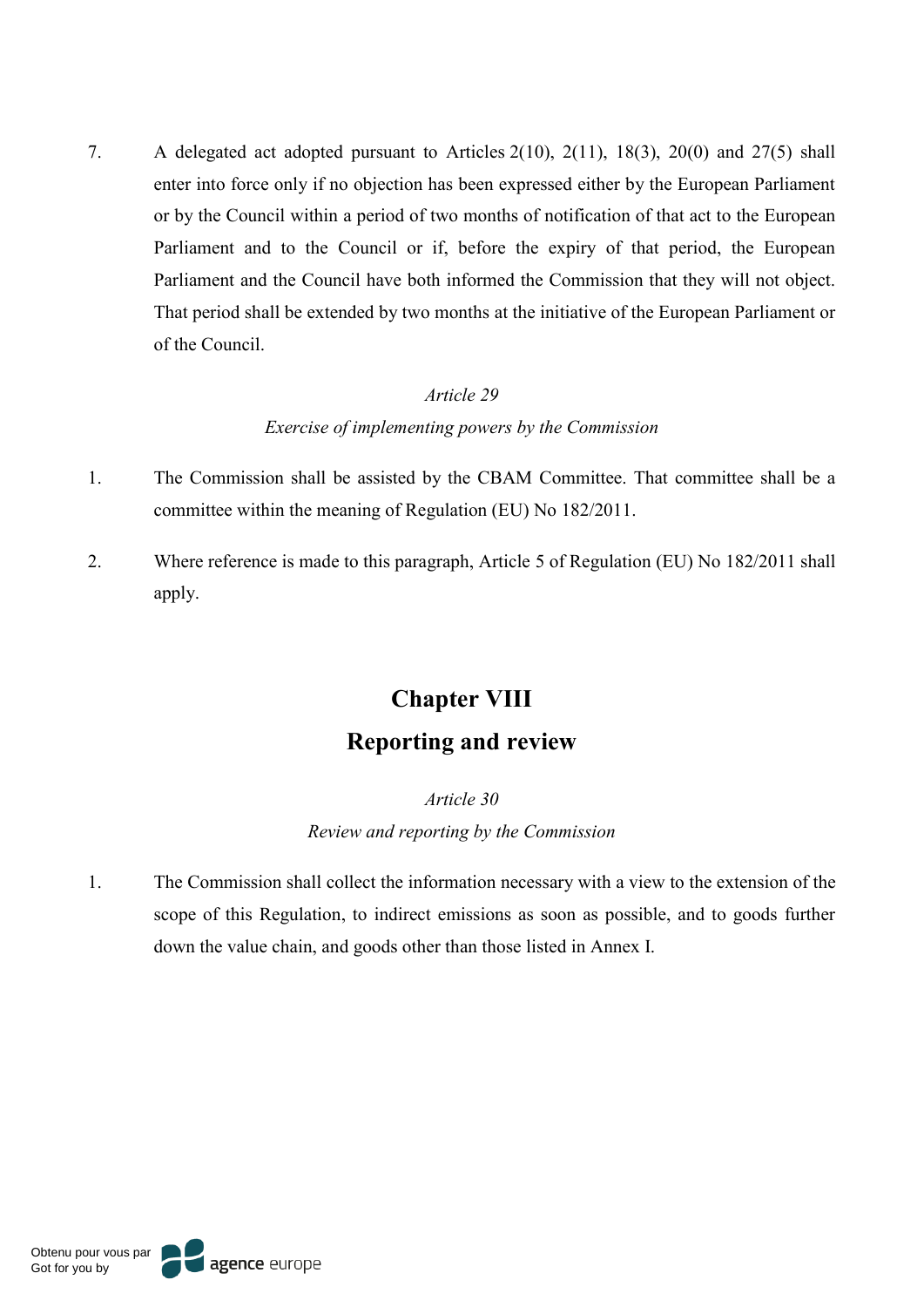- 2. Before 1 January 2026, the Commission shall present a report to the European Parliament and the Council on the application of this Regulation. The report shall in particular address the issue of the further extension of the scope of embedded emissions to indirect emissions, goods further down the value chain, and other goods at risk of carbon leakage than those already covered by this Regulation. The report shall contain an assessment of the impact of the mechanism on carbon leakage, including in relation to exports. The report shall contain an assessment of the possibilities to further extend the scope to embedded emissions of transportation services and services that may be subject to a risk of carbon leakage. The report shall also contain an assessment of the governance system, including administrative costs, of circumvention practices, of the application of Article 2(2a) of this Regulation, and of the impact of the mechanism on the sectors covered and on downstream sectors using their goods as inputs, on international trade, including resource shuffling, and on least developed countries. It shall also contain an assessment of the possibility to develop methods of calculating embedded emissions based on environmental footprint methods.
- 3. The report referred to in paragraph 2 shall, if appropriate, be accompanied by a legislative proposal, in particular with a view to extending the scope of this Regulation, to indirect emissions as soon as possible, and to goods further down the value chain.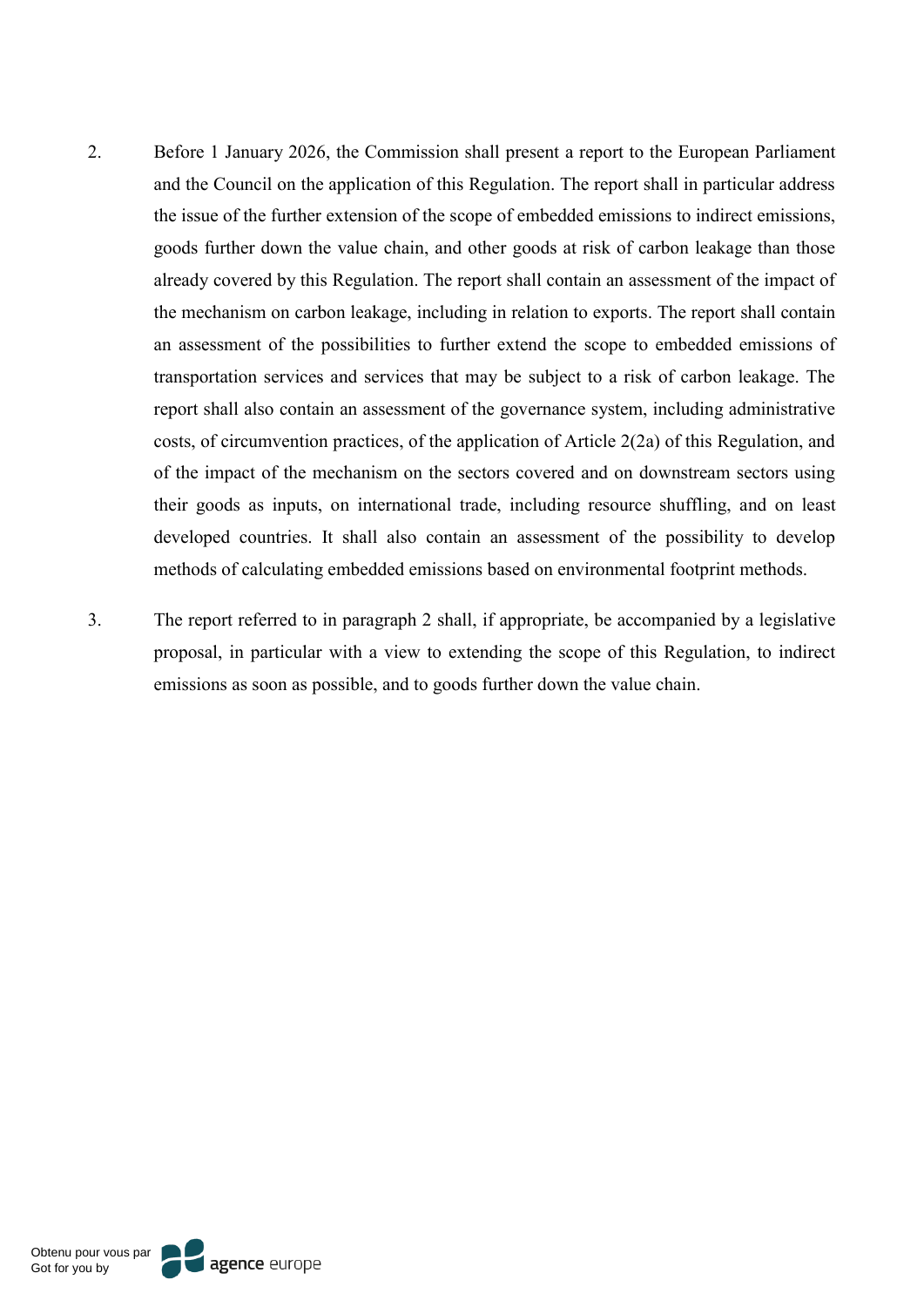4. Before 1 January 2028, and every two years thereafter, the Commission shall present a report to the European Parliament and the Council on the application of this Regulation. The report shall contain an assessment of the impact of the mechanism on carbon leakage, including in relation to exports, on the sectors covered, and if appropriate on downstream sectors using their goods as inputs, on the internal market, economic and territorial impact throughout the EU, inflation and the price of commodities, on international trade, including resource shuffling, and on least developed countries. The report shall also contain an assessment of the governance system and of the scope of the Regulation. The report shall also contain an assessment of circumvention practices, of the application of Article 2(2a) of this Regulation, results of investigations and penalties applied. The report shall also contain aggregated information on the emission intensity per country of origin for the different products listed in Annex I. Those reports shall, if appropriate, be accompanied by a legislative proposal.

### **Chapter IX**

### **Coordination with free allocation of allowances under the EU ETS**

*Article 31*

*Free allocation of allowances under the EU ETS and obligation to surrender CBAM certificates*

1. The CBAM certificates to be surrendered in accordance with Article 22 shall be adjusted to reflect the extent to which EU ETS allowances are allocated free of charge in accordance with Article 10a of Directive 2003/87/EC to installations producing, within the Union, the goods listed in Annex I.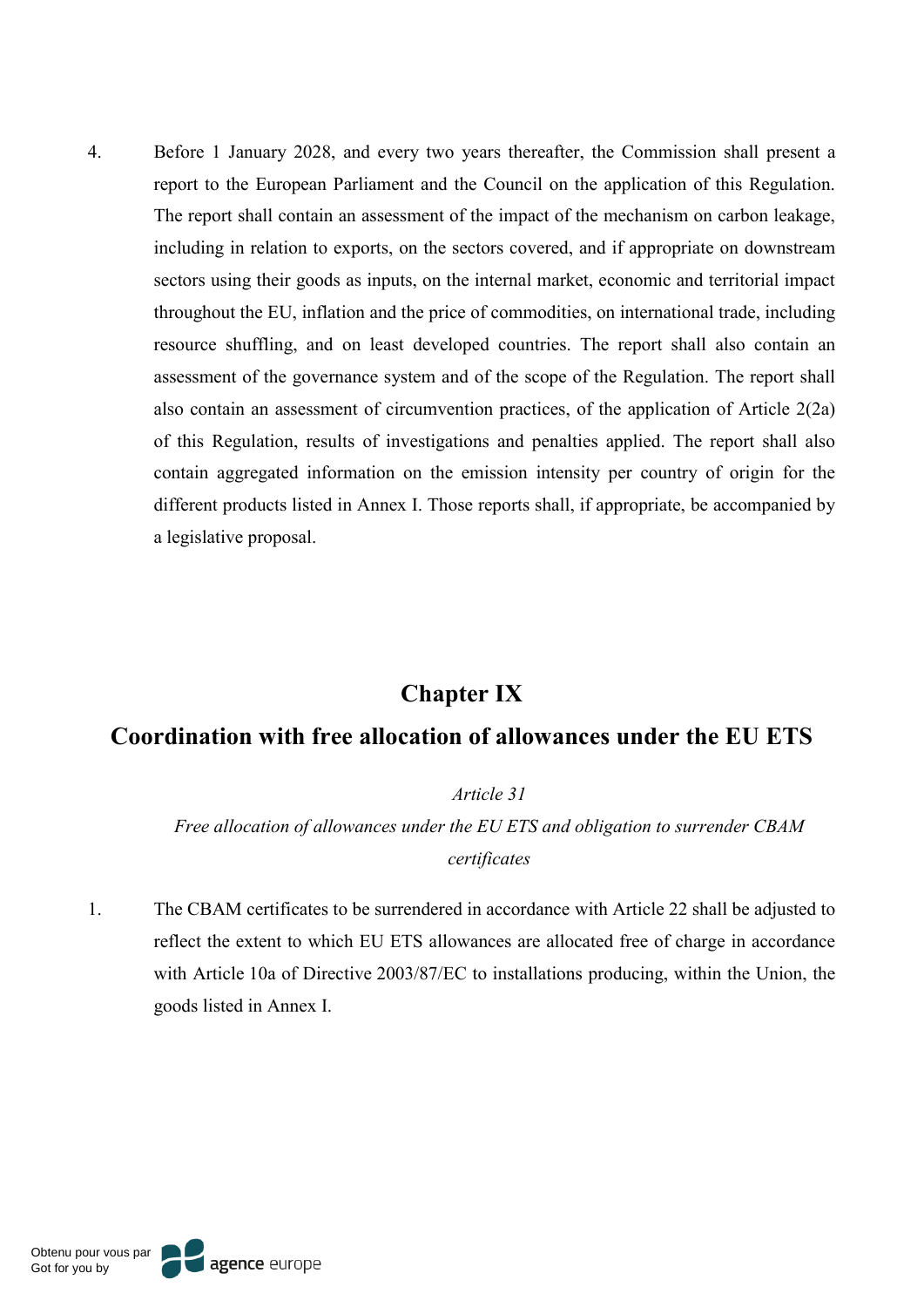2. The Commission is empowered to adopt implementing acts laying down detailed rules for the calculation of the adjustment referred to in paragraph 1. Such detailed rules shall be elaborated by reference to the principles applied in the EU ETS for the free allocation of allowances to installations producing, within the Union, the goods listed in Annex I, taking account of the different benchmarks used in the EU ETS for the free allocation with a view to combining them into corresponding values for the concerned goods, and taking into account relevant input materials. Those implementing acts shall be adopted in accordance with the examination procedure referred to in Article 29(2).

# **Chapter X Transitional provisions**

# *Article 32 Transitional period*

During the transitional period from 1 January 2023 until 31 December 2025, the obligations of the importer under this Regulation shall be limited to the reporting obligations set out in Articles 33 to 35. Where such importer is established in a Member State and uses indirect representation in accordance with Article 18 of Regulation (EU) No 952/2013, and where the indirect customs representative so agrees, the reporting obligations shall apply to such indirect customs representative. Where the importer is not established in a Member State, the reporting obligations shall apply to the indirect customs representative.

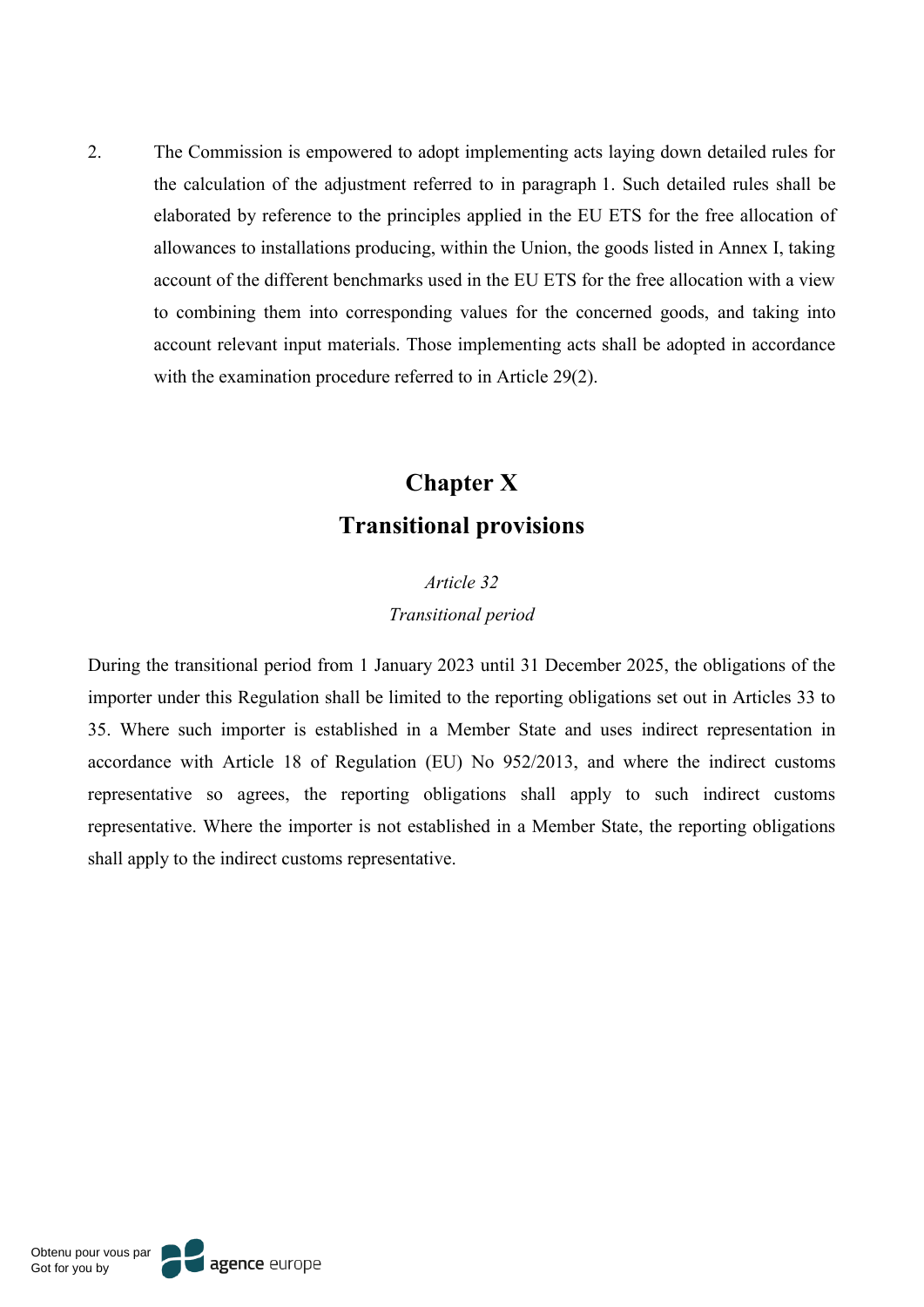#### *Importation of goods*

- 1. (deleted)
- 2. The customs authorities shall inform the customs declarant of the reporting obligation referred to in Article 35, at the latest at the moment of the release of goods for free circulation.
- 3. The customs authorities shall, by means of the surveillance mechanism established pursuant to Article 56(5) of Regulation (EU) No 952/2013, communicate to the Commission information on imported goods, including processed products resulting from the outward processing procedure. Such information shall include the EORI number of the customs declarant, and of the importer, the eight-digit CN code, the quantity, the country of origin, the customs declarant, the date of declaration and the customs procedure.
- 4. The Commission shall communicate the information referred to in paragraph 3 to the competent authorities of the Member States where the customs declarant, and where applicable the importer, are established.

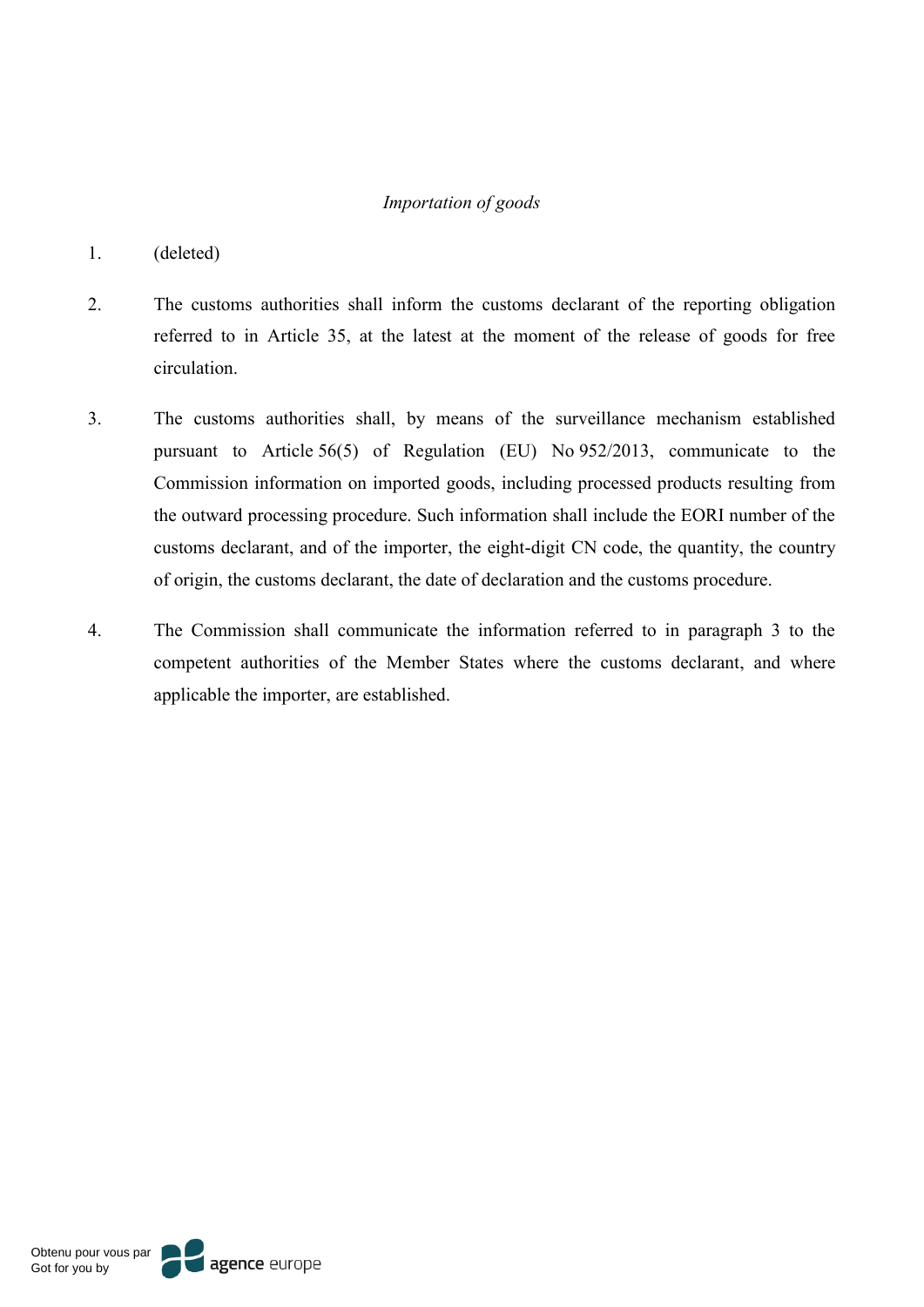#### *Article 34*

### *Reporting obligation for certain customs procedures*

- 1. Where processed products resulting from the inward processing procedure as referred to in Article 256 of Regulation (EU) No 952/2013 are imported, the reporting obligation referred to in Article 35 (1) shall include the information on the goods that were placed under the inward processing procedure and resulted in the imported processed products, even if the processed products are not listed in Annex I to this Regulation. This provision shall also apply where the processed products resulting from the inward processing procedure are returned goods as referred to in Article 205 of Regulation (EU) No 952/2013.
- 2. The reporting obligation referred to in Article 35(1) shall not apply to the import of:
	- (a) processed products resulting from the outward processing procedure as referred to in Article 259 of Regulation (EU) No 952/2013;
	- (b) goods qualifying as returned goods in accordance with Article 203 of Regulation (EU) No 952/2013.

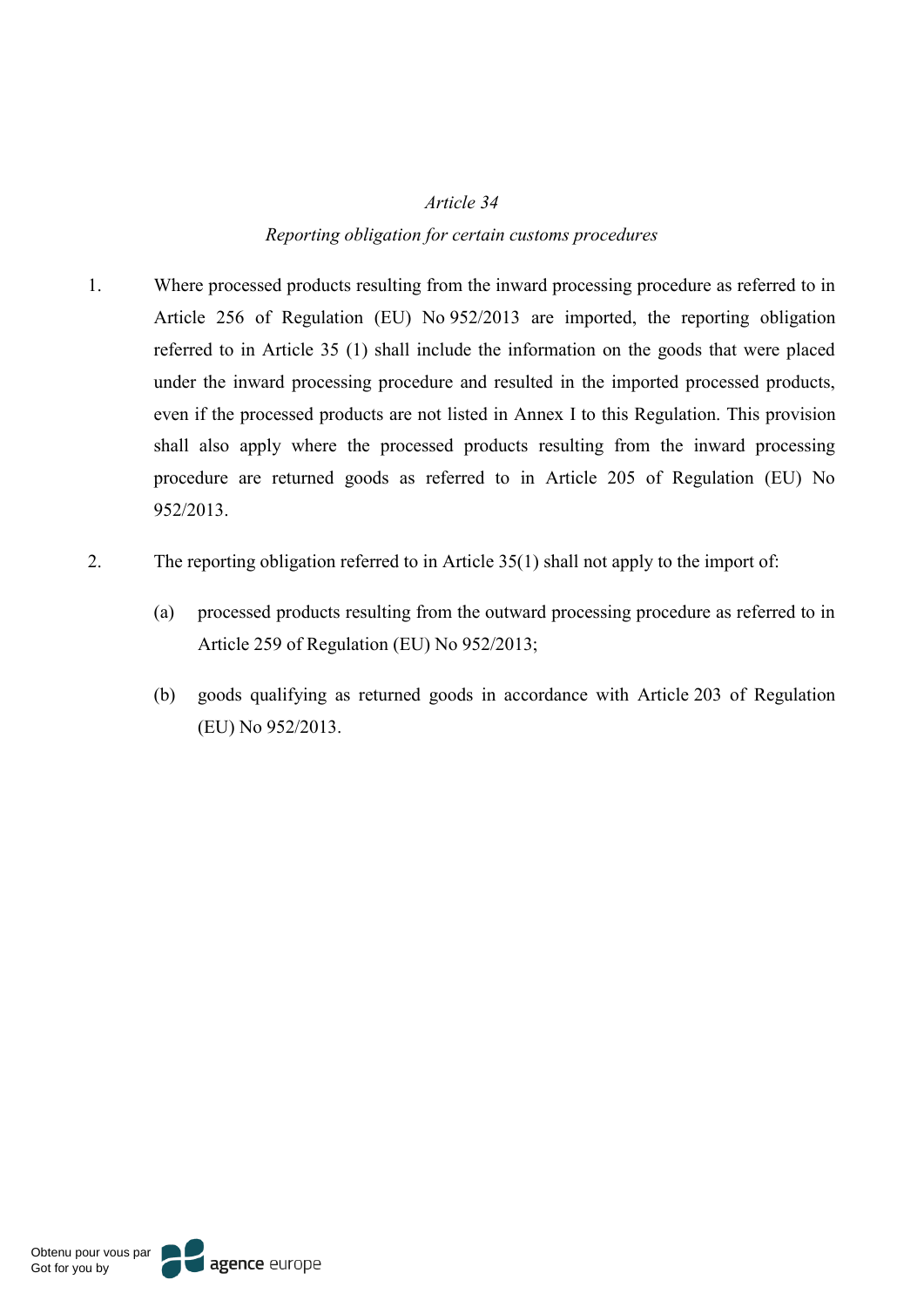#### *Article 35*

#### *Reporting obligation*

- 1. Each importer having imported goods during a given quarter of a calendar year shall, for that quarter, submit a report ('CBAM report') containing information on the goods imported during that quarter, to the Commission, no later than one month after the end of each quarter.
- 2. The CBAM report shall include the following information:
	- (a) the total quantity of each type of goods, expressed in megawatt hours for electricity and in tonnes for other goods, specified per installation producing the goods in the country of origin;
	- (b) the actual total embedded emissions, expressed in tonnes of  $CO<sub>2</sub>e$  emissions per megawatt-hour of electricity or for other goods in tonnes of  $CO<sub>2</sub>e$  emissions per tonne of each type of goods, calculated in accordance with the method set out in Annex III;
	- (c) the total indirect emissions, expressed in accordance with a method set out in an implementing act referred to in paragraph 6;
	- (d) the carbon price due in a country of origin for the embedded emissions in the imported goods, taking into account relevant rebates or other forms of compensation.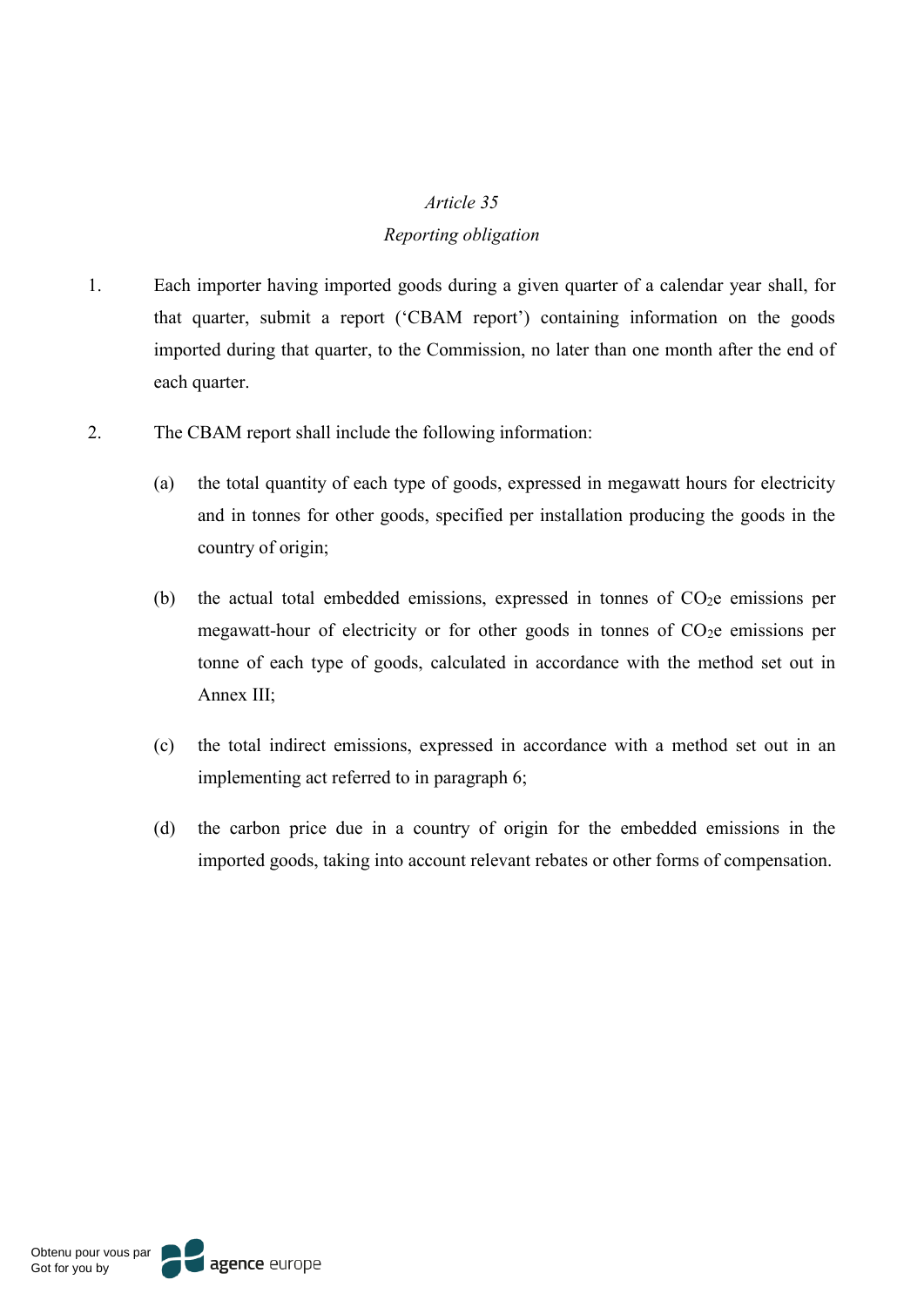- 4. The Commission shall periodically communicate to the competent authorities a list of importers established in their Member State, in respect of which it has reasons to believe that they have failed to comply with the obligation to submit a CBAM report as specified in paragraph 1, and the corresponding justifications.
- 5. If the competent authority determines, including based on information provided by the Commission pursuant to the previous paragraph, that an importer has failed to comply with the obligation to submit a CBAM report referred to in paragraph 1, it shall impose an effective, proportionate and dissuasive penalty on the importer. To that end, the competent authority shall notify the importer:
	- (a) that the competent authority has concluded that the importer failed to comply with the obligation of submitting a report for a given quarter;
	- (b) of the reasons for its conclusion;
	- (c) of the amount of the penalty imposed on the importer;
	- (d) of the date from which the penalty is due;
	- (e) of the action that the importer is to take to pay the penalty ; and
	- (f) of the right of the importer or to appeal under national rules.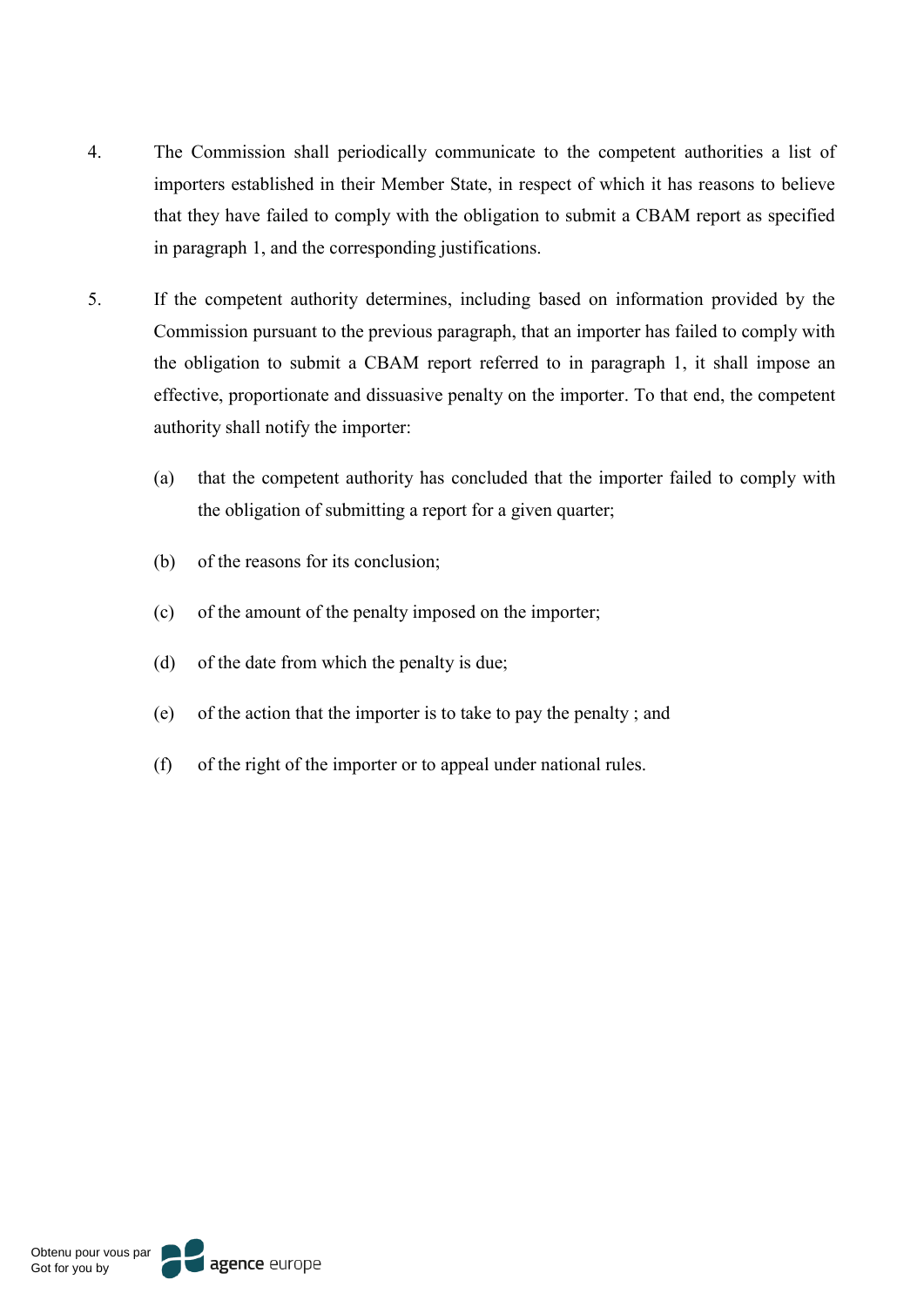- 6. The Commission is empowered to adopt implementing acts concerning the information to be reported, including detailed information per country of origin and type of goods supporting the totals referred to in paragraph 2, examples of relevant rebates or other forms of compensation referred to in paragraph 2(d), the indicative range of penalties to be applied pursuant to paragraph 5 and the criteria to take into account for determining the actual amount, including the gravity and duration of the failure to report, and detailed rules regarding the conversion of the yearly average carbon price due in foreign currency referred to in paragraph 2(d) into euro at the yearly average exchange rate. The Commission is also empowered to adopt implementing acts concerning detailed rules regarding the elements of the calculation methods set out in Annex III, including determining system boundaries of production processes, emission factors, installationspecific values of actual emissions and their respective application to individual goods as well as laying down methods to ensure the reliability of data, including the level of detail. The Commission is further empowered to adopt implementing acts on the reporting requirements for indirect emissions in imported goods. These should include the quantity of electricity used for the production of the goods listed in Annex I, as well as the country of origin, generation source and CO2 emission factor related to this electricity.
- 7. Those implementing acts shall be adopted in accordance with the examination procedure referred to in Article 29(2) and shall apply during the transitional period referred to in Article 32. They shall build upon existing legislation for installations covered by Directive 2003/87/EC.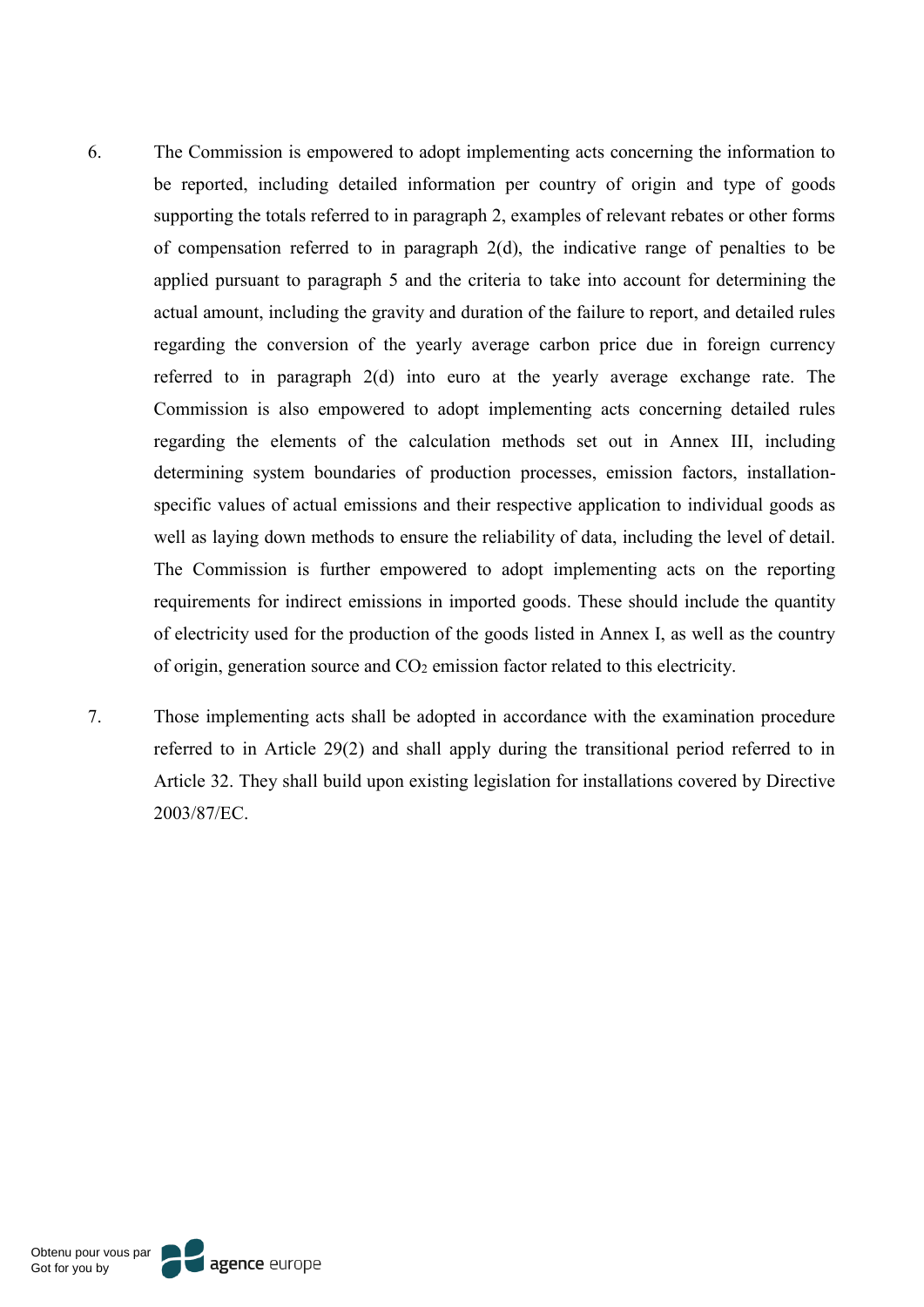# **Chapter XI**

# **Final provisions**

# *Article 36*

## *Entry into force*

- 1. This Regulation shall enter into force on the twentieth day following that of its publication in the *Official Journal of the European Union*.
- 2. It shall apply from 1 January 2023.
- 3. By way of derogation from paragraph 2:
	- (a) Articles 5 and 17 shall apply from 1 January 2025;
	- (b) Articles 2(2), 4, 6, 7, 8, 9, 14, 15, 16, 19, 20, 21, 22, 23, 24, 25, 26, 27 and 31 shall apply from 1 January 2026.
	- (c) Articles 33, 34 and 35(1), (2), (3), (4), (6) and (7) shall apply until 31 December 2025.

This Regulation shall be binding in its entirety and directly applicable in all Member States.

Done at Brussels,

*For the European Parliament For the Council*

*The President The President*

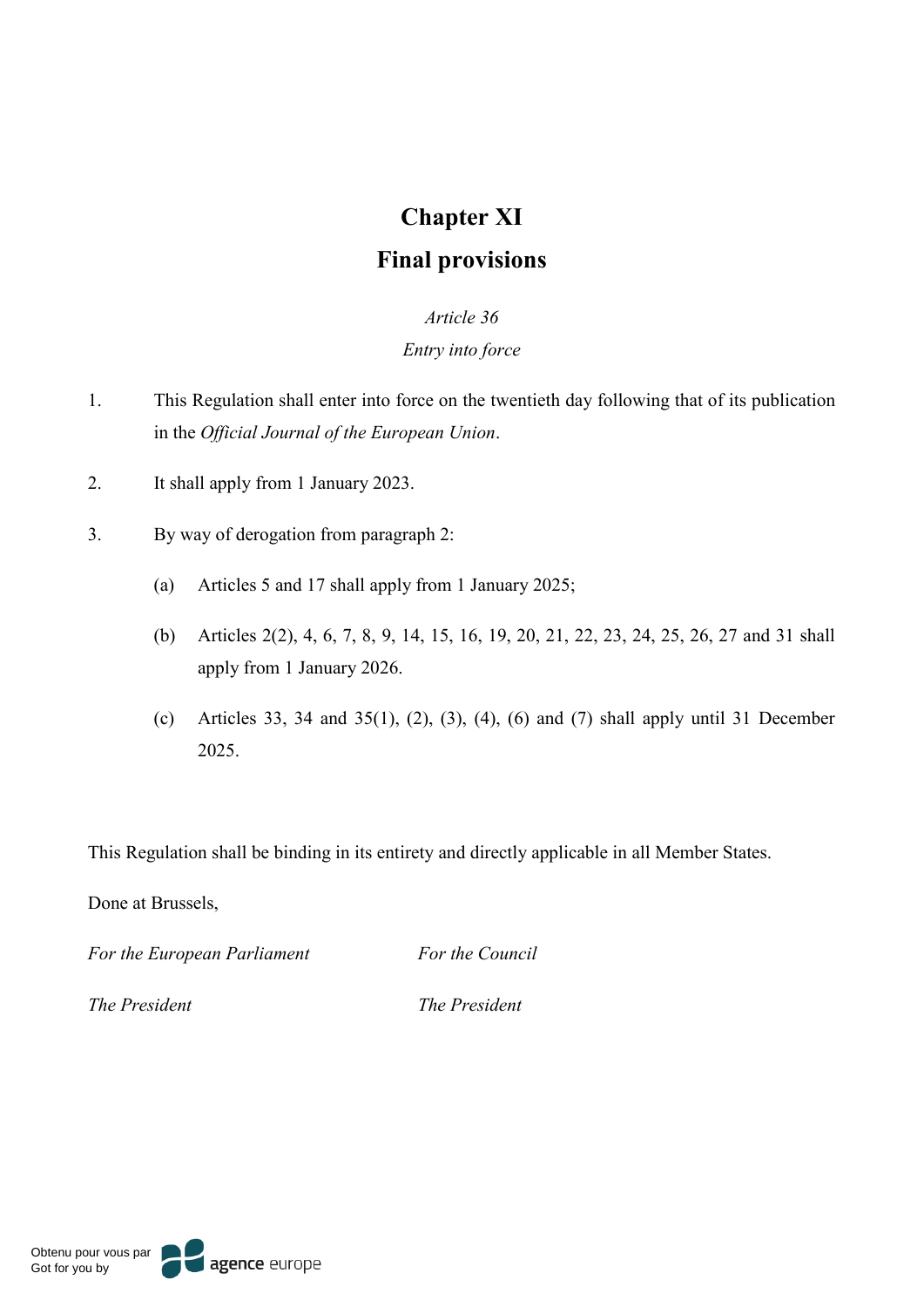### **ANNEX I**

#### **List of goods and greenhouse gases**

- 1. For the purpose of the identification of goods, this Regulation shall apply to goods listed in the following sectors currently falling under the combined nomenclature ('CN') codes listed below, and shall be those of Council Regulation (EEC) No  $2658/87$  ( $^{25}$ ).
- 2. For the purposes of this Regulation, the greenhouse gases relating to goods falling in the sectors listed below, shall be those listed below for each type of goods.

<sup>25</sup> Council Regulation (EEC) No 2658/87 of 23 July 1987 on the tariff and statistical nomenclature and on the Common Customs Tariff (OJ L 256, 7.9.1987, p. 1).

Obtenu pour vous par Got for you by

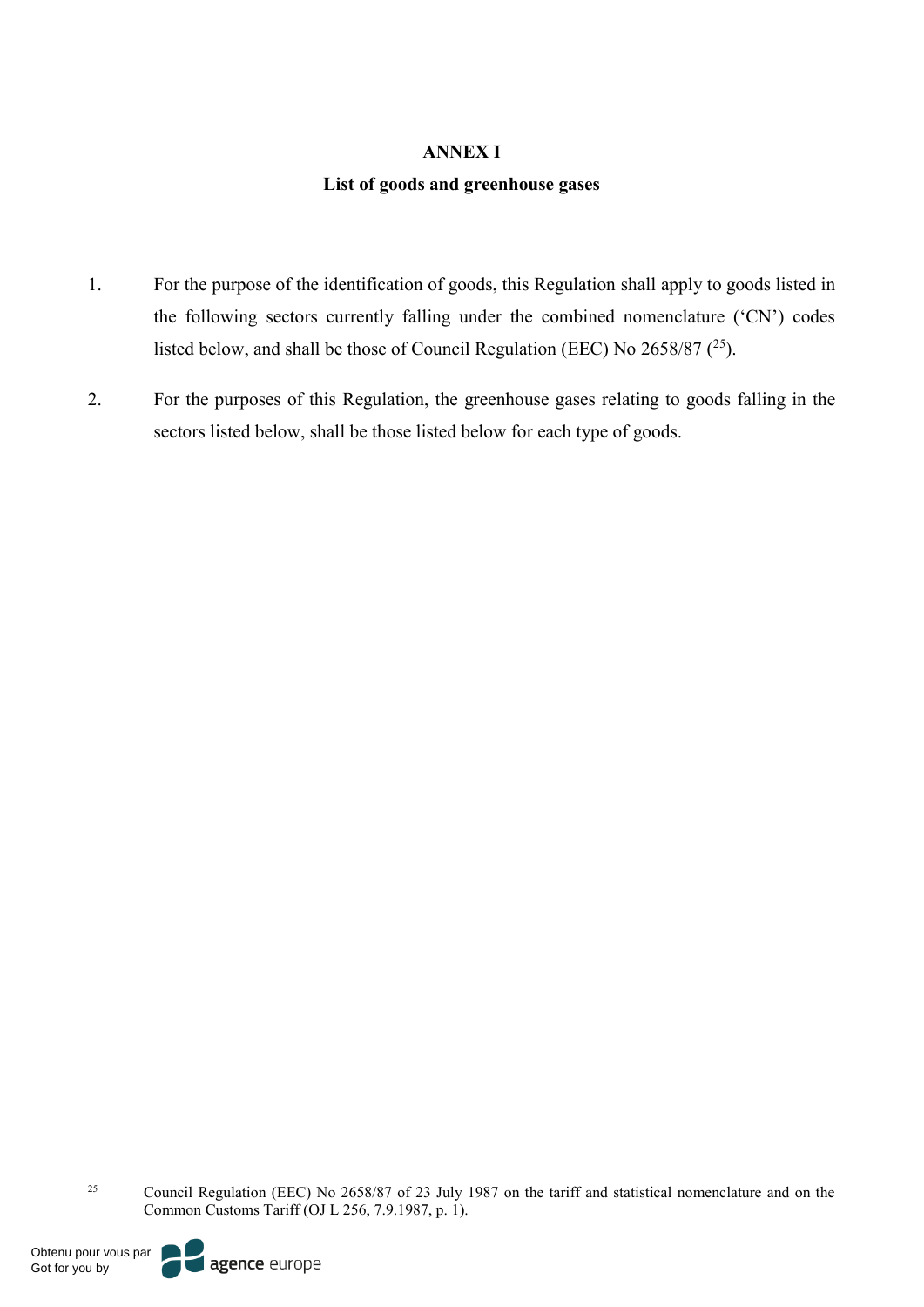# Cement

| CN code                                                                     | Greenhouse gas |
|-----------------------------------------------------------------------------|----------------|
| $25231000$ – Cement clinkers                                                | Carbon dioxide |
| 2523 21 00 – White Portland cement, whether or not<br>artificially coloured | Carbon dioxide |
| $2523$ 29 00 – Other Portland cement                                        | Carbon dioxide |
| $2523$ 30 – Aluminous cement                                                | Carbon dioxide |
| 2523 90 00 – Other hydraulic cements                                        | Carbon dioxide |

# Electricity

| CN code                                | Greenhouse gas |
|----------------------------------------|----------------|
| $\vert$ 2716 00 00 – Electrical energy | Carbon dioxide |

# Fertilisers

| CN code                                                                                                                                                                                                                                                              | Greenhouse gas                   |
|----------------------------------------------------------------------------------------------------------------------------------------------------------------------------------------------------------------------------------------------------------------------|----------------------------------|
| 2808 00 00 – Nitric acid; sulphonitric acids                                                                                                                                                                                                                         | Carbon dioxide and nitrous oxide |
| 2814 – Ammonia, anhydrous or in aqueous solution                                                                                                                                                                                                                     | Carbon dioxide                   |
| 2834 21 00 - Nitrates of potassium                                                                                                                                                                                                                                   | Carbon dioxide and nitrous oxide |
| 3102 – Mineral or chemical fertilisers, nitrogenous                                                                                                                                                                                                                  | Carbon dioxide and nitrous oxide |
| 3105 – Mineral or chemical fertilisers containing two<br>or three of the fertilising elements nitrogen,<br>phosphorus and potassium; other fertilisers; goods of<br>this chapter in tablets or similar forms or in packages<br>of a gross weight not exceeding 10 kg | Carbon dioxide and nitrous oxide |
| Except: $3105\,60\,00 -$ Mineral or chemical                                                                                                                                                                                                                         |                                  |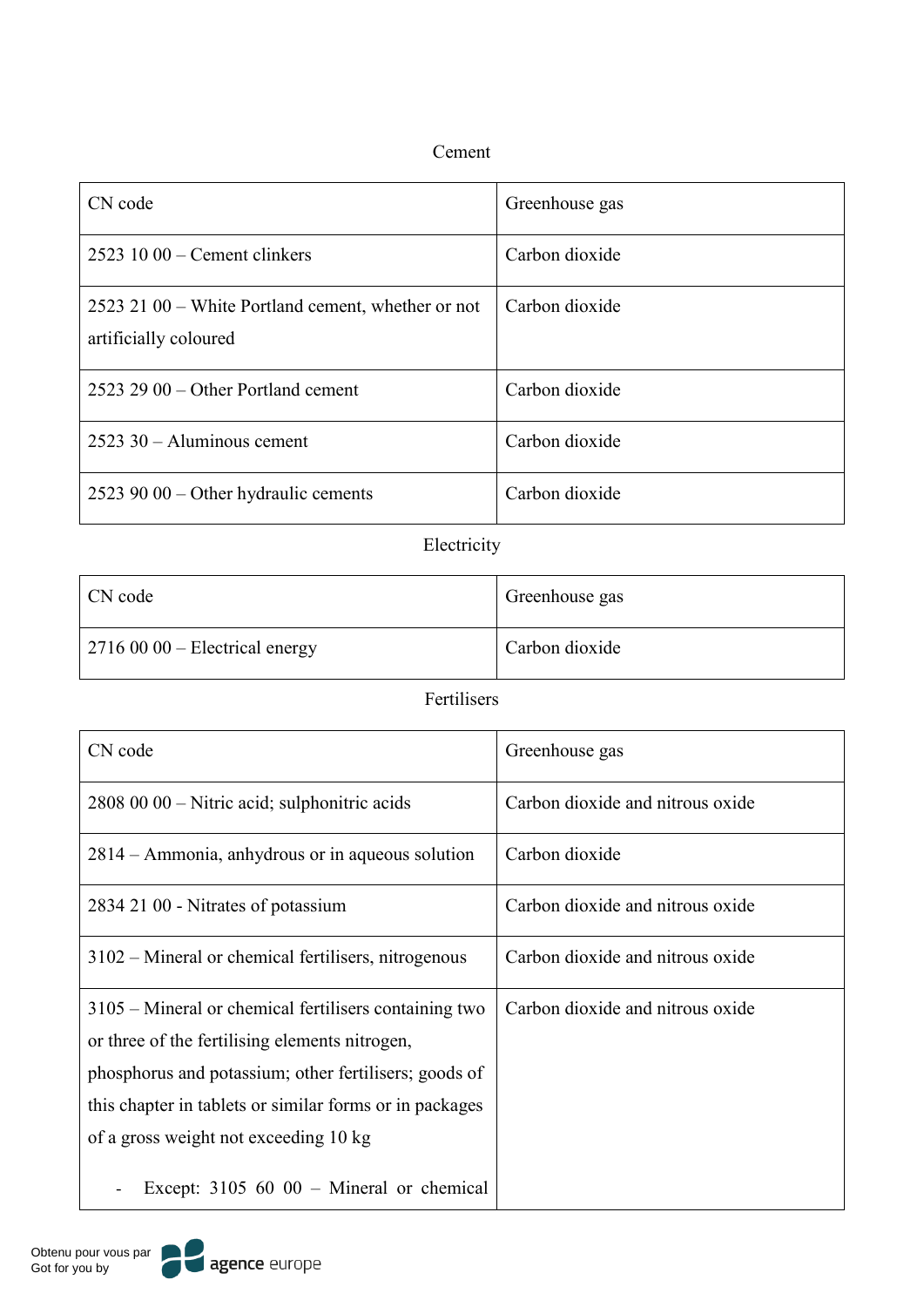| fertilisers containing the two fertilising |  |
|--------------------------------------------|--|
| elements phosphorus and potassium          |  |
|                                            |  |
|                                            |  |
|                                            |  |
|                                            |  |

Obtenu pour vous par Got for you by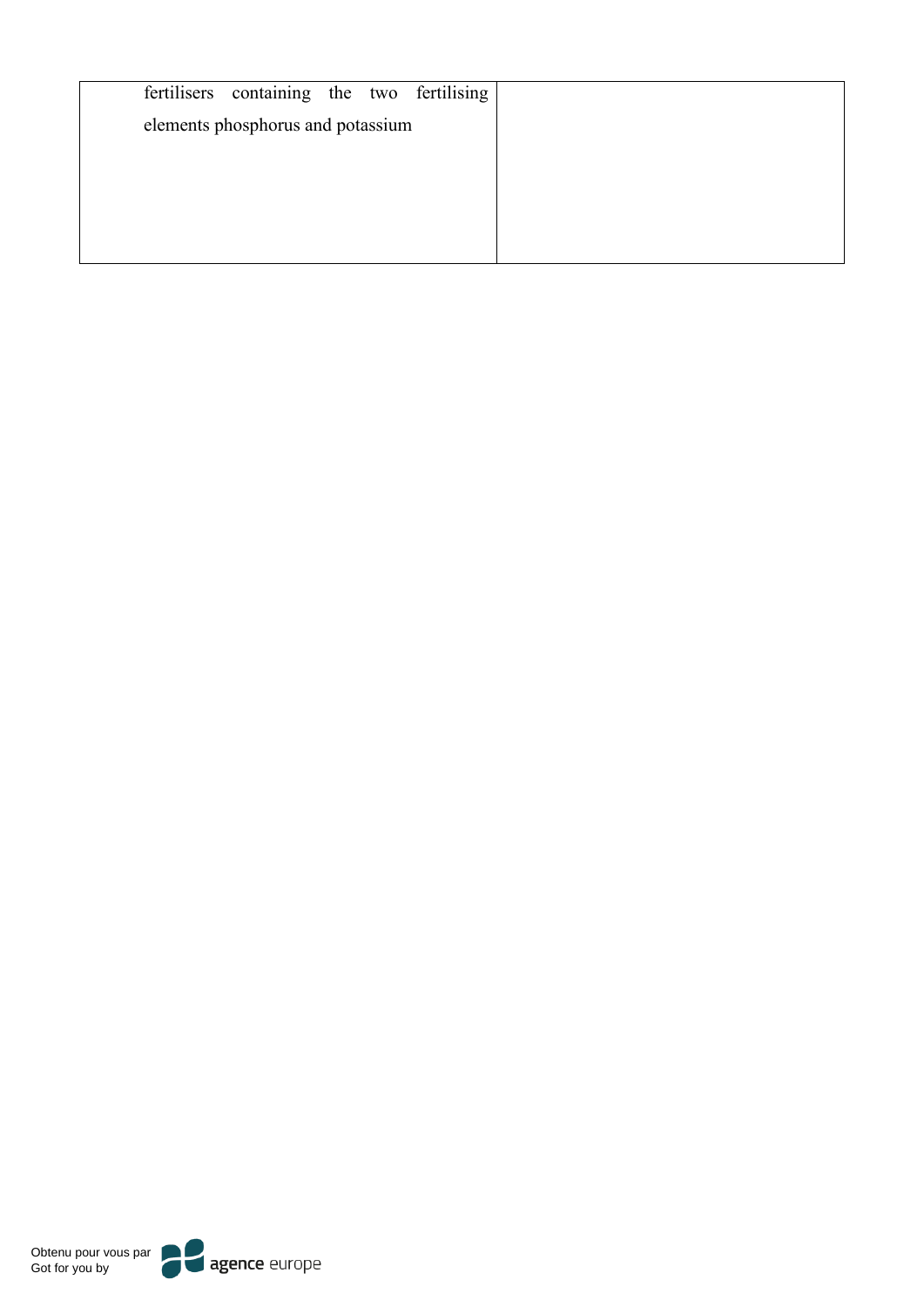# Iron and Steel

| CN code                                                                                                                                                                                                                                                                                                                                                                                         | Greenhouse gas |
|-------------------------------------------------------------------------------------------------------------------------------------------------------------------------------------------------------------------------------------------------------------------------------------------------------------------------------------------------------------------------------------------------|----------------|
| $72 -$ Iron and steel                                                                                                                                                                                                                                                                                                                                                                           | Carbon dioxide |
| Except:                                                                                                                                                                                                                                                                                                                                                                                         |                |
| $7202$ – Ferro-alloys                                                                                                                                                                                                                                                                                                                                                                           |                |
| 7204 – Ferrous waste and scrap; remelting<br>scrap ingots and steel                                                                                                                                                                                                                                                                                                                             |                |
| 7301- Sheet piling of iron or steel, whether or not<br>drilled, punched or made from assembled elements;<br>welded angles, shapes and sections, of iron or steel                                                                                                                                                                                                                                | Carbon dioxide |
| 7302 – Railway or tramway track construction<br>material of iron or steel, the following: rails, check-<br>rails and rack rails, switch blades, crossing frogs,<br>point rods and other crossing pieces, sleepers (cross-<br>ties), fish-plates, chairs, chair wedges, sole plates<br>(base plates), rail clips, bedplates, ties and other<br>material specialised for jointing or fixing rails | Carbon dioxide |
| $730300 -$ Tubes, pipes and hollow profiles, of cast<br><i>iron</i>                                                                                                                                                                                                                                                                                                                             | Carbon dioxide |
| 7304 – Tubes, pipes and hollow profiles, seamless, of<br>iron (other than cast iron) or steel                                                                                                                                                                                                                                                                                                   | Carbon dioxide |
| 7305 – Other tubes and pipes (for example, welded,<br>riveted or similarly closed), having circular cross-<br>sections, the external diameter of which exceeds<br>406,4 mm, of iron or steel                                                                                                                                                                                                    | Carbon dioxide |
| $7306 -$ Other tubes, pipes and hollow profiles (for                                                                                                                                                                                                                                                                                                                                            | Carbon dioxide |

 $\mathbf I$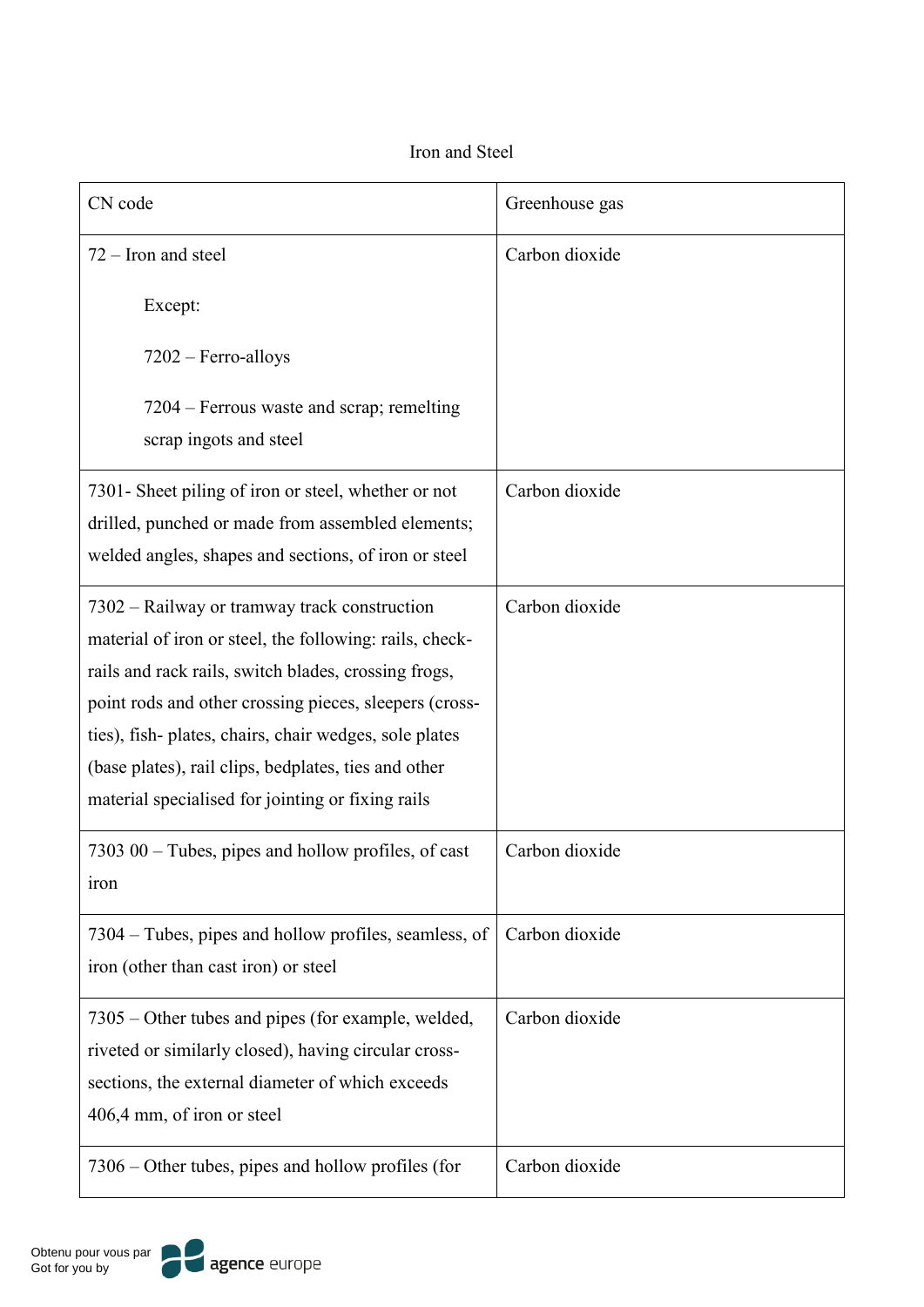| example, open seam or welded, riveted or similarly<br>closed), of iron or steel                                                                                                                                                                                                                                                                                                                                                                          |                |
|----------------------------------------------------------------------------------------------------------------------------------------------------------------------------------------------------------------------------------------------------------------------------------------------------------------------------------------------------------------------------------------------------------------------------------------------------------|----------------|
| 7307 – Tube or pipe fittings (for example, couplings,<br>elbows, sleeves), of iron or steel                                                                                                                                                                                                                                                                                                                                                              | Carbon dioxide |
| 7308 – Structures (excluding prefabricated buildings)<br>of heading 9406) and parts of structures (for<br>example, bridges and bridge-sections, lock- gates,<br>towers, lattice masts, roofs, roofing frameworks,<br>doors and windows and their frames and thresholds<br>for doors, shutters, balustrades, pillars and columns),<br>of iron or steel; plates, rods, angles, shapes, sections,<br>tubes and the like, prepared for use in structures, of | Carbon dioxide |
| iron or steel                                                                                                                                                                                                                                                                                                                                                                                                                                            |                |
| 7309 – Reservoirs, tanks, vats and similar containers<br>for any material (other than compressed or liquefied<br>gas), of iron or steel, of a capacity exceeding 300 l,<br>whether or not lined or heat-insulated, but not fitted<br>with mechanical or thermal equipment                                                                                                                                                                                | Carbon dioxide |
| 7310 – Tanks, casks, drums, cans, boxes and similar<br>containers, for any material (other than compressed<br>or liquefied gas), of iron or steel, of a capacity not<br>exceeding 300 l, whether or not lined or heat-<br>insulated, but not fitted with mechanical or thermal<br>equipment                                                                                                                                                              | Carbon dioxide |
| 7311 – Containers for compressed or liquefied gas,<br>of iron or steel                                                                                                                                                                                                                                                                                                                                                                                   | Carbon dioxide |
| 7326 – Other articles of iron or steel                                                                                                                                                                                                                                                                                                                                                                                                                   | Carbon dioxide |

Aluminium

| CN code | Greenhouse gas |
|---------|----------------|
|         |                |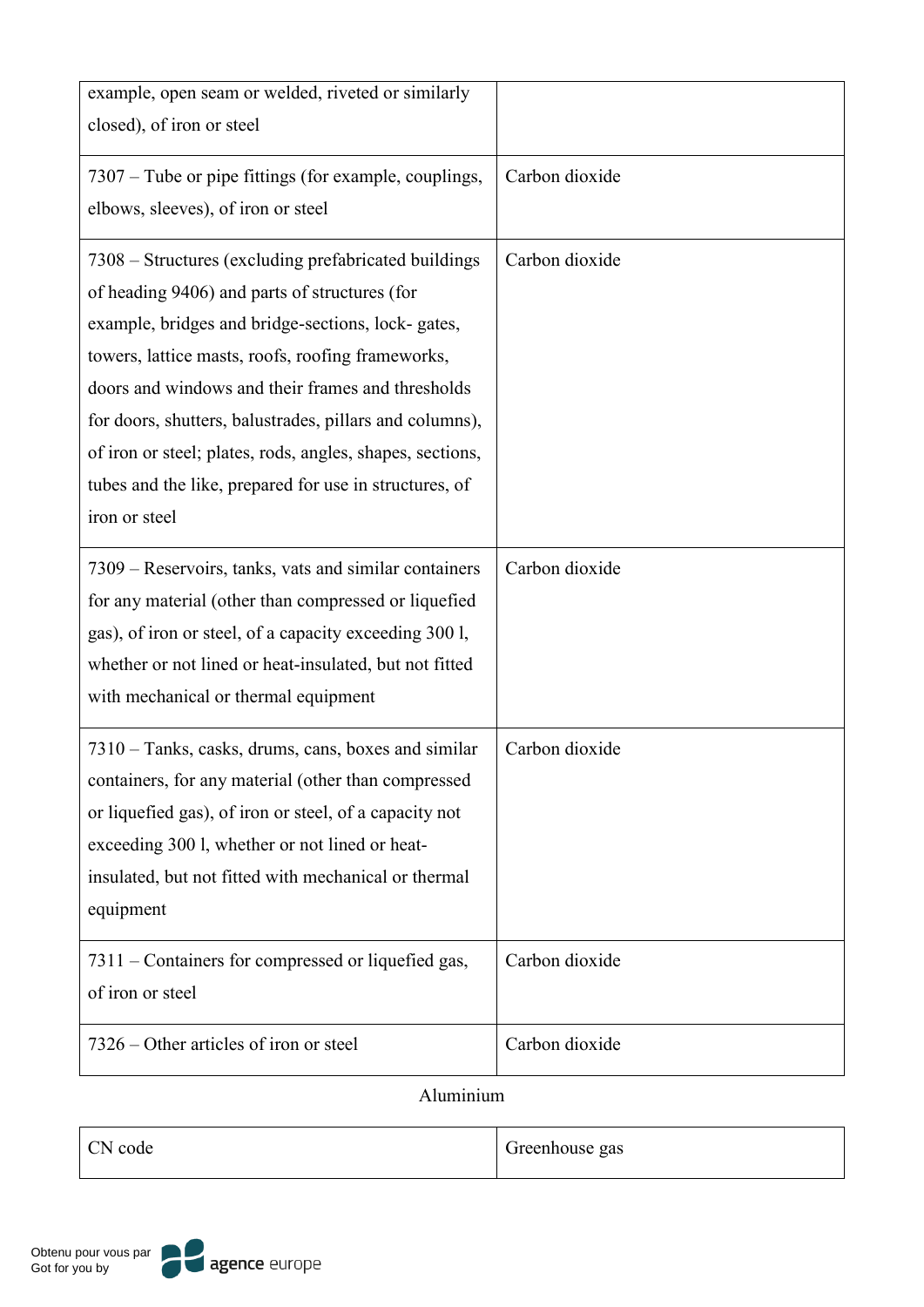| 7601 – Unwrought aluminium                                                                                                                                                                                                                                                                                                                                                                                     | Carbon dioxide and perfluorocarbons |
|----------------------------------------------------------------------------------------------------------------------------------------------------------------------------------------------------------------------------------------------------------------------------------------------------------------------------------------------------------------------------------------------------------------|-------------------------------------|
| 7603 - Aluminium powders and flakes                                                                                                                                                                                                                                                                                                                                                                            | Carbon dioxide and perfluorocarbons |
| 7604 – Aluminium bars, rods and profiles                                                                                                                                                                                                                                                                                                                                                                       | Carbon dioxide and perfluorocarbons |
| 7605 - Aluminium wire                                                                                                                                                                                                                                                                                                                                                                                          | Carbon dioxide and perfluorocarbons |
| 7606 – Aluminium plates, sheets and strip, of a<br>thickness exceeding 0,2 mm                                                                                                                                                                                                                                                                                                                                  | Carbon dioxide and perfluorocarbons |
| 7607 - Aluminium foil (whether or not printed or<br>backed with paper, paper-board, plastics or similar<br>backing materials) of a thickness (excluding any<br>backing) not exceeding 0,2 mm                                                                                                                                                                                                                   | Carbon dioxide and perfluorocarbons |
| 7608 – Aluminium tubes and pipes                                                                                                                                                                                                                                                                                                                                                                               | Carbon dioxide and perfluorocarbons |
| 7609 00 00 - Aluminium tube or pipe fittings (for<br>example, couplings, elbows, sleeves)                                                                                                                                                                                                                                                                                                                      | Carbon dioxide and perfluorocarbons |
| 7610 – Aluminium structures (excluding<br>prefabricated buildings of heading 9406) and parts of<br>structures (for example, bridges and bridge-sections,<br>towers, lattice masts, roofs, roofing frameworks,<br>doors and windows and their frames and thresholds<br>for doors, balustrades, pillars and columns);<br>aluminium plates, rods, profiles, tubes and the like,<br>prepared for use in structures | Carbon dioxide and perfluorocarbons |
| 7611 – Aluminium reservoirs, tanks, vats and similar<br>containers, for any material (other than compressed<br>or liquefied gas), of a capacity exceeding 300 litres,<br>whether or not lined or heat-insulated, but not fitted<br>with mechanical or thermal equipment                                                                                                                                        | Carbon dioxide and perfluorocarbons |
| 7612 – Aluminium casks, drums, cans, boxes and<br>similar containers (including rigid or collapsible<br>tubular containers), for any material (other than                                                                                                                                                                                                                                                      | Carbon dioxide and perfluorocarbons |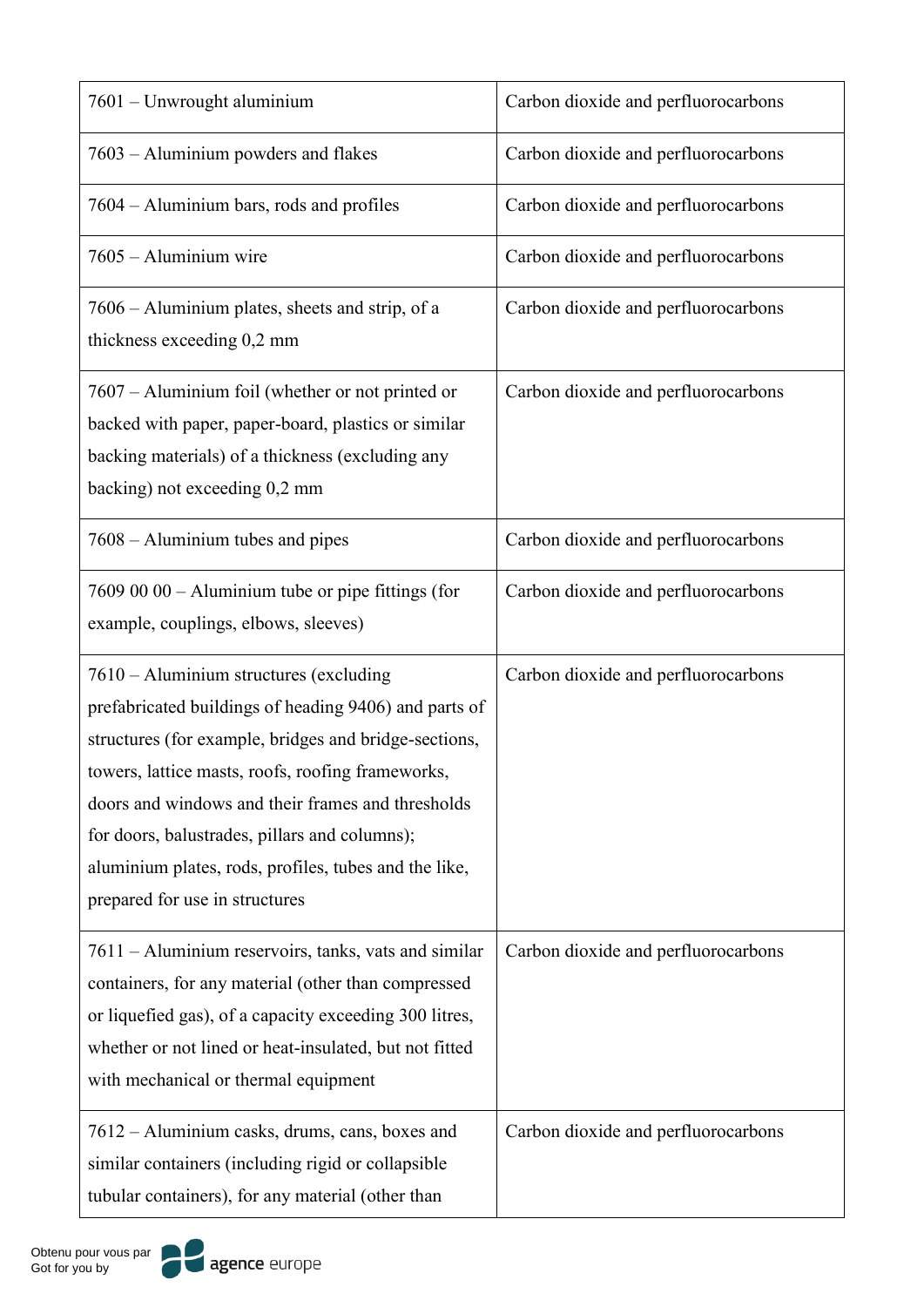| compressed or liquefied gas), of a capacity not                                                       |                                     |
|-------------------------------------------------------------------------------------------------------|-------------------------------------|
| exceeding 300 litres, whether or not lined or heat-                                                   |                                     |
| insulated, but not fitted with mechanical or thermal                                                  |                                     |
| equipment                                                                                             |                                     |
| $7613$ – Collapsible tubular containers                                                               | Carbon dioxide and perfluorocarbons |
| 7614 – Stranded wire, cables, plaited bands and the<br>like, of aluminium, not electrically insulated | Carbon dioxide and perfluorocarbons |
| $7616 -$ Other articles of aluminium                                                                  | Carbon dioxide and perfluorocarbons |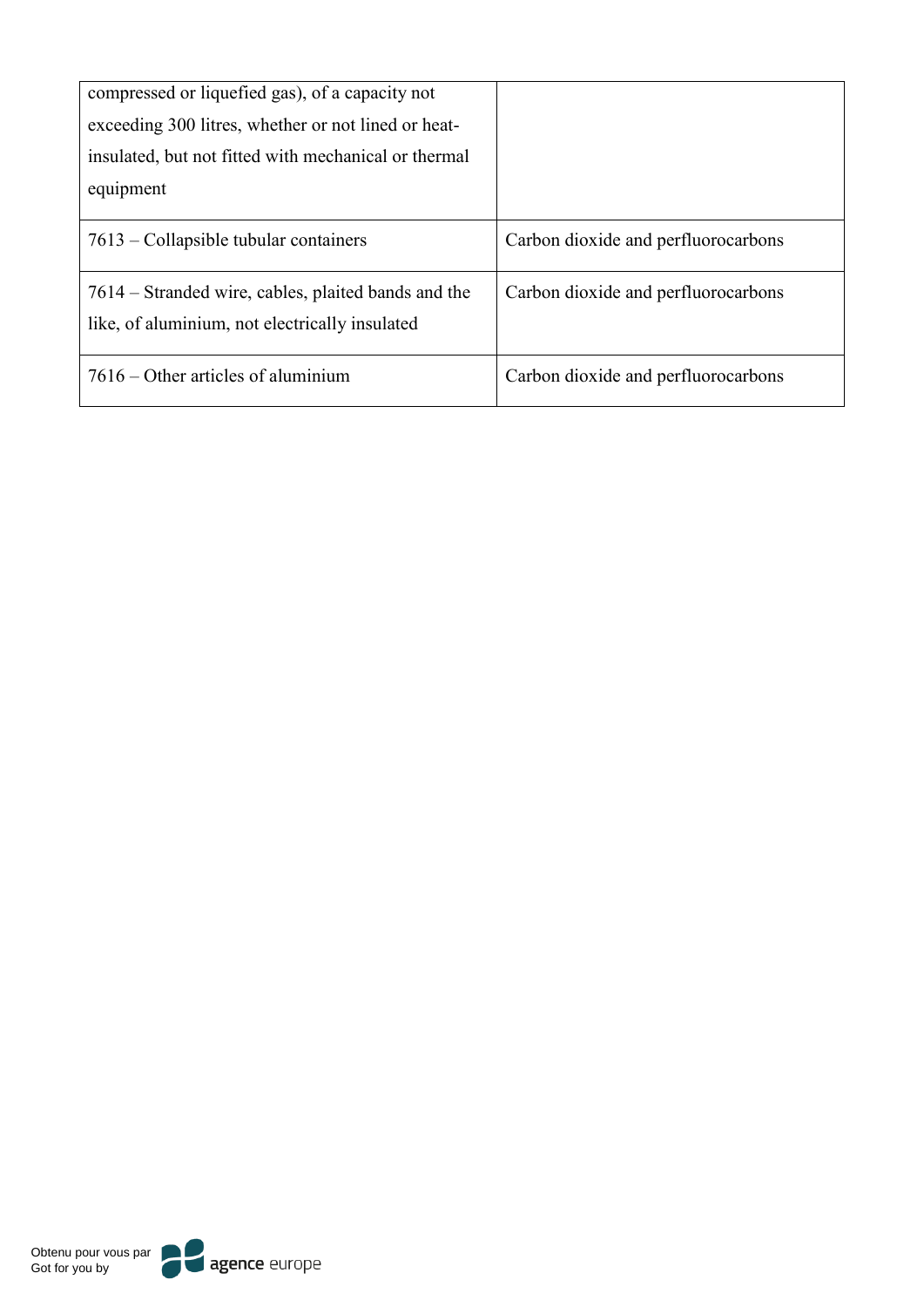## **ANNEX II**

# **Countries and territories outside the scope of this Regulation for the purpose of Article 2**

## **1. 1. SECTION A- COUNTRIES AND TERRITORIES OUTSIDE THE SCOPE OF THIS REGULATION**

This Regulation shall not apply to goods originating in the following countries:

- Iceland
- Liechtenstein
- Norway
- Switzerland

This Regulation shall not apply to goods originating in the following territories:

- Büsingen
- Heligoland
- Livigno
- Ceuta
- Melilla

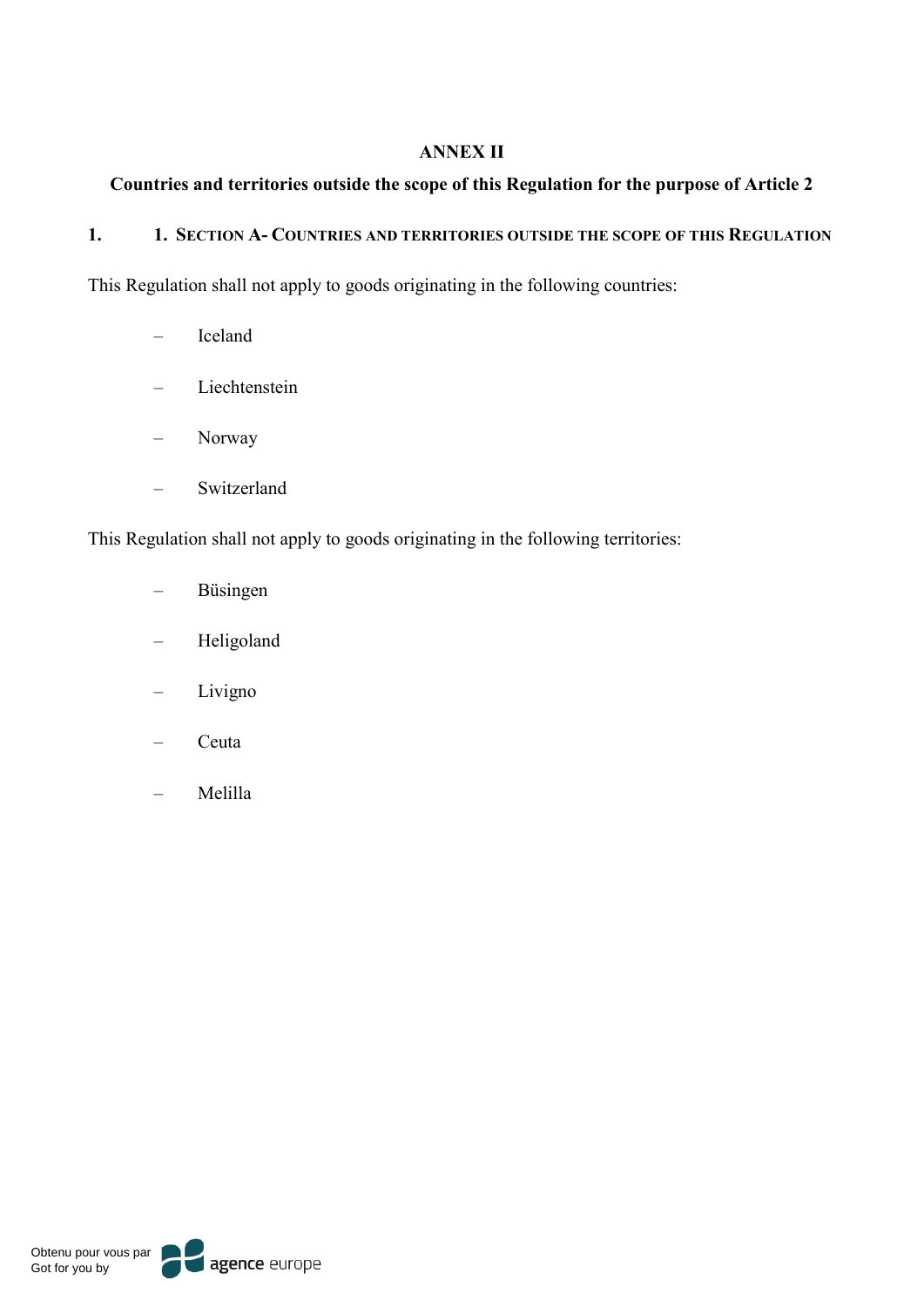**2. 2. SECTION B - COUNTRIES AND TERRITORIES OUTSIDE THE SCOPE OF THIS REGULATION WITH REGARD TO THE IMPORTATION OF ELECTRICITY INTO THE CUSTOMS TERRITORY OF THE UNION**

[Currently empty]

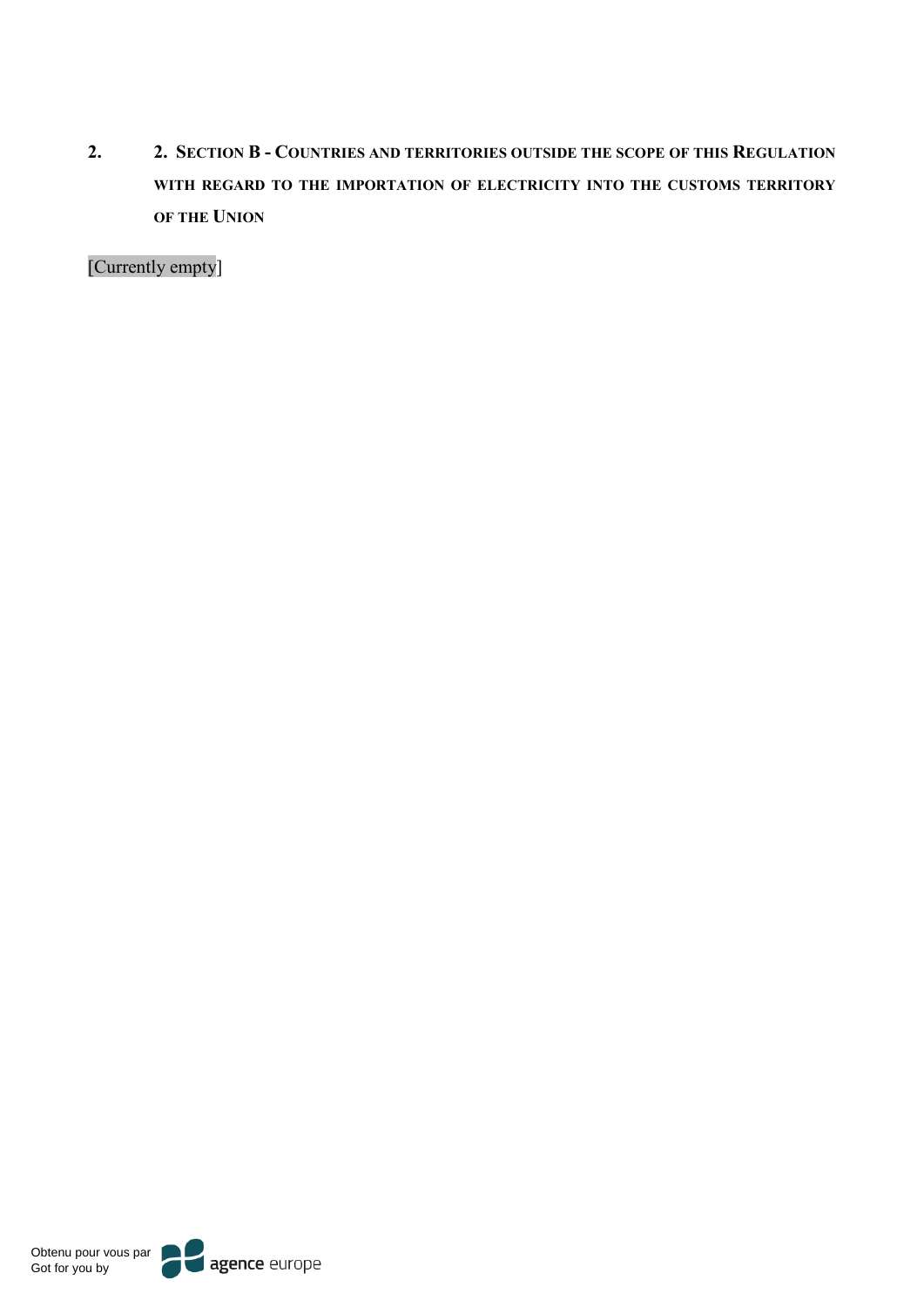## **ANNEX III**

## **Methods for calculating embedded emissions for the purpose of Article 7**

## **1. DEFINITIONS**

For the purposes of this Annex and of Annexes IV and V, the following definitions apply:

- (a) 'simple goods' means goods produced in a production process requiring exclusively input materials and fuels having zero embedded emissions;
- (b) 'complex goods' means goods other than simple goods;
- (c) 'specific embedded emissions' means the embedded emissions of one tonne of goods, expressed as tonnes of  $CO<sub>2</sub>e$  emissions per tonne of goods;
- (d)  $\angle$  CO<sub>2</sub> emission factor' means the weighted average of the CO<sub>2</sub> intensity of electricity produced from fossil fuels within a geographic area. The  $CO<sub>2</sub>$  emission factor is the result of the division of the  $CO<sub>2</sub>$  emission data of the energy sector by the gross electricity generation based on fossil fuels. It is expressed in tonnes of  $CO<sub>2</sub>$  per megawatt-hour;
- (e) 'power purchase agreement' means a contract under which a person agrees to purchase electricity directly from an electricity producer;
- (f) 't ransmission s ystem o perator' means an operator as defined in Article 2(35) of Directive (EU) 2019/944 of the European Parliament and of the Council 26.

Obtenu pour vous par Got for you by



<sup>&</sup>lt;sup>26</sup> Directive (EU) 2019/944 of the European Parliament and of the Council of 5 June 2019 on common rules for the internal market for electricity and amending Directive 2012/27/EU (OJ L 158, 14.6.2019, p. 125).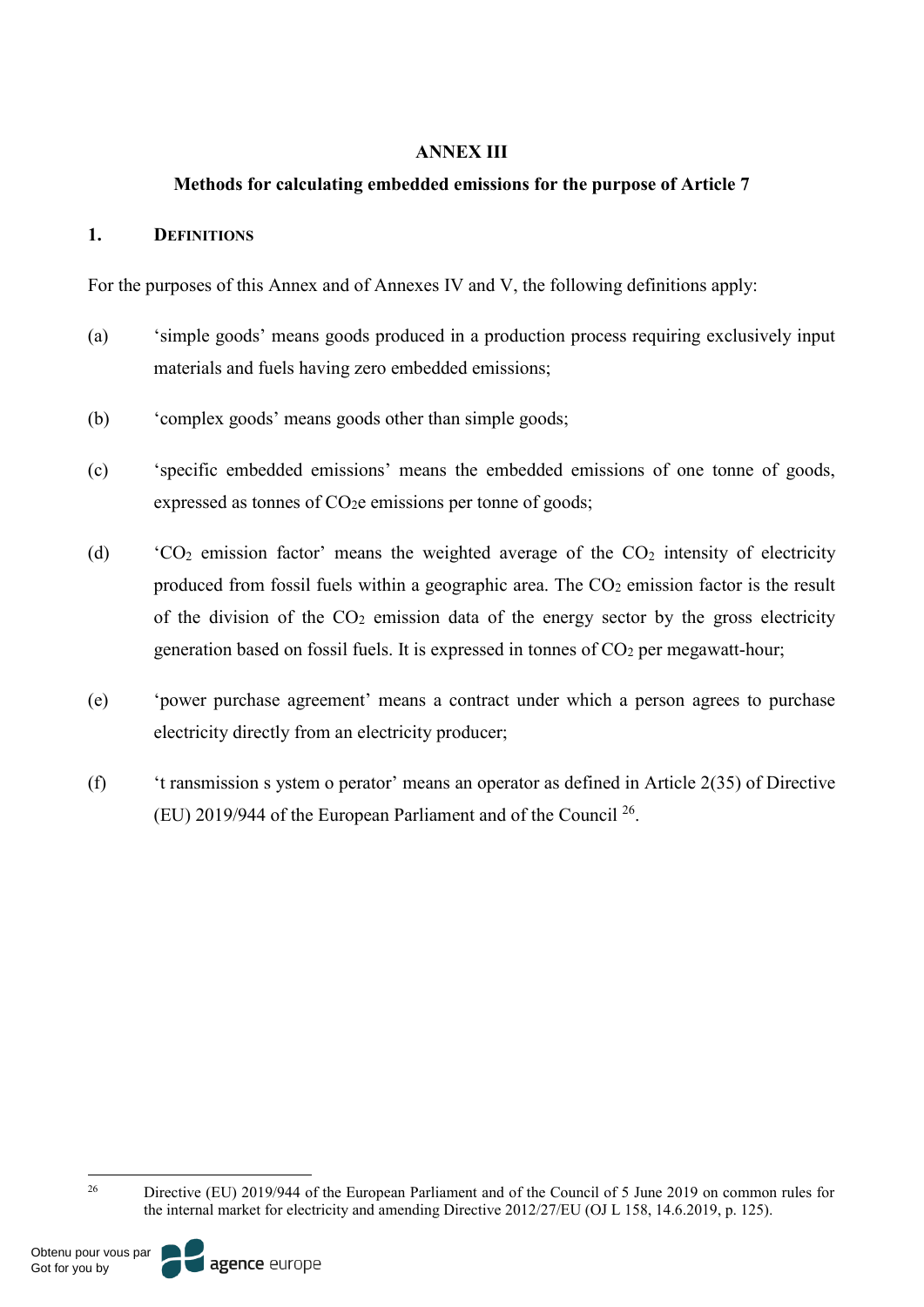# **2. DETERMINATION OF ACTUAL DIRECT SPECIFIC EMBEDDED EMISSIONS FOR SIMPLE GOODS**

For determining the specific actual embedded emissions of simple goods produced in a given installation, only direct emissions shall be accounted for. For this purpose, the following equation is to be applied:

$$
SEE_g = \frac{AttrEm_g}{AL_g}
$$

Where  $\text{SEE}_{g}$  are the specific embedded emissions of goods *g*, in terms of  $\text{CO}_2$ e per tonne, Attr $\text{Em}_g$ are the attributed emissions of goods *g*, and  $AL<sub>g</sub>$  is the activity level of the goods, being the quantity of the goods produced in the reporting period in that installation.

'Attributed emissions' mean the part of the installation's direct emissions during the reporting period that are caused by the production process resulting in goods *g* when applying the system boundaries of the production process defined by the implementing acts adopted pursuant to Article 7(6). The attributed emissions shall be calculated using the following equation:

$$
AttrEm_g = DirEm
$$

Where DirEm are the direct emissions, resulting from the production process, expressed in tonnes of CO2e, within the system boundaries referred to in the implementing act adopted pursuant to Article 7(6).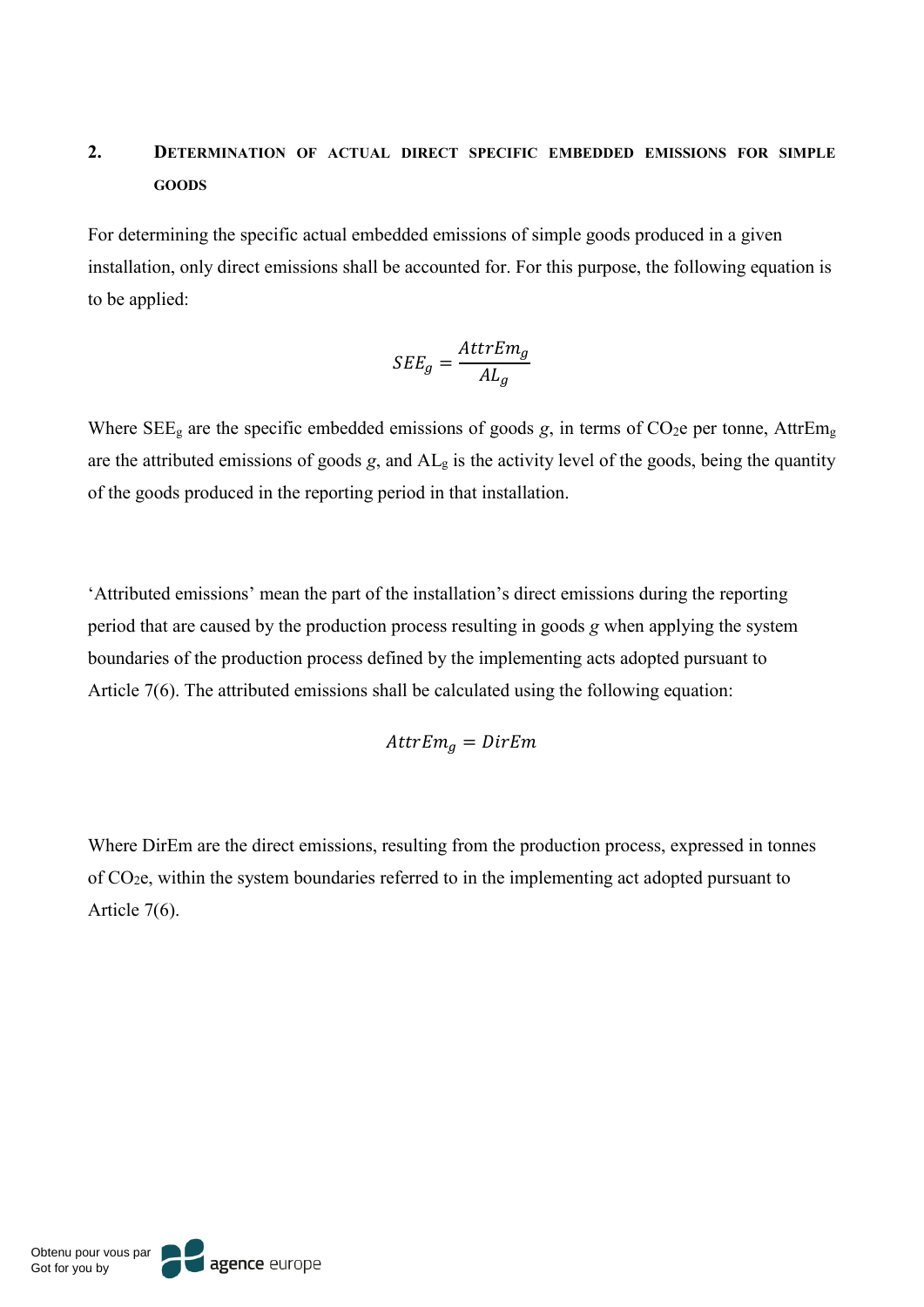#### **3. DETERMINATION OF ACTUAL DIRECT EMBEDDED EMISSIONS FOR COMPLEX GOODS**

For determining the specific actual embedded emissions of complex goods produced in a given installation, only direct emissions will accounted for. In this case, the following equation is to be applied:

$$
SEE_g = \frac{AttrEm_g + EE_{Inputat}}{AL_g}
$$

Where AttrEm<sub>g</sub> are the attributed emissions of goods *g*, AL<sub>g</sub> the activity level of the goods, being the quantity of goods produced in the reporting period in that installation, and  $EE_{InpMat}$  are the embedded emissions of the input materials (precursors) consumed in the production process. Only input materials listed as relevant to the system boundaries of the production process as specified in the implementing act adopted pursuant to Article 7(6) are to be considered. The relevant  $EE_{InpMat}$ are calculated as follows:

$$
EE_{ImpMat} = \sum_{i=1}^{n} M_i \cdot SEE_i
$$

Where  $M_i$  is the mass of input material *i* used in the production process, and SEE<sub>i</sub> are the specific embedded emissions for the input material *i*. For SEEi, the operator of the installation shall use the value of actual direct embedded emissions resulting from the installation where the input material was produced, provided that that installation's data can be adequately measured.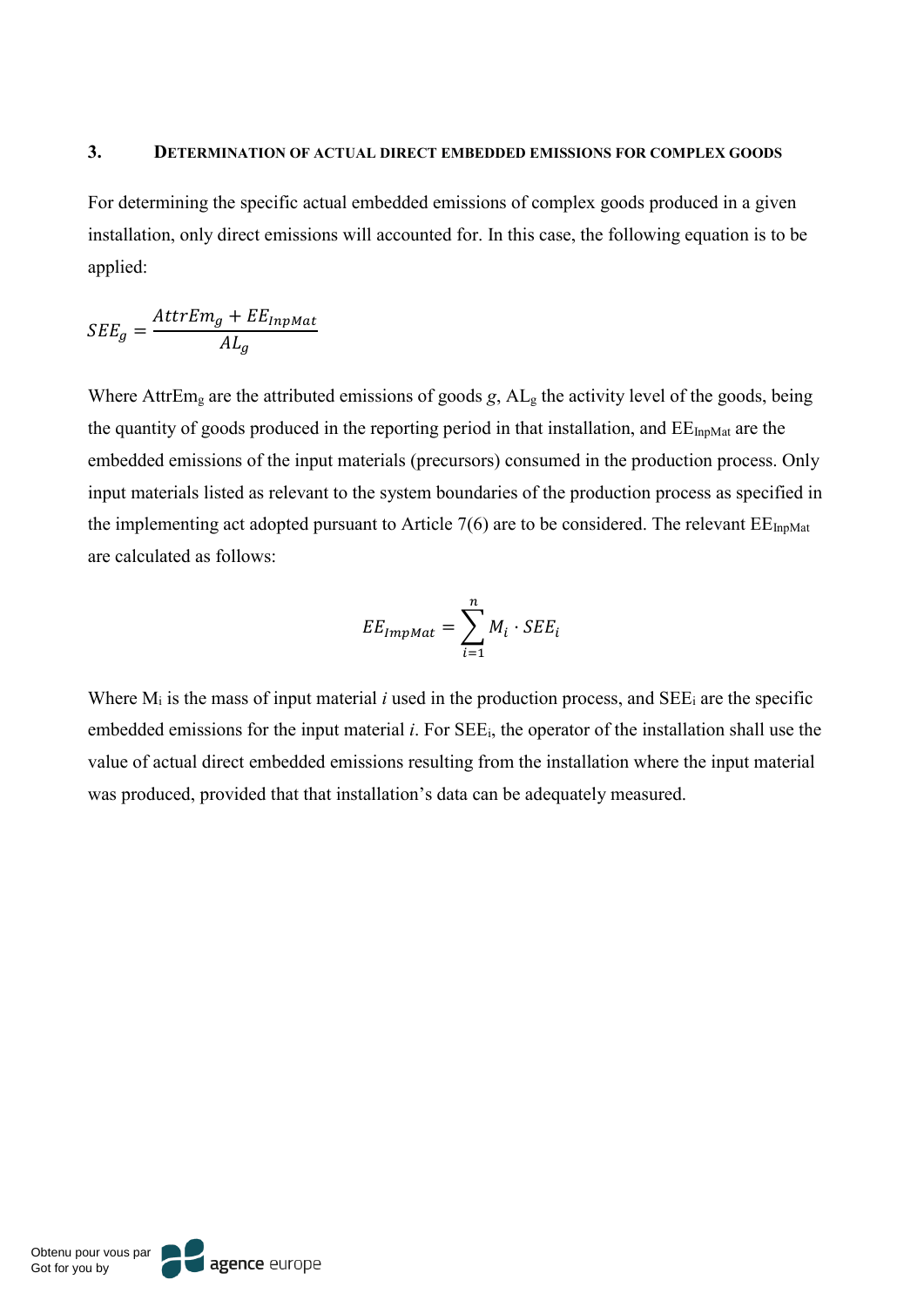#### **4. DETERMINATION OF DEFAULT VALUES REFERRED IN ARTICLES 7(2) AND (3)**

For the purpose of determining default values, only actual values shall be used for the determination of embedded emissions. In the absence of actual data, literature values may be used. The Commission shall publish guidance for the approach taken to correct for waste gases or greenhouse gases used as process input, before collecting the data required to determine the relevant default values for each type of goods listed in Annex I. Default values shall be determined based on the best available data. They shall be revised periodically through the implementing acts adopted pursuant to Article 7(6) based on the most up-to-date and reliable information, including on the basis of information provided by a third country or group of third countries.

#### **4.1. Default values referred to in Article 7(2)**

When actual emissions cannot be adequately determined by the authorised CBAM declarant, default values shall be used. Those values shall be set at the average emission intensity of each exporting country and for each of the goods listed in Annex I other than electricity, increased by a proportionately designed mark-up. This mark-up shall be determined in the implementing acts adopted pursuant to Article 7(6) of this Regulation and shall be set at an appropriate level to ensure the environmental integrity of the mechanism, building on the most up-to-date and reliable information, including on the basis of information gathered during the transition period.

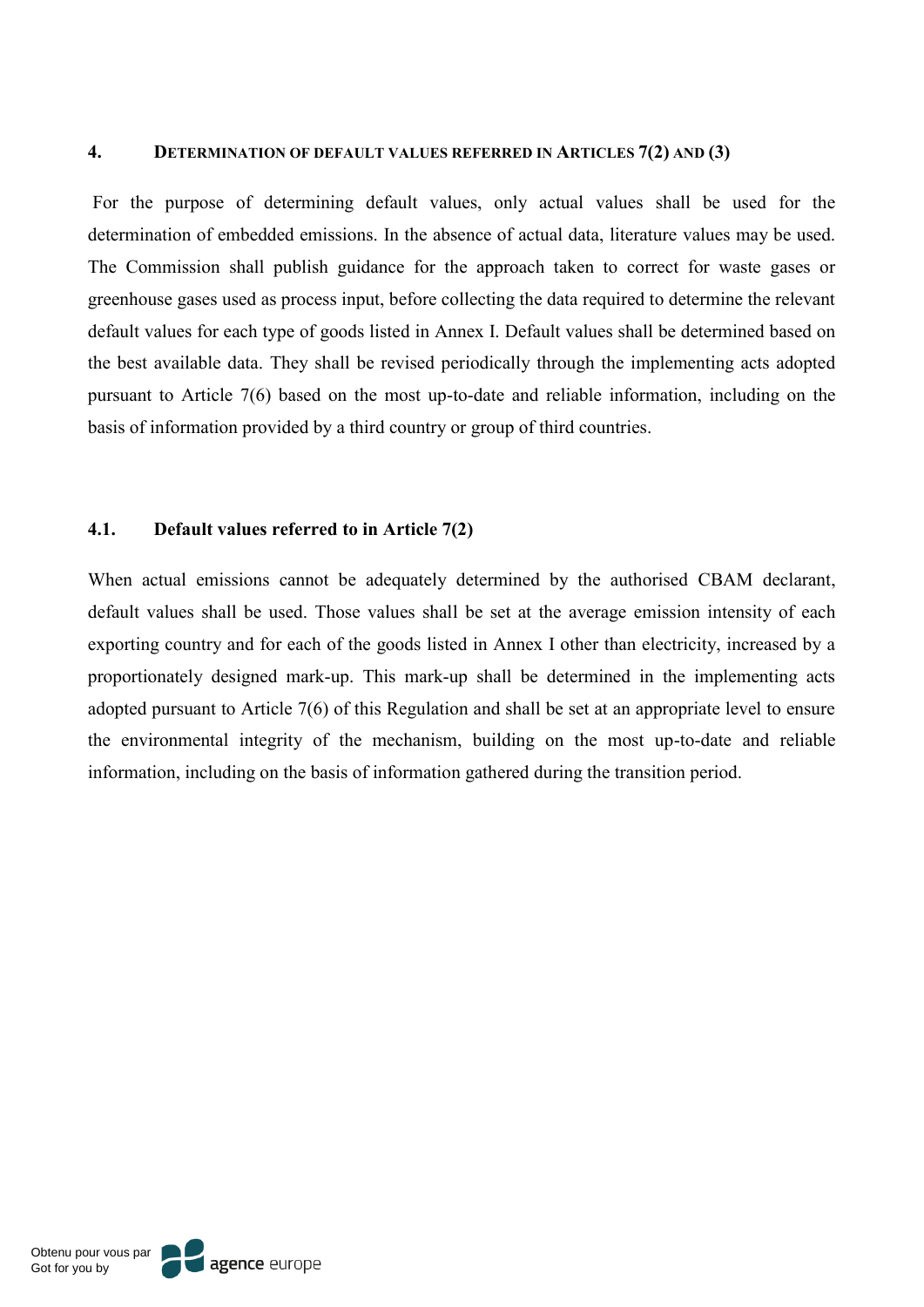When reliable data for the exporting country cannot be applied for a type of goods, the default values shall be based on the average emission intensity of the X per cent worst performing EU ETS installations for that type of goods. The value of X shall be determined in the implementing acts adopted pursuant to Article 7(6) of this Regulation and shall be set at an appropriate level to ensure the environmental integrity of the mechanism, building on the most up-to-date and reliable information, including on the basis of information gathered during the transition period.

## **4.2. Default values for imported electricity referred to in Article 7(3)**

Default values for imported electricity shall be determined for a third country, group of third countries or region within a third country based on either specific default values, in accordance with point 4.2.1, or, if those values are not available, on alternative default values, in accordance with point 4.2.2.

Where the electricity is produced in a third country, group of third countries or region within a third country, and transits through third countries, groups of third countries or regions within a third country, or Member States with the purpose of being imported into the Union, the default values to be used are the ones from the third country, group of third countries or region within a third country where the electricity was produced.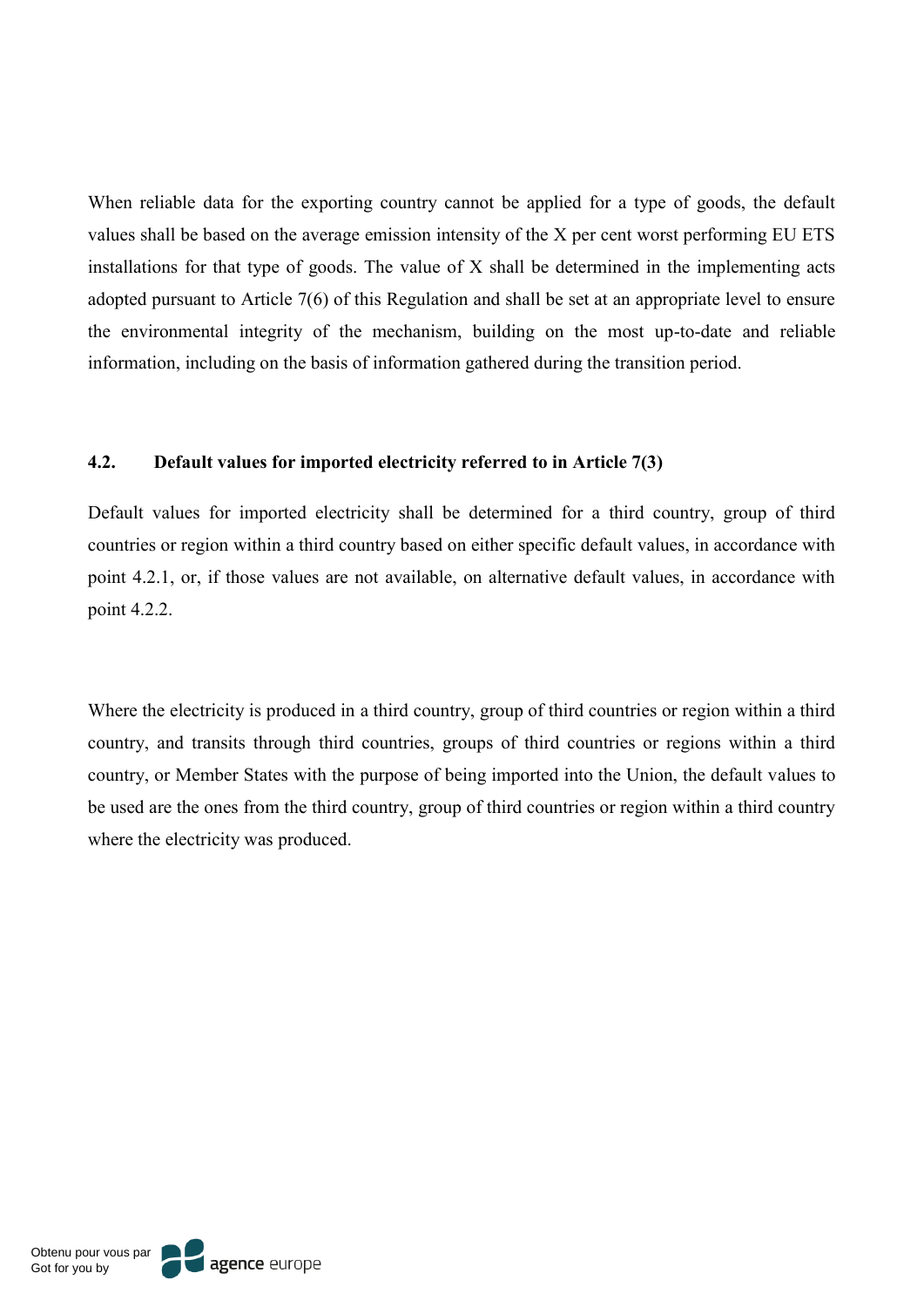# *4.2.1. Specific default values for a third country, group of third countries or region within a third country*

Specific default values shall be set at the  $CO<sub>2</sub>$  emission factor in the third country, group of third countries or region within a third country, based on the best data available to the Commission.

### *4.2.2. Alternative default values*

Where a specific default value is not available for a third country, a group of third countries, or a region within a third country, the alternative default value for electricity shall be set at the  $CO<sub>2</sub>$ emission factor in the EU.

Where it can be demonstrated, on the basis of reliable data, that the  $CO<sub>2</sub>$  emission factor in a third country, group of third countries, or a region within a third country, is lower than the specific default value determined by the Commission or lower than the  $CO<sub>2</sub>$  emission factor in the EU, an alternative default value based on that  $CO<sub>2</sub>$  emission factor may be used for that country, group of countries, or region within a third country.

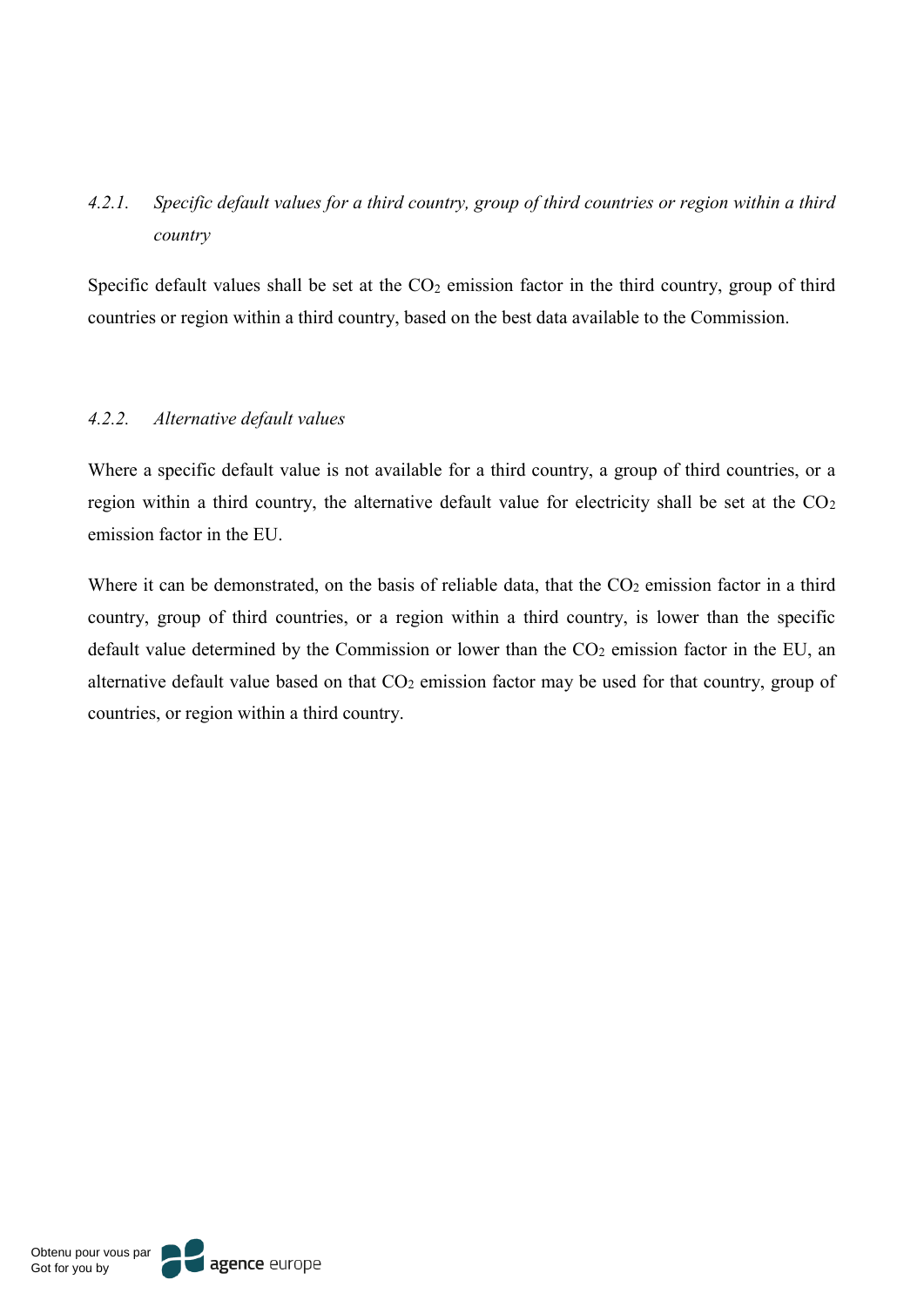### **5. CONDITIONS FOR APPLYING ACTUAL EMBEDDED EMISSIONS IN IMPORTED ELECTRICITY**

An authorised CBAM declarant may apply actual embedded emissions instead of default values for the calculation referred to in Article 7(3) if the following cumulative criteria are met:

- (a) the amount of electricity for which the use of actual embedded emissions is claimed is covered by a power purchase agreement between the authorised CBAM declarant and a producer of electricity located in a third country;
- (b) the installation producing electricity is either directly connected to the EU transmission system or it can be demonstrated that at the time of export, there was no physical network congestion at any point in the network between the installation and the EU transmission system;
- (c) the amount of electricity for which the use of actual embedded emissions is claimed has been firmly nominated to the allocated interconnection capacity by all responsible transmission system operators in the country of origin, the country of destination and, if relevant, each third country of transit, and the nominated capacity and the production of electricity by the installation refer to the same period of time which shall not be longer than one hour;
- (d) meeting the above criteria is certified by an accredited verifier. The verifier shall receive at least monthly interim reports demonstrating how the above criteria are fulfilled.

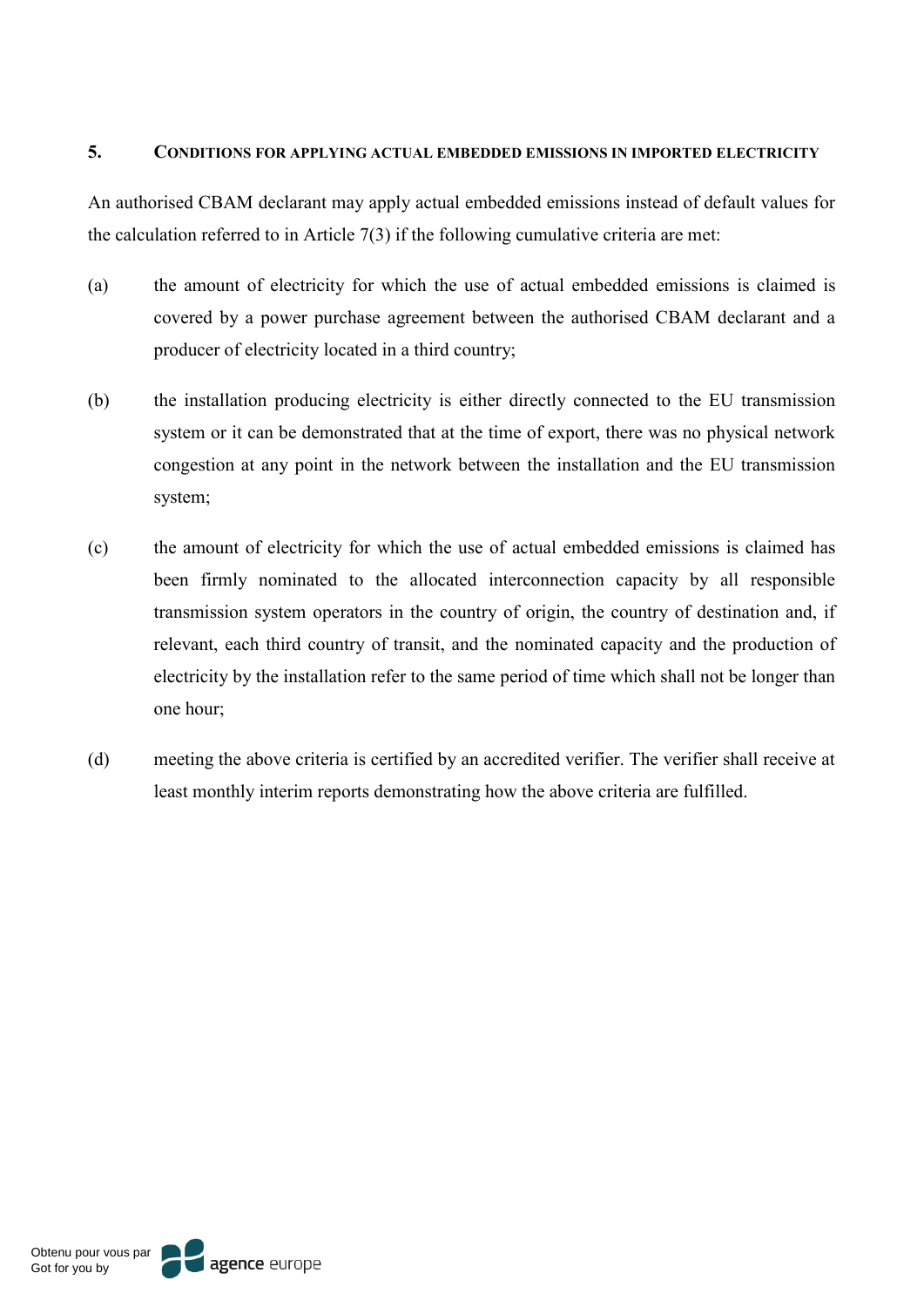# **6. ADAPTATION OF DEFAULT VALUES REFERRED TO IN ARTICLE 7(2) BASED ON REGION-SPECIFIC FEATURE**

Default values can be adapted to particular areas, regions of countries where specific characteristics prevail in terms of objective emission factors. When data adapted to those specific local characteristics are available and more targeted default values can be defined, the latter may be used.

Where declarants for goods originating in a third country, a group of third countries, or a region within a third country, can demonstrate, on the basis of reliable data, that alternative region-specific adaptations of default values are lower than the default values defined by the Commission, the former can be used.

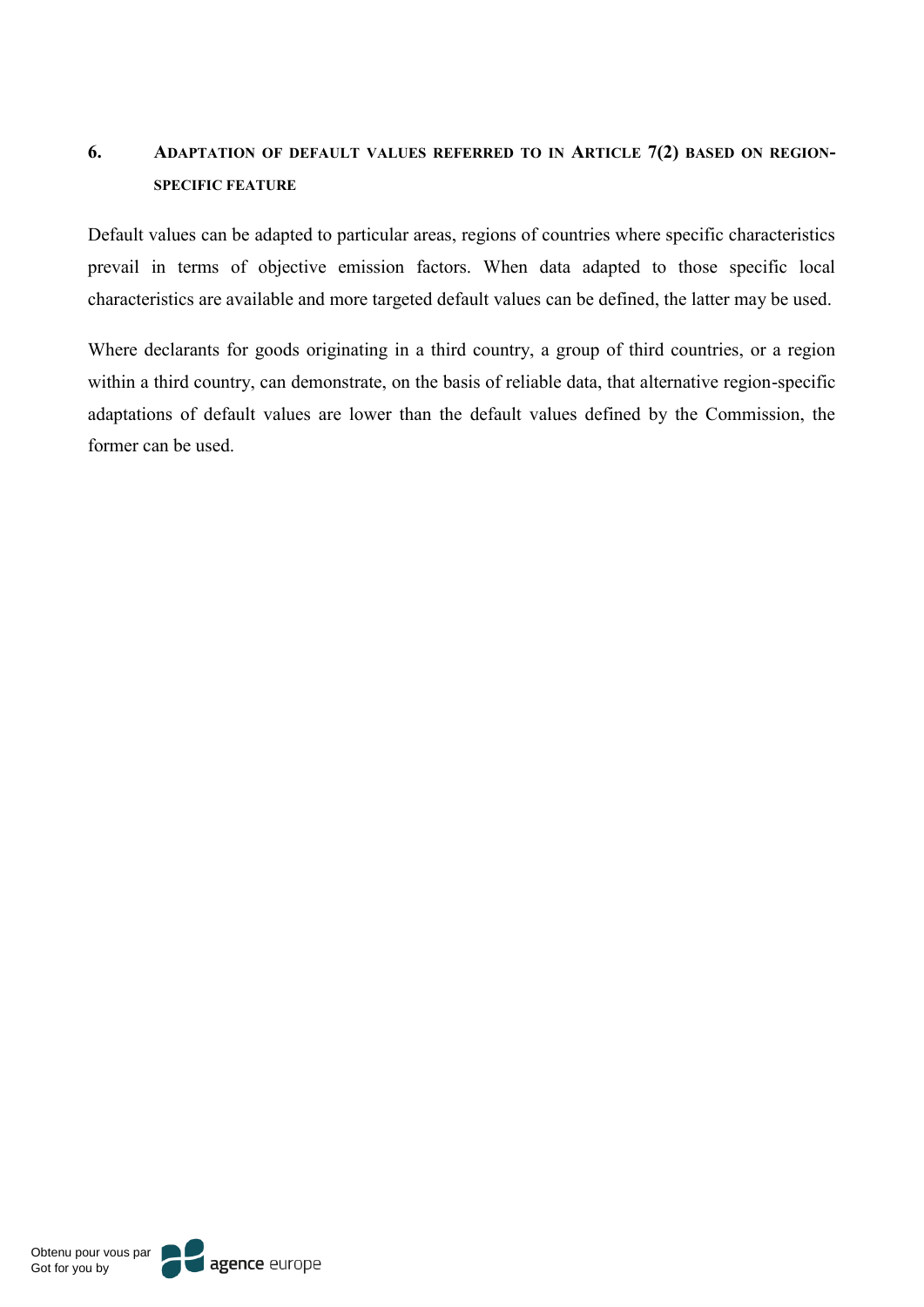#### **ANNEX IV**

# **Book-keeping requirements for data used for the calculation of embedded emissions for the purpose of Article 7(4)**

**MINIMUM DATA TO BE KEPT BY AN AUTHORISED CBAM DECLARANT FOR IMPORTED GOODS:**

- 1. Data identifying the authorised CBAM declarant:
	- (a) name;
	- (b) CBAM account number;
- 2. Data on imported goods:
	- (a) type and quantity of each type of goods;
	- (b) country of origin;
	- (c) actual emissions or default values.

# **2. MINIMUM DATA TO BE KEPT BY AN AUTHORISED CBAM DECLARANT FOR EMBEDDED EMISSIONS IN IMPORTED GOODS THAT ARE DETERMINED BASED ON ACTUAL EMISSIONS:**

For each type of imported goods where embedded emissions are determined based on actual emissions, the following additional data shall be kept:

- (a) identification of the installation where the goods were produced;
- (b) contact information of the operator of the installation where the goods were produced;
- (c) the verification report as set out in Annex V;
- (d) the specific embedded emissions of the goods.

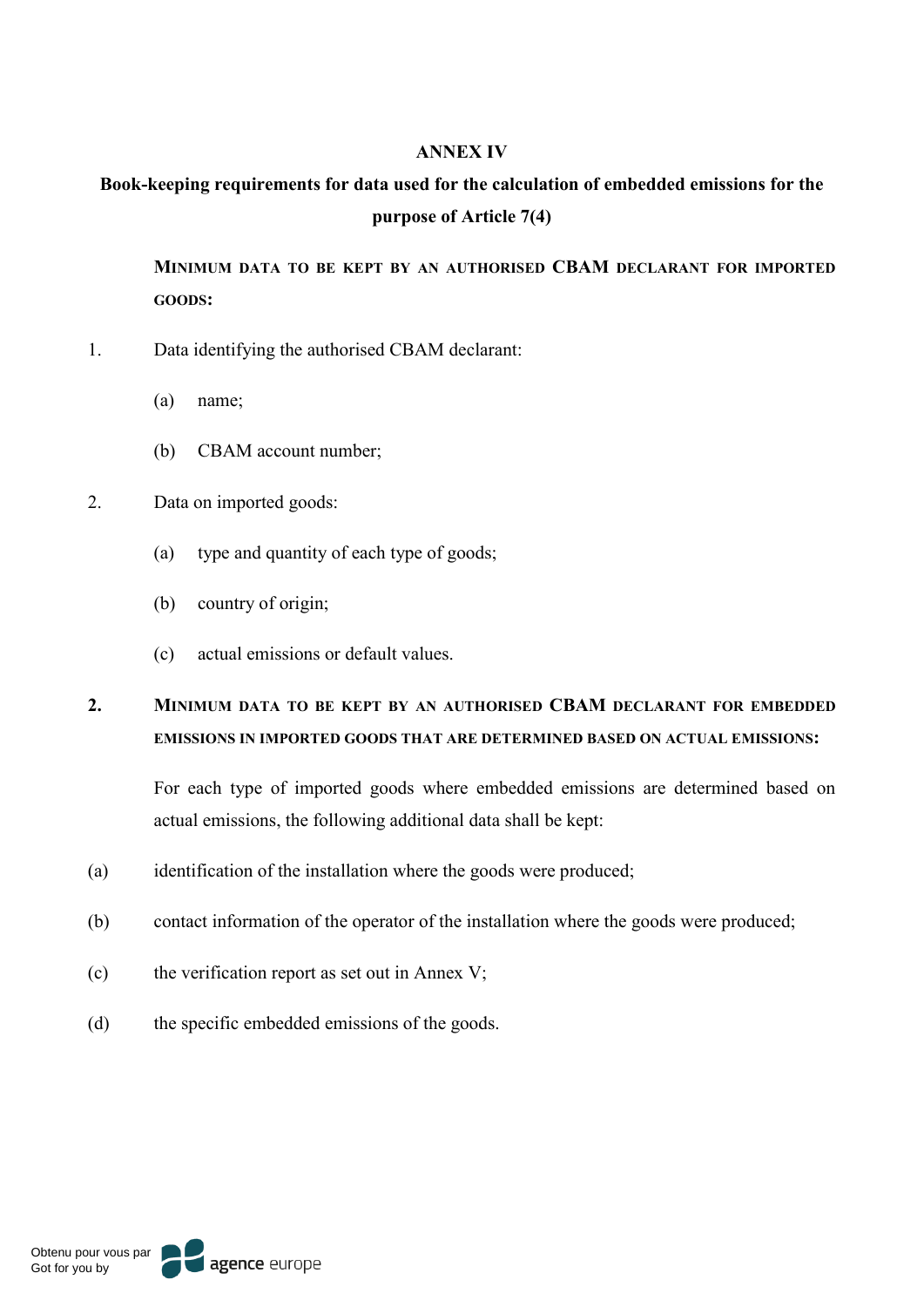### **ANNEX V**

### **Verification principles and content of verification reports for the purpose of Article 8**

#### **PRINCIPLES OF VERIFICATION**

The following principles shall apply:

- (a) verifiers shall carry out verifications with an attitude of professional scepticism;
- (b) the total embedded emissions to be declared in the CBAM declaration shall be considered as verified only if the verifier finds with reasonable assurance that the verification report is free of material misstatements and of material non-conformities regarding the calculation of embedded emissions in accordance with the rules of Annex III;
- (c) installation visits by the verifier shall be mandatory except where specific criteria for waiving the installation visit are met;
- (d) for deciding whether misstatements or non-conformities are material, the verifier shall use thresholds given by the implementing acts adopted in accordance with Article 8. For parameters for which no such thresholds are defined, the verifier shall use expert judgement as to whether misstatements or non-conformities, individually or when aggregated with other misstatements or non-conformities, justified by their size and nature, have to be considered material.

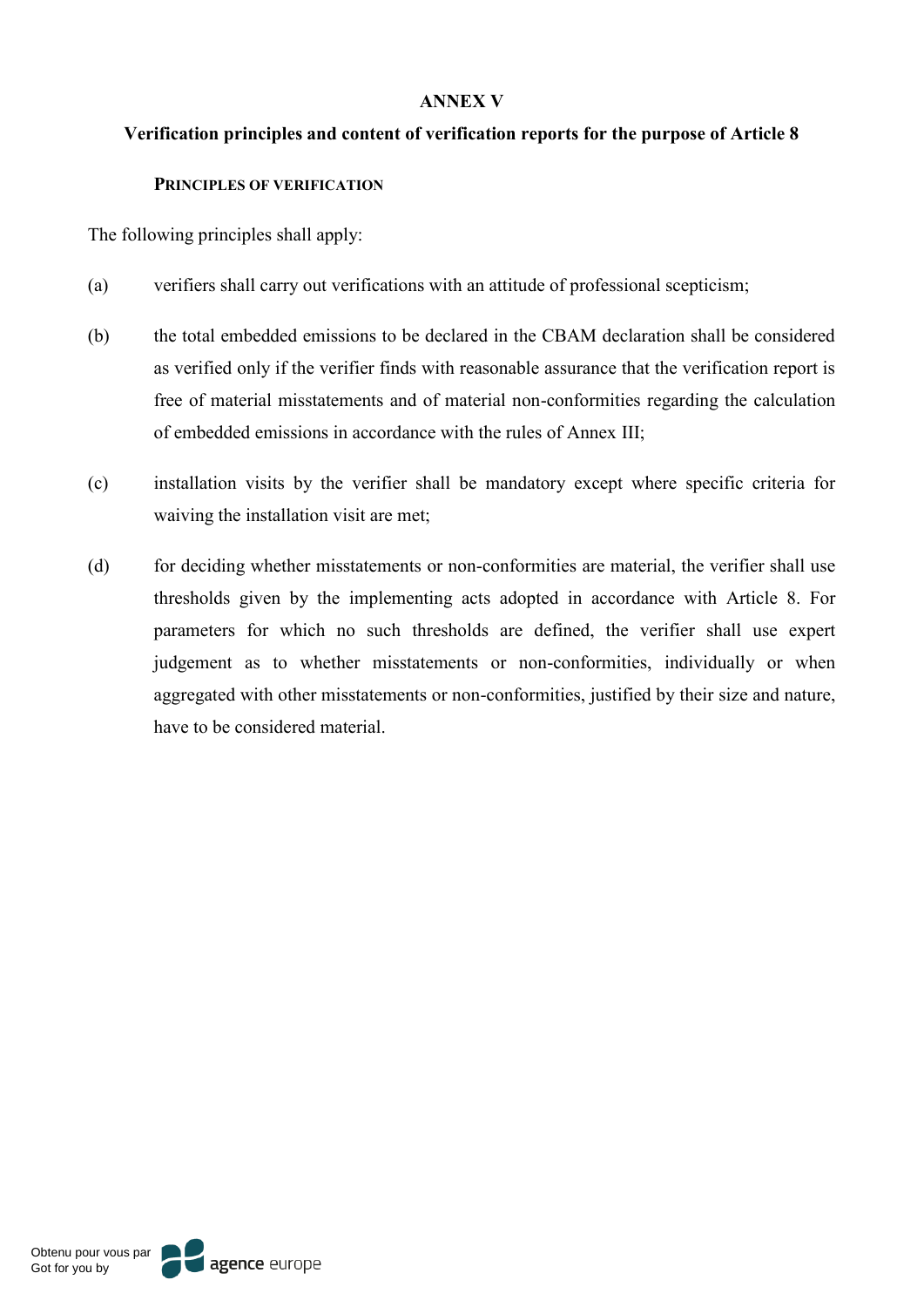### **2. CONTENT OF A VERIFICATION REPORT**

The verifier shall prepare a verification report establishing the embedded emissions of the goods and specifying all issues relevant to the work carried out and including, at least, the following information:

- (a) identification of the installations where the goods were produced;
- (b) contact information of the operator of the installations where the goods were produced;
- (c) the applicable reporting period;
- (d) name and contact information of the verifier;
- (e) accreditation number of the verifier, and name of the accreditation body;
- (f) the date of the installations visits, if applicable, or the reasons for not carrying out an installation visit;
- (g) quantities of each type of declared goods produced in the reporting period;
- (h) quantification of direct emissions of the installation during the reporting period;
- (i) a description on how the installation's emissions are attributed to different types of goods;
- (j) quantitative information on the goods, emissions and energy flows not associated with those goods;